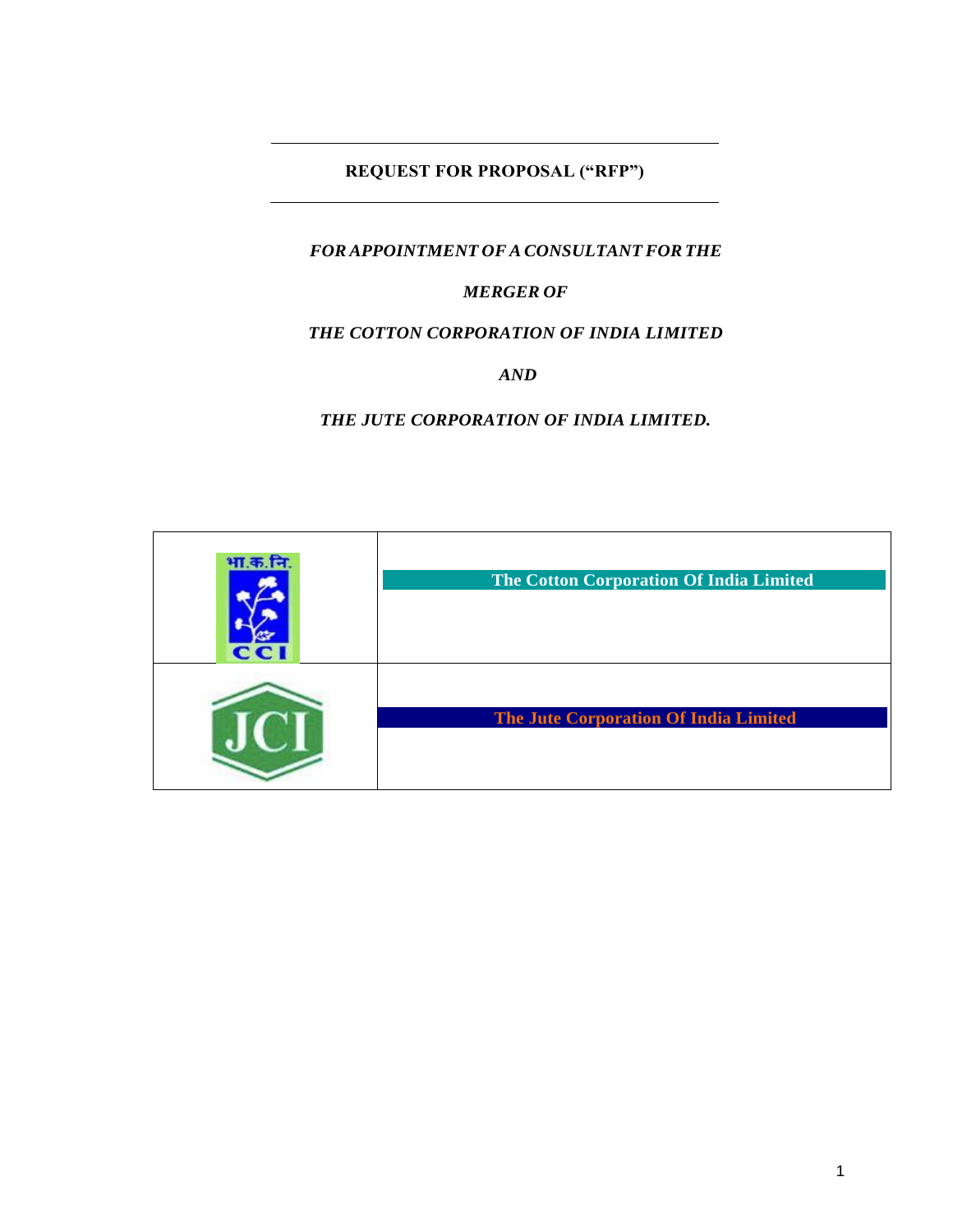## *TABLE OF CONTENTS*

| Sl.No. |                   | <b>Particulars</b>                       | Page No.  |
|--------|-------------------|------------------------------------------|-----------|
| 1.     |                   | Definitions & Abbreviations              | $4 - 5$   |
| 2.     |                   | Introduction & Overview                  | $6 - 7$   |
| 3.     |                   | Disclaimer                               | $8-9$     |
| 4.     |                   | Invitation                               | 10        |
| 5.     |                   | RFP - Time Schedule                      | 11        |
| 6.     |                   | <b>Eligibility Criteria</b>              | 12        |
| 7.     |                   | <b>Conflict of Interest</b>              | 13        |
| 8.     |                   | <b>Earnest Money Deposit</b>             | 14        |
| 9.     |                   | Pre-Bid Meeting                          | 15        |
| 10.    |                   | Terms of Reference/Scope of Work         | 16        |
| 11.    |                   | Validity Period of the Proposal          | 17        |
| 12.    |                   | Preparation of the Proposal              | 18-19     |
| 13.    |                   | Submission & Receipt of the Proposal     | 20        |
| 14.    |                   | Submission of Technical Proposal         | $21 - 23$ |
| 15.    |                   | <b>Submission of Financial Proposal</b>  | $24 - 25$ |
| 16.    |                   | <b>Instruction to Bidders</b>            | 26        |
| 17.    |                   | Disqualification                         | $27 - 28$ |
| 18.    |                   | Modification & Withdrawal of Proposals   | 29        |
| 19.    |                   | Proposal Evaluation& Selection Procedure | 30        |
| 20.    |                   | Finalization                             | 31        |
| 21.    |                   | Confidentiality/Non-Disclosure Agreement | 32        |
| 22.    |                   | Representation & Warranties              | 33-34     |
| 23.    |                   | Miscellaneous Terms & Conditions         | $35 - 36$ |
| 24.    |                   | Jurisdiction                             | 37        |
| 25.    | <b>Annexure A</b> | Eligibility Criteria                     | 38-39     |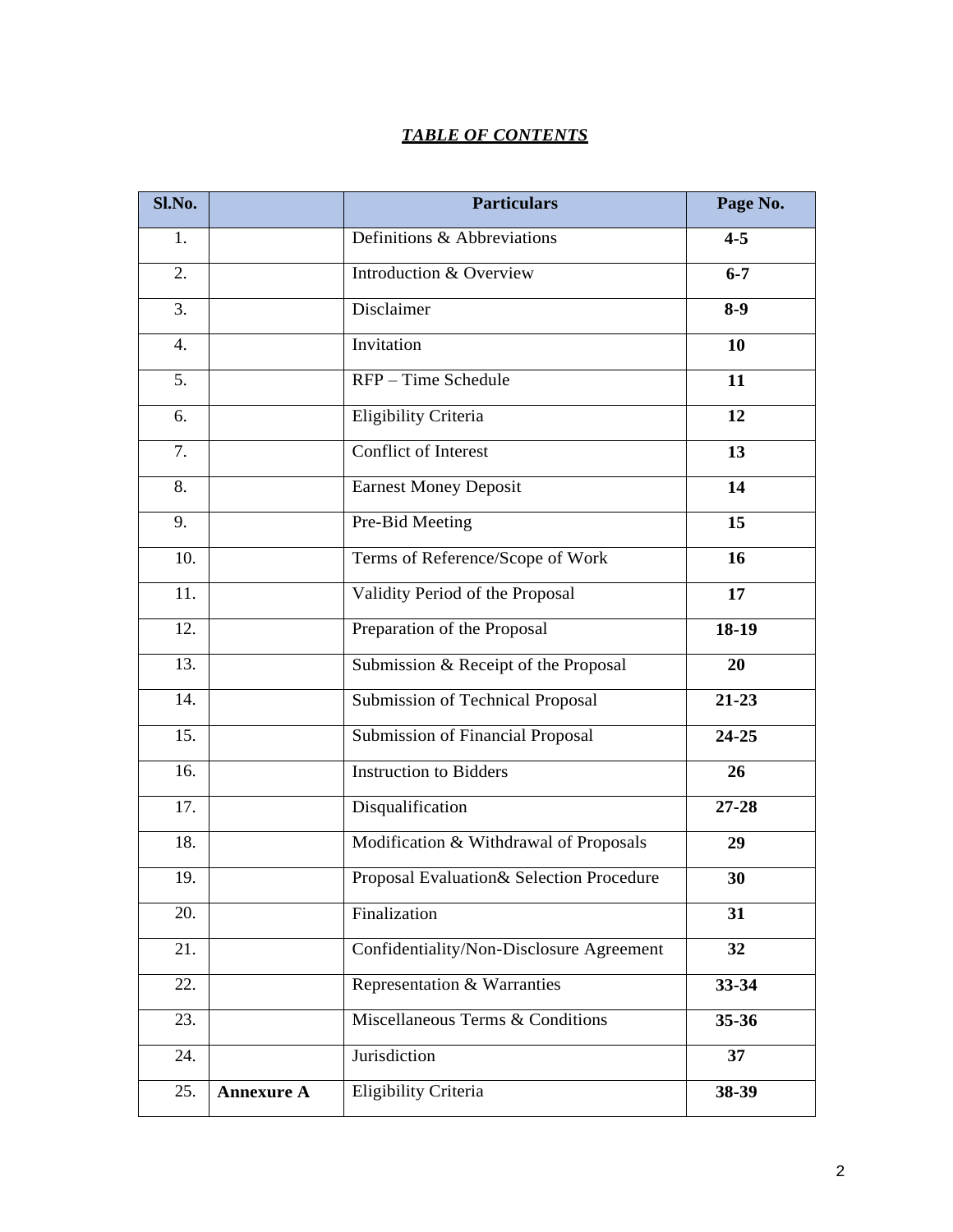| 26. | <b>Annexure B</b>  | Terms of Reference / Scope of Work<br>40-49                                                 |           |  |
|-----|--------------------|---------------------------------------------------------------------------------------------|-----------|--|
| 27. | <b>Annexure C</b>  | Format of the Covering Letter<br>50                                                         |           |  |
| 28. | <b>Annexure D</b>  | Letter of Technical Proposal<br>51                                                          |           |  |
| 29. | <b>Annexure D1</b> | Particulars to be furnished for Appointment of<br>a Consultant                              | $52 - 53$ |  |
| 30. | <b>Annexure D2</b> | Financial Performance of the Bidder<br>54                                                   |           |  |
| 31. | <b>Annexure D3</b> | Organizational Chart                                                                        | 55        |  |
| 32. | <b>Annexure D4</b> | Project Team                                                                                | 56-57     |  |
| 33. | <b>Annexure D5</b> | Write up on Bidder's comprehension of PSUs<br>requirement                                   | 58        |  |
| 34. | <b>Annexure D6</b> | Information<br>regarding<br>Conflicting<br>any<br><b>Activities and Declaration thereof</b> | 59        |  |
| 35. | <b>Annexure E</b>  | Letter for Financial Proposal                                                               | 60        |  |
| 36. | <b>Annexure E1</b> | <b>Financial Proposal</b>                                                                   | 61        |  |
| 37. | <b>Annexure F</b>  | Parameters for selection of a Consultant                                                    | 62        |  |
| 38. | <b>Annexure G</b>  | Invoicing and Payment                                                                       | 63        |  |
| 39. | <b>Annexure H</b>  | Parameters for Technical Evaluation                                                         | 64-65     |  |
| 40. | <b>Annexure I</b>  | Performance Bank Guarantee                                                                  | 66-68     |  |
|     |                    |                                                                                             |           |  |
| 41. | <b>Annexure J</b>  | Model Contract and General Conditions of<br>the Contract                                    | 69-79     |  |
| 42. | <b>Annexure K</b>  | Non-Disclosure Agreement                                                                    | 80-83     |  |
| 43. | <b>Annexure L</b>  | <b>Integrity Pact</b>                                                                       | 84-89     |  |
| 44. | <b>Annexure M</b>  | Power of Attorney                                                                           | 90        |  |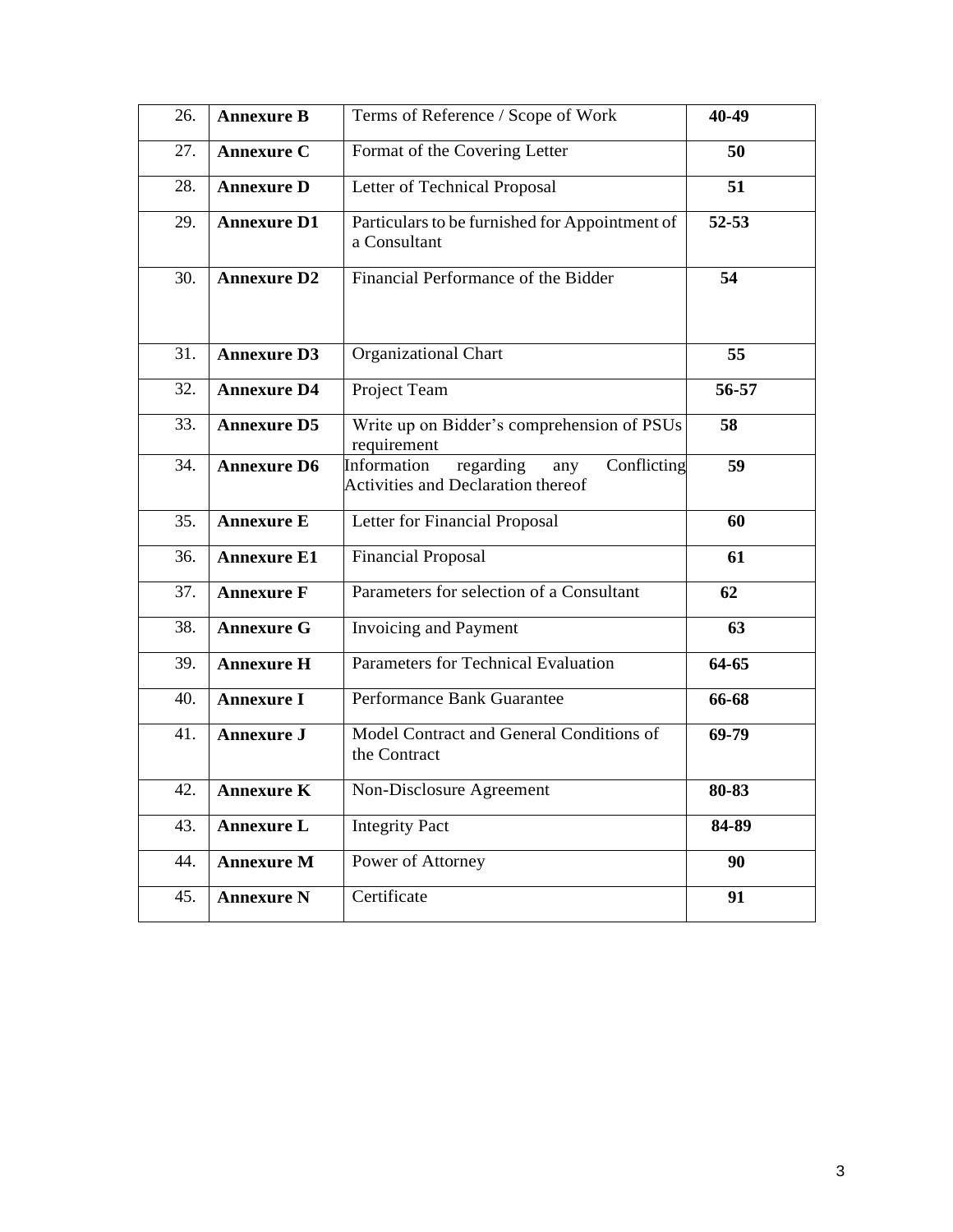# *1. Definitions & Abbreviations*

| <b>Affiliates/Group Companies</b>                 | Affiliates/Group Companies shall mean member firms<br>working under the common brand name and engaged in the<br>similar activity of accounting/advisory/financial services and<br>registered in India.                                                           |  |
|---------------------------------------------------|------------------------------------------------------------------------------------------------------------------------------------------------------------------------------------------------------------------------------------------------------------------|--|
| Bidder/Applicant/                                 | Bidder/Applicant shall mean the entity or firm who is<br>submitting its Proposal for providing services to the PSUs.                                                                                                                                             |  |
| Consultant                                        | Consultant shall mean the selected Bidder for performance<br>and execution of the Proposed Assignment                                                                                                                                                            |  |
| Contract                                          | Contract shall mean a written Contract signed between PSUs<br>and the Consultant including subsequent amendments to the<br>Contract in writing thereto.                                                                                                          |  |
| Day                                               | Day shall mean a calendar day.                                                                                                                                                                                                                                   |  |
| <b>Evaluation Committee of the</b><br><b>PSUs</b> | Evaluation Committee of the PSUs shall mean the committee<br>comprising representatives of the PSUs for the purposes of<br>this RFP. Suitable technical experts may also be part of the<br>committee to render assistance in the evaluation of the<br>Proposals. |  |
| GOI                                               | Government of India                                                                                                                                                                                                                                              |  |
| MoT                                               | Ministry of Textiles                                                                                                                                                                                                                                             |  |
| <b>PSUs</b>                                       | The two Public Sector Units, namely, The Cotton Corporation<br>Of India Limited (CCI) and The Jute Corporation Of India<br>Limited (JCI) shall be jointly and severally referred to as PSUs.                                                                     |  |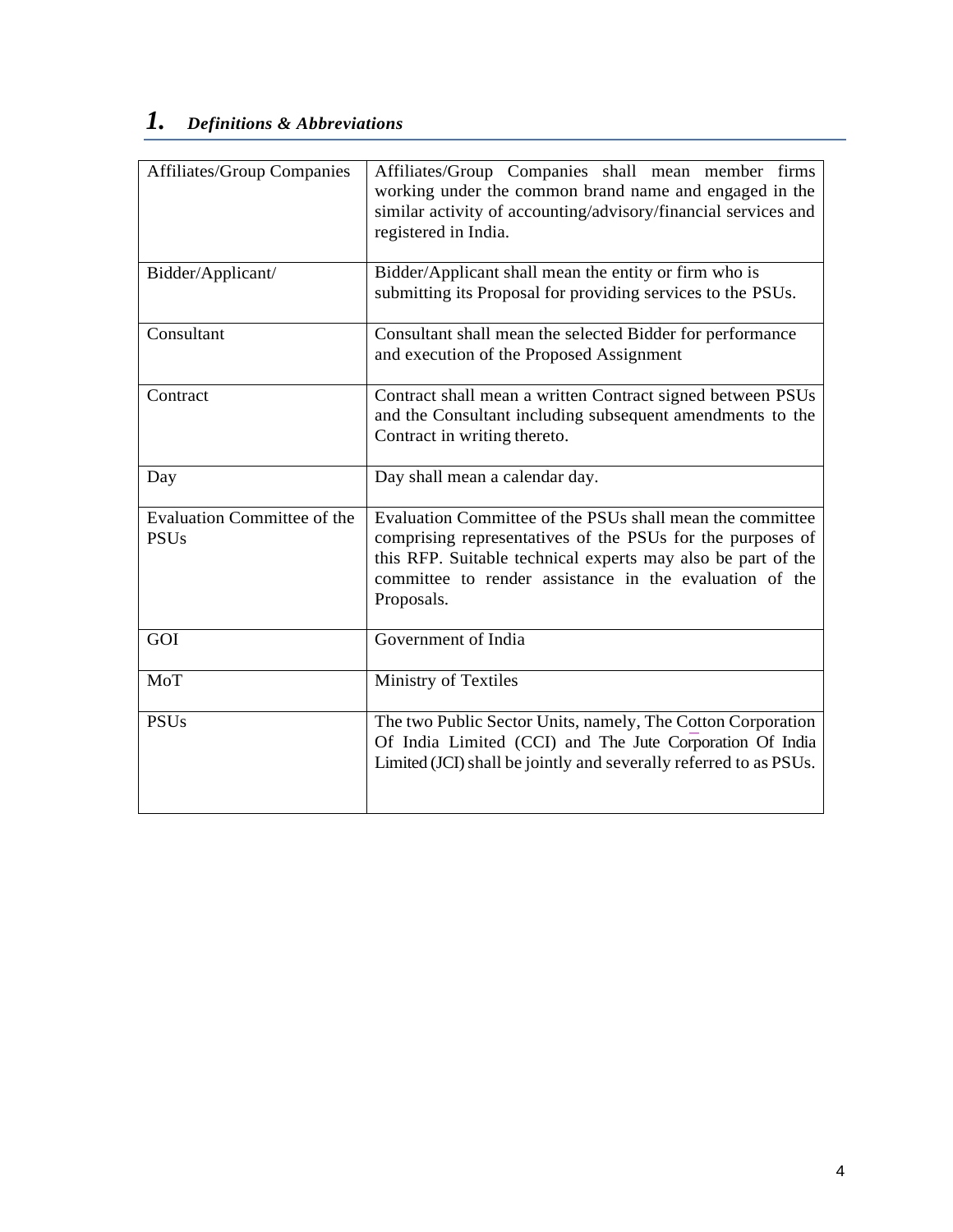| Proposal/Bid           | Proposal/ Bid shall mean the Technical Proposal and the<br>Financial proposal submitted in response to this RFP                                                                                                               |  |
|------------------------|-------------------------------------------------------------------------------------------------------------------------------------------------------------------------------------------------------------------------------|--|
| Proposed Assignment    | Proposed Assignment shall mean merger of two Public Sector<br>Units, namely, The Cotton Corporation Of India Limited and<br>The Jute Corporation Of India Limited.                                                            |  |
| <b>RFP</b>             | RFP shall mean this "Request for Proposal" issued by the<br>PSUs including any amendments thereto.                                                                                                                            |  |
| Sub-Contractor         | Sub-Contractor shall mean any person or persons or firm or<br>their legal representatives, successors, assignees to whom part<br>of Contract has been given by the Consultant as per the terms<br>and conditions of this RFP. |  |
| Turnover               | Turnover shall mean combined annual sales turnover of the<br>merged entities and in case of acquisition, the combined<br>annual turnover of acquiring and acquired entities.                                                  |  |
| <b>Validity Period</b> | Validity Period of the Proposal shall be 180 days from the last<br>date of submission of the Proposal.                                                                                                                        |  |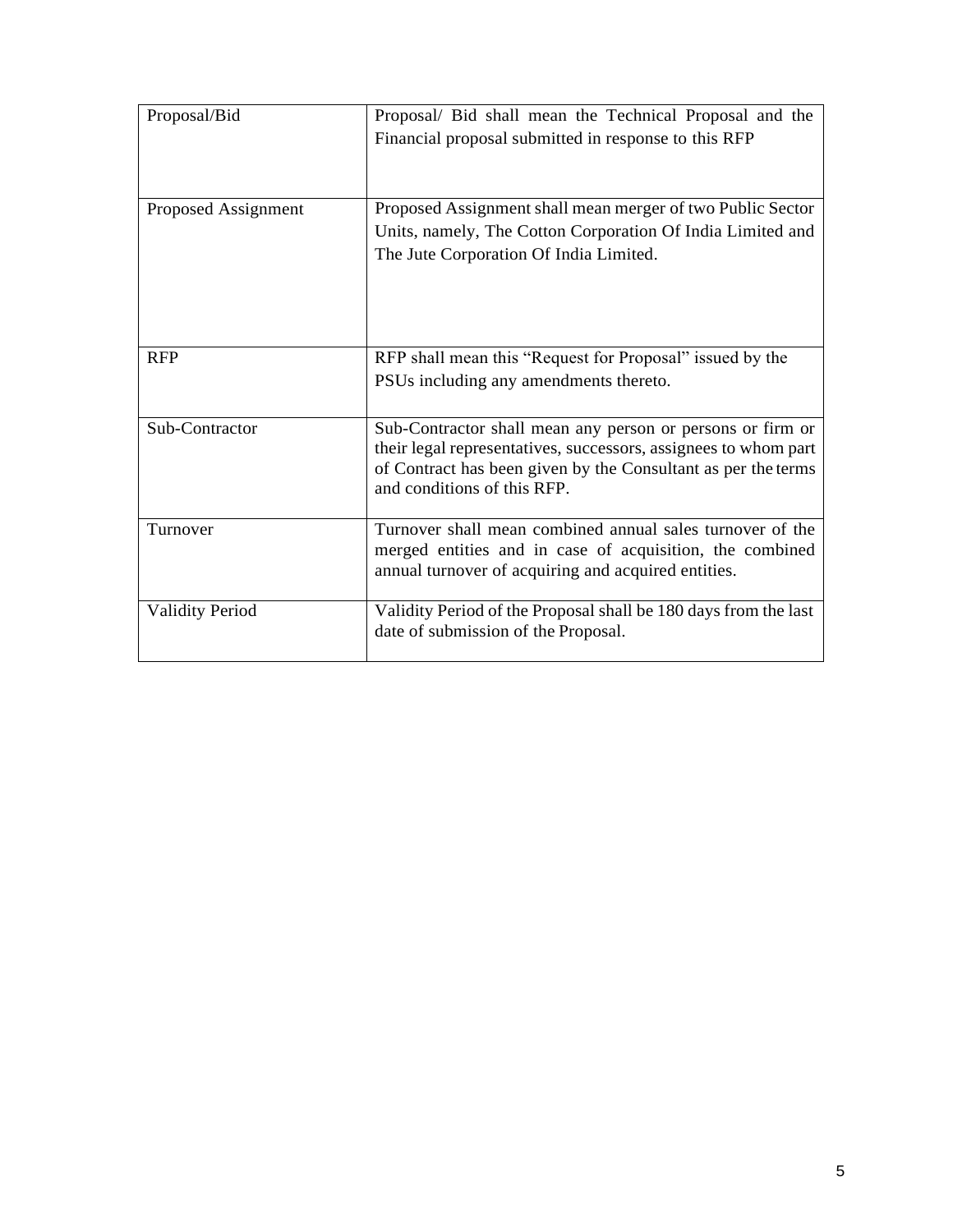# *2. Introduction & Overview*

There is a proposal by the Government of India to merge The Jute Corporation Of India Limited with The Cotton Corporation of India Limited both being public sector Undertakings. ("PSUs"). A new entity with wider scope of business covering development of all types of textile fibers to be constituted.

A brief overview of the PSUs is as follows:

## *The Cotton Corporation of India Ltd:*

A Friend to Cotton Farmer & A Dependable Supplier of Cotton to the Textile Industry. CCI was established on 31<sup>st</sup> July 1970 under the administrative control of Ministry of Textiles, Government of India as a Public Sector Undertaking under the Companies Act 1956.

In the initial period of setting up, as the only public sector undertaking in the field of marketing of cotton, CCI played a role of a canalizing agency for imports of cotton and purchase of raw cotton for giving necessary price support to enterprising cultivators and also for procuring raw cotton for textile mills.

The role and function of CCI continued to enlarge with the changing cotton scenario in the country. Now, the major role of the CCI is to undertake price support operations, whenever the market prices of kapas fall below the minimum support prices (MSP) announced by the Govt. of India, without any quantitative limit. Besides MSP operations, CCI undertakes commercial purchase operations to fulfil the raw material requirement of the domestic textile industry.

With a view to safeguard the economic interest of cotton farmers in all the cotton growing regions and to ensure smooth supply of good quality cotton to the textile industry in India, the Corporation is having pan India presence through its headquarter at CBD Belapur, Navi Mumbai (Maharashtra), 19 branches and more than 400 cotton procurement centres in all major cotton growing States. CCI Operations cover all the cotton growing states in the country comprising of:

- Punjab, Haryana, Rajasthan & Delhi in Northern Zone
- Gujarat, Maharashtra, Madhya Pradesh, West Bengal & Orissa in Central Zone and
- Andhra Pradesh, Telangana, Karnataka & Tamil Nadu in Southern Zone

### *The Jute Corporation of India Ltd.*

The Jute Corporation Of India Limited (JCI) was incorporated by the Government Of India in 1971 as a price support agency with a clear mandate for the procurement of raw jute / mesta without any quantitative limit from the growers at the minimum Support price (MSP) declared in each year by the Government Of India based on the recommendations made by the Commission for Agricultural Cost & Prices (CACP). This protects the jute growers from exploitations in the hands of the middle men. The basic objective is not profit making but a social cause to protect the interest of about 4 million families engaged in farming of jute , most of whom are small / marginal farmers. Therefore the presence of JCI in the market provide stability in the raw jute prices.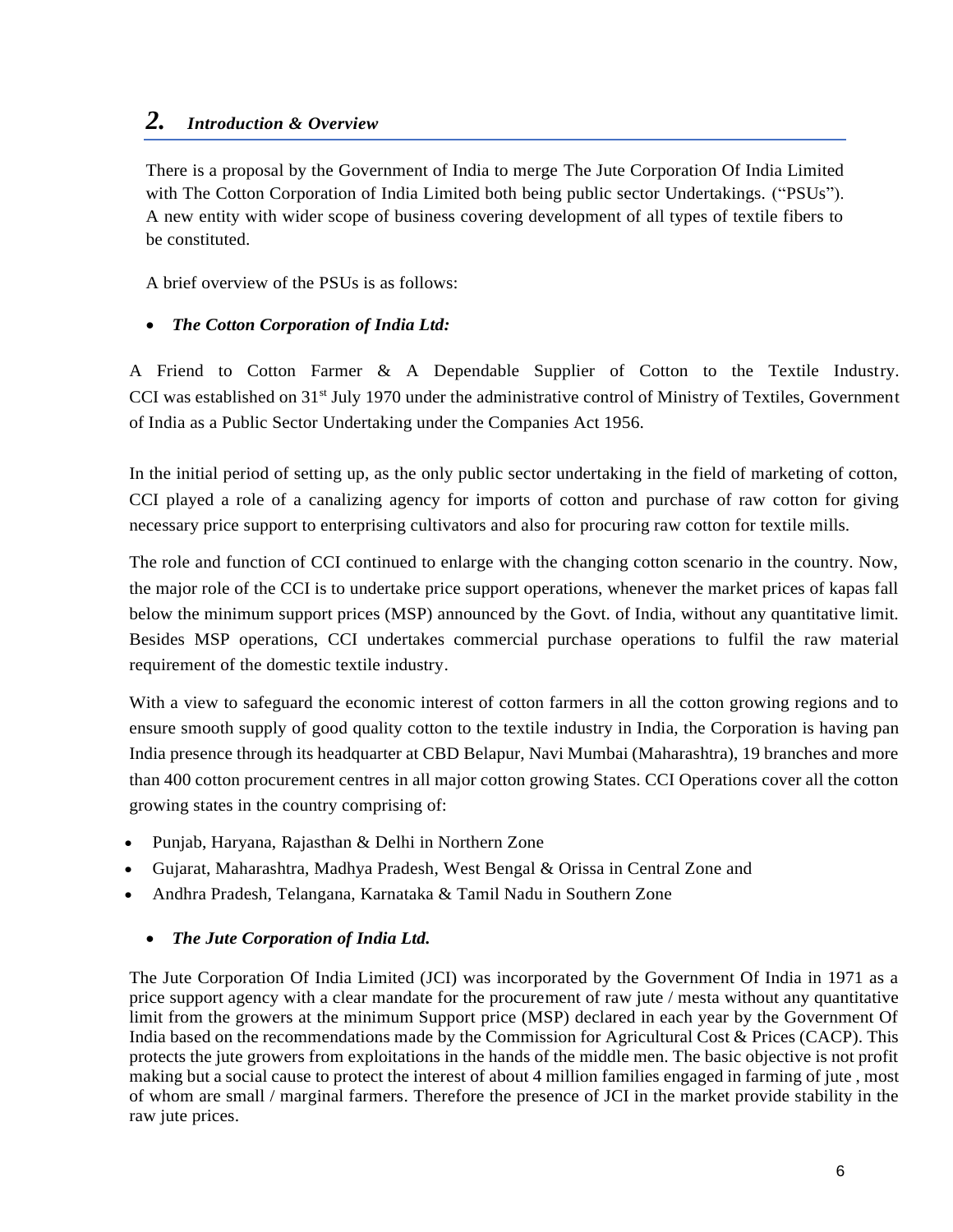### ACTIVITIES

- Procurement Operation of Raw Jute under MSP operation and commercial operation is done as per the situation. Procurement is done either through JCI's DPCs and / or through Cooperatives.
- Sales Operation of Raw jute through B-T will Linkage (for MSP Purchased jute) or through e-auction/ e-tender (for commercial procurements) processes.
- Price Stabilisation Activity: Involvement of JCI in commercial trading through judiciously chosen procurement and sales prices, controls the market by maintaining optimally stabilised price range almost throughout the jute year.
- Diversified Business Activities:

1. JCI started trading activities of various Jute diversified products like Jute shopper bag, Jute bottle bag, Jute packaging items, Jute stationary items like file – folder, Jute upholstery etc.

2. JCI is doing certified jute seed business under Jute I-CARE Project and thus propagating / educating farmers about good result of using certified jute seeds in place of Truth Level (TL) printed spurious quality seeds.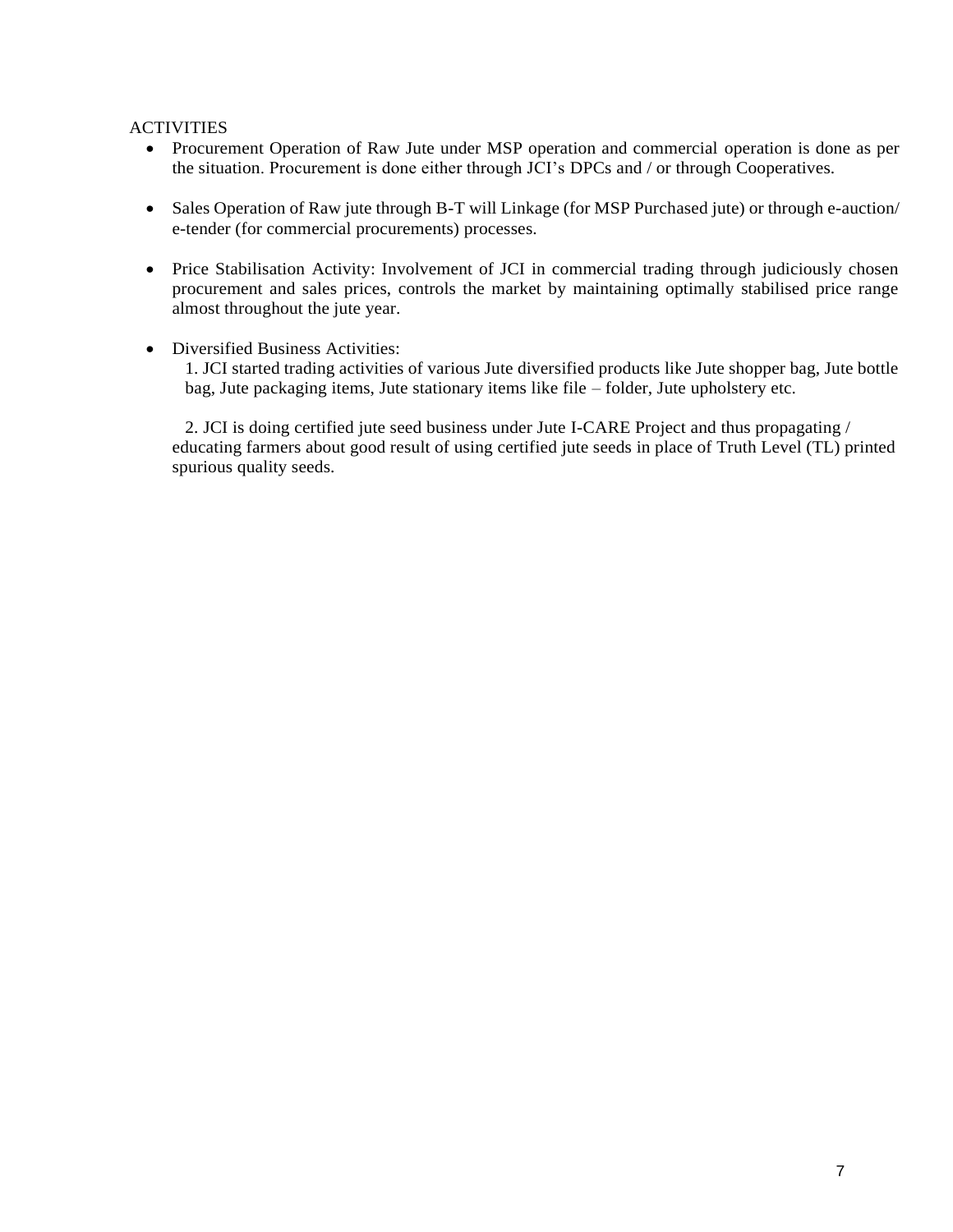# *3. Disclaimer*

- 3.1. The Introduction & Overview is only introductory in nature and the Bidders are required to refer to annual reports and other such related information available regarding the PSUs in the public domain.
- 3.2. The information contained in this RFP or subsequently provided to Bidders whether verbally or in documentary or any other form by or on behalf of PSUs, is provided to the Bidders on the terms and conditions set out in this RFP and such other terms and conditions subject to which such information is provided.
- 3.3. This RFP does not claim to contain all the information, which each Bidder may require. Each Bidder should, at its own costs without any right to claim reimbursement, conduct its own investigations, analysis and should check the accuracy, reliability and completeness of the information in this RFP and wherever felt necessary and obtain independent advice.
- 3.4. Neither PSUs nor their employees or advisors will have any liability to any Bidder or any other person under the law of Contract, tort, the principles of restitution or unjust enrichment or otherwise for any loss, expense or damage which may arise from or be incurred or suffered in connection with anything contained in this RFP, any matter deemed to form part of this RFP, the award of the Contract and any other information supplied by or on behalf of PSUs or their employees, any advisors or otherwise arising in any way from the selection process for the PSUs.
- 3.5. While this RFP has been prepared in good faith, no representation or warranty, express or implied, is or will be made, and no responsibility or liability will be accepted by the PSUs or any of its employees, in relation to the accuracy or completeness of this document and any liability thereof is expressly disclaimed.
- 3.6. PSUs reserve the right of discretion to change, modify, add to or alter any or all of the provisions of this RFP, without assigning any reasons whatsoever. Such change will be intimated or made accessible to all Bidders or can be accessed on the website of the PSUs. Any information contained in this RFP document will be superseded by any subsequent written information on the same subject made available/accessible to Bidder(s) by the PSUs.
- 3.7. Information provided in this RFP is on a wide range of matters, some of which may depend upon interpretation of law. The information given is not intended to be an exhaustive account of statutory requirements and should not be regarded as a complete or authoritative statement of law. Further, PSUs also do not accept liability of any nature whether resulting from negligence or otherwise whatsoever caused arising from reliance of any Bidder upon the statements contained in this RFP.
- 3.8. PSUs may in their absolute discretion, but without being under any obligation to do so, update, amend or supplement the information, assessment or assumptions contained in this RFP.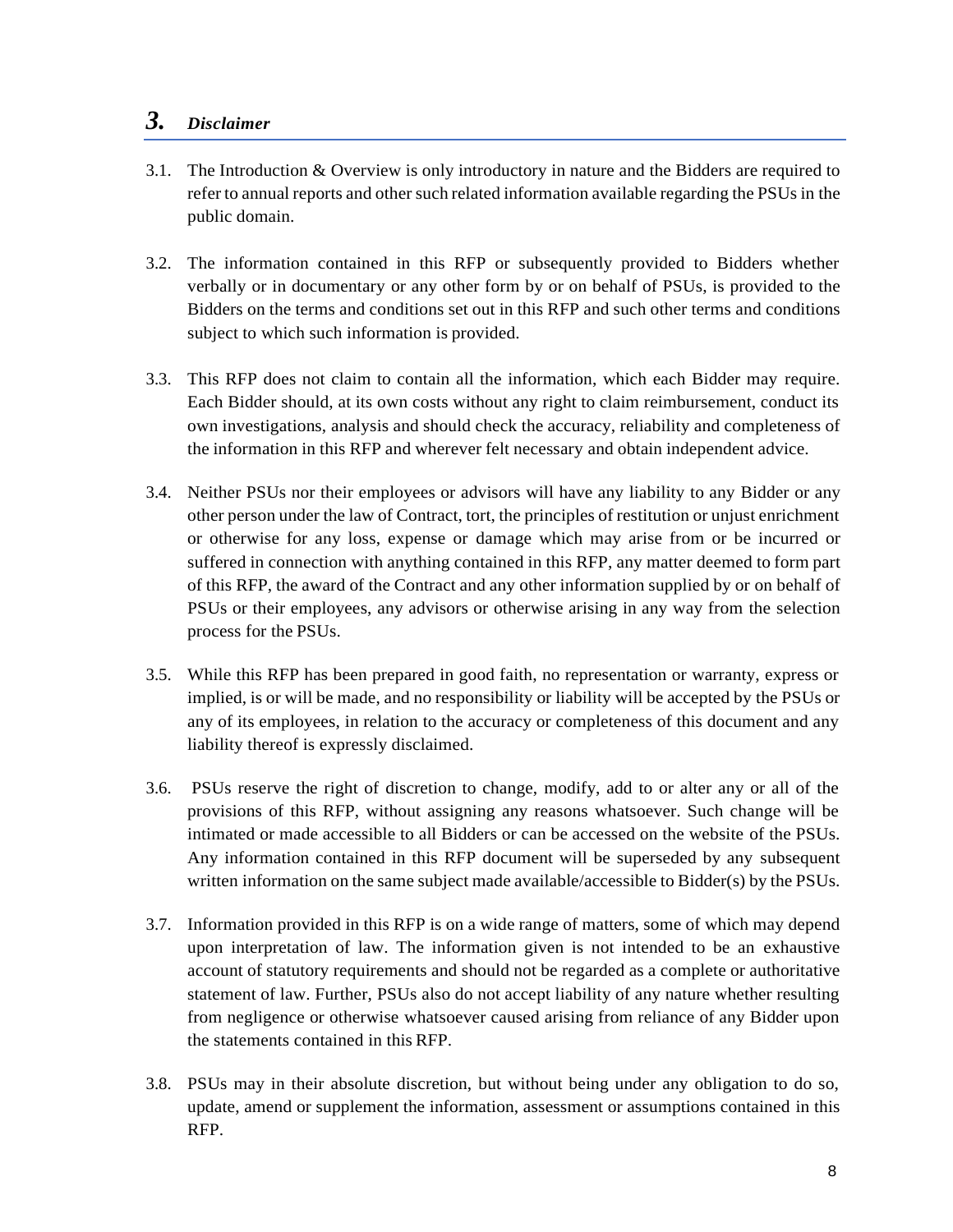- 3.9. PSUs reserves the right to reject any or all the Proposals received in response to this RFP at any stage without assigning any reason whatsoever and without being liable for any loss/injury that Bidder might suffer due to such reason. The decision of the Evaluation Committee of the PSUs shall be final, conclusive and binding on all the Bidders directly or indirectly connected with the bidding process.
- 3.10. The PSUs reserve the right to appoint its own legal advisor for the Proposed Assignment.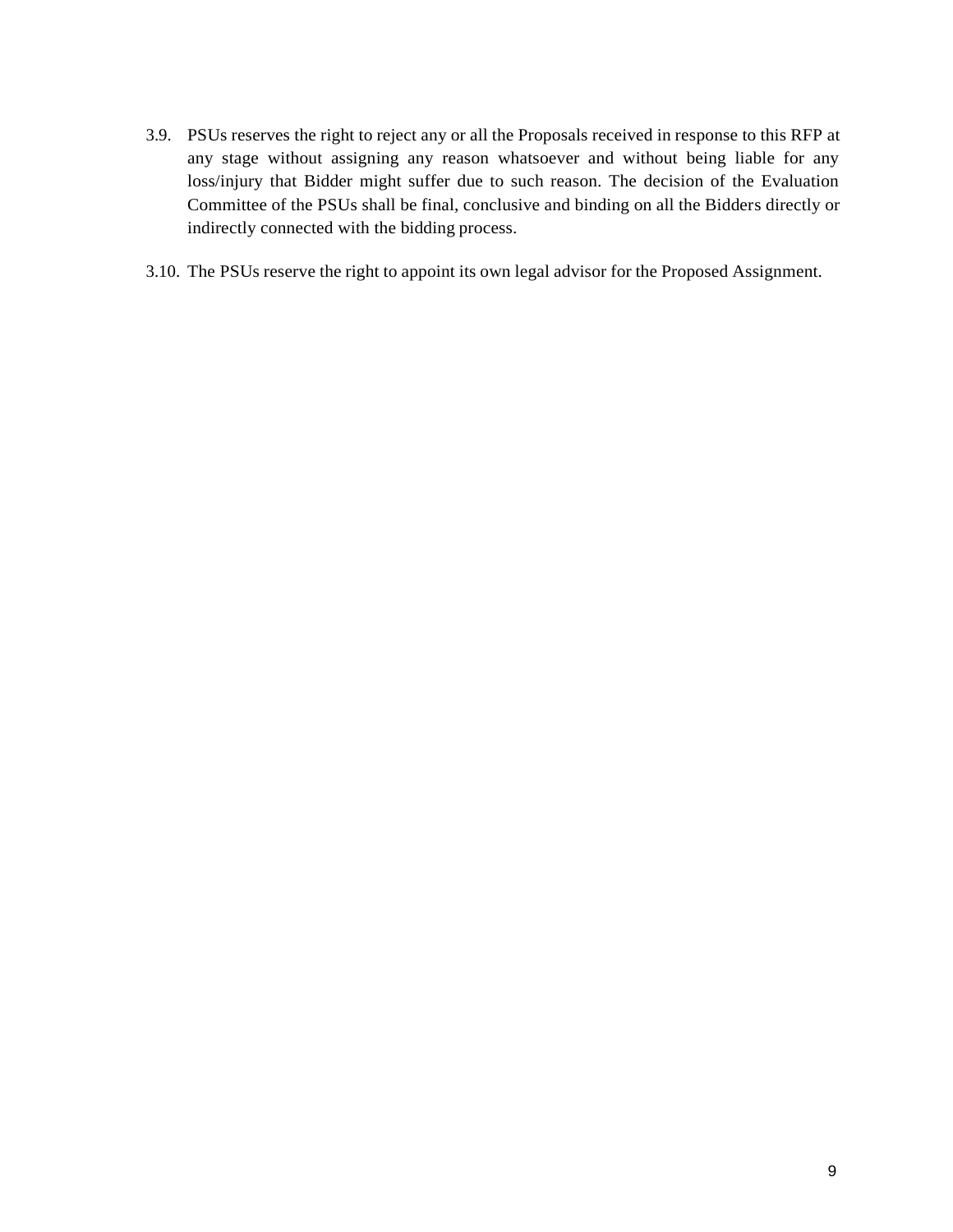# *4. Invitation*

- 4.1 The PSUs invite two bid system Proposals from Bidders of repute and proven track record for the execution of the Proposed Assignment. The Bidders desirous of taking up the mandate are invited to submit their Proposal in response to this RFP as per the terms and conditions set out in this RFP.
- 4.2 The criteria and the actual process of evaluation of the proposals in response to the RFP and subsequent selection of the Bidder will be entirely at the discretion of the PSUs.
- 4.3 The Bidders should have necessary experience, capability and expertise to perform and execute the Proposed Assignment, as per the 'Terms of Reference / Scope of Work' and to adhere to the PSUs requirements/ terms and conditions outlined in the RFP. The Bidders must comply with all the requirements of this RFP.
- 4.4 This RFP is not an offer by the PSUs, but an invitation to receive Proposals from the Bidders. No Contractual obligation whatsoever shall arise from the RFP process unless and until a formal Contract is signed and executed by duly authorized official(s) of the PSUs with the selected Bidder/Consultant.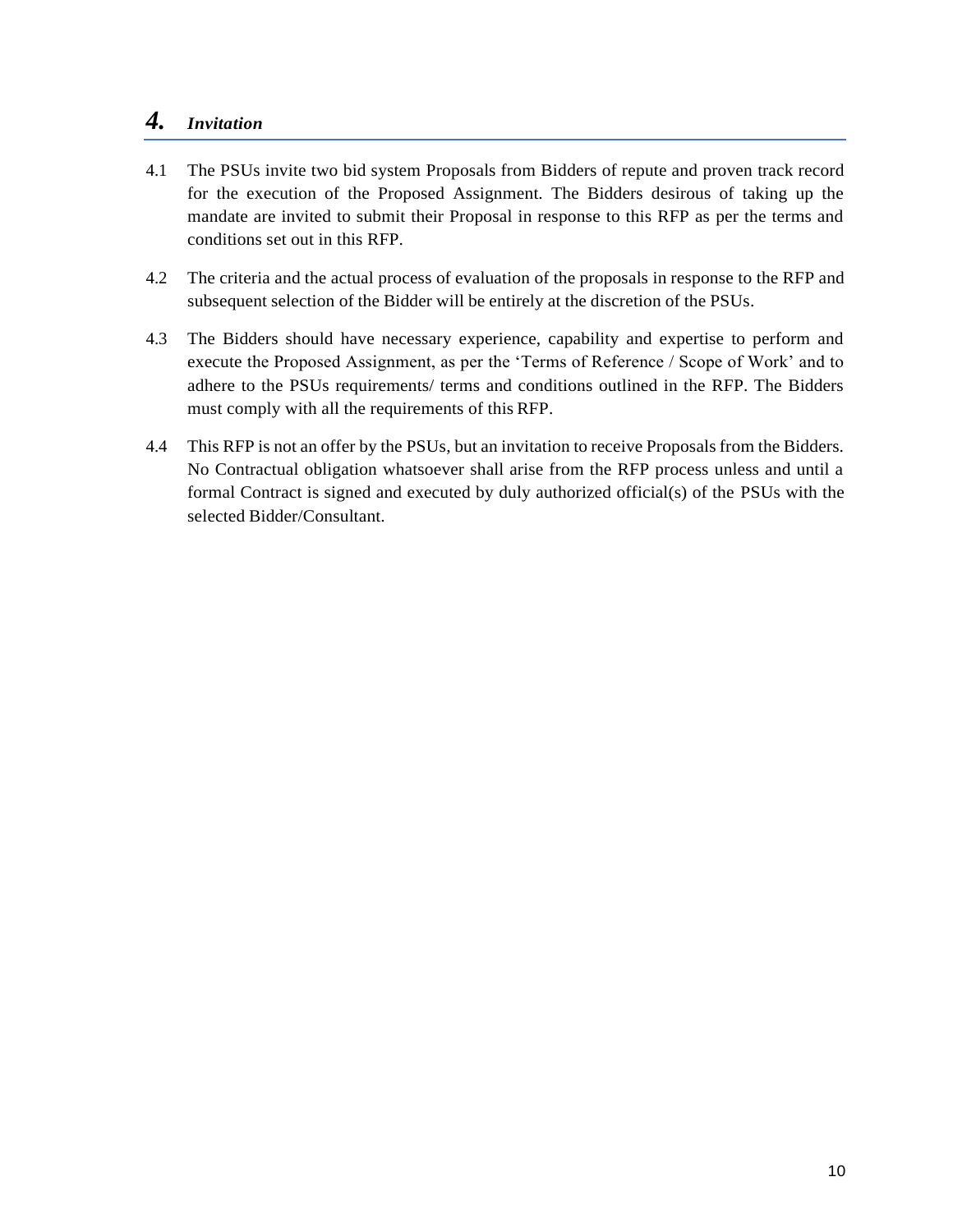# *5. RFP – Time Schedule*

| S. No.           | <b>Particulars</b>                                                                                                                                | Date & Time                                                                                                                              |
|------------------|---------------------------------------------------------------------------------------------------------------------------------------------------|------------------------------------------------------------------------------------------------------------------------------------------|
| $\mathbf{1}$ .   | RFP Document made available for<br><b>Bidders</b>                                                                                                 | $01^{st}$ February 2022                                                                                                                  |
| 2.               | Last date & time for receiving written<br>queries from Bidders                                                                                    | 09 <sup>th</sup> February 2022<br><b>Till</b><br>$2:00$ PM                                                                               |
| 3.               | Date & time of Pre-Bid meeting of<br>Bidders with the PSUs at Head Office of<br>the CCI, New Mumbai on<br><b>RFP</b><br>Document                  | $11^{th}$ February 2022<br>At<br>11:00 AM                                                                                                |
| $\overline{4}$ . | Date for issuing clarifications by the<br>PSUs to the to the queries raised by the<br><b>Bidders</b>                                              | $15th$ February 2022                                                                                                                     |
| 5.               | Last date and time for submission of<br>Technical<br>Financial<br>Proposal<br>and<br>Proposal                                                     | $22^{nd}$ February 2022<br>till<br>2:00PM                                                                                                |
| 6.               | Date $\&$ time for opening of the<br><b>Technical Proposal. Financial Proposal</b><br>of the qualified bidders will be opened<br>on the same day. | $22^{nd}$ February 2022<br>At<br>$3:00$ PM                                                                                               |
| 7.               | Place of Submission and Opening the<br>Proposal                                                                                                   | Head Office of the CCI,<br>Navi Mumbai Address:-<br>Plot No 3-A Sector 10<br><b>CBD Belapur, Navi</b><br>Mumbai, 400614.<br>Maharashtra. |

### *Note:*

*1. If a holiday is declared on the dates mentioned above, the Proposals shall be received/ opened on the next working day at the same time specified above and at the same venue communicated otherwise.*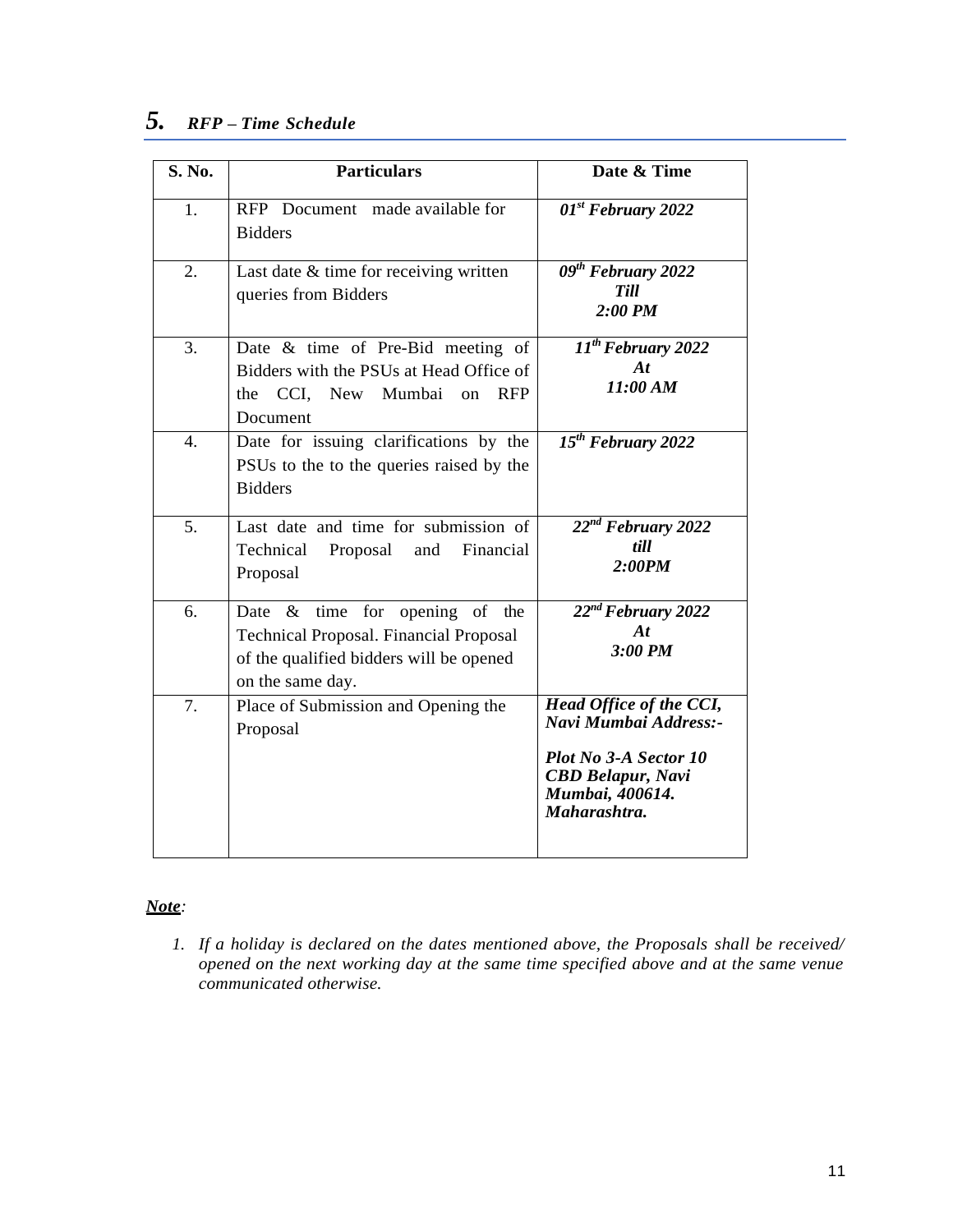### *6. Eligibility Criteria*

- 6.1 Bidders must read carefully the Eligibility Criteria provided in **Annexure A**. Proposals of only those Bidders who satisfy these conditions will be considered for the evaluation process.
- *Note: The Eligibility Criteria will apply to the Bidders along with its Affiliates/ Group companies/ member firms working under the common brand name.*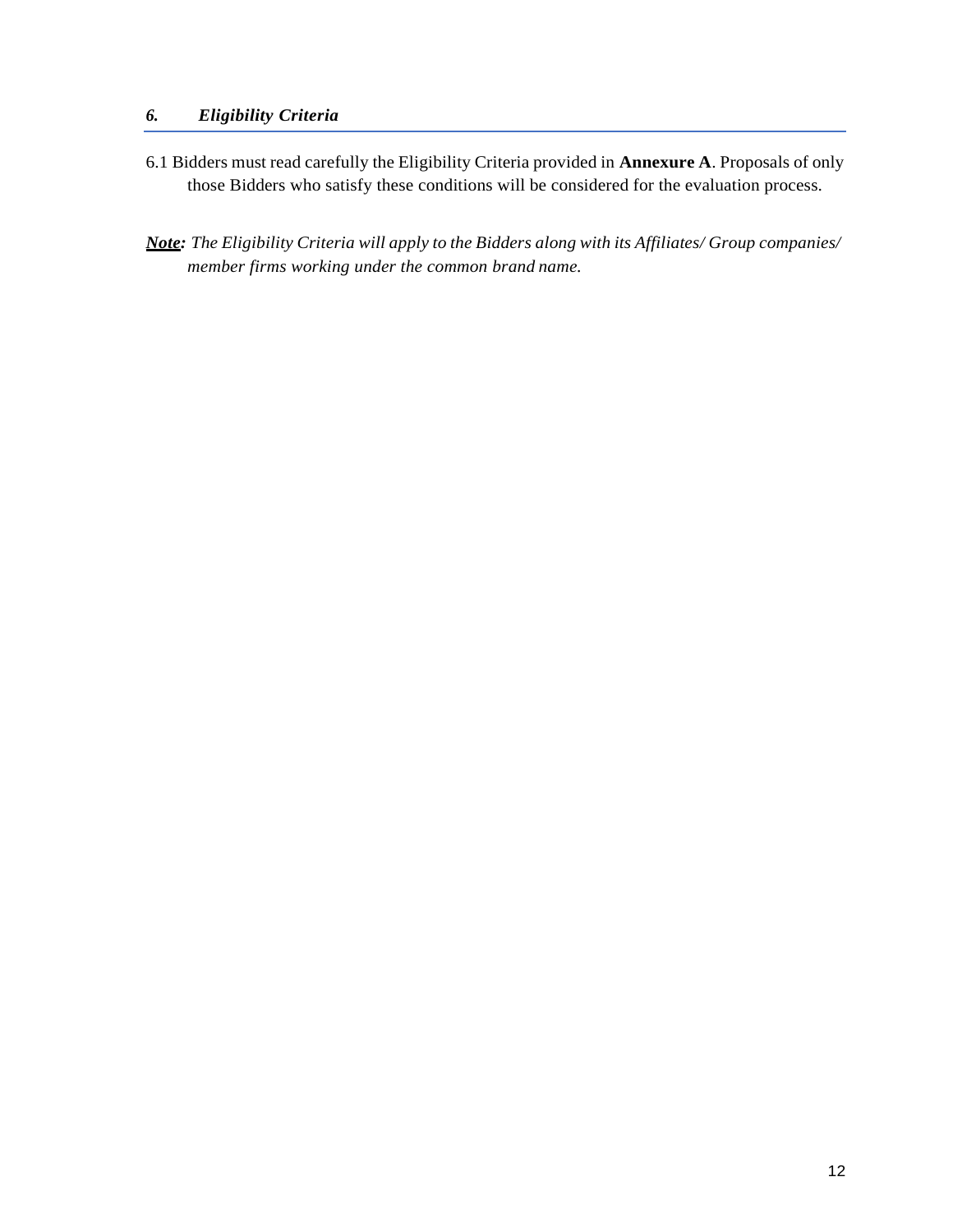### *7. Conflict of Interest*

- 7.1 The PSUs require the Bidders/Consultants to provide professional, objective, and impartial advice, and at all times hold PSUs interest paramount, strictly avoid conflicts with other assignment(s) or their own corporate interests, and act without any expectation/ consideration for award of any future assignment(s) from the PSUs.
- 7.2 Without prejudice to the generality of the foregoing, the Bidders/Consultants, and/or any of their Affiliates, shall be considered to have a conflict of interest (and shall not be engaged under any of the circumstances) as set forth below:
	- **(i) Conflicting Activities:** The Bidders / Consultants (or any of its Affiliates/ experts and Sub-Contractors), selected to provide consulting assignment/ job for this Proposed Assignment, shall be disqualified from subsequent downstream supply of goods or works or non-consultancy services resulting from or directly related to the Proposed Assignment.
	- **(ii) Conflicting assignment/job**: The Bidders/Consultants (or any of its Affiliates/ experts and Sub-Contractors) shall not be hired for any assignment/job that, by its nature, may be in conflict with another assignment/job of consultancy for the same and/or for another procuring entity.
	- **(iii) Conflicting relationships:** The Bidders/Consultants (or any of its Affiliates/ experts and Sub-Contractors) having a business or family relationship with a member of the PSUs staff who is directly or indirectly involved in any part of (a) the preparation of the Terms of Reference / Scope of Work of the Proposed Assignment, (b) the selection process for the Proposed Assignment, or (c) supervision of the Contract, may not be awarded a Contract, unless the conflict stemming from such a relationship has been resolved in a manner acceptable to the PSUs throughout the selection process and the execution of the Contract.
- 7.3 The Bidders/Consultants shall ensure that employees of the PSUs shall not work as, for or be a part of the firm of Bidders/Consultants during the selection process under this RFP as well as during the performance and execution of the ProposedAssignment.
- 7.4 The Bidders / Consultants have an obligation to disclose any situation of actual or potential conflict that impacts their capacity to serve the best interest of the PSUs, or that may reasonably be perceived as having this effect. Any such disclosure shall be made as per the forms of Technical Proposal provided herewith. If the Bidders / Consultants fail to disclose said situations and if the PSUs come to know about any such situation at any time, it may lead to the disqualification of the Bidder / Consultant during bidding process or the termination of its Contract during execution of the Proposed Assignment.
- 7.5 The Bidders/Consultants shall not accept for their own benefit any commission, discount, or similar payment in connection with activities pursuant to this RFP, or in the discharge of their obligations under the Contract, and the Bidders/Consultants shall take all reasonable steps to ensure that their employees and/or any of their Affiliates shall not receive any such payment.
- 7.6 The Bidders/Consultants shall not receive any other remuneration from any source in connection with the Proposed Assignment except as provided under the Contract.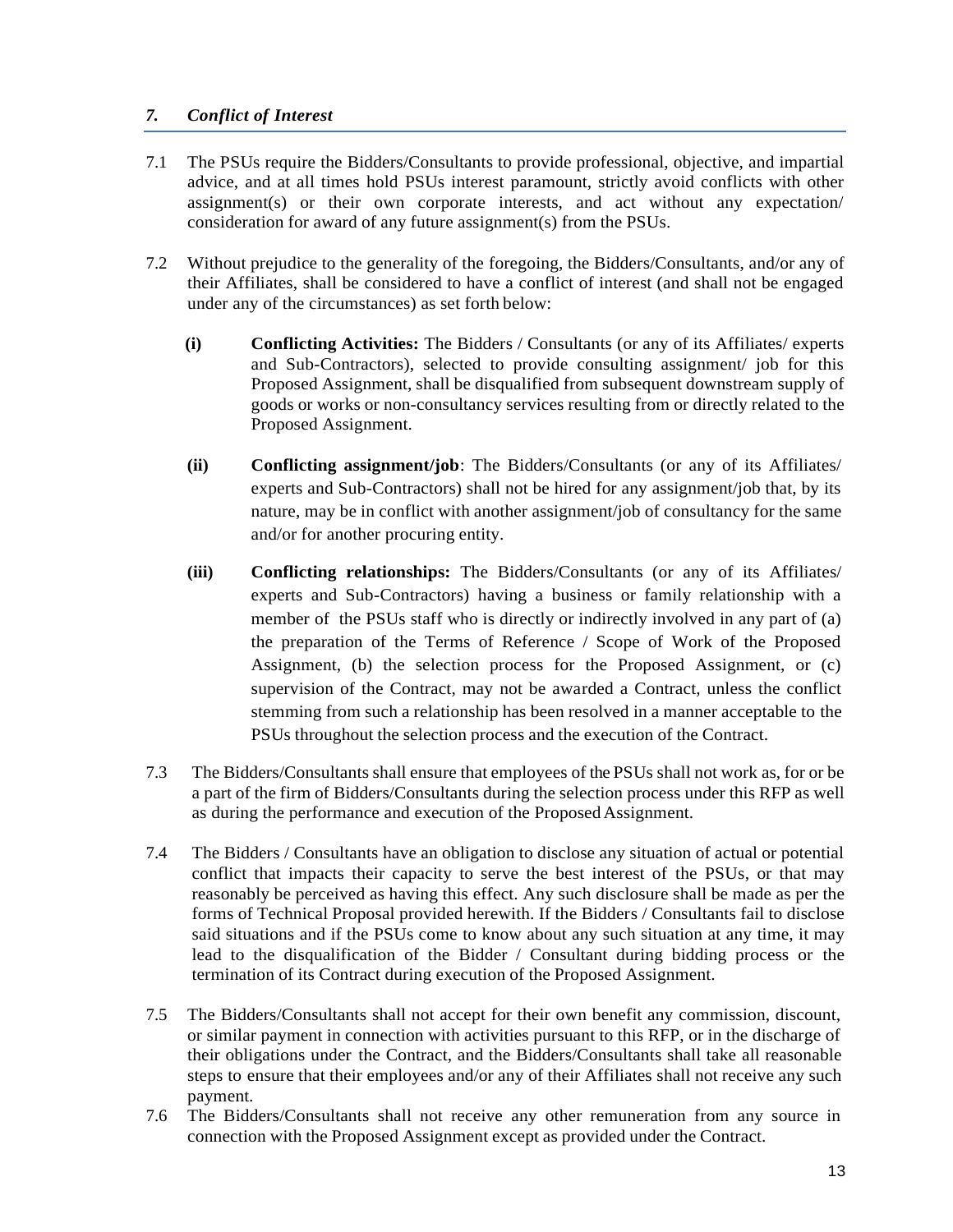### *8. Earnest Money Deposit*

- 8.1 The Bidder shall submit the EMD of **Rs. 5,00,000 (Rupees Five lakhs only)** by way of a demand draft of any scheduled Commercial bank (other than Co-operative Bank) favoring "The Cotton Corporation of India Ltd." payable at Mumbai / Navi Mumbai.
- 8.2 EMD may be forfeited:
	- (a) If the Bidder withdraws the Proposal during the Validity Period; or
	- (b) If the Bidder/Consultant fails to sign the Contract; or
	- (c) If the Consultant fails to furnish Performance Bank Guarantee valid for 1 year on signing of the Contract or
	- (d) If the Consultant fails to deliver the relevant services within the stipulated period for the Proposed Assignment; or
	- (e) If the Bidder/Consultant fails to comply with any of the terms of RFP and/or Contract.
- 8.3 EMD should be kept in the envelope containing Technical Proposal as per **Annexure D**. Any Technical Proposal envelope not accompanied by the requisite EMD shall be treated as nonresponsive and is liable to be rejected.
- 8.4 The EMD of the Bidders who's Proposal has not been accepted will be returned as early as possible, after completion of process of selection of the Consultant. The EMD of the Consultant shall be refunded only after successful completion of the Proposed Assignment.
- 8.5 No interest is payable on the amount of EMD.
- 8.6 If EMD is forfeited for any reason, the said Bidder will not be eligible from further participation in the RFPs floated by the PSUs i.e. (CCI & JCI) for subsequent RFP.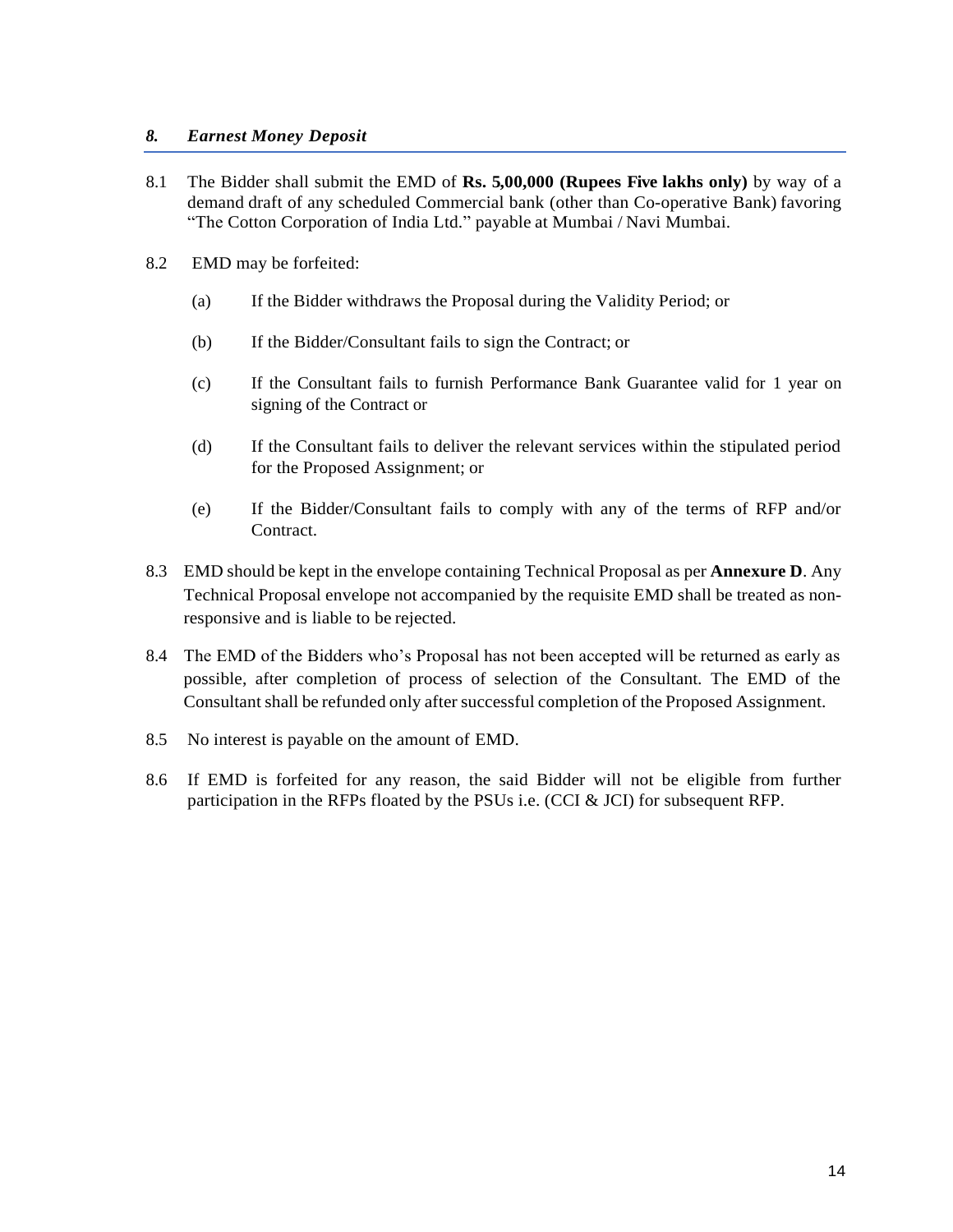### *9. Pre-Bid Meeting*

- 9.1 The Pre-Bid Meeting of the Bidders with the PSUs will be held as provided in the RFP-Time Schedule.
- 9.2 The Bidder may send written queries, if any, via email to **merger.ccijci@cotcorp.com** latest by the stipulated date as per the RFP Time Schedule. PSUs shall issue clarifications to the queries raised by the Bidders via email to all the Bidders as provided in the RFP – Time Schedule. Should PSUs deem it necessary to amend the RFP as a result of a query raised, it shall be done in accordance with the procedure stated under paragraph 9.3 below.
- 9.3 At any time prior to the deadline for submission of Proposal, the PSUs may modify the RFP by an amendment. The amendment will be binding on all the Bidders. The PSUs, at their discretion may extend the deadline for submission of the Proposals in order to allow Bidders a reasonable time to take the amendment into account.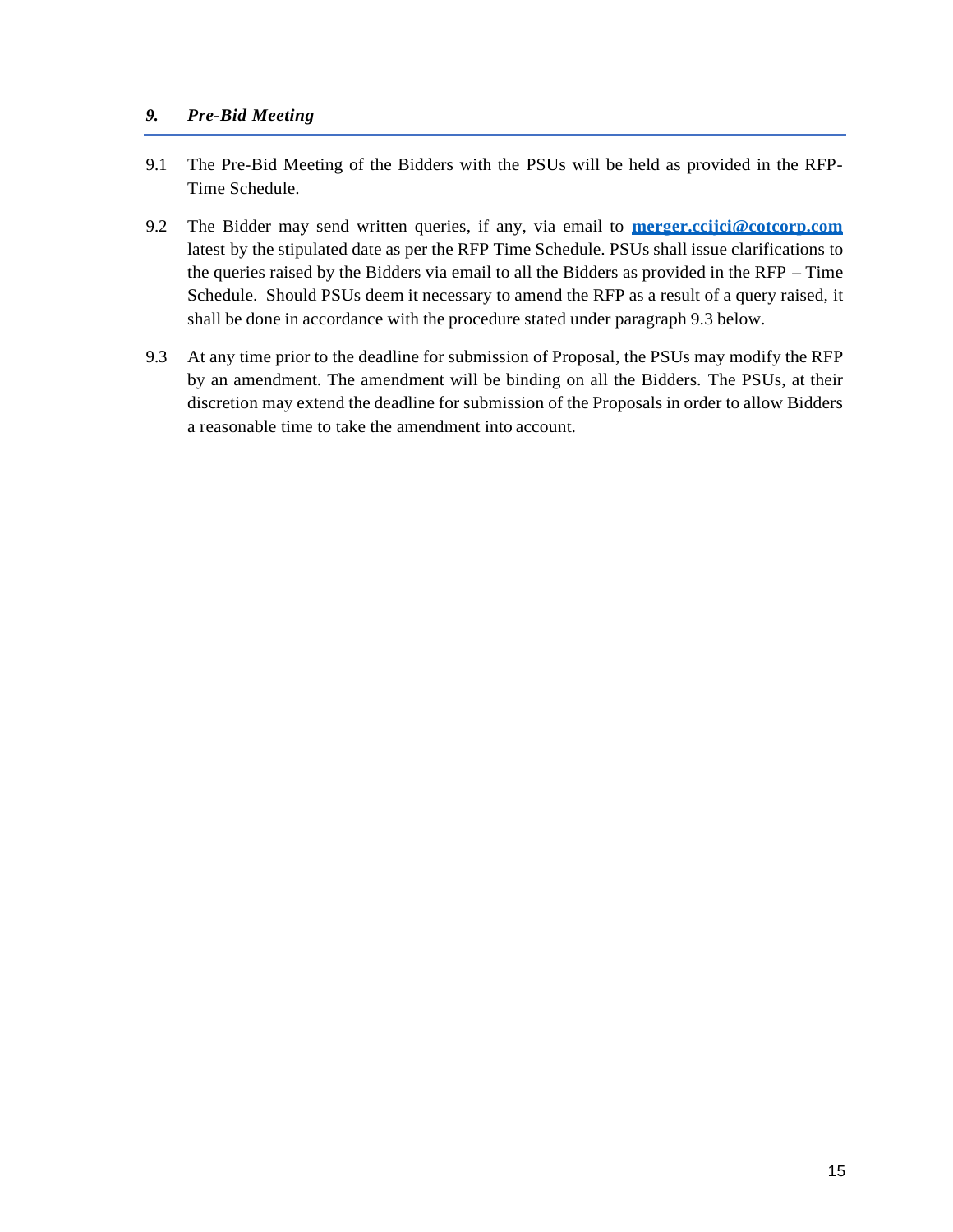- 10.1 A brief description of the objectives, scope of work, deliverables and reporting requirements, list of activity, tracks, deliverables and timelines and other requirements relating to the Proposed Assignment are provided in **Annexure B** of this RFP.
- 10.2 The expected duration of the Proposed Assignment is **12months**, with a provision for extension, if required on existing terms.
- 10.3 The process of merger should be in compliance with the Guidelines issued by Department of Public Enterprises (DPE).
- 10.4 The assignment shall consist of three phases Design, Implementation and Post Merger. The precise timelines of the activities, deliverables and milestones of these phases will be finalized after taking into cognizance of the Consultant's broad Project plan by the PSUs.
- 10.5 The activities, deliverables and milestones are arranged on the basis of "issues" enlisted by the PSUs in the Scope of Work rather than Phase wise.
- 10.6 The PSUs and any team set up by it will be at liberty to accept, reject or modify any of the suggestions received from the Bidder / Consultant. The details of Terms of Reference agreed between the two sides will be firmed up at the time of signing of Contract based on Terms of Reference in this RFP and the suggestions given by the Bidder / Consultant as part of their Proposal.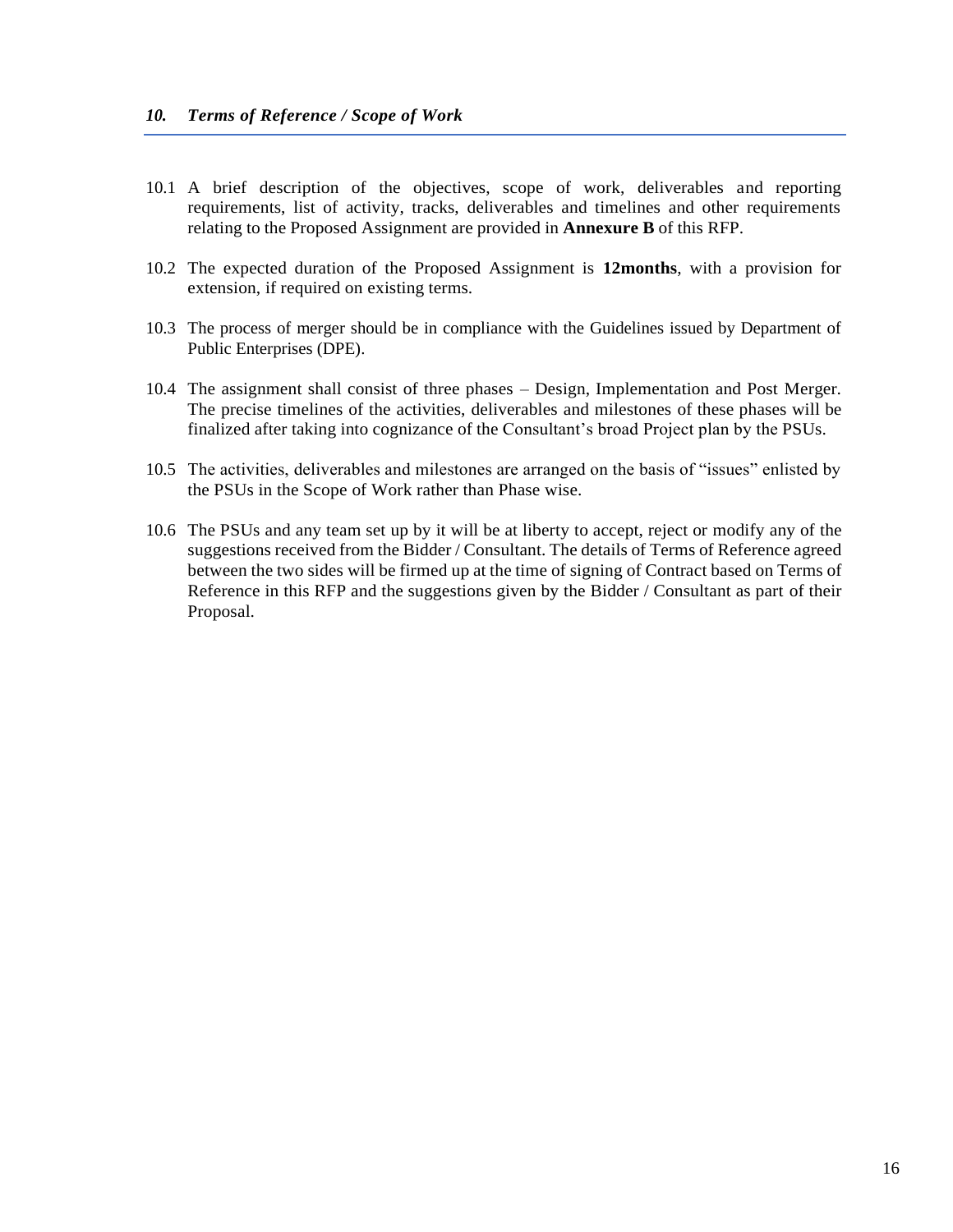# *11. Validity Period of the Proposal*

11.1 Proposals shall remain valid for 180 days, from the last date of submission of the Proposal as per this RFP.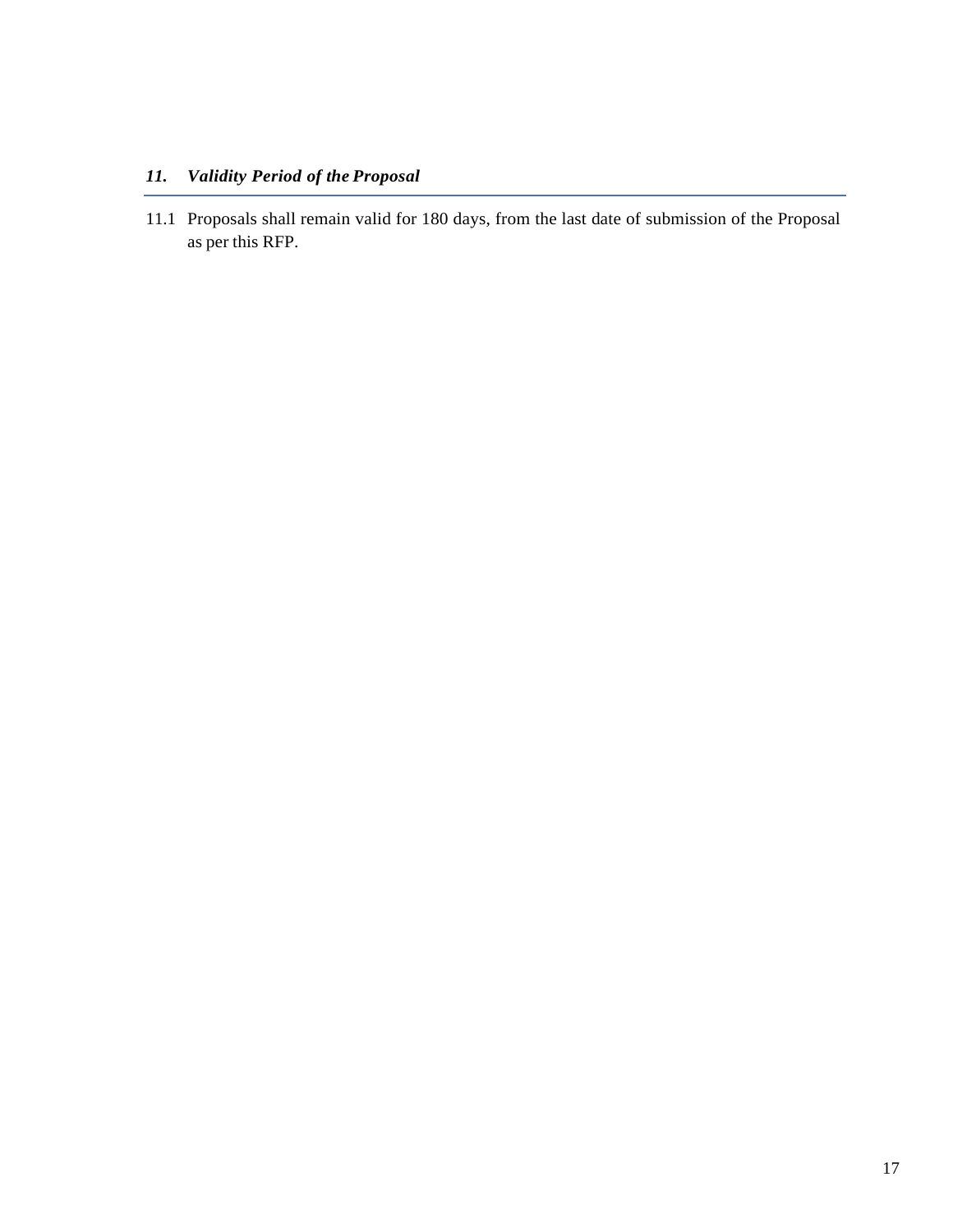### *12. Preparation of the Proposal*

- 12.1 The name of the Proposed Assignment shall be "*Merger of Cotton Corporation of India Ltd. and Jute Corporation of India Ltd*" and the proposal shall be submitted in two bid system.
- 12.1.1 The Technical Proposal is required to be submitted in the format as per **Annexure D**  together with **Annexure D1 to D6** and documents in support of the details mentioned in **Annexure C, Annexure K, Annexure L, Annexure M and Annexure N.** The Demand Draft of any scheduled Commercial bank (other than Co-operative Bank) for EMD of Rs.5,00,000/- (Rupees Five lakhs only) in favour of "The Cotton Corporation of India ltd." payable at Mumbai/Navi Mumbai, should also be kept in the envelope containing Technical Proposal.
- 12.1.2 In preparing their Technical Proposal, Bidders are expected to examine in detail the documents comprising this RFP. Material deficiencies in providing the information requested may result in rejection of a Technical Proposal.
- 12.2 The Technical Proposal shall not include any Financial Proposal. A Technical Proposal containing Financial Proposal shall be declared invalid and rejected.
- 12.3 The Financial Proposal should be submitted as per **Annexure E and Annexure E1** and should clearly indicate the total fees of the consultancy in both figures and words, in Indian Rupees, and signed by the Bidder's Authorized Representative. In the event of any difference between figures and words, the amount indicated in words shall prevail. In the event of a difference between the arithmetic total and the total shown in the Financial Proposal, the lower of the two shall prevail.
- 12.4 The fee quoted shall state the fee and taxes applicable with present rate (Taxes applicable will be paid as per rate prevailing at the time of actual payment). No out of pocket expenses shall be borne by the PSUs. The Financial Proposal shall not include any conditions attached to it. Any such conditional Financial Proposal shall be liable for rejection. Payment will be made after deducting tax deductible at source as per applicable tax laws.
- 12.5 The Consultant will have to enter into a formal agreement as per the Model Contract and General Conditions of Contract provided in **Annexure J** within 10 days from the date of acceptance of the Letter of Award. Bidders to note that the General Conditions of Contract may require amendments to conform to the Letter of Award.
- 12.6 Bidder/Consultant shall be responsible for completing the assignment as per the Scope of Work. Subject to the same, Bidder / Consultant may appoint Sub-Contractors where necessary, provided that the Consultant shall be fully responsible and liable to the PSUs for any act or omission of the Sub-Contractor/s and there shall be no privity of Contract between the PSUs and the Sub-Contractors. Bidder / Consultant shall provide full details including copy of the Sub-Contract and other relevant documents of the proposed subcontracting along with its Proposal and the same shall not be changed till the completion of the Proposed Assignment.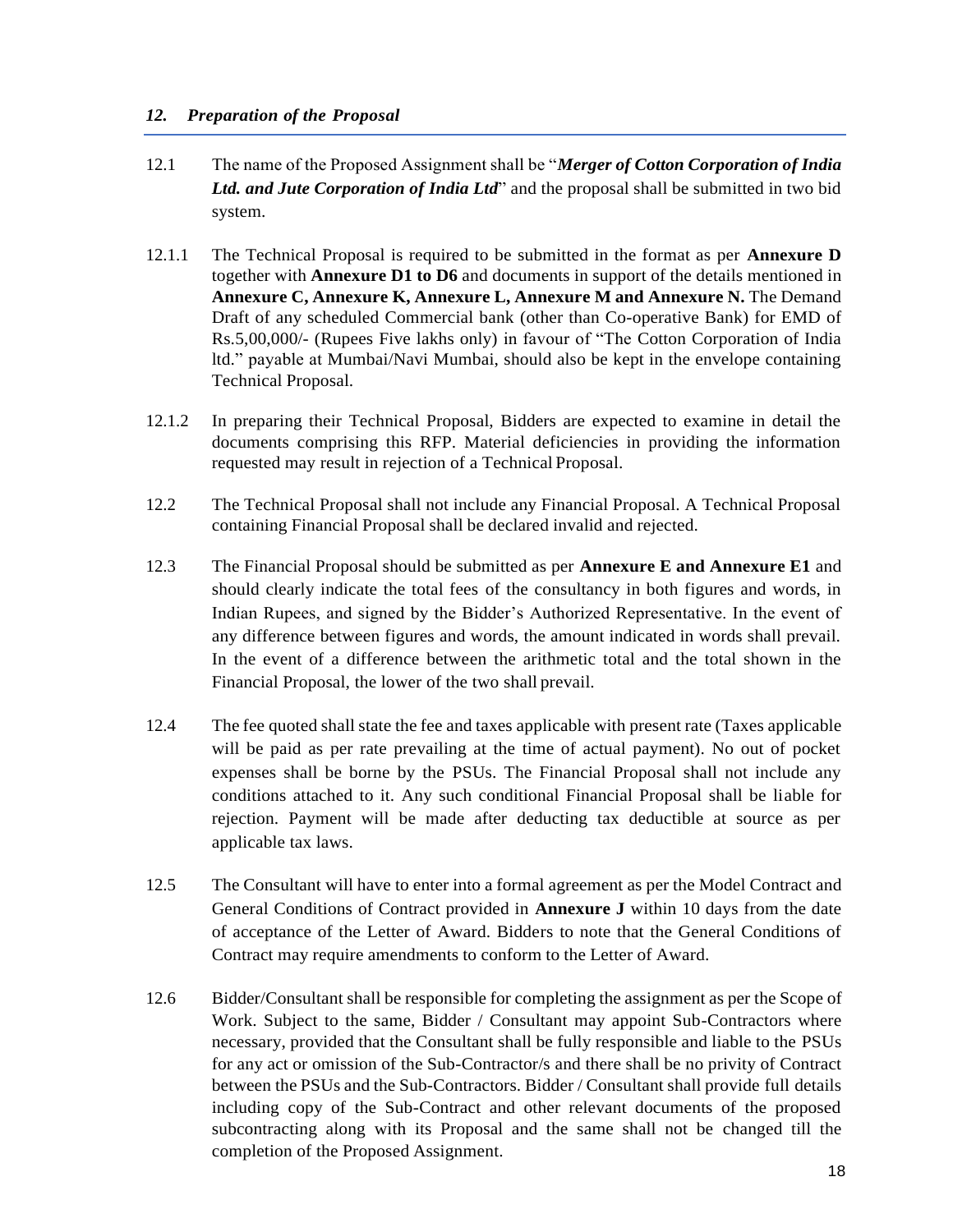- 12.7 Bidder / Consultant shall submit CVs of key personnel (including one Project Director) as per **Annexure D4** with relevant experience to the context of Proposed Assignment.
- 12.8 Bidders/Consultants to note that substitution of Key Personnel from the Project Team would be only at the request of the PSUs or due to incapacity or ill health (proper certificate from a competent authority is must), subject to equally or better qualified and experienced personnel being provided to the satisfaction of The PSU.
- 12.9 The Bidders shall be responsible for all costs associated with the preparation of their Proposals and their participation in the same including subsequent negotiation, visits to the PSUs or Project Office, presentation etc. The PSUs will not be responsible or in any way liable for such costs, regardless of the conduct or outcome of the evaluation process.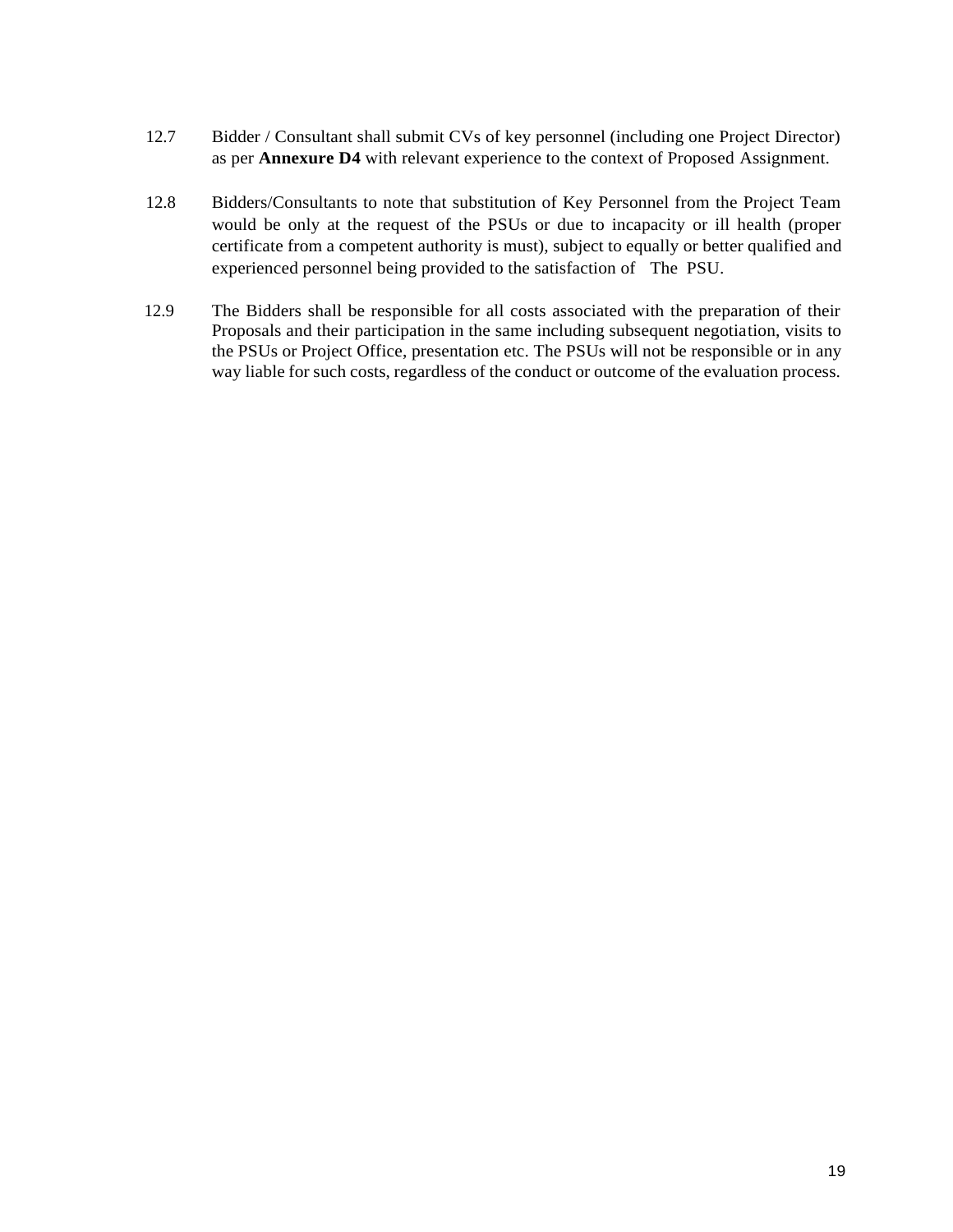### *13. Submission & Receipt of Proposal*

- 13.1 The original Proposal should be received in two bid system and both the Technical and Financial Proposals, shall contain no interlineations or overwriting.
- 13.2 While submitting a Proposal, the Bidder should attach a proper index with clearly marked and referenced continuation sheets. Further, an Authorized Representative of the Bidder shall initial all pages of the original Technical and Financial Proposals. The Proposals should include a copy of Power of Attorney as per **Annexure M** showing that the signatory has been duly authorized to sign the Proposal. The signed and sealed Technical and Financial Proposals shall be marked "Original".
- 13.3 The PSUs shall not be responsible for postal delay, misplacement, loss or premature opening if the outer envelope is not sealed and/or marked as stipulated and this circumstance may be a cause for Proposal rejection. Any condition put forth by the Bidders, non-conforming the requirements of this RFP shall not be entertained at all and such Proposals shall be rejected forthwith. The decision of the Evaluation Committee of the PSUs in this regard shall be final, conclusive and binding and shall not be questioned / challenged by the Bidders.
- 13.4 As per the two bid system the sealed master envelope, containing two separate sealed envelopes - Technical Proposal (T1 & T2) and Financial Proposal (F1 & F2), duly sealed and super scribing "**RFP dated 01st February 2022** PROPOSAL FOR APPOINTMENT OF A CONSULTANT FOR MERGER OF THE COTTON CORPORATION OF INDIA LTD. AND THE JUTE CORPORATION OF INDIA LTD." should be submitted at the address given below not later than the last date and time of submission (as per RFP – Time Schedule):

Chief General Manager (Marketing) The Cotton Corporation of India Ltd. 4 th Floor, Plot NO 3-A sector 10 CBD Belapur, Navi Mumbai, 400614, Maharashtra.

It may be noted that the above shall only serve as a Project Office for ease of coordination and administrative convenience for this RFP and, for all intents and purposes, the PSUs only shall be regarded as the issuers of the RFP.

13.5 Any Proposal received by the PSUs after the deadline for submission shall not be accepted. 13.6 Proposals submitted by fax, telex, telegram or e-mail shall not be entertained.

*Note: There should be no indication whatsoever, of any pricing information in the Technical Proposal. Indicating any pricing information in the Technical Proposal will lead to rejection of Technical Proposal.*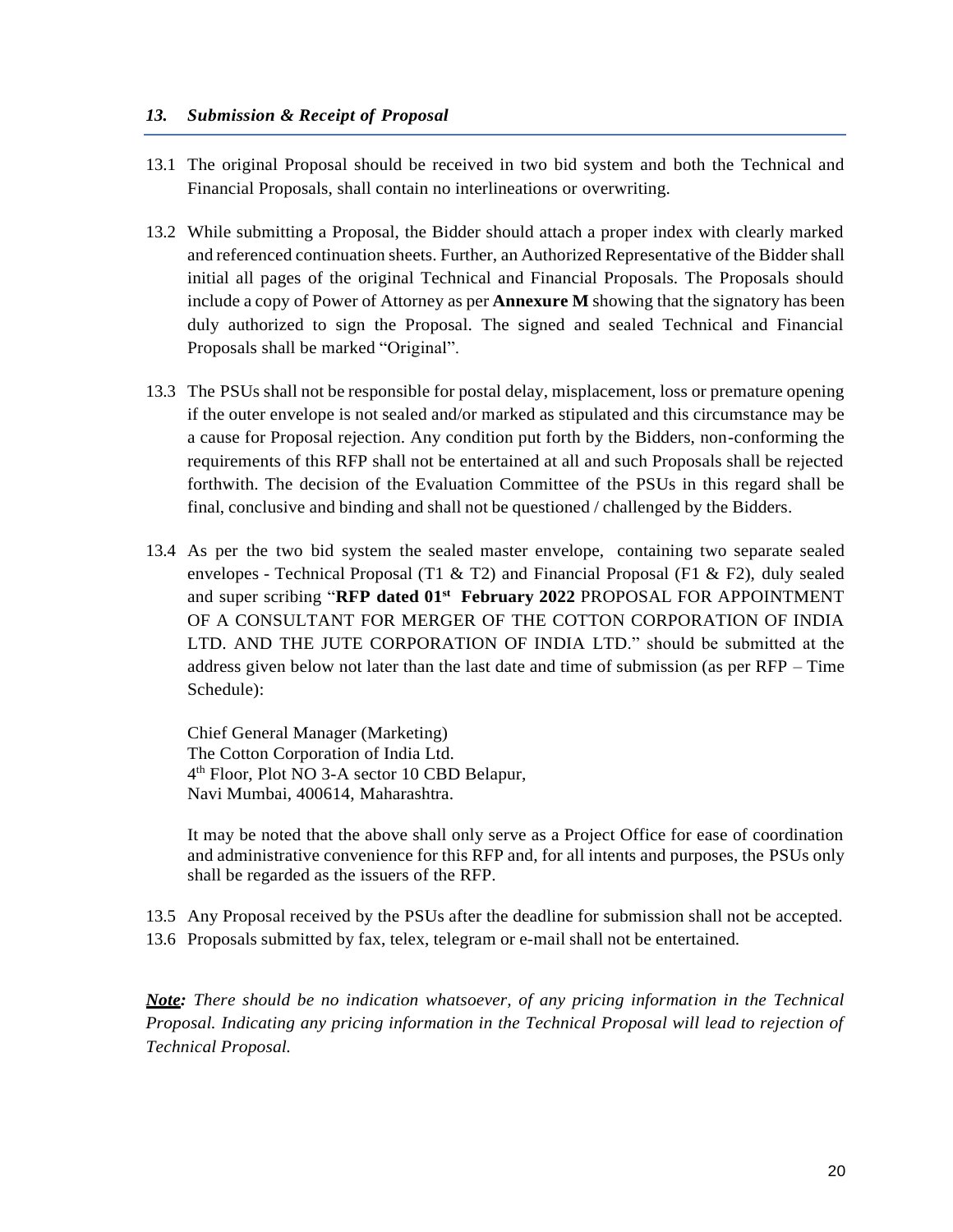- 14.1 The invited Bidders should submit their Technical Proposal as per manner set out below so as to reach by the last date of submission mentioned in the RFP - Time-Schedule.
- **14.2** The Bidder shall prepare two copies of the Technical Proposal and shall seal the same in two different envelopes clearly marking each "**Original Technical Proposal – T1**" and "**Copy Technical Proposal – T2**" as appropriate. If the above Proposals are found not properly sealed as above, the same is liable for rejection. The envelopes shall be marked as "**TECHNICAL PROPOSAL FOR APPOINTMENT OF A CONSULTANT FOR MERGER OF THE COTTON CORPORATION OF INDIA LTD. AND THE JUTE CORPORATION OF INDIA LTD."**
- 14.3 Thereafter, the Technical Proposals (Original Technical Proposal T1& Copy Technical Proposal – T2) should be put together in a master envelope as referred in para 14.2.
- 14.4 In addition to the above marking, all the envelopes must be super-scribed with the following information:

### "**DO NOT OPEN, EXCEPT IN PRESENCE OF THE BID OPENING COMMITTEE**"

### **Name and Address of the Bidder**

This will enable the PSUs to return the Proposals unopened, in case it is declared nonresponsive for any reason whatsoever.

- 14.5 A softcopy of the Technical Proposal in a USB key shall also be submitted along-with the Technical Proposal in physical form in **Envelope T1**. The language of Proposal should be in English.
- 14.6 The Original Technical Proposal T1& Copy Technical Proposal T2 shall be typed or written in indelible ink and shall be signed and sealed by the Bidder or a person duly authorized to bind the Bidder to the Contract.
- 14.7 The Bidder will take care in submitting the Technical Proposal properly filed so that the papers are not loose.
- 14.8 All the formats need to be filled in exactly as per the pro-forma given in the Annexures and any deviation is likely to cause rejection of the Technical Proposal.
- 14.9 The Technical Proposal not submitted in the prescribed format or incomplete in details is liable for rejection. The PSUs are not responsible for non-receipt of Technical Proposal within the specified date and time due to any reason including postal delays or holidays.
- 14.10 The PSUs shall not allow/permit changes in the Technical Proposal once it is submitted.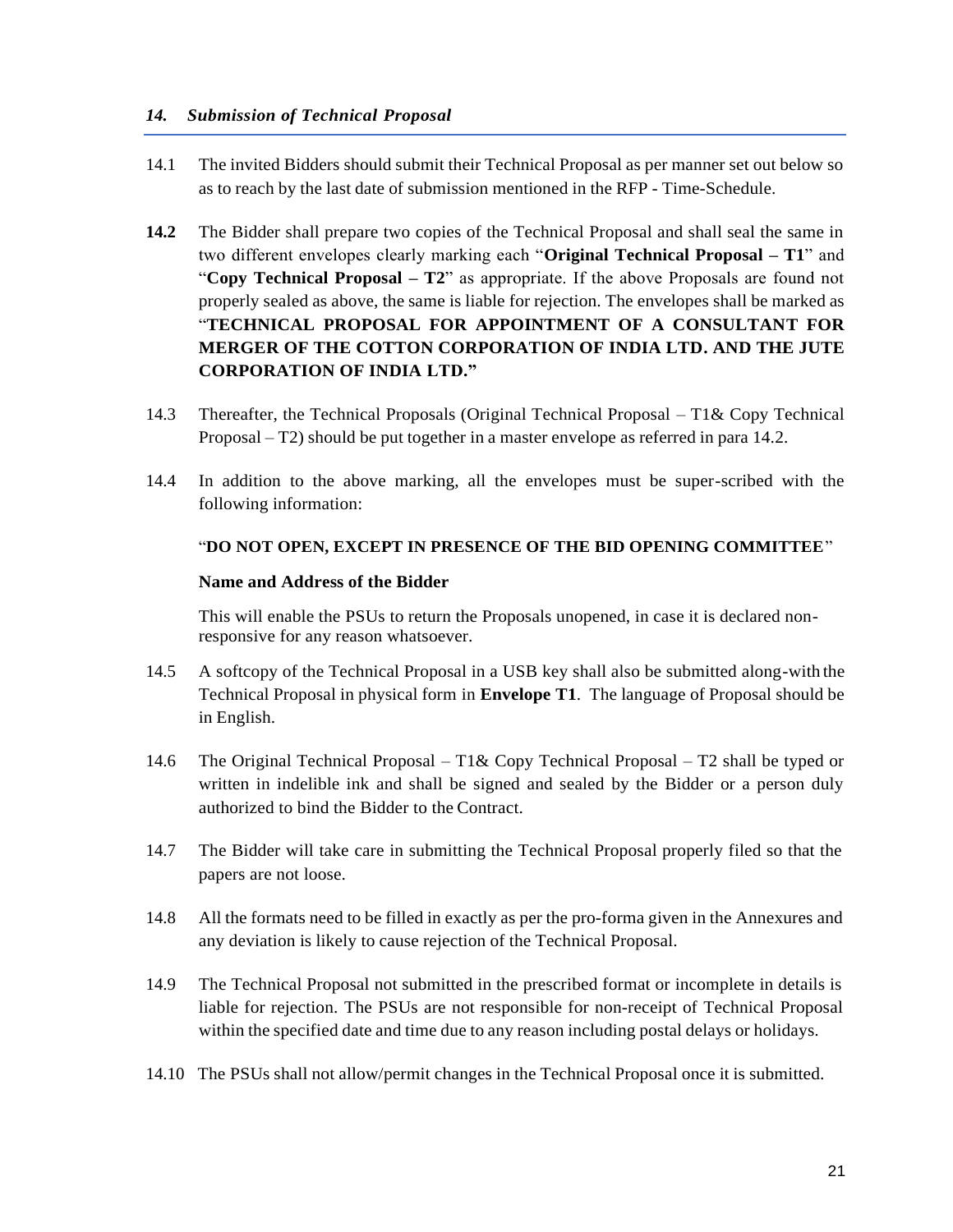- 14.11 Non-submission or partial submission of the information along with the Technical Proposal could result in disqualification of the Proposal of the concerned bidder.
- 14.12 The Technical Proposal must not contain any price information.
- 14.13 The Technical Proposal shall comprise of the following:

| <b>Section</b>                    | <b>Item</b>                           | Format                  |
|-----------------------------------|---------------------------------------|-------------------------|
|                                   | Covering letter on Consultant's       | Annexure C              |
|                                   | letter head duly signed by the        |                         |
|                                   | authorized signatory with name, title |                         |
|                                   | and seal                              |                         |
| Eligibility Criteria<br><b>as</b> | All the Annexures, Certificates and   | As per Annexure A       |
| outlined in the RFP               | Enclosures                            |                         |
| <b>Technical Proposal</b>         | Letter of Technical Proposal          | Annexure D              |
|                                   | Particulars to be furnished<br>for    | Annexure D1             |
|                                   | Appointment of a Consultant           |                         |
|                                   | Financial Performance of the Bidder   | Annexure D <sub>2</sub> |
|                                   |                                       |                         |
|                                   | <b>Organization Structure</b>         | Annexure D3             |
|                                   | Project Team and detail CV of at      | Annexure D4             |
|                                   | least 20 qualified professionals      |                         |
|                                   | Write<br>Bidder's<br>the<br>up<br>on  | Annexure D5             |
|                                   | comprehension of the Proposed         |                         |
|                                   | Assignment                            |                         |
|                                   | Information<br>regarding<br>any       | Annexure D6             |
|                                   | Conflicting<br>Activities<br>and      |                         |
|                                   | Declaration thereof                   |                         |
|                                   | Non-Disclosure Agreement              | Annexure K              |
|                                   | <b>Integrity Pact</b>                 | Annexure L              |
|                                   | Power of Attorney                     | Annexure M              |
|                                   | Certificate                           | Annexure N              |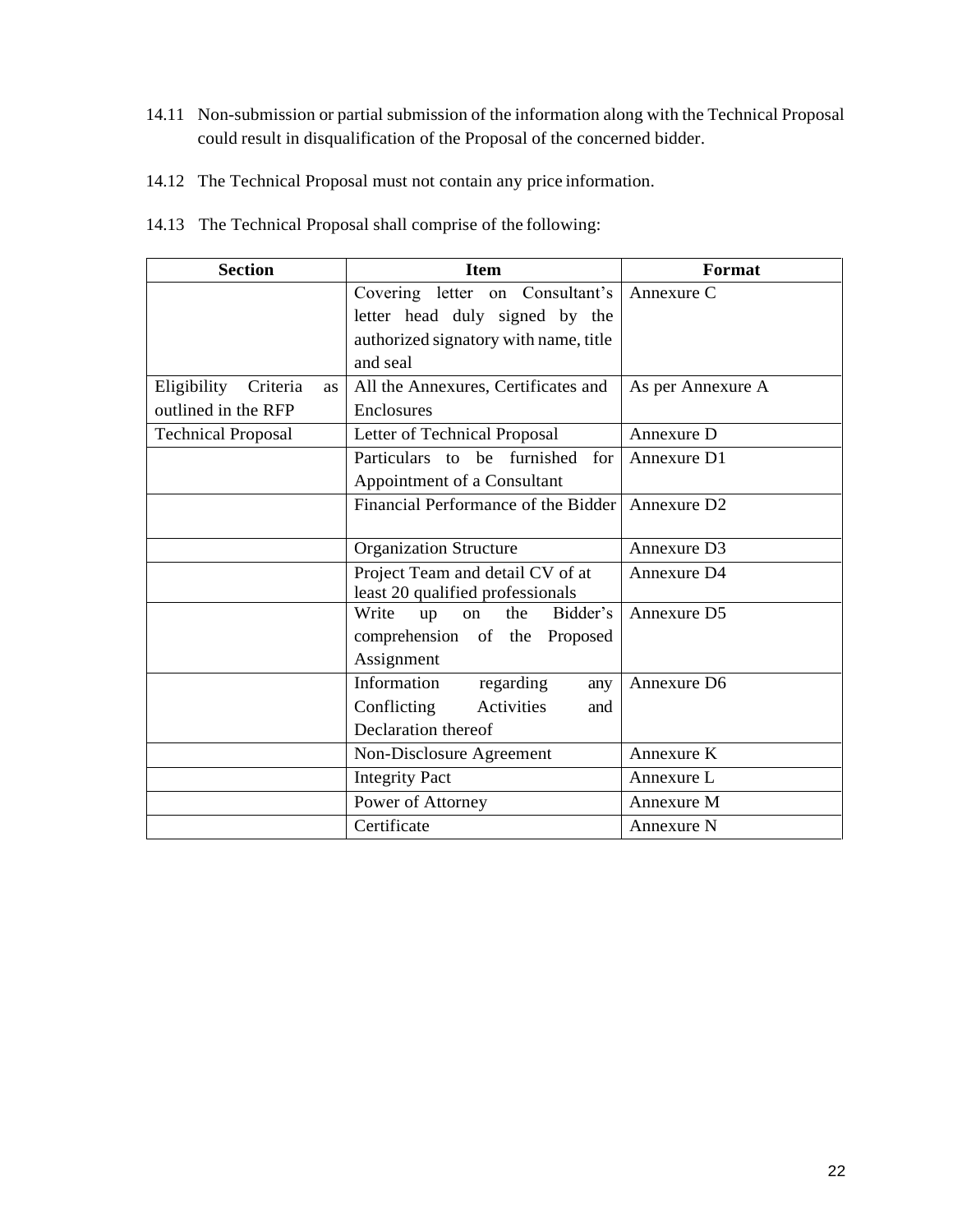|                                                                                           | Sub-Contracts, if any | Detailed write up explaining |
|-------------------------------------------------------------------------------------------|-----------------------|------------------------------|
|                                                                                           |                       | for<br>the<br>the<br>need    |
|                                                                                           |                       | subcontracting<br>and        |
|                                                                                           |                       | quantum, and all details     |
|                                                                                           |                       | including copies of sub      |
|                                                                                           |                       | contract and other relevant  |
|                                                                                           |                       | documents of the proposed    |
|                                                                                           |                       | subcontracting               |
| Subsequent addendums signed and stamped on every page by the Authorized Representative of |                       |                              |
| the Bidder.                                                                               |                       |                              |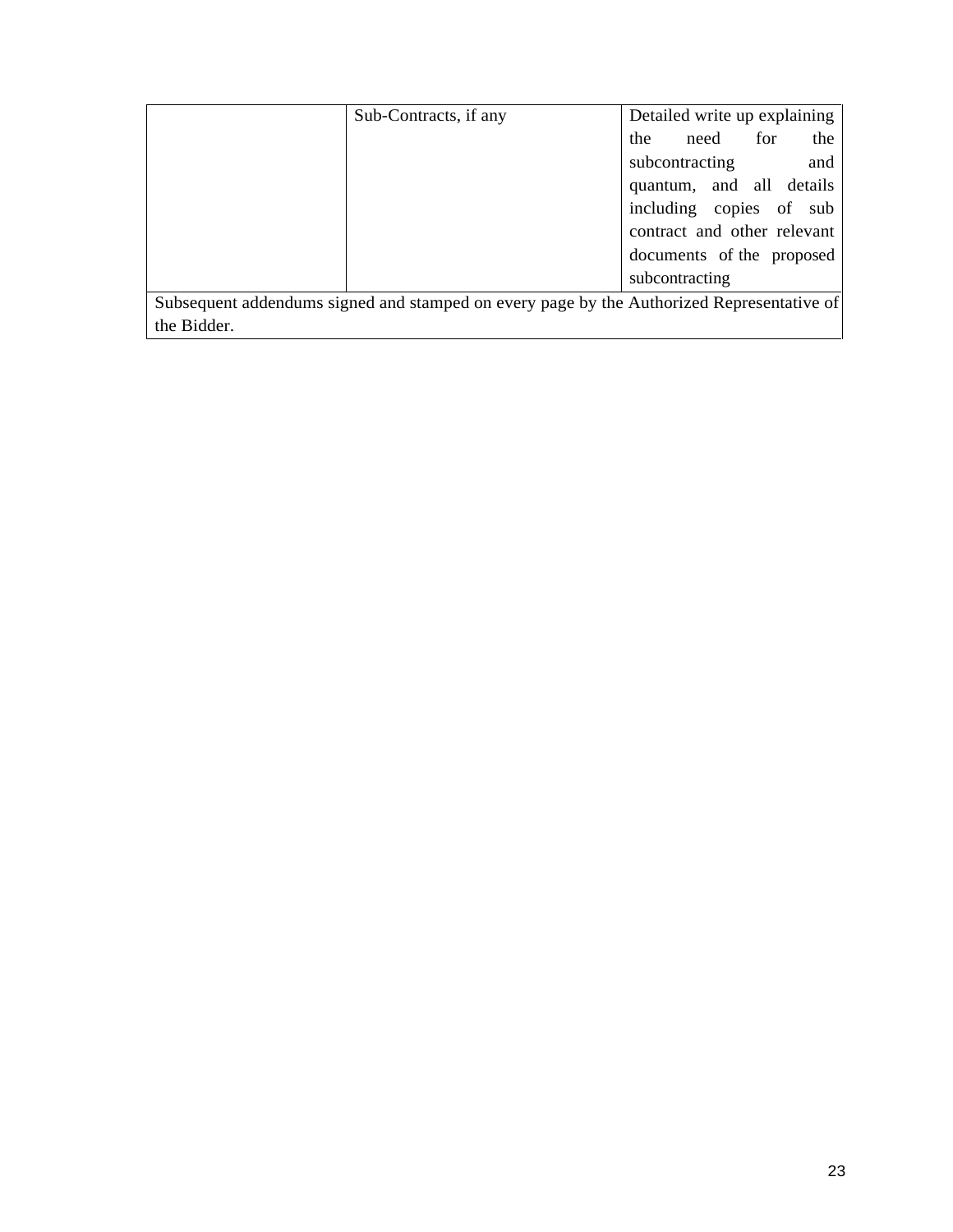### *15. Submission of Financial Proposal*

- 15.1 Bidders shall submit the Financial Proposal as per manner set out below so as to reach by the last date of submission mentioned in the RFP – Time Schedule.
- 15.2 The Bidder shall not add any condition / deviation in the Financial Proposal.
- **15.3** The Bidder shall prepare two copies of the Financial Proposal and shall seal the same in two different envelopes clearly marking each "**Original Financial Proposal – F1**" and "**Copy Financial Proposal – F2**" as appropriate. If the above Proposals are found not properly sealed as above, the same is liable for rejection. The envelopes shall be marked as "**FINANCIAL PROPOSAL FOR APPOINTMENT OF A CONSULTANT FOR MERGER OF COTTON CORPORATION OF INDIA LTD AND JUTE CORPORATION OF INDIA LTD**
- 15.4 Thereafter, the Proposals (Original Financial Proposal F1& Copy Financial Proposal F2) should be put together in a master envelope as referred in para 13.4.
- 15.5 In addition to the above marking, all the envelopes must be super-scribed with the following information:

### **"DO NOT OPEN EXCEPT IN THE PRESENCE OF BID OPENING COMMITTEE"**

This will enable the PSUs to return the Proposal unopened, in case it is declared unacceptable for any reason whatsoever.

- 15.6 A softcopy of the Financial Proposal in a USB Key (separate from the USB Key in which Technical Proposal is provided) shall also be submitted along with the Financial Proposal in physical form in **Envelope F1**. The language of the Proposal should be in English.
- 15.7 The Original Financial Proposal F1 & Copy Financial Proposal F2 shall be typed or written in inedible ink and shall be signed and sealed by the Bidder or a person duly authorized to bind the Bidder to the Contract.
- 15.8 The Bidder will take care of submitting the Financial Proposal properly so that the papers are not loose. The Financial Proposal which is not sealed as indicated in this RFP may be liable for rejection.
- 15.9 All the formats need to be filled in exactly as per the pro-forma given in Annexures and any deviation is like to cause rejection of the Proposal.
- 15.10 The Financial Proposal not submitted in the prescribed format or incomplete in details shall be rejected. The PSUs are not responsible for non-receipt of the Financial Proposal within the specified date and time due to any reason including postal delays or holidays.
- 15.11 The PSUs shall not allow /permit changes in the specifications stated in the Financial Proposal once it is submitted.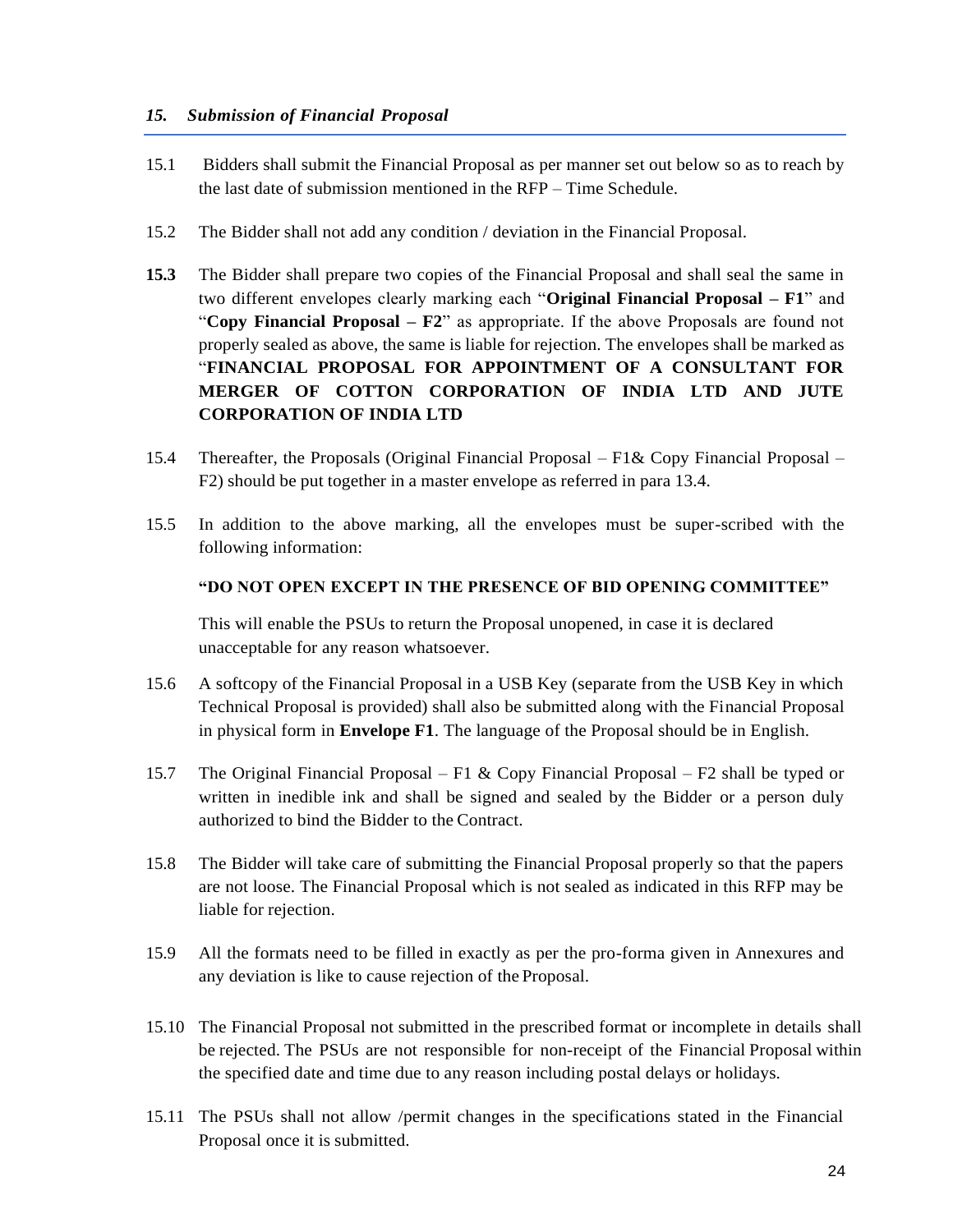- 15.12 Non-submission or partial submission of the information in the Financial Proposal will result in the disqualification of the Proposal of the concerned Bidder.
- 15.13 The Financial Proposal should contain the Price Information only and to be submitted strictly as per the format provided in this RFP.
- 15.14 The Bidder will submit the Financial Proposal keeping in mind the Scope Work /Terms of Reference provided in **Annexure B**.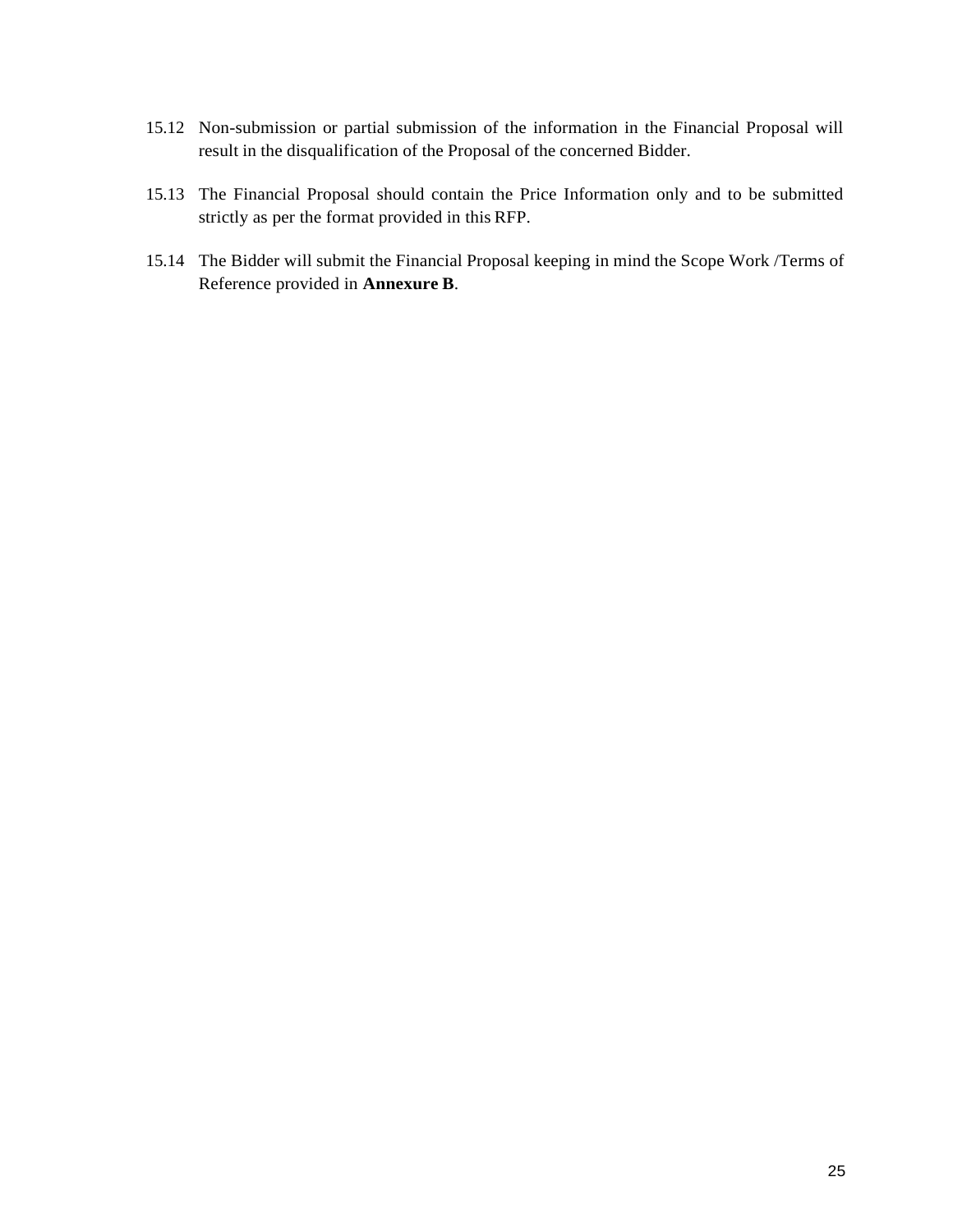### *16. Instructions to Bidder*

16.1 The Proposal confirming to the conditions of this RFP shall be submitted at:

Chief General Manager (Marketing) The Cotton Corporation of India Ltd. 4 th Floor, Plot No 3-A sector 10 CBD Belapur, Navi Mumbai, 400614, Maharashtra.

- 16.2 The documents submitted by the Bidder with this RFP shall be considered as part of the Contract documents.
- 16.3 Bidders should designate one person ("Contact Person" and "Authorized Representative and Signatory") authorized to represent the Bidders in its dealings with PSUs. This designated person should hold the Power of Attorney as provided in **Annexure M** and be authorized to perform all tasks including but not limited to providing information, responding to enquiries etc.
- 16.4 Proposals shall be submitted on or prior to the time and the date provided in the RFP- Time Schedule.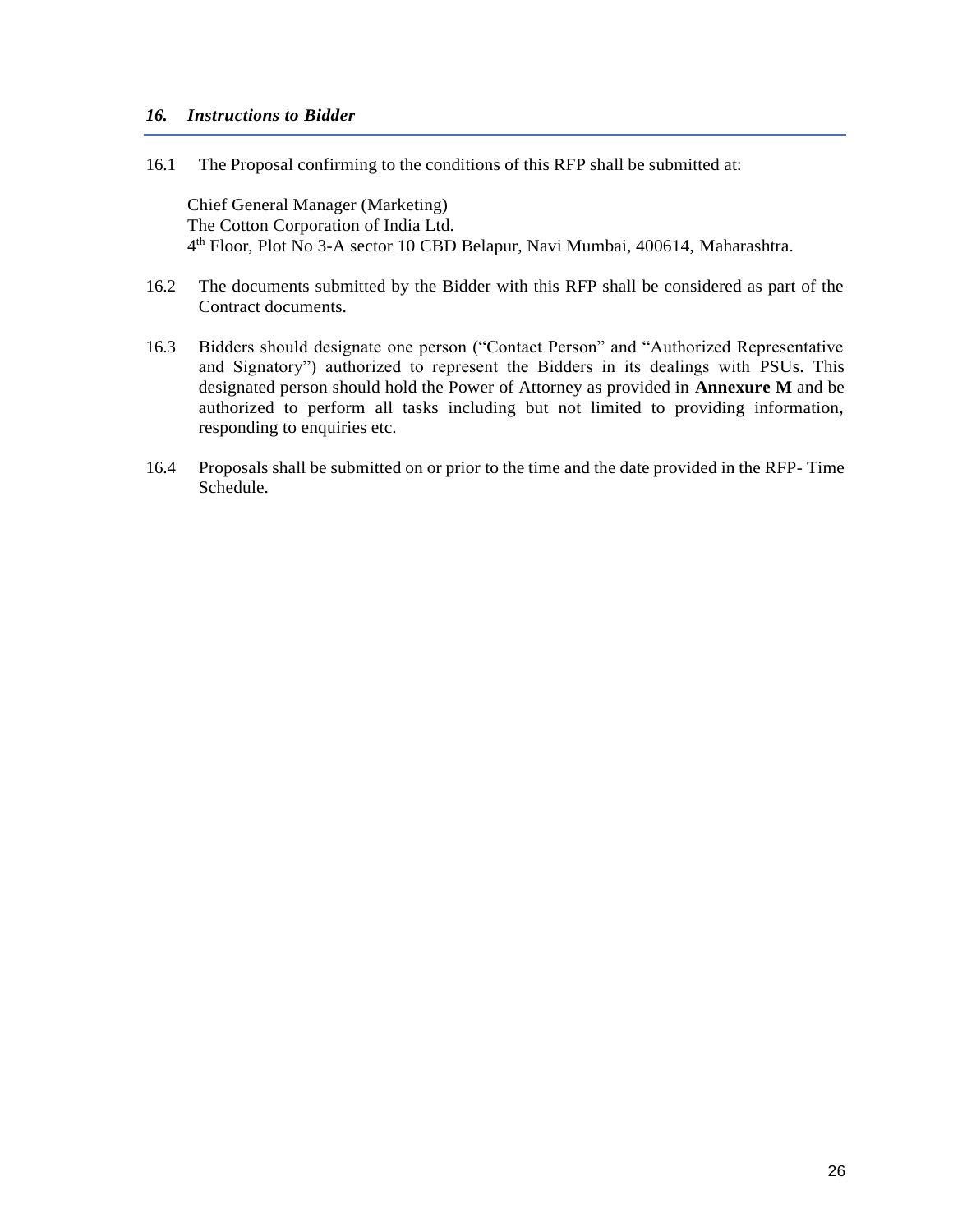### *17. Disqualification*

- 17.1 PSUs shall not consider for the purpose of qualification, any Proposal which has been found to be incomplete in content or supporting documents in the sole discretion of the Evaluation Committee of the PSUs.
- 17.2 Without prejudice to any other rights or remedies available to the PSUs including the right to disqualify any Bidder at the sole discretion of the Evaluation Committee of the PSUs with or without assigning any reason, the PSUsreserve the right to disqualify any Bidder and exclude its Proposal from further consideration for any reason, including, but not limited to, those listed below:
- (a) Misrepresentation/ false statement is made by the Bidder at any stage in this process (including in supporting documentation or otherwise) and whether written or oral.
- (b) If the Proposal submitted by the Bidder is in any respect inconsistent with, or demonstrates any failure to comply with, the provisions of the RFP, including not being accompanied by the EMDs or the RFP being conditional in any respect.
- (c) Failure by the Bidder to provide necessary and sufficient information required to be provided in the Proposal in accordance with the RFP.
- (d) Failure by the Bidder to provide, within the time specified by the PSUs, the supplemental information/documents for evaluation of the Proposal (even if such information/documents are sought after the deadline).
- (e) Submission of more than one Proposal by the Bidder whether directly or indirectly (including, making a self-bid and as subcontractor of another Bidder) in which case, all such Proposals shall be rejected.
- (f) If at any time it is discovered that the Bidder is subjected to winding up/insolvency proceedings or other proceedings of a similar nature.
- (g) In the interest of national integrity, security or otherwise, as may be determined by the PSUs.
- (h) Initiation or existence of any legal proceedings, by or against the Bidder which may be prejudiced by the participation of the Bidder.
- (i) Non-fulfillment of any other condition or requirement by the Bidder as listed in this RFP.
- (j) If the PSUs are not satisfied with sources of funds/ownership structure of the Bidder.
- (k) Bidders who are found to canvass, influence or attempt to influence in any manner the qualification under this RFP, including without limitation, by offering bribes or other illegal gratification, shall be disqualified at any stage and shall be subject to due process of law.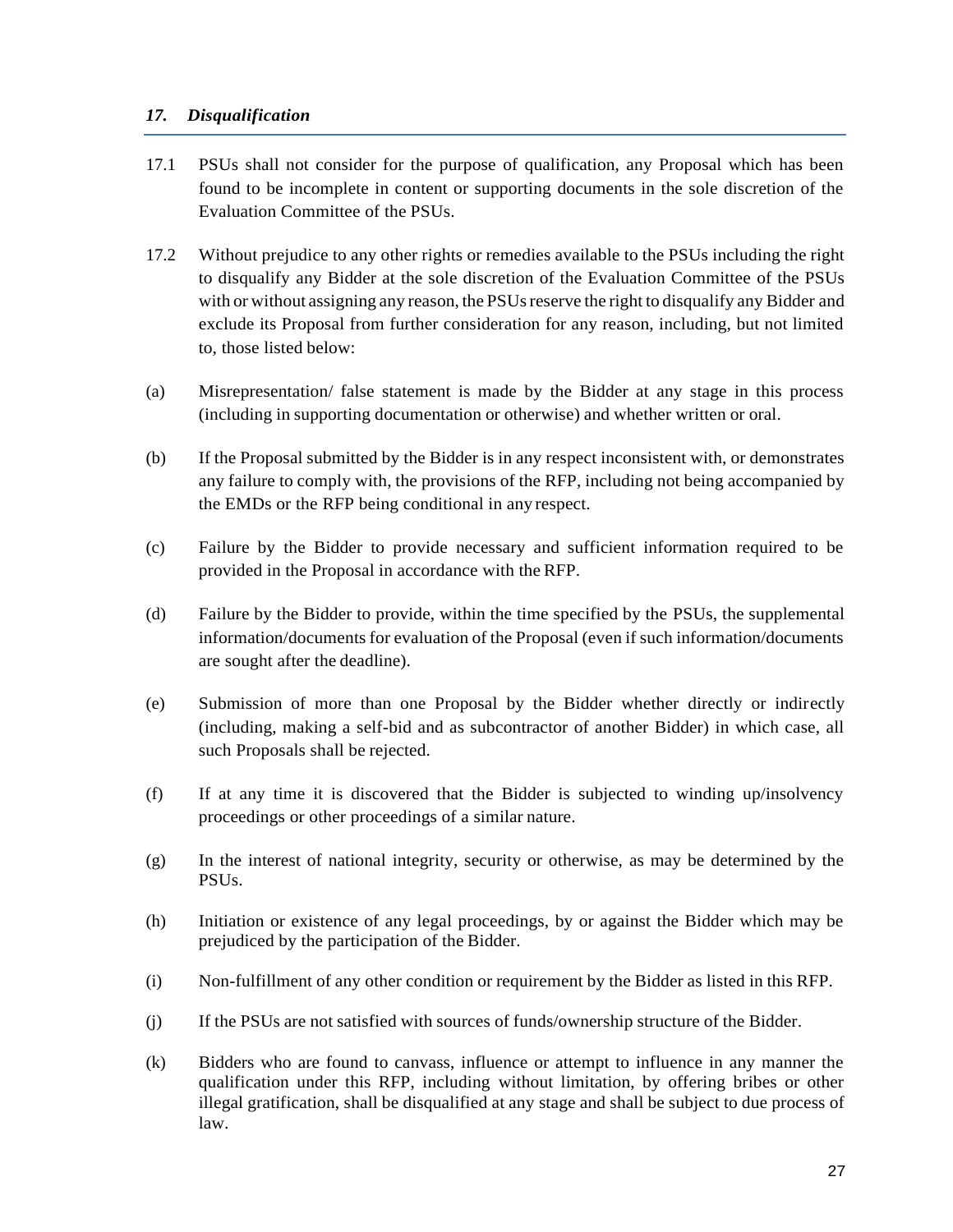- (l) Any information regarding or in connection with the Bidder which becomes known and is detrimental to Proposed Assignment and/or interest of the PSUs.
- (m) Breach of Confidentiality obligation by the Bidder will result in disqualification.
- 17.3 If the Bidder does not satisfy any of the requirements as may be issued by the GOI/PSUs by way of notifications / issue of guidelines / circulars or such similar notifications from time to time, including any additional conditions of disqualifications, the Proposal submitted by the Bidder shall be disqualified.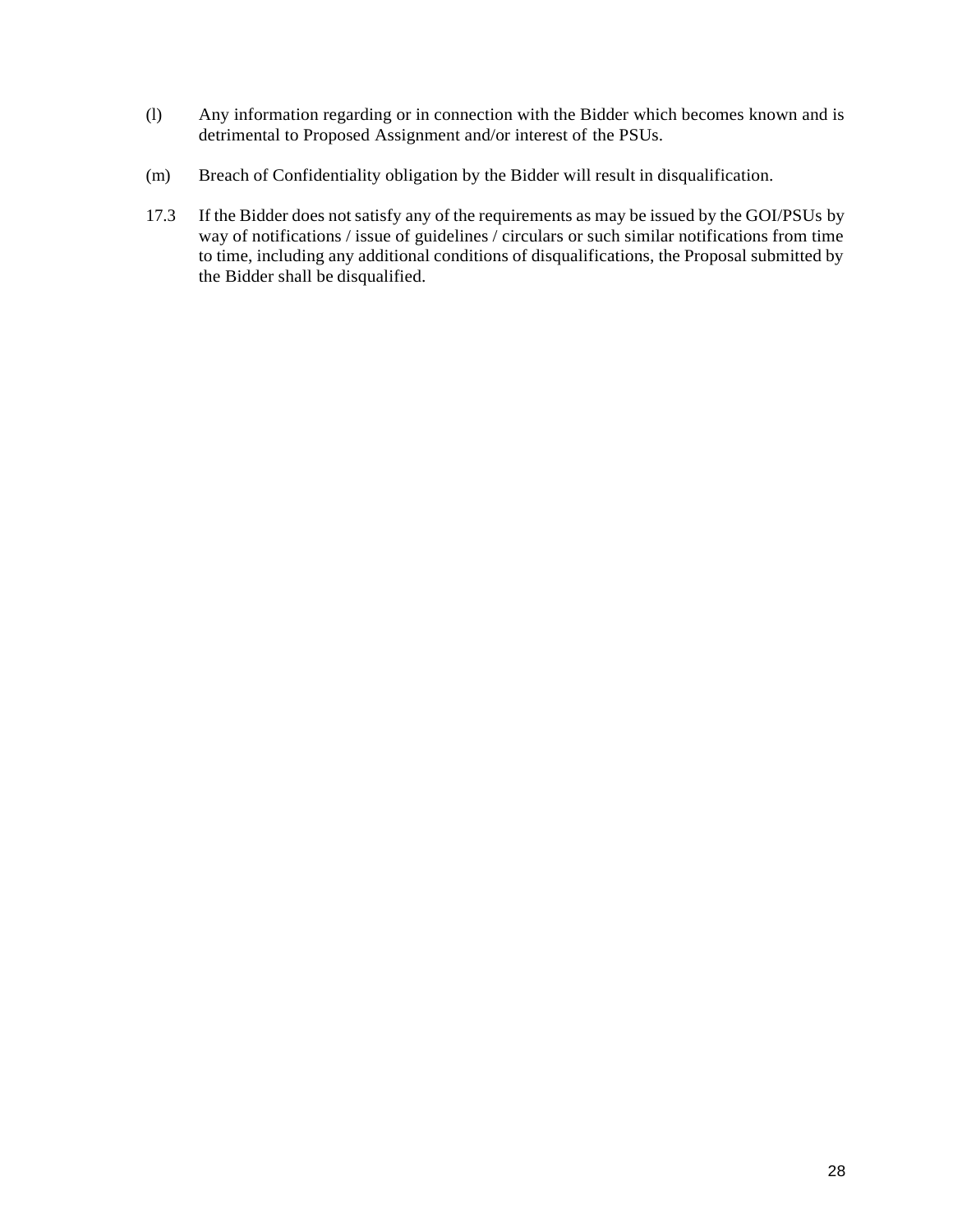### *18. Modification and Withdrawal of Proposals*

- 18.1 **Written Notice**: The Bidder may modify or withdraw its Proposal after the submission of the Proposal, provided that PSUs receive written notice of the modification or withdrawal, before the expiry of deadline prescribed for submission of Proposal in this RFP.
- 18.2 **Signing and Marking of Notice:** The Bidder's modification or withdrawal notice shall be prepared, sealed, marked and delivered in accordance with the procedure set-out for Submission of Proposals and shall be placed in an envelope marked as "MODIFICATION" or "WITHDRAWAL" as appropriate. A duly signed withdrawal notice may also be sent by email, so as to reach the Head Office of the CCI, before the expiry of deadline for submission of Proposals i.e. last date of receipt of the Proposal.
- 18.3 PSUs reserve the right to reject the modification of Proposal without providing any reason.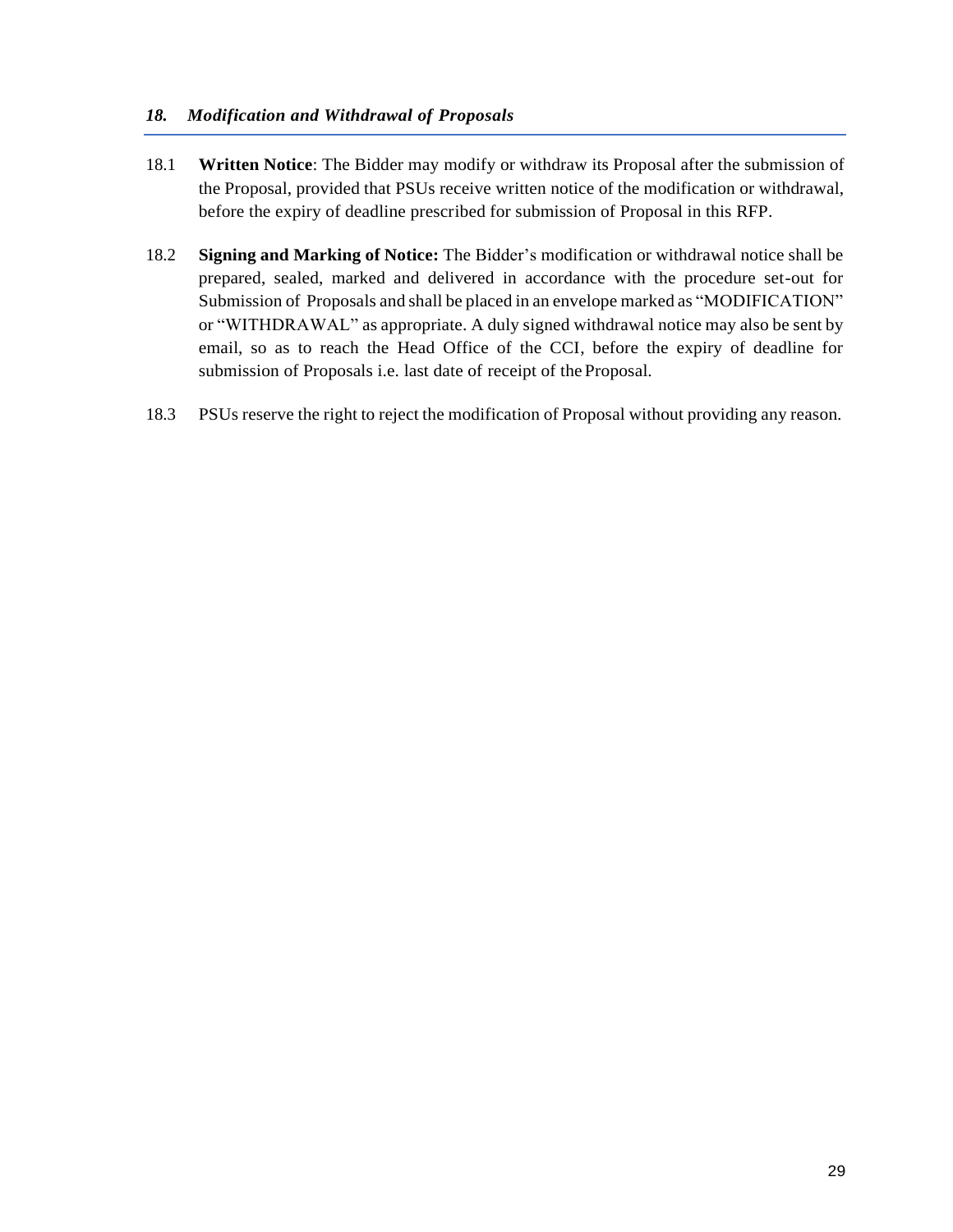#### *19. Proposal Evaluation & Selection Procedure.*

- 19.1 Evaluation of the Proposals submitted by the Bidder and the selection procedure under this RFP will be carried out by the Evaluation Committee of the PSUs.
- 19.2 Bidders are advised that the selection of Consultant shall be on the basis of the evaluation process specified in this RFP. Bidders shall be deemed to have understood and agreed that no explanation or justification for any aspect of the evaluation process will be given and that decision of the PSUs shall be final without any right of appeal whatsoever.
- 19.3 Technical Proposal submitted by the Bidders would first be scrutinized for eligibility as per the Eligibility Criteria in **Annexure A** with the supporting documents provided by the Bidders. Technical Proposal not complying with any one or more of the criteria provided in **Annexure A** will be rejected and will not be considered for further evaluation.
- 19.4 The documents submitted by the Bidders shall be scrutinized on the basis of Technical Proposal mentioned in **Annexure D** and Proposals shall be evaluated as per Technical Evaluation parameters mentioned in **Annexure H.**
- 19.5 The Bidders who qualify all the parameters mentioned in the eligibility criteria as per **Annexure A** shall be considered as qualified for opening of the Financial Proposal. Financial Proposal of all such Bidders shall be opened, and the final selection will be made as per the L-1 Bidder as mentioned in **Annexure F**.
- 19.6 During evaluation of Bids, PSUs may, at their discretion, ask a Bidder for clarification of its Proposal. The request for clarification and the response shall be in writing. If the response to the clarification is not received within the prescribed period as may be prescribed by the PSUs in this regard, the PSUs reserve the right to make own reasonable assumptions at the total risk and cost of theBidder.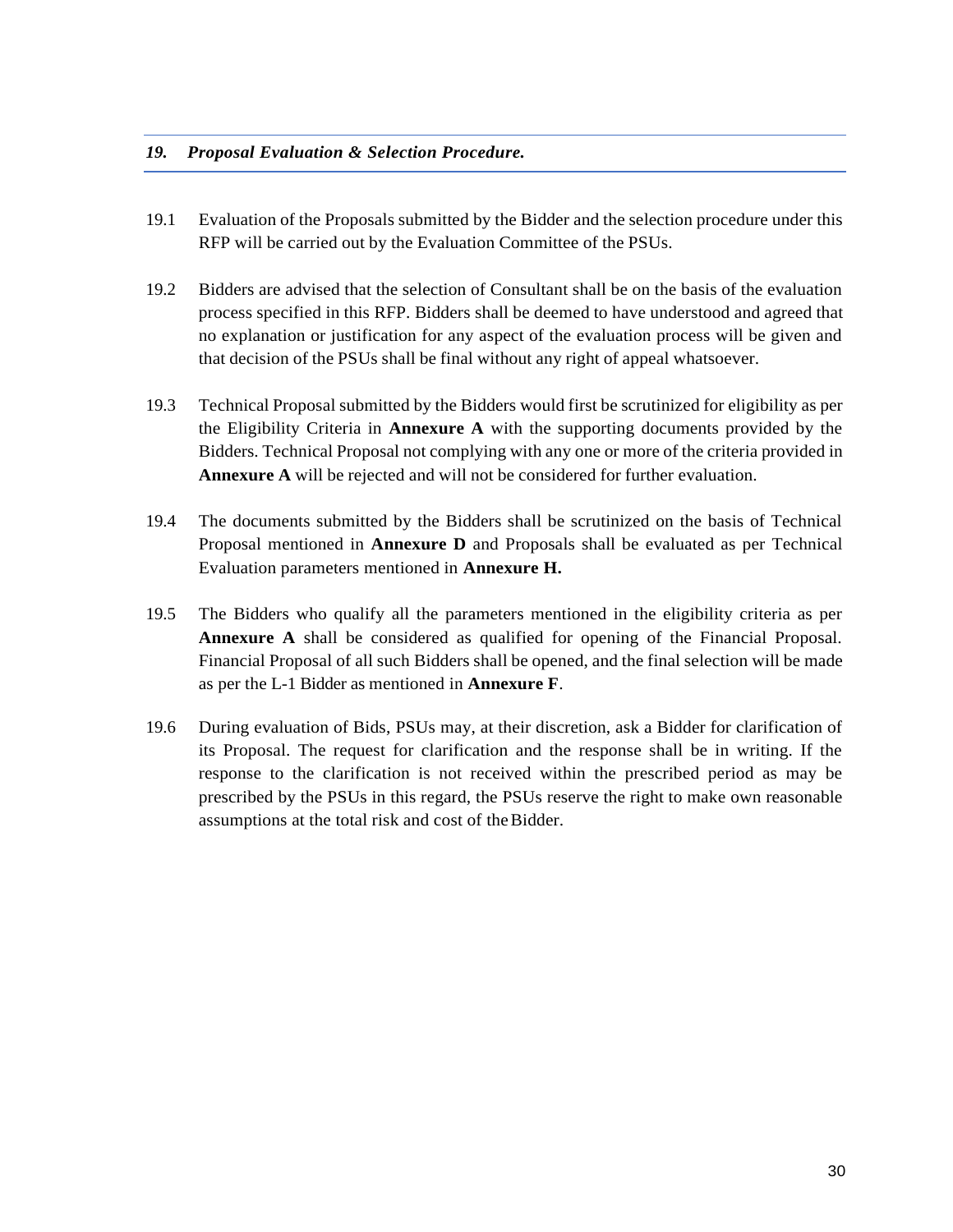### *20. Finalization*

- 20.1 PSUs reserve the right to hold discussions as may be necessary with the selected Bidder / Consultant to freeze the scope of work. These discussions shall not substantially alter (or dilute) the scope of work as stated in **Annexure B**. The Scope of Work so frozen shall form the final scope of work and shall be attached as **Exhibit A** to the Letter of Award.
- 20.2 Financial negotiations shall only be carried out if, due to above negotiations, there is any change in the scope of work which has a financial bearing on the final prices or if the costs/cost elements quoted are not found to be reasonable. In such negotiations, the selected Bidder may also be asked to justify and demonstrate that the prices proposed in the Proposal are not out of line with the rates being charged by the Consultant for other similar assignments. However, in no case such financial negotiation should result in an increase in the financial cost as originally quoted by the Consultant and on which basis the Consultant has been called for the negotiations. If the negotiations with the Consultant fail, the PSUs shall cancel the bidding procedure.
- 20.3 After the discussions / negotiations with the selected Bidder, a Letter of Award (the "LOA") shall be issued by the PSUs to the Consultant (in duplicate) which shall contain special terms and conditions of the Contract. The Consultant shall, within 7 days of the date of the LOA, sign and return the duplicate copy of the LOA in acknowledgement thereof. The failure, delay or evasion by the Consultant to accept the LOA may result in cancellation of the LOA as well as forfeiture of the EMD.
- 20.4 The Consultant has to submit the Performance Bank Guarantee of any scheduled Commercial bank (other than Co-operative Bank) for an amount equivalent to 10% of the work order (after adjusting EMD of Rs. Five Lakhs paid with the RFP) within 10 days from the date of LOA, which should remain valid for 6 months from the date of conclusion of the said contract. The format of Performance Bank Guarantee is provided in **Annexure I**.
- 20.5 Thereafter, the Consultant shall execute the Contract within seven days of the date of the acknowledgment of LOA. The General Conditions of the Contractshall be as per **Annexure J**. The Consultant shall pay for all stamps and legal expenses incidental thereto. The Bidders/Consultants are requested to read all the general conditions provided in **Annexure J** as part of this RFP and satisfy itself on the general conditions. Bidders to note that the said General Conditions of the Contract are subject to change at the discretion of the PSUs at the stage of finalization of Contract.
- 20.6 The Consultant who has thus acknowledged the LOA and executed the Contract shall commence the Consultancy services within seven days of the date of the LOA or such other earlier date as may be mutually agreed. If the Consultant fails to either sign the Contracts specified above or commence the assignment as specified herein, the EMD of the Consultant shall be forfeited and appropriated.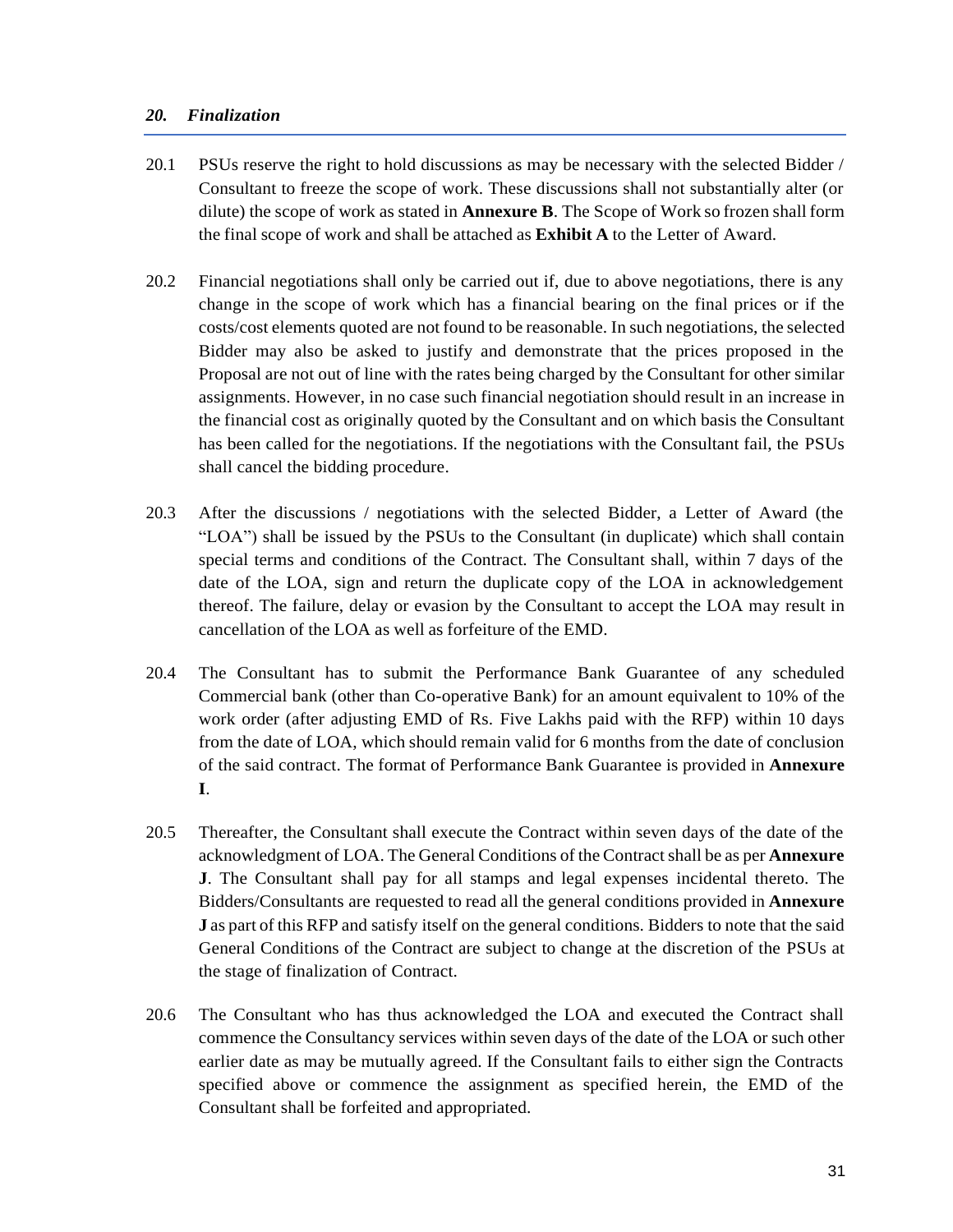## *21. Confidentiality/Non-Disclosure Agreement*

- 21.1 As the Consultant (and their employees/representatives) will have access to the data of the PSUs, the Consultant should treat as confidential all data and information about the PSUs obtained in the execution of the Proposed Assignment, hold it in strict confidence and should not reveal such data/ information to any other party without the prior written approval of the PSUs. The employees or the Sub- Contractors engaged by the Consultant in the execution of the Proposed Assignment will maintain strict confidentiality for all data/ information which came into their possession during the course of execution of the Proposed Assignment.
- 21.2 The PSUs will require the Consultant to sign a confidentiality/non-disclosure agreement for not disclosing or part with any information relating to the PSUs and its data to any person or persons or authorities, without prior written approval of the PSUs. Breach of the same will result in cancellation of the Contract apart from other remedies which shall be available to the PSUs against such Consultant. The draft of non–disclosure agreement is provided in **Annexure K**.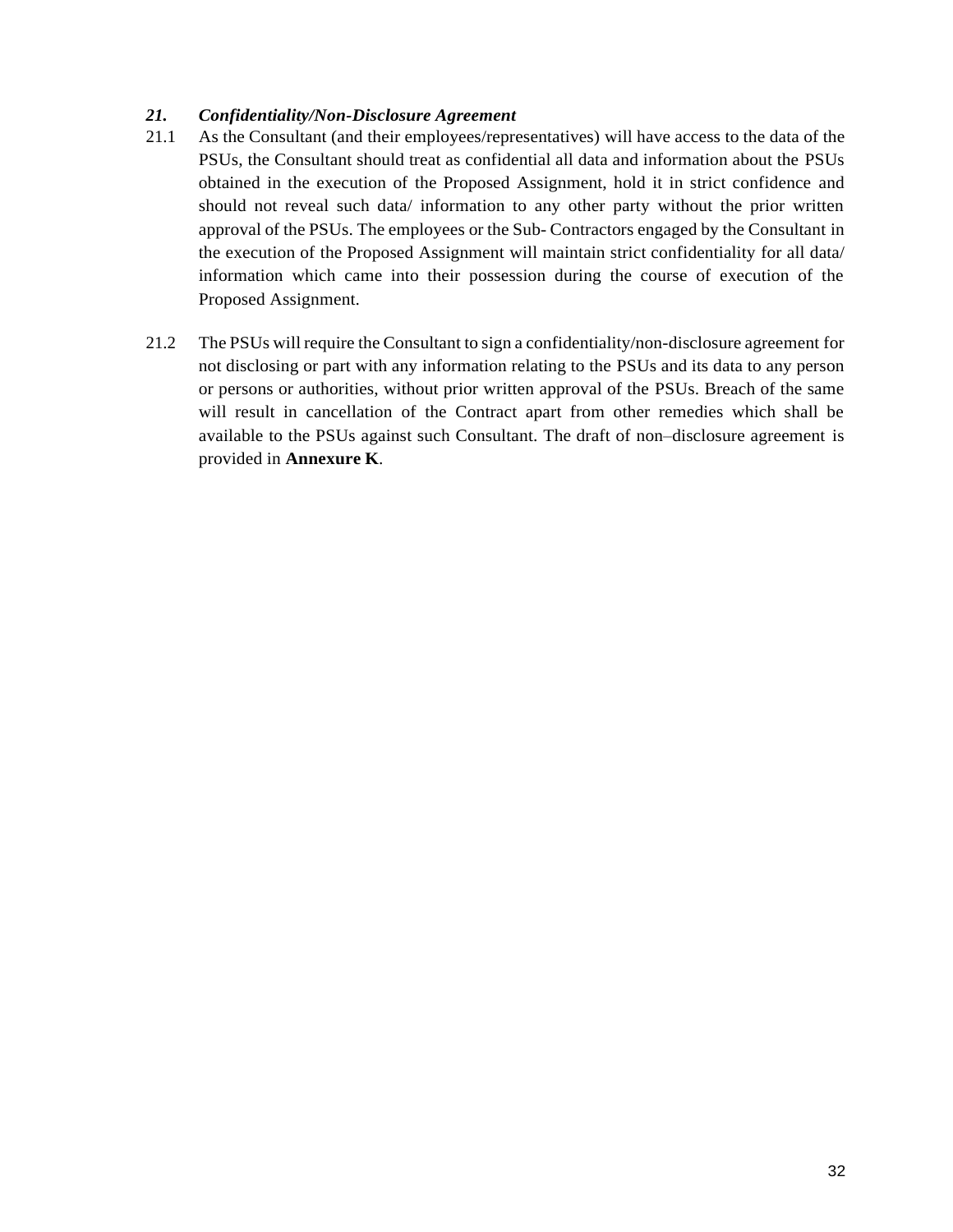### *22. Representation & Warranties*

- 22.1 That the Bidder/Consultant is a Proprietorship Firm/Partnership Firm / LLP / Company which has the requisite qualifications, skills, experience and expertise in providing Service(s) contemplated by this RFP, possesses the financial wherewithal, the power and the authority to execute, deliver and perform the Proposed Assignment.
- 22.2 That the Consultant shall not affect any change in its constitution which includes reconstitution of the Consultant, mergers, reverse mergers, acquisition and mergers during the currency of the Proposed Assignment without prior written permission of the PSUs.
- 22.3 That the Bidder/Consultant, any of its partners or the Project Team is not involved in any litigation, potential, threatened and existing, that may have an impact of effecting or compromising the performance, execution and delivery the Proposed Assignment.
- 22.4 That the Bidder/Consultant has the professional skills, personnel and resources/authorizations / approvals / infrastructure that are necessary to execute and perform its obligations under the Proposed Assignment.
- 22.5 That the Bidder/Consultant is expected to carry out its/his assignment with due diligence and in accordance with the prevailing standards of the profession.
- 22.6 That the Bidder/Consultant shall procure all the necessary permissions and adequate approvals and licenses for use of various software and any copyrighted process/product free from all claims, titles, interests and liens thereon and shall keep the PSUs, its directors, officers, employees, representatives, consultants and agents indemnified in relation thereto and in respect of any infringement of any of the intellectual property rights.
- 22.7 That all the representations and warranties as have been made by the Bidder/Consultant with respect to this RFP, are true and correct, and shall continue to remain true and correct through the term of the Proposed Assignment.
- 22.8 That the execution of the Proposed Assignment herein is and shall be in accordance and in compliance with all applicable laws.
- 22.9 That there are
	- (a) no inquiries or investigations have been threatened, commenced or pending against the Bidder/Consultant or any of its Partners or its team members by any statutory or regulatory or investigative agencies.
	- (b) no action or steps or proceedings started/initiated against the Bidder/Consultant by any person for its winding up, dissolution etc., and that the Bidder/Consultant is solvent.
- 22.10 That all conditions precedent under this RFP have been complied.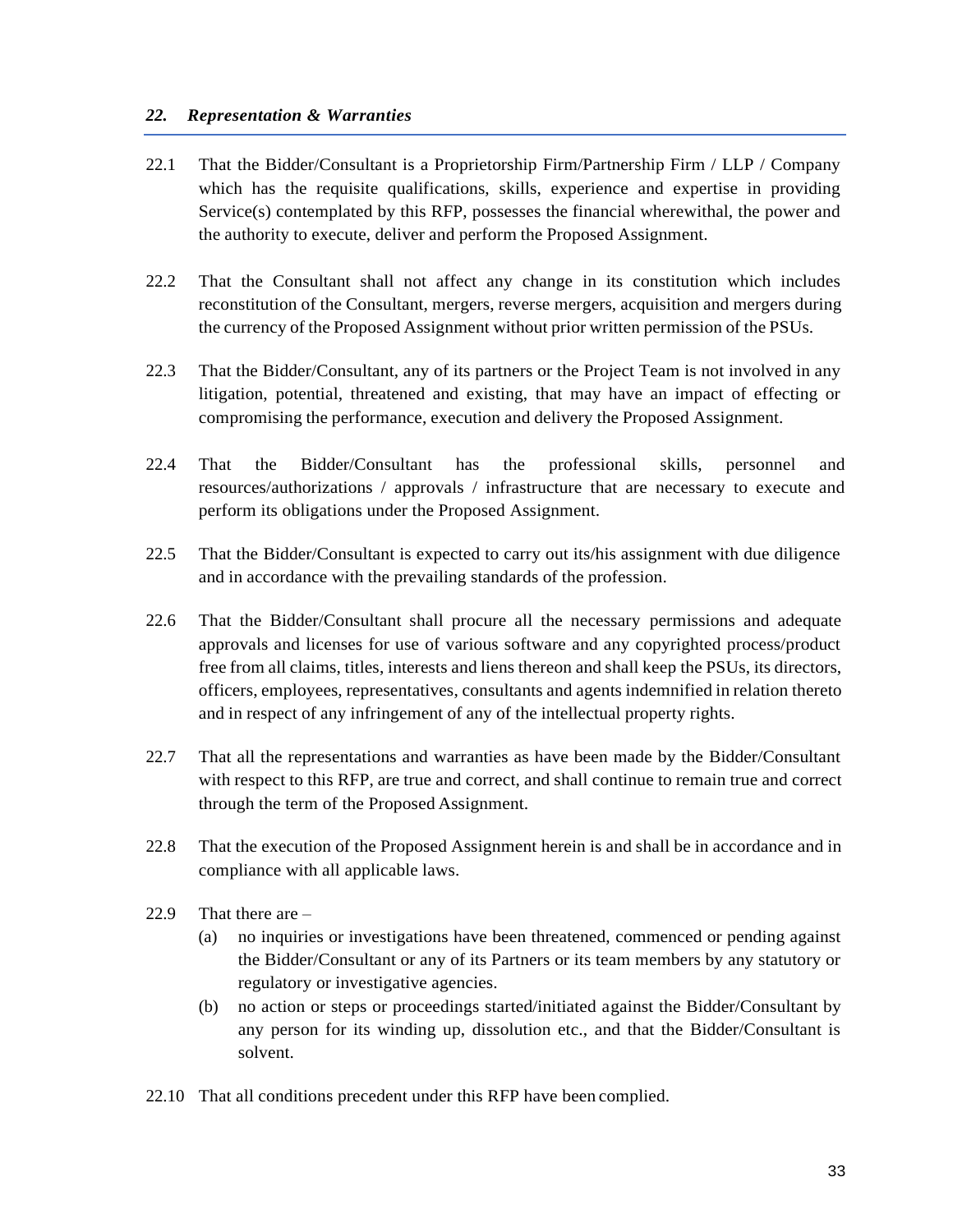- 22.11 That neither the execution and delivery by the Bidder/Consultant of the Proposed Assignment nor the Bidder's/Consultants' compliance with or performance of the terms and provisions of the Proposed Assignment:
	- (a) Will contravene any provision of any applicable law or any order, writ, injunction or decree of any court or governmental authority binding on the Bidder/Consultant.
	- (b) Will conflict or be inconsistent with or result in any breach of any of the terms, covenants, conditions or provisions of, or constitute a default under any agreement, Contract or instrument to which the Bidder/Consultant is a party or by which it or any of its property or assets is bound or to which it may be subject.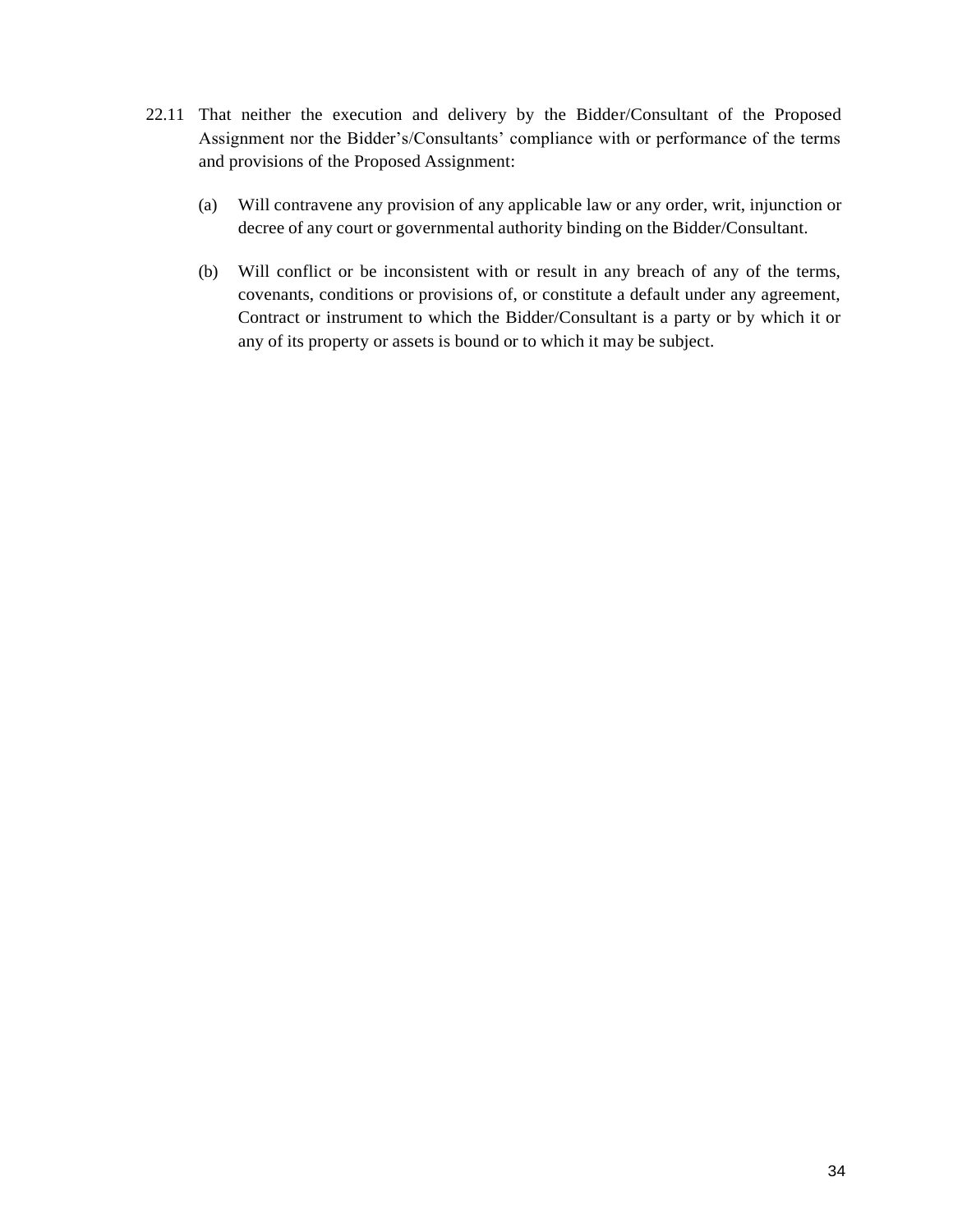### *23. Miscellaneous Terms & Conditions*

- 23.1 Bidders/Consultant may note that the CCI is the Coordinating body mandated for overseeing the appointment of a Consultant for the Proposed Assignment on behalf of PSUs. The CCI shall be the single point contact for the Bidders for the sake of administrative convenience.
- 23.2 Proposals not conforming to the requirements of the RFP may not be considered by the PSUs. However, the PSUs reserves the right, at any time, to waive any of the requirements of the RFP, if in the sole discretion of PSUs; the best interests of the PSUs would be served by such waiver.
- 23.3 The PSUs shall have the right to cancel the RFP process at any time prior to award of Contract, without thereby incurring any liabilities to the affected Bidder(s). Reasons for cancellation, as determined by the PSUS, in its sole discretion, may include but are not limited to, the following:
	- (a) Services contemplated are no longer required;
	- (b) Scope of work were not adequately or clearly defined due to unforeseen circumstance and/or factors and/or new developments;
	- (c) Proposed fees are unacceptable to the Work;
	- (d) The Project is not in the best interests of the PSUs;
	- (e) Any other reason.
- 23.4 The PSUs shall not be bound to give any reasons or to explain the rationale for its actions / decisions to annul or abandon or to re-issue /re-commence the RFP process or to circulate new RFP altogether on the subject matter or any activity or part thereof concerning thereto. Any decision of the PSUs in this regard shall be final, conclusive and binding on the Bidder and shall not be questioned / challenged by theBidder.
- 23.5 The PSUs reserves the right to verify the validity of Proposal information and to reject any Proposal where the contents apparently are incorrect, inaccurate or inappropriate at any time during the process of RFP or even after award of Contract.
- 23.6 The Manual for Procurement of Consultancy & Other Services, 2017 issued by Government of India or such modifications, amendments, replacements etc. as may be issued by the Government of India shall apply *mutatis mutandis*. The Bidder shall duly comply with the guidelines mentioned therein as well as other relevant rules and regulations, as applicable. Any omission / noncompliance with the guidelines / rules / regulations shall be the responsibility of the Bidder / Consultant.
- 23.7 The PSUs may choose to take an undertaking from employees of the Consultant to maintain confidentiality of the PSUs information / documents etc. The PSUs may seek details / confirmation on background verification of Consultant's employees, worked/working on Proposed Assignment as may have been undertaken/ executed by the Consultant. Consultant should be agreeable for any such undertaking / verification.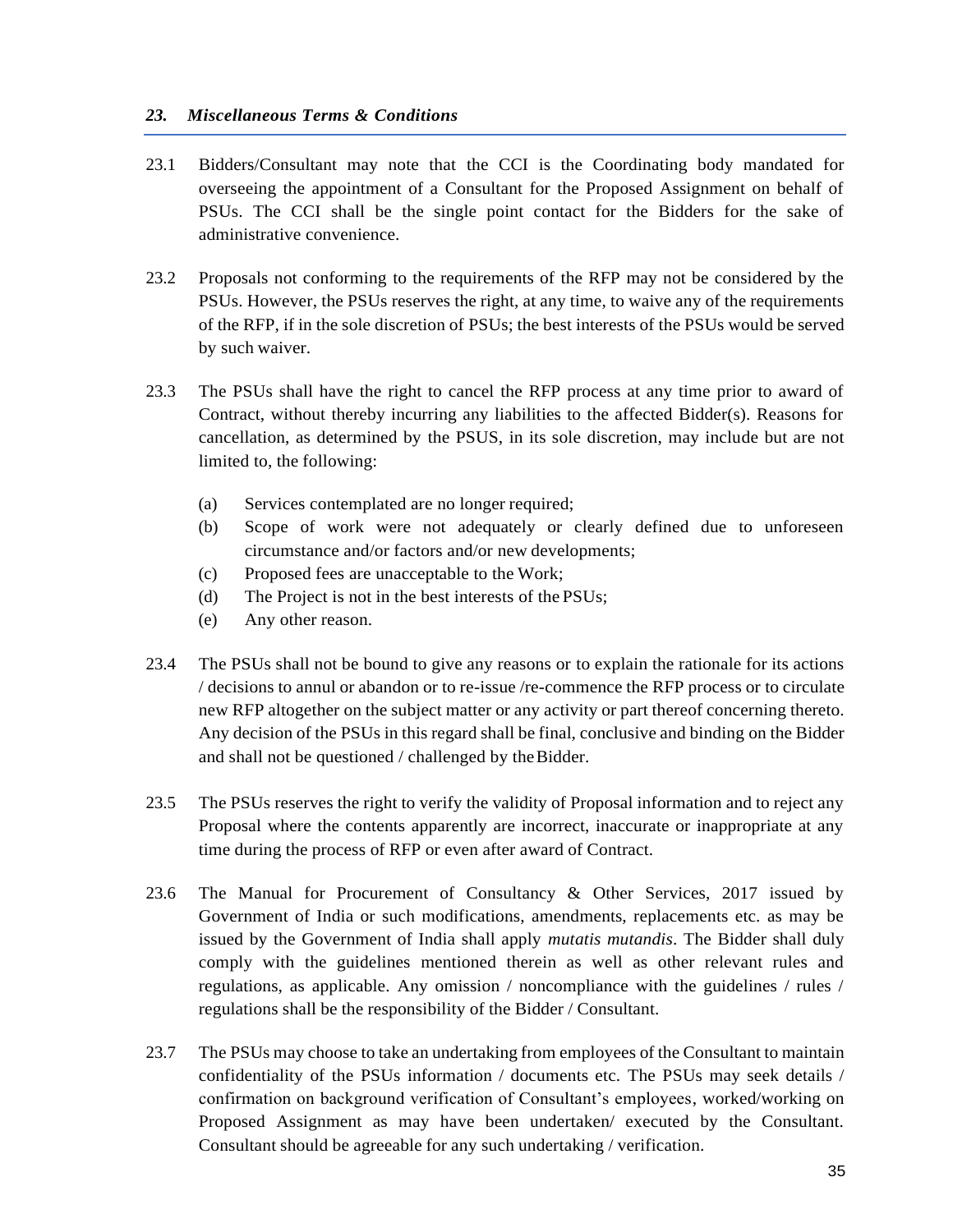- 23.8 In the case of re-constitution of the Bidder Consultant, the PSUs, at its discretion may allow the changed entity to continue to perform on same terms and conditions. Otherwise, such change would be sufficient grounds for termination action under this RFP for PSUs.
- 23.9 The PSUsshall not be liable for any omission, mistake or error in respect of any of the above or on account of any matter or thing arising out of or concerning or relating to the RFP or the bidding process, including any error or mistake therein or in any information or data given by the PSUs
- 23.10 From the time the Proposals are opened to the time the Contract is signed, the Bidders should not contact the PSUs or the Project Office, unless called for. The Biddersshould also not contact any of the officers/employees or representatives of the PSUs on any matter related to its Technical Proposal and/or Financial Proposal with a view to influencing the PSUs in the examination, evaluation, ranking of proposals, and recommendation for award of Contract. Such an effort shall result in the rejection of the Bidders Proposal. Canvassing in any form would lead to disqualification of the Proposal
- 23.11 If there is a conflict between terms of RFP and that of Contract, the terms of the Contract shall prevail.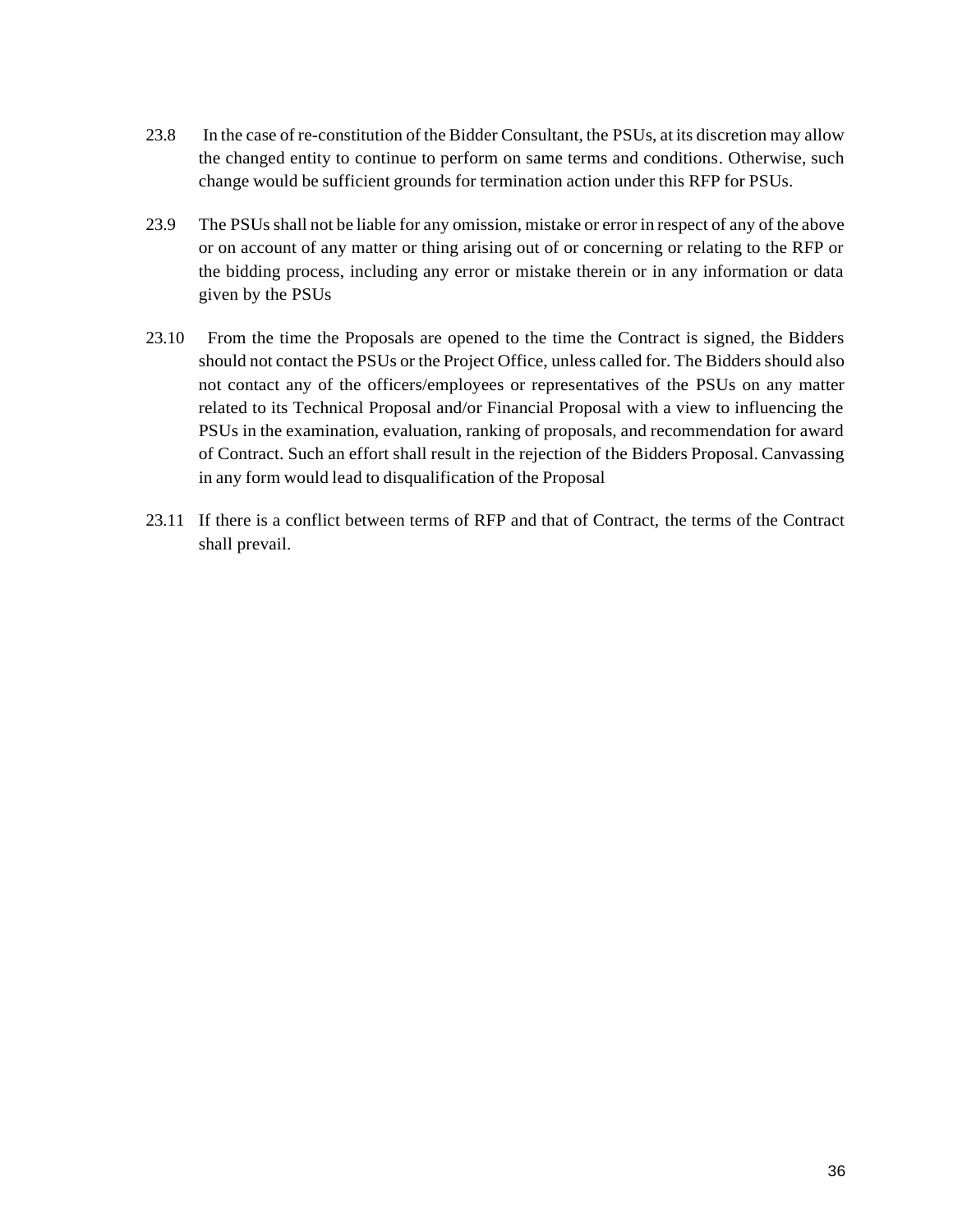# *24. Jurisdiction*

24.1 All and any disputes or differences arising out of or related to this RFP shall be decided only by the courts or tribunals situated at Mumbai, India. No suit or other legal proceedings shall be instituted elsewhere.

*Note: The said clause is only be applicable for any issue / dispute arising under this RFP.*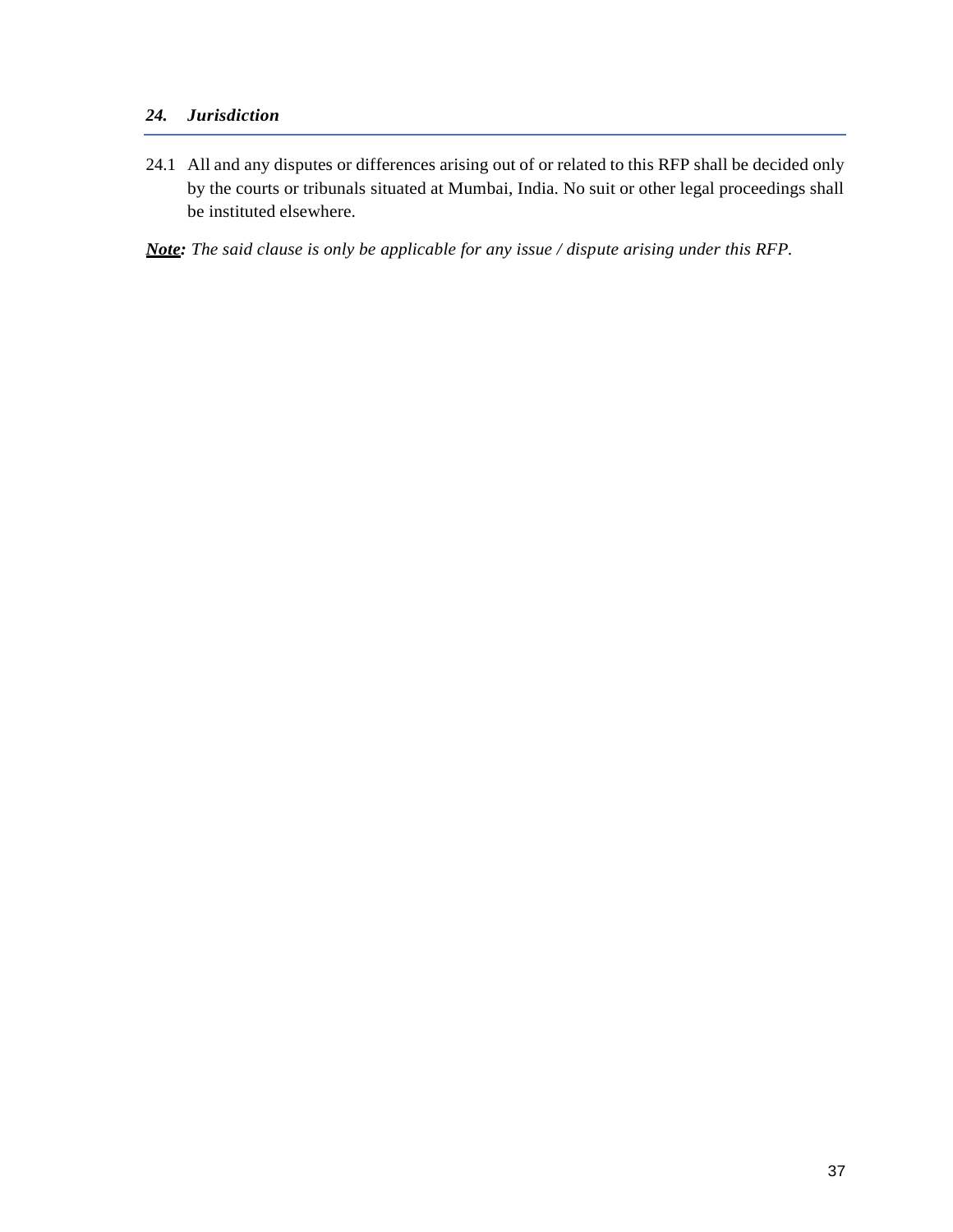# *Annexure A – Eligibility Criteria*

| S. No. | Criteria                                                                                                                                                                                                                                                                                                                                                                                         | Documents to be submitted in                                                                                                                                                                                                                                                                                                                                                                                                    |
|--------|--------------------------------------------------------------------------------------------------------------------------------------------------------------------------------------------------------------------------------------------------------------------------------------------------------------------------------------------------------------------------------------------------|---------------------------------------------------------------------------------------------------------------------------------------------------------------------------------------------------------------------------------------------------------------------------------------------------------------------------------------------------------------------------------------------------------------------------------|
|        |                                                                                                                                                                                                                                                                                                                                                                                                  | support*                                                                                                                                                                                                                                                                                                                                                                                                                        |
| 1.     | Bidder should be a reputed and experienced<br>professional consulting firm having experience of<br>at least 5 years for providing advisory services<br>including M&A in India as on 31 <sup>st</sup> October 2021.                                                                                                                                                                               | Certified copy of the registration /<br>Incorporation issued by the appropriate<br>Government Authority.                                                                                                                                                                                                                                                                                                                        |
| 2.     | Bidder should be having experience of at least 5<br>years as on 31 <sup>st</sup> October 2021 in M&A in<br>PSU/Banking/Insurance Sector in India.                                                                                                                                                                                                                                                | Bidder has to submit evidentiary proof<br>such as (Name of the firm mentioned in<br>Newspaper<br>articles,<br>the<br>company<br>(clients) filings in the NSE/ BSE, etc.<br>highlighting bidders name and self-<br>declaration from the bidders, Submission<br>of self-certificate related to completion of<br>relevant projects, FORM-26AS, financial<br>transactions, letter of award of work via<br>mail/physical copy, etc.) |
| 3.     | should<br>have<br>advised,<br>handled<br>Bidder<br>and<br>successfully completed at least one transaction of<br>merger/amalgamation/<br>acquisition<br>having<br>a<br>combined annual turnover of INR 2000 Crores or<br>more inlast ten years.                                                                                                                                                   | Bidder has to submit evidentiary proof<br>such as (Name of the firm mentioned in<br>Newspaper<br>articles,<br>the<br>company<br>(clients) filings in the NSE/ BSE, etc.<br>highlighting bidders name and self-<br>declaration from the bidders, Submission<br>of self-certificate related to completion of<br>relevant projects, FORM-26AS, financial<br>transactions, letter of award of work via<br>mail/physical copy, etc.) |
| 4.     | with<br>its<br><b>Bidders</b><br>Affiliates/<br>along<br>Group<br>companies/ member firms working under the<br>common brand name should have an annual<br>turnover of at least INR 50 Crores as per the last<br>audited consolidated financial statements and must<br>have had profitable operations for at least 3 years<br>of the last 5 years preceding the date of submission<br>of the RFP. | Audited Financial Statements (Balance<br>Sheet and Profit & Loss Account<br>statements) for the preceding five years.<br>Note: In case of non-completion of audit<br>for the FY 2020-21, financial statement<br>(provisional)<br>duly certified<br>by the<br>auditors of the bidders should be enclosed<br>for FY 2020-21.                                                                                                      |
| 5.     | The Bidder should not have been banned/declared<br>ineligible due to corrupt and fraudulent practices by<br>of<br>India/<br>Government<br><b>State</b><br>the<br>Governments/Regulatory Authorities or should not<br>have been debarred from entering into Contract by<br>any Government/Body/Authority outside India.                                                                           | A self-declaration to be furnished by the<br>Bidder on the Company's letter head for<br>the same.                                                                                                                                                                                                                                                                                                                               |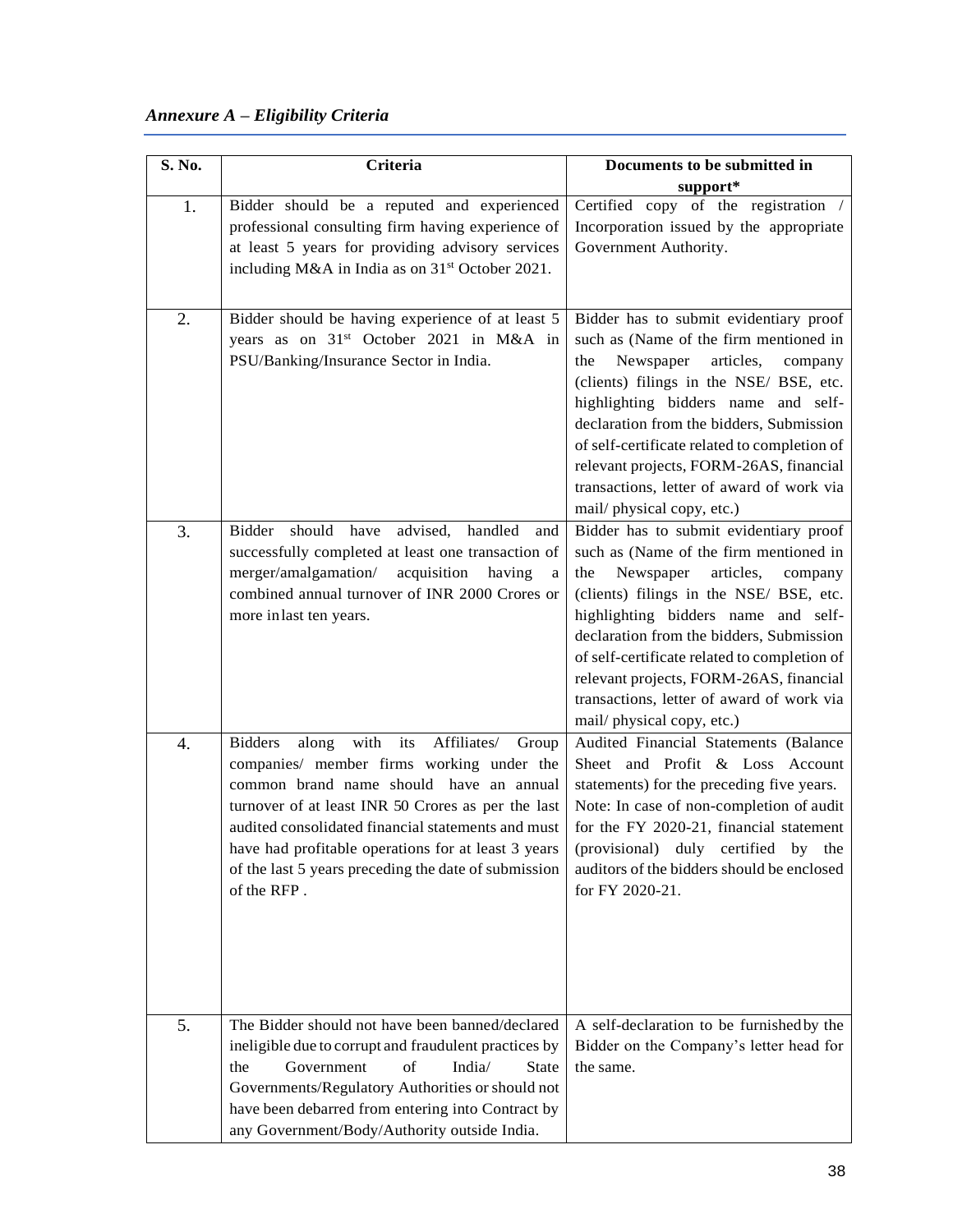| 6. | The Bidder should have neither failed to perform                                            | A Self-Declaration to be furnished by the                                                  |
|----|---------------------------------------------------------------------------------------------|--------------------------------------------------------------------------------------------|
|    | on any agreement during the last three years, as,                                           | Bidder on the Company's letter head for the                                                |
|    | evidenced by imposition of a penalty by an                                                  | same.                                                                                      |
|    | arbitral or judicial pronouncement or awarded                                               |                                                                                            |
|    | against the Bidder or its Affiliates /Group<br>Companies/member firms, nor from any project |                                                                                            |
|    | or agreement nor had any agreement terminated                                               |                                                                                            |
|    | for breach by such Bidder or<br>of<br>its                                                   |                                                                                            |
|    | Affiliates/Group Companies/ member firms.                                                   |                                                                                            |
|    |                                                                                             |                                                                                            |
|    |                                                                                             |                                                                                            |
|    |                                                                                             |                                                                                            |
|    |                                                                                             |                                                                                            |
| 7. | The Bidder must have merger / amalgamation $\&$                                             | Declaration on the letter head of the Bidder                                               |
|    | acquisition team at New Delhi, Kolkata &                                                    | stating<br>of<br>details<br>manpower<br>and                                                |
|    | Mumbai with adequate infrastructure<br>and<br>manpower.                                     | infrastructure available with designation,<br>qualification etc. of the manpower posted in |
|    |                                                                                             | each of these locations.                                                                   |
|    |                                                                                             |                                                                                            |
|    |                                                                                             |                                                                                            |
| 8. | The Bidder must have merger / amalgamation $&$                                              | Declaration on the letter head of the Bidder                                               |
|    | acquisition team at New Delhi, Kolkata &                                                    | stating details of all the 20 qualified                                                    |
|    | Mumbai with minimum 20 qualified<br>professionals on their payroll.                         | professionals with their qualification.                                                    |
|    |                                                                                             |                                                                                            |
|    |                                                                                             |                                                                                            |
|    |                                                                                             |                                                                                            |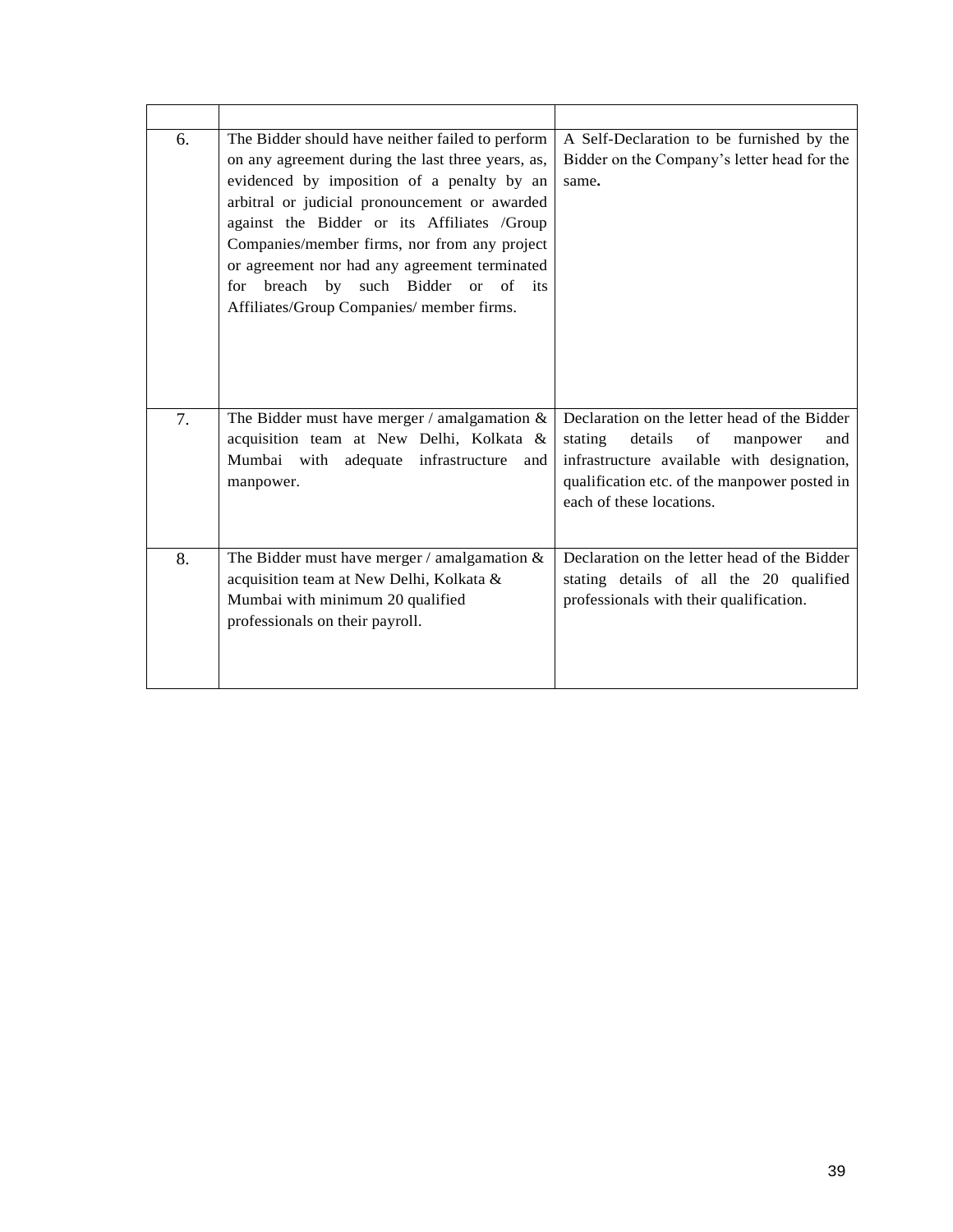**1.** The PSUs are looking for a Consultant for the merger of the two PSUs i.e. The Cotton Corporation of India Limited and The Jute Corporation of India Limited. The Consultant would be responsible for designing, guiding and ensuring the implementation of all aspects required for successful completion of the merger, including planning all aspects of the merger, presenting it for approval of the PSUs and upon approval, ensuring the effective implementation of the same.

# **2. Objective:**

The strategic objective of the project is JCI to be merged with CCI. A new entity with wider scope of business covering development of all type of textile fibers is to be constituted.

# **3. Scope of work:**

Without prejudice to the generality of the fore going, the Consultant will design and develop models, incubate, pilot test, develop resource persons, develop modular action plans for each component of the processes and delivery chain like employees, business, products, offices, technology, finance, and identify legal/regulatory/statutory requirements, and guide the PSUs leading to full compliance and successfully achieving closure of the Proposed Assignment.

In all the proposed areas, the Consultant would recommend strategies and design keeping in view the immediate term goal of achieving integration and long term goal of attaining a vibrant fast growing organization.

All proposed recommendations would be self-contained with appropriate strategic plan and road map for implementation.

The consultant would also suggest appropriate implementation strategies and structure, guideposts and outcomes. The document should provide for clear indications of how the design would be arrived at, of the consensus building and institutionalization process of the implementation.

## **4. Design and Implementation Phase:**

The design phase would consist of arriving at agreed upon design for implementing merger plan along with road map and timelines. It should provide for all complexities, criticalities and scale; and clearly state the risk factors and implementation plan.

## **4.1. Organizational Design Structure:**

Assess the Existing Organization structure and key functions of CCI & JCI. It will seek to achieve Optimum, Vibrant and Effective Governance, Top Management, and Operational structure which would facilitate smooth transition through the merger stage while at the same time provide for meeting future needs. This would be developed keeping in view the observations made in section 2.3 under HR below.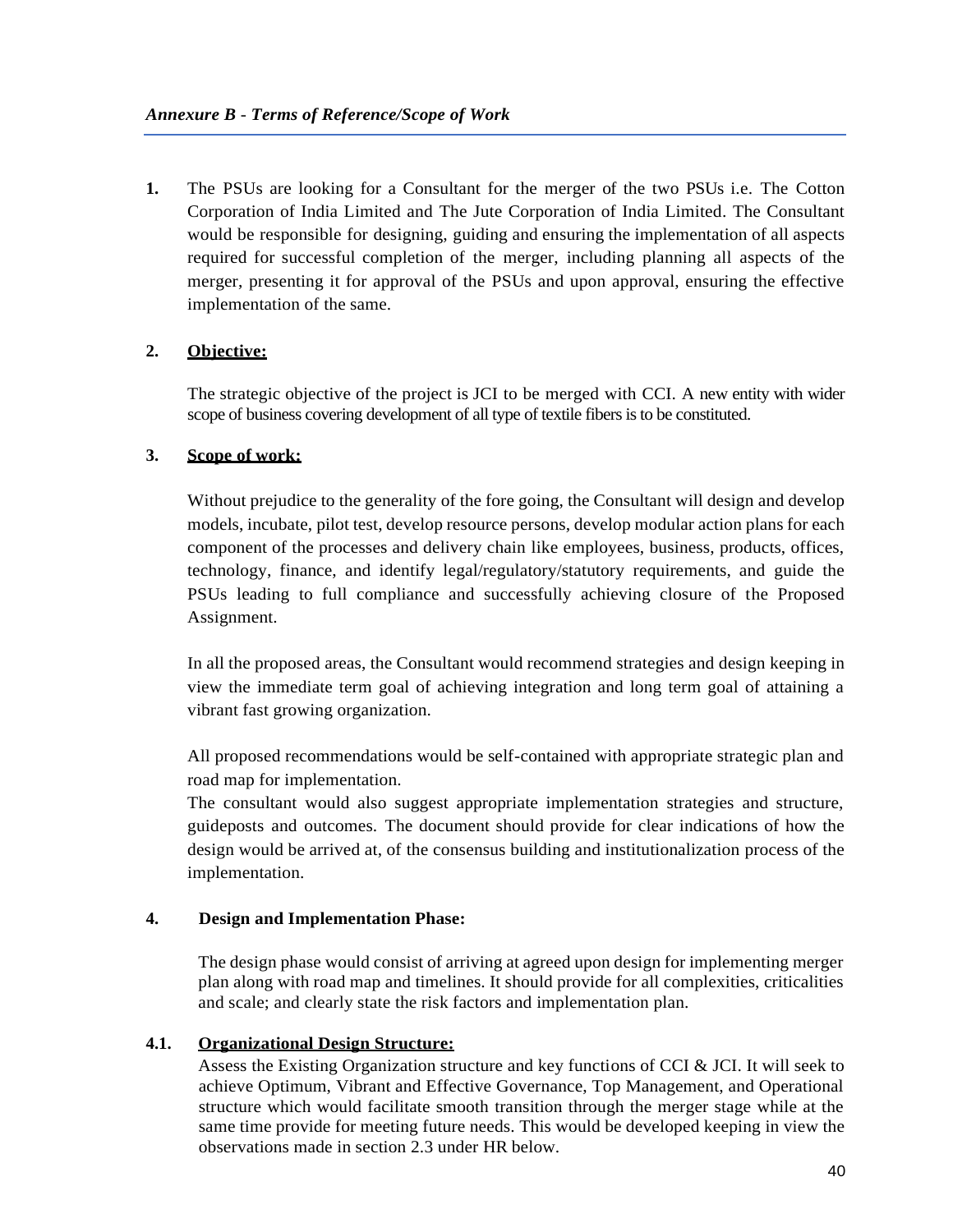In fulfilling these goals, the Consultant would study especially into:

- **4.1.1.** Understand and deep dive into the Operating Model of these two PSU's products & services, distribution channels, governance, market share, revenues, talent availability, marketing & sales structures, technological capabilities, accounting & investment system etc. of eachCompany.
- **4.1.2.** Assess the operations at field level based on study and discussions at Head Office, Regional Offices, Operating Offices and with other service providers of the CCI & the JCI.
- **4.1.3.** Explore, develop and identify through discussion different models of merger based on the assessment above.
- **4.1.4.** Identify key challenges / issues relating, implementation risk factors along with coping and mitigation plans towards merger plan.

## **4.2. Envisage Future state and IT Strategy Design:**

The objective of this section would be to develop an implementable and feasible IT strategy which can help the organization to smoothly integrate but at the same time prepare itself for the future. It should state clearly the futuristic goal of the IT strategy. The future plan should be comparable to the best in class in Industry with focus on efficient and effective operations, and ensuring operational excellence and giving customer digital experience. It should also state outsourcing strategy and risk management.

- **4.2.1.** Identify immediate and long term goals for IT and undertake a comprehensive gap analysis vis a vis the existing state. This would involve inventorizing the existing systems in use and skill levels.
- **4.2.2.** Develop a business case / plan target customer segments, products, channels, use of digital – leveraging existing infrastructure, Operating model, and kind of technology and investments required, talent acquisition / retention
- **4.2.3.** Prepare technology transition plan and migration plan outlining with blue print for implementation, etc.
- **4.2.4.** Design an acceptable operating model key assets to be leveraged including field staff, technology systems / applications, network, office infrastructure etc.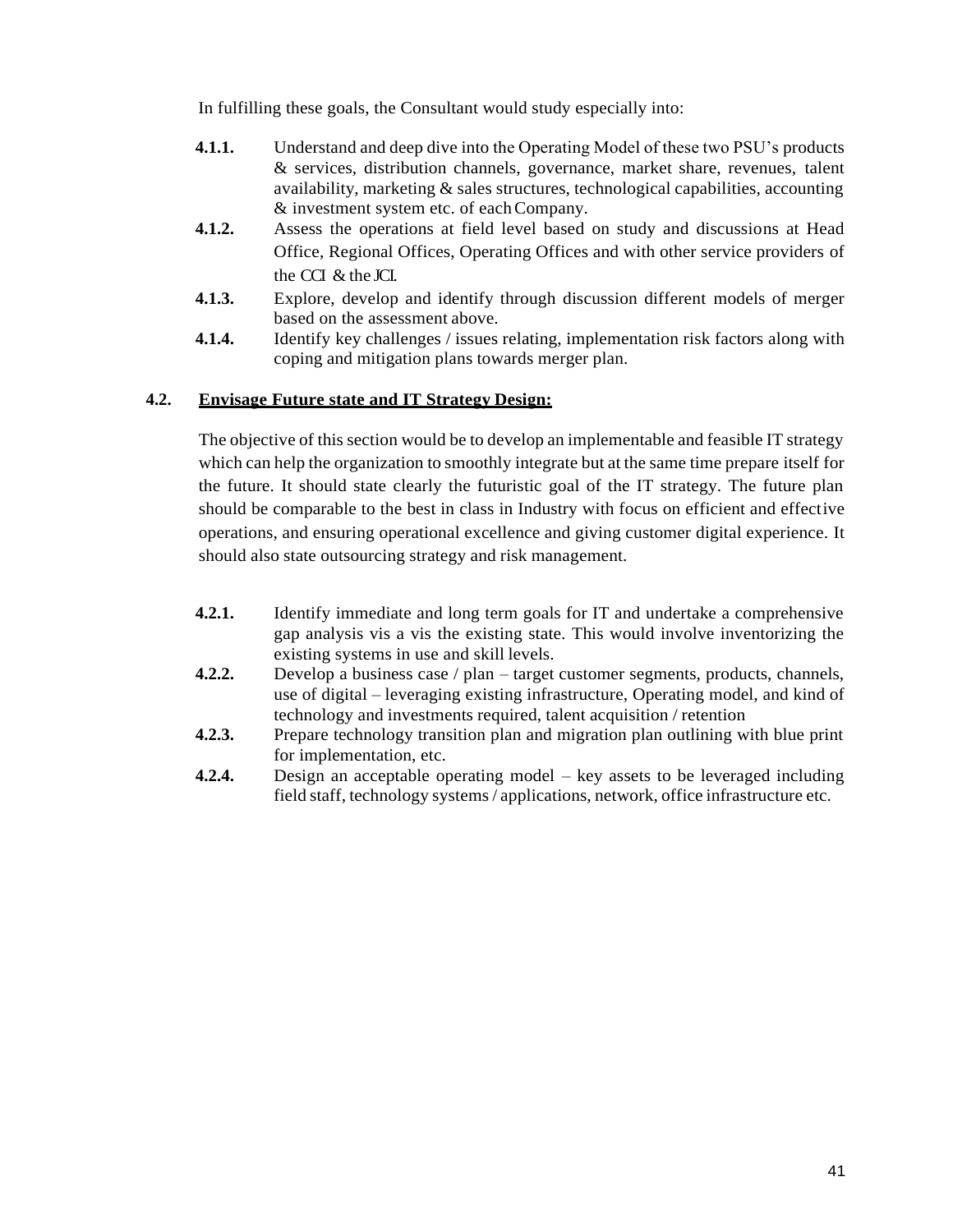**4.2.5.** To assess and recommend best practices followed in two PSUs, exploiting the commonality with minimal disruptions at implementation stage and at the same time paving for futuristic operations. .

## **4.3. Transformation Blueprint:**

- **4.3.1.** Recommend Implementation design, strategy and structure for integrating and transforming organization structure, infrastructure, technology, products and sales management, operating models etc.
- **4.3.2.** Develop an implementation plan for the initiatives.

## **5. Specialization –wise Operational Plan during Design and Implementation Phase:**

The various activities for achieving this would include but not limited to:

### **5.1. Information Technology :**

The objective of the IT strategy implementation would be to ensure smooth transition to the integrated systems of the CCI & JCI. The IT strategic plan would encompass integrating and migrating core systems and essential systems in the first phase, and noncore system in the next phase. It should provide for clear, detailed, micro level plan for integration and migration with cutoffs, milestones, timelines and with no disruption to operations. The plan should also provide for adoption of future technology and digital transformation. It should also provide blue print and model for vendor management. In delivering on the above, the Consultant shall be solely responsible for the outcome based progress and completion, even if any part of the activity is outsourced.

- **5.1.1.** To conduct due diligence and develop action plans / mechanism / operational guidelines to utilize the existing IT systems available in each of the two Companies and decide on most appropriate systems for integration. It would in particular look at:
- **5.1.1.1.** All business processes, authorization & access control including Marketing, Accounting and DataAnalysis
- **5.1.1.2.** Portals, internet and mobile apps to get best digital experience
- **5.1.1.3.** HR and performance management systems (including PF/Payroll/Performance Appraisal/ Leave Record Maintenance, etc.)
- **5.1.1.4.** In doing the above, it would assess the strengths and weaknesses of each Company's IT systems keeping in view the technology in use, compatibility with other systems.
- **5.1.2.** The Consultant can suggest upgradation of the selected IT System or go for latest IT Software. To finalize and adopt best in class future-ready technology which will sustain technological competence for minimum 5-7 years.
- **5.1.3.** To examine all the existing standalone Data base systems such as Budget and Investment Systems, E-mail systems, M.I.S and Reporting, HR Systems, Marketing Program Systems etc.
- **5.1.4.** It should manage the implementation process of the IT and the tasks would include designing specs and RFPs; assist PSUs in evaluating, selecting and contracting vendors; and supervising the implementation. The Consultant shall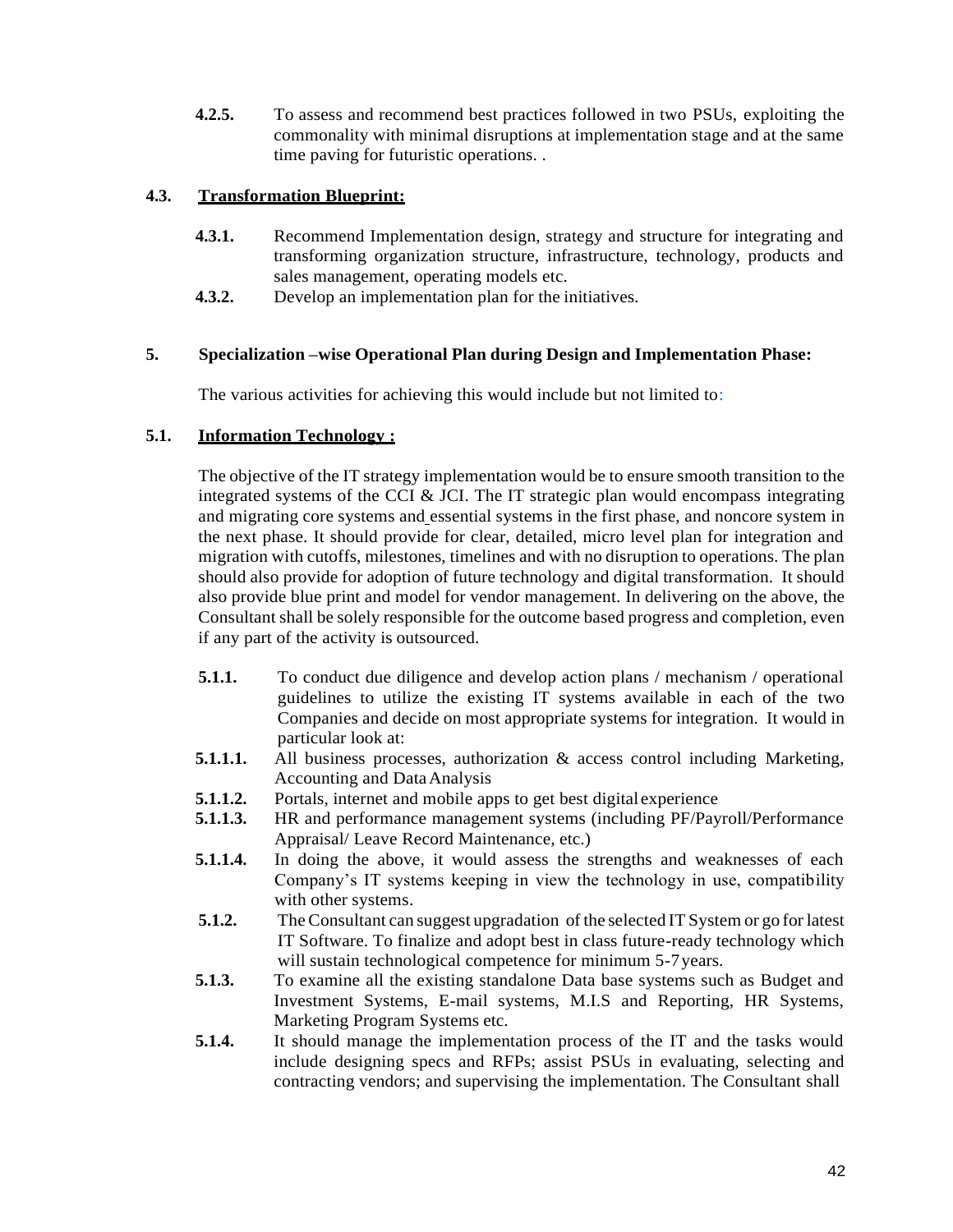be solely responsible for the outcome based progress and completion, even if any part of the activity is outsourced.

- **5.1.5.** It has to ensure through the implementation process that the combined operations in the merged entity continue to be smooth and without any disruption in any of the operations, among others and not necessarily restricted to:
- **5.1.5.1.** Utilization of IT assets / infrastructure with regard to inter-office transactions, Regulatory compliance, Public Disclosures, Investment portfolios etc.
- **5.1.5.2.** Exchange of data lying in different systems for combined operations / underwriting / accounting/ etc.
- **5.1.6.** All recommendations in the above areas will keep in mind the future requirement of business and possibilities of advanced technology.
- **5.1.7.** To examine the issues relating to capacity enhancement of that IT Systems, data migration, data integration etc. including 'cloud storage management'
- **5.1.8.** To prepare a Standard Operating Procedures to ensure smooth migration in all aspects, more importantly to access Standardization of MIS for historic comparative analysis.
- **5.1.9.** To examine the issues of rationalizing the existing Data Centers, Data Storage, Database Management, Disaster Recovery Centers , Middleware, Network ,Portals, Data Security Tools, Online integrations, Backup Solutions, Monitoring and Resolution systems, WAN & Internet (Including Proxy solutions). To examine combined security tools and Data protection arrangements,
- **5.1.10.** To examine the existing contractual obligations / liabilities relating to IT Systems. To evaluate the feasibility / efficacy of migration of existing contracts into the new entity, rationalization of vendors, combined data management, rationalizing existing data base licenses.
- **5.1.11.** To exploit the facility of Document Management System for electronic storage of data eliminating / reducing the need for physical movement of files or folders reducing cost of operation.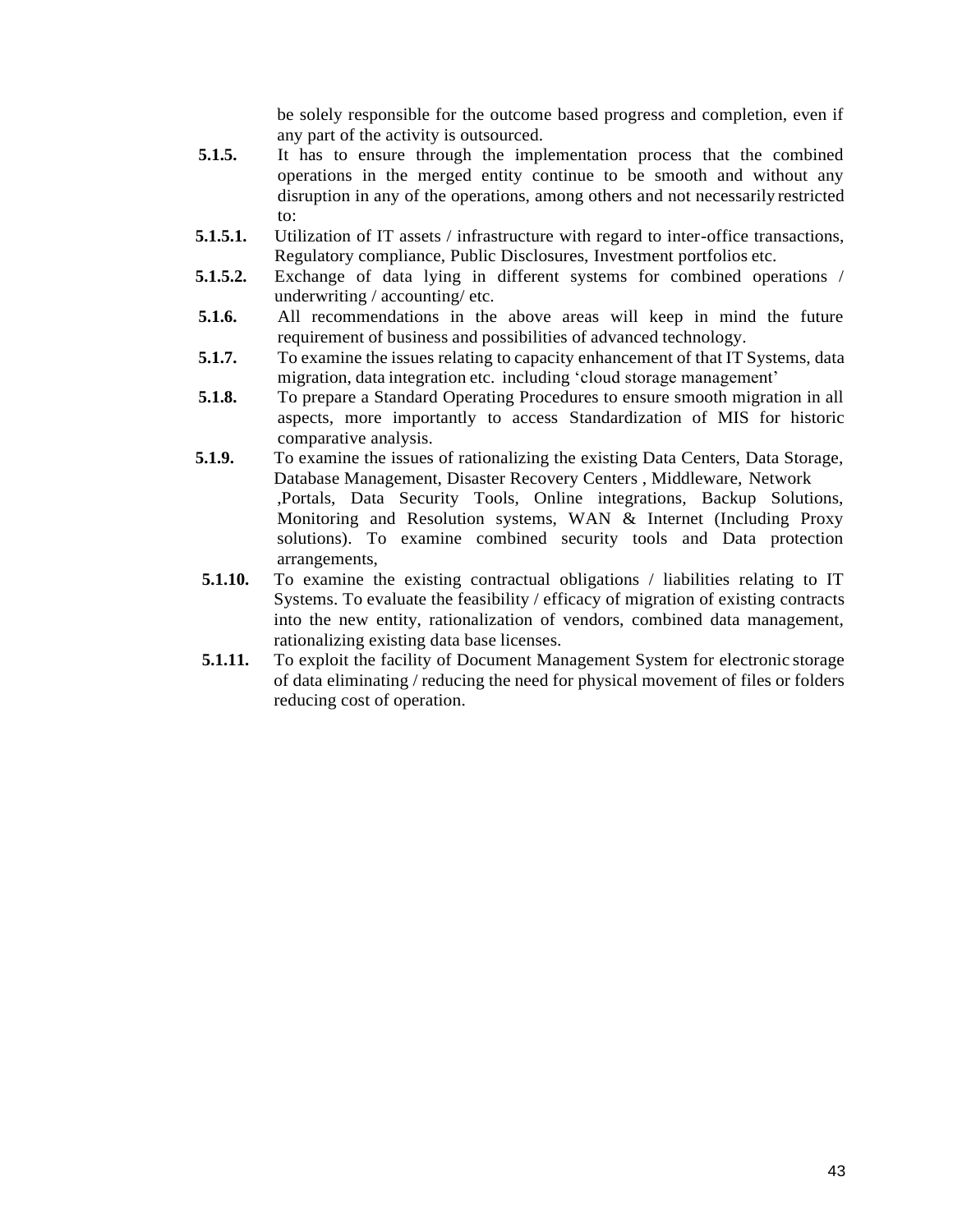**5.1.12.** To bring uniformity in 'Financial Reporting Standards' in line with IND AS and devising common templates for such reporting by the single merged entity on the IT Platform

## **5.2. Infrastructure:**

The objective of the consolidation of infrastructure will be to get best economies from the infrastructure. It would explore ways to integrate and optimize infrastructure, and suggest ways to utilize surplus assets keeping in view the organizational design and future requirements. It would assess the infrastructure from business and organizational point of view, keeping in view more so:

- **5.2.1.** Multiplicity of Controlling Offices (Head Office / Regional Offices/Branch Offices/ Procurement Centers) willrequire redefining of their role in the merged entity.
- **5.2.2.** Multiplicity of Operating Offices (Regional / Branch /Procurement Centers) which requires:
- **5.2.2.1.** Reorganization of offices based on business potential.
- **5.2.2.2.** Evaluation and recommendation on Closure / Merger of unviable Operating Offices within each Company.
- **5.2.3.** Identification of locations where there are excess offices of two Companies keeping in view the business potential and staff strength of that location.
- **5.2.4.** In all these, it would consider strategy of competitors and areas where it has competitive advantage and social obligation,
- **5.2.5.** Devising a formula for rationalization of offices geography wise / location wise.
- **5.2.6.** Relocation/ consolidation/ unification of various business verticals assimilating geographical dominance of two Companies
- **5.2.7.** Formulating possible structure for new organization in view of all above aspects,
- **5.2.8.** Redeployment / Sale / Disposal of Fixed Assets and Real Estate in / of the offices those are likely to be closed due to merger.
- **5.2.9.** To amalgamate Real Estate properties of each of the Company into single name.

## **5.3. Human Resources Domain:**

The HR report would seek to provide strategic plan and road map for integrating human resources and creating enabling systems and ambience for leveraging human resources, and providing for capacity building which would help to fulfil future needs and roles. Identify roles that may be required and human resources that would be required, and provide for capacity building including identifying training needs and making a training plan to meet needs arising from integration of PSUs as well.

- **5.3.1.** To rationalize all employees into new entity without any loss of their entitlements in terms of seniority and cadre position with reference to peer group both in present companies and the proposed merged entity.
- **5.3.2.** Make an assessment of the human resources in merged entity, and identify gaps and recommend strategies and capacity building plan.
- **5.3.3.** Examining the issue of identified surplus staff and identifying new roles in the context of operational and customer excellence and viable options.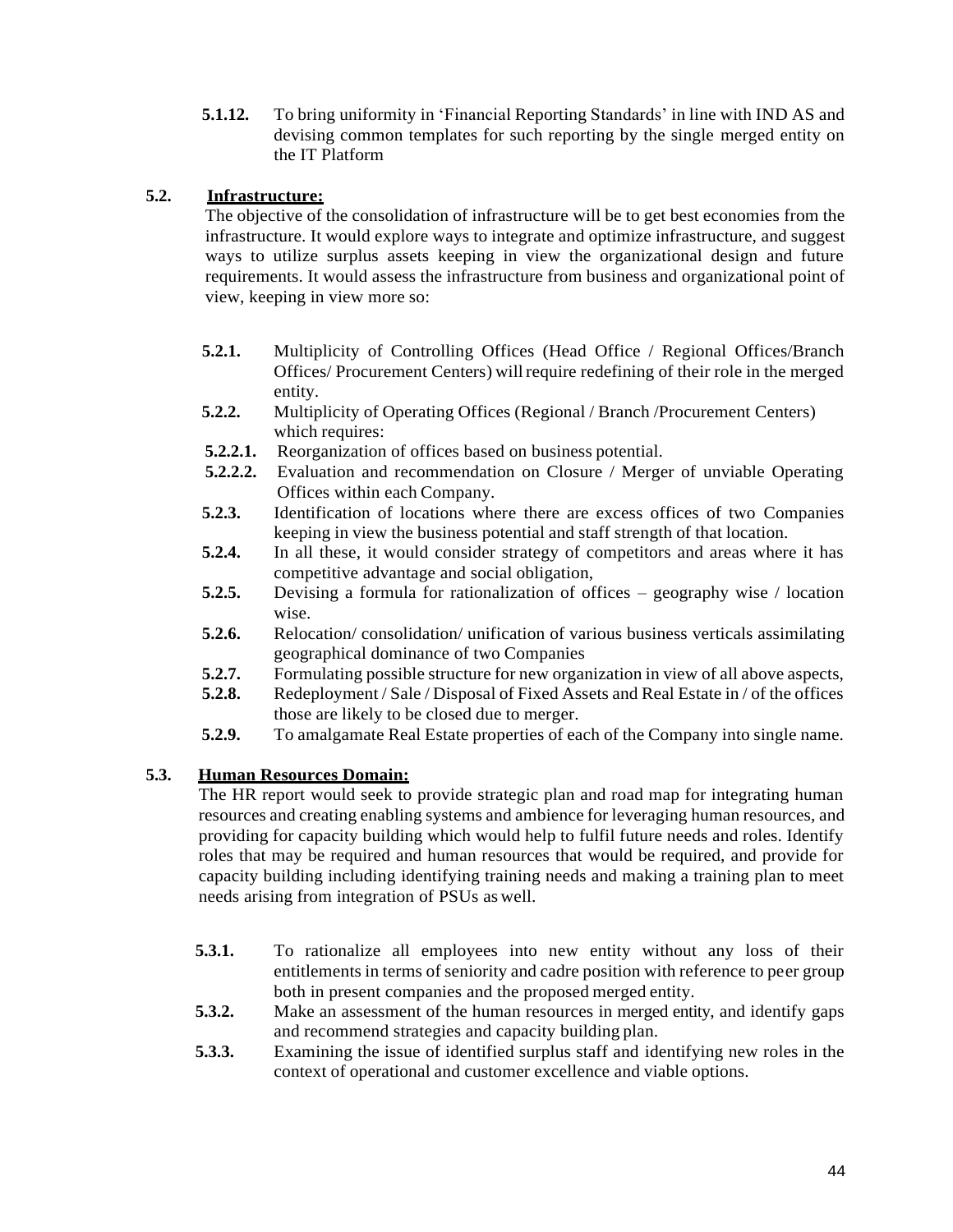- **5.3.4.** Explore various alternative areas for redeployment in following alternate/ additional ways, to suggest a few, to effectively utilize surplus workforce to be explored are:
- **5.3.4.1.** Utilizing young recruits in Marketing Functions to target IT savvy and millennial customers/ one-man office in unrepresentedareas.
- **5.3.4.2.** Creation of HR vertical till the merger process stabilizes.
- **5.3.4.3.** Creation of Regulatory Department to take care of merger related issues.
- **5.3.4.4.** Other suitable options
- **5.3.5.** Optimal and adequate utilization of Officers, and identifying amendments in Transfer & Mobility Policy
- **5.3.6.** Designing a suitable VRS Policy and addressing the issue of scarcity of Officers at a senior level as probability of opting VRS by senior management officials (with 2-3 years remaining service period) is more.
- **5.3.7.** Redefining PSU Policy depending upon the availability of staff at various levels of hierarchy. It should recommend appropriate performance management and evaluation system and provide framework for arriving at benchmarks.
- **5.3.8.** Strategies and implementation plan for bringing about Organizational cultural integration.
- **5.3.9.** Suggestions to the PSU employees to play instrumental role in brand building of merged entity.
- **5.3.10.** Suggestions to measure efficacy of Human Resources post-merger.

## **5.4. Business issues:**

This section should provide business strategy post-merger in products, markets, sales and channel management, digital marketing, branding etc. in the immediate as well as long term taking into consideration competitors' strategy, industry trends and global trends. It should recommend in the existing regulatory context. This should again provide for immediate concerns and long term goals.

- **5.4.1.** Identify and address short term loss of business due to teething troubles in the merged entity.
- **5.4.2.** Addressing customer/ sales & distribution channels related issues during the initial phase of merger for e.g. creating a helpline etc.
- **5.4.3.** Studying existing products of two Companies and suggesting their rationalization and / or new products design.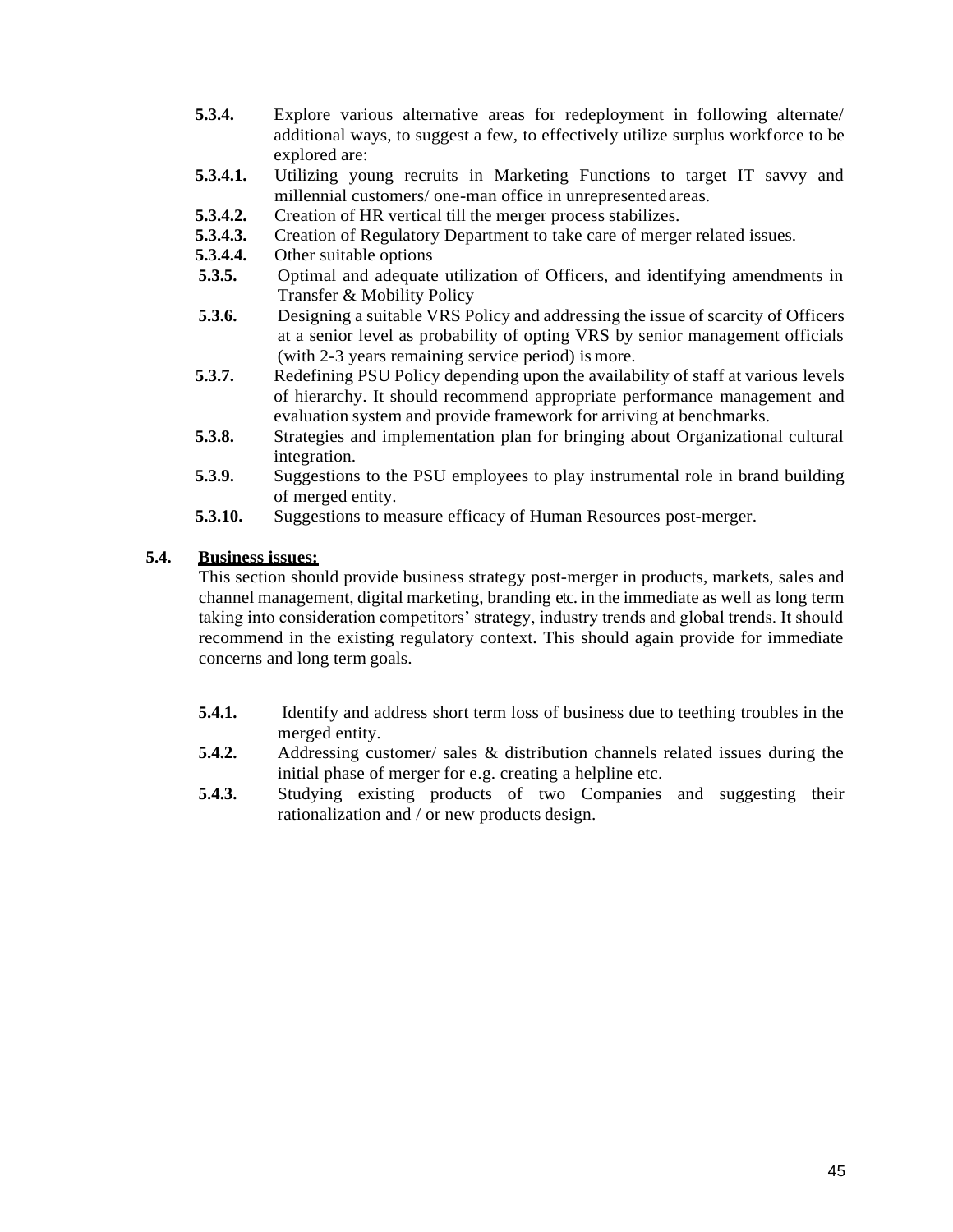- **5.4.4.** Examining various business processes of two Companies and optimal unification of such processes.
- **5.4.5.** Relook at aggregate exposure and accordingly, suggesting capacity fixation of merged entity.
- **5.4.6.** Suggesting management of huge Agency Force and other distribution channel partners/ service providers in the new merged entity.
- **5.4.7.** Suggesting ways of handling / consolidation of MACT / Legal cases / Long tail Liability claims of two Companies

### **5.5. Financial & Investment issues:**

- **5.5.1.** To study / examine and suggest on the following:
- **5.5.1.1.** Accounts Integration keeping in view of the IND AS requirement
- **5.5.1.2.** The process of merger should be in compliance with the Guidelines issued by National Company Law Tribunal (NCLT).
- **5.5.1.3.** To look after all the Legal Matters.
- **5.5.1.4.** Valuation at merger stage.
- **5.5.1.5.** Capital restructuring.
- **5.5.1.6.** All the compliances of companies ACT 2013, income tax act and all the applicable acts and land & Properties related issues.
- **5.5.1.7.** Analysis / Restructuring, arriving at the new Net Capacities; reconciliation of various accounts.
- **5.5.1.8.** Financial settlements other inter office entries etc.
- **5.5.1.9.** Bringing uniformity in 'Financial Reporting Standards' in line with IND AS and devising common templates for such reporting by the single merged entity.
- **5.5.2.** To advise on ways and means of consolidating the investment corpus of both Companies, handling the subordinate debt, amalgamating & augmenting investment income and related matters, and meeting prudential norms.

## **5.6. Legal and Regulatory issues:**

To study / examine and suggest comprehensive plans towards achieving the following:

- **5.6.1.** To define structure of the new Company and accordingly identify & support legal and regulatory compliance issues attached thereto.
- **5.6.2.** To do all acts to support legal merger.
- **5.6.3.** To look after all the legal matters.
- **5.6.4.** Regularization of existing products and filing of consolidated new products
- **5.6.5.** To ensure compliances with all laws and regulations.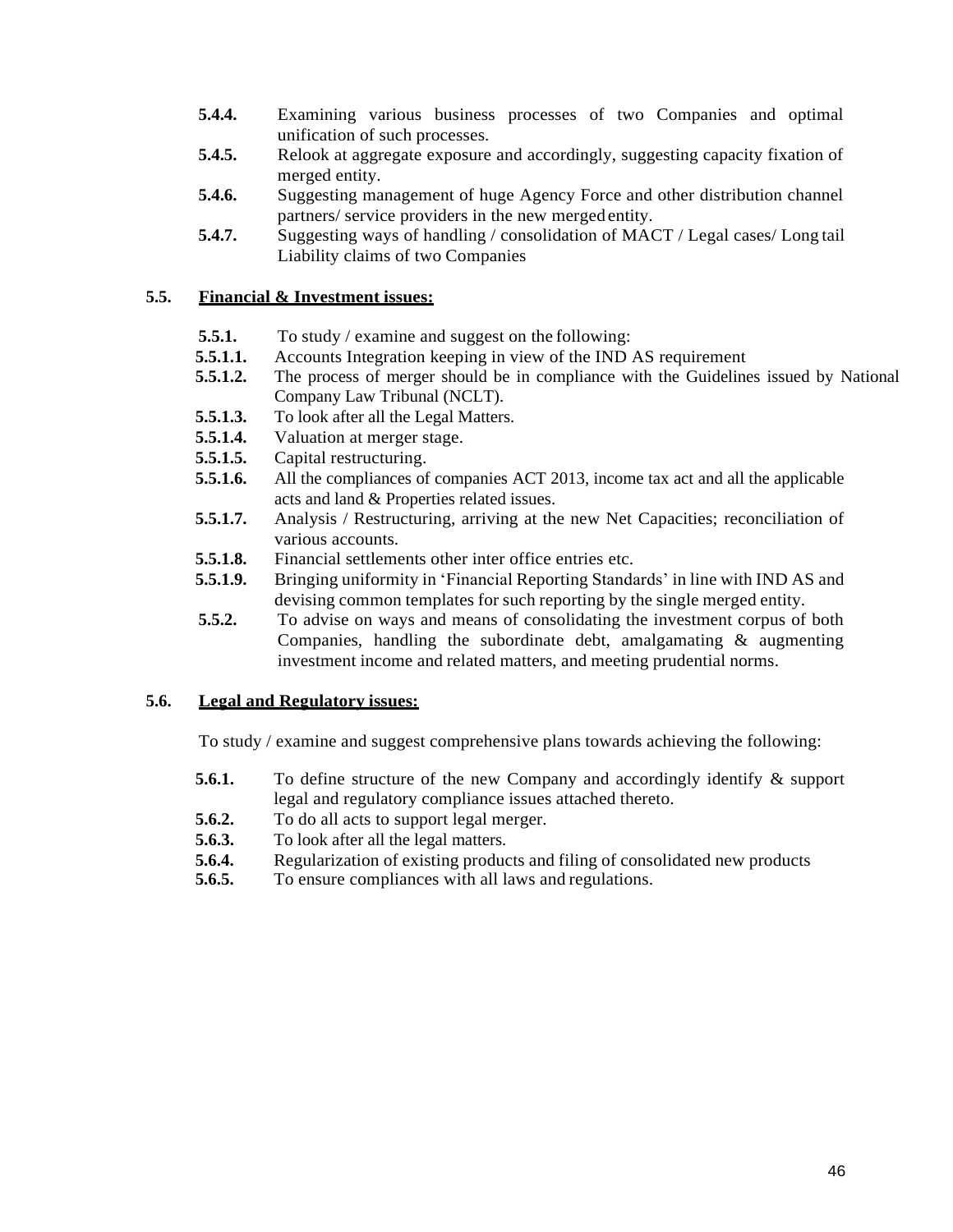## **5.7. Branding and perception issues:**

It would look at issues in developing a pan India presence and addressing perceptions around the merger, and ensuring positive communications including in social media.

- **5.7.1.** To suggest new name of the merged entity and its logo.
- **5.7.2.** To design and finalize series of advertisement & public communication campaigns & media management leading to the creation of single entity with least disruption in business, image or brand equities.
- **5.7.3.** How to retain / utilize the brand value created by the two Companies over the decades - Perception about compromise in services on account of merger.

## **6. Post-Merger Integration (PMI)Phase:**

- **6.1.** To handhold the management of all the two companies, throughout merger process till the new Organization is formed and set in place.
- **6.2.** Post implementation support to stabilize structures and operations.
- **6.3.** Support to resolve any emergent issues arising during the contract period.
- **6.4.** Exit Management, Knowledge transfer and preparation of Way forward document.

### **7. Deliverables and Reporting Requirements from Consultant:**

The consultant would be required to submit a Concept Report, a Progress Report each month, an Interim Report for each issue, a Detailed Project Report (DPR) and a Final Report.

For all activities listed in Annexure B – Terms of Reference / Scope of Work of the RFP document, the consultant will be required to submit the following reports:

- a) **Concept Report:** The Concept report is designed to give the PSUs confidence that the assignment can be carried out as planned and as agreed upon in the contract.
- b) **Interim Reports:** The consultant shall submit issue wise Interim Report(s) to the PSUs informing of preliminary results, alterative solutions and major decisions that need to be made in the interim reports. The PSUs would review and approve draft Interim Report(s).
- c) **Detailed Project Report:** The DPR is due once all the Interim Reports are finalized and approved by the PSUs. The DPR submitted by the Consultant shall be sent for the approval of Competent Authority.
- d) **Progress Reports:** The consultant shall keep the PSUs regularly informed on a monthly basis about the progress of the assignment. This will be along the milestones and timelines prescribed in the DPR for various areas.
- e) **Final Report:** The Final Report is due at the completion of the assignment.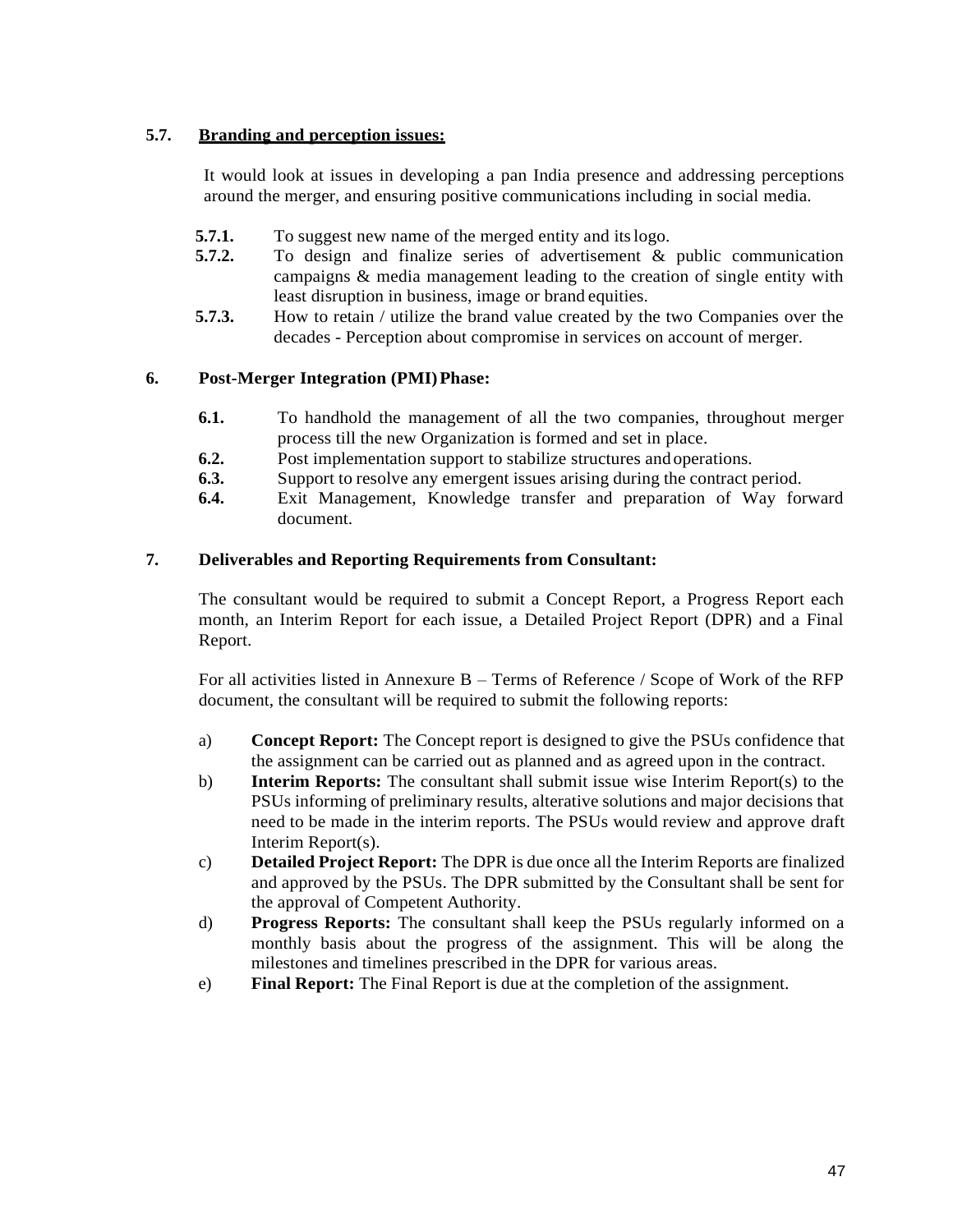### **8. Key Personnel – for Proposed Assignment**

| <b>S. No.</b>    | <b>Key Personnel</b> | <b>Responsibilities</b>                                                                                                                                                                                                                                                                                            |
|------------------|----------------------|--------------------------------------------------------------------------------------------------------------------------------------------------------------------------------------------------------------------------------------------------------------------------------------------------------------------|
|                  |                      |                                                                                                                                                                                                                                                                                                                    |
| 1.               | Project Director     | He/she should have consulting experience of at least one<br>organization in the Banking/Insurance & PSUs Sector.<br>He/she will direct & co-ordinate with Team Leaders. He will<br>overall in- charge for execution/timely<br>he<br>completion/implementation of restructured<br>processes<br>through handholding. |
| $\overline{2}$ . | Team Leader          | Each Team Leader will lead, co-ordinate and supervise the<br>Subject Matter Experts, Managers and other members of the<br>team.                                                                                                                                                                                    |

The offered Project Team must consist of following key personnel:

- (i) The Bidder is to provide Organization Chart in Annexure D4 depending upon its proposed approach, keeping in view manpower / key personnel requirement. The Bidder may refer **Annexure H** - Parameters for Technical Evaluation in this regard.
- (ii) Bidder should provide the CVs of all Key Personnel in the Technical Proposal,
- (iii) The CVs should be recently signed and dated in ink by the respective Key Personnel and countersigned by the Authorized Signatory of Bidder Applicant. CVs should be provided at the responsibility of the Bidder , photocopy or unsigned / countersigned CVs shall be rejected;
- (iv) All Key Personnel should be available until the completion of the Proposed Assignment.
- (v) Substitution of Key Personnel would be only at the request of the PSUs or due to incapacity or ill health (proper certificate from competent authority is must), subject to equally or better qualified and experienced personnel being provided to the satisfaction of PSUs.

### **9. Period, Time frame for Completion of Proposed Assignment**

The period of Consultancy shall be for **12 months** from issue of Letter of Award (LOA). First stage Detailed Project Report (DPR) is to be submitted in 2 months. Second and Final stage of Implementation and PMI shall be as per Para **12 i.e. List of Activity Tracks, Deliverables and Timelines** given below:

### **10. Consultancy milestones for the evaluation of progress:**

Milestonesshall be used for the evaluation of progress of the Proposed Assignment. PSUs will use these milestones for the release of payments to the Consultant – As per 12 **i.e. List of Activity Tracks, Deliverables and Timelines** given below.

### **11. Payment Schedule as % of total Contract value:**

As per **12 i.e. List of Activity Tracks, Deliverables and Timelines** given below

*Note: The above are based on the Invoicing and Payment terms as indicated at Annexure G of this RFP.*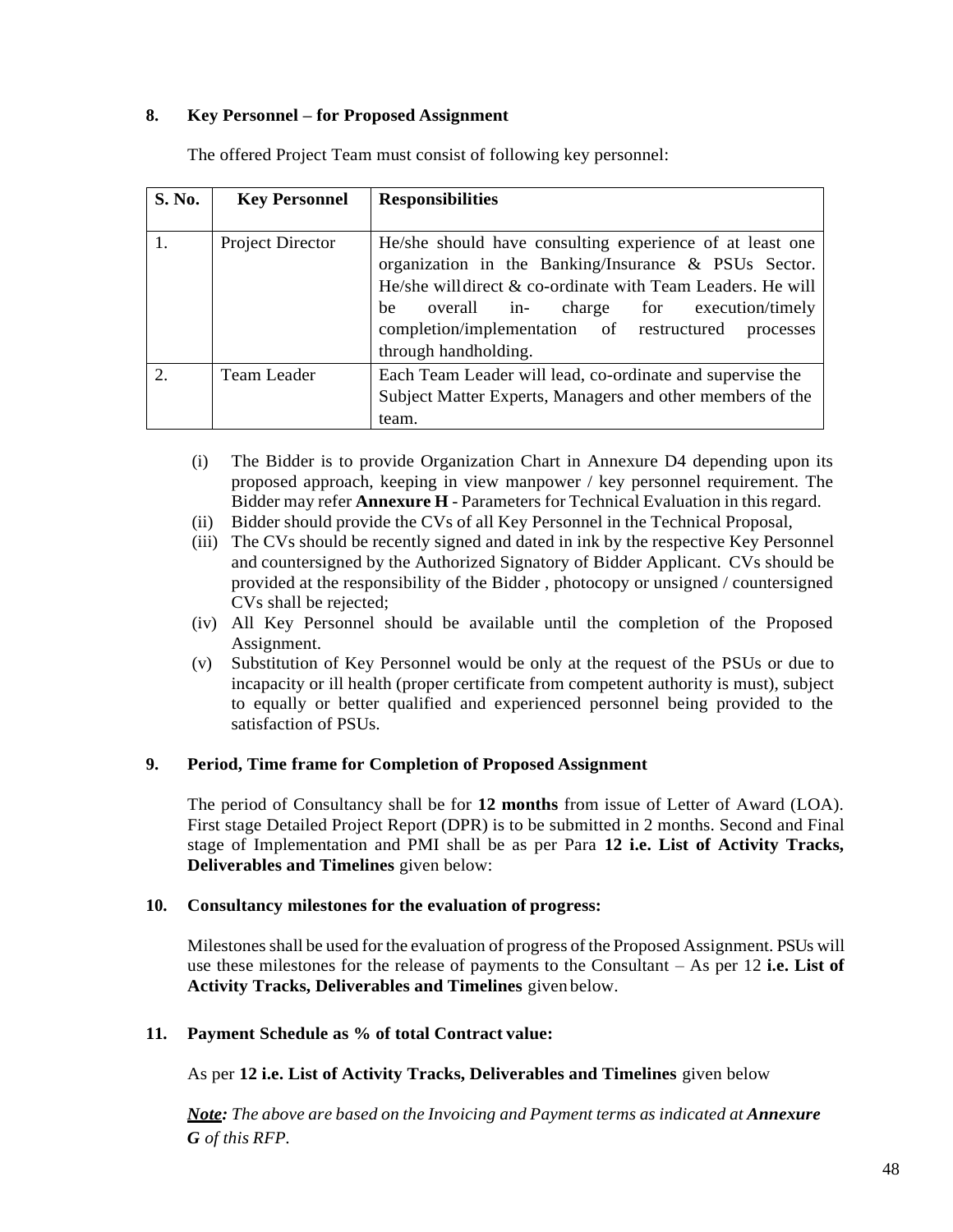# **12. List of Activity, Timelines & Payment Terms.**

| <b>Particulars</b>                                                                                                                                                | <b>Time Line</b>                                                                                                                 | <b>Payment Terms</b> |
|-------------------------------------------------------------------------------------------------------------------------------------------------------------------|----------------------------------------------------------------------------------------------------------------------------------|----------------------|
| Phase 1- Feasibility assessment and Design Stage<br>& Submission of DPR (Detailed Project Report)                                                                 | 31 <sup>st</sup> March 2022<br>Or<br>90 Days from the date of<br>award of the work order.                                        | 20%                  |
| Phase 2- Implementation Stage<br>(Implementation work to be started Once approval)<br>of Cabinet is taken – cabinet approval will be made<br>by $30th$ June 2022) | 30 <sup>th</sup> September 2022<br>$\mathfrak{c}$ )r<br>90 Days from the date of<br>letter conveying approval<br>of the cabinet. | 40%                  |
| Phase 3 - Post Merger Integration (PMI) Phase                                                                                                                     | 31 <sup>st</sup> December 2022<br>()r<br>90 Days from the date of<br>completion of phase 2                                       | 40%                  |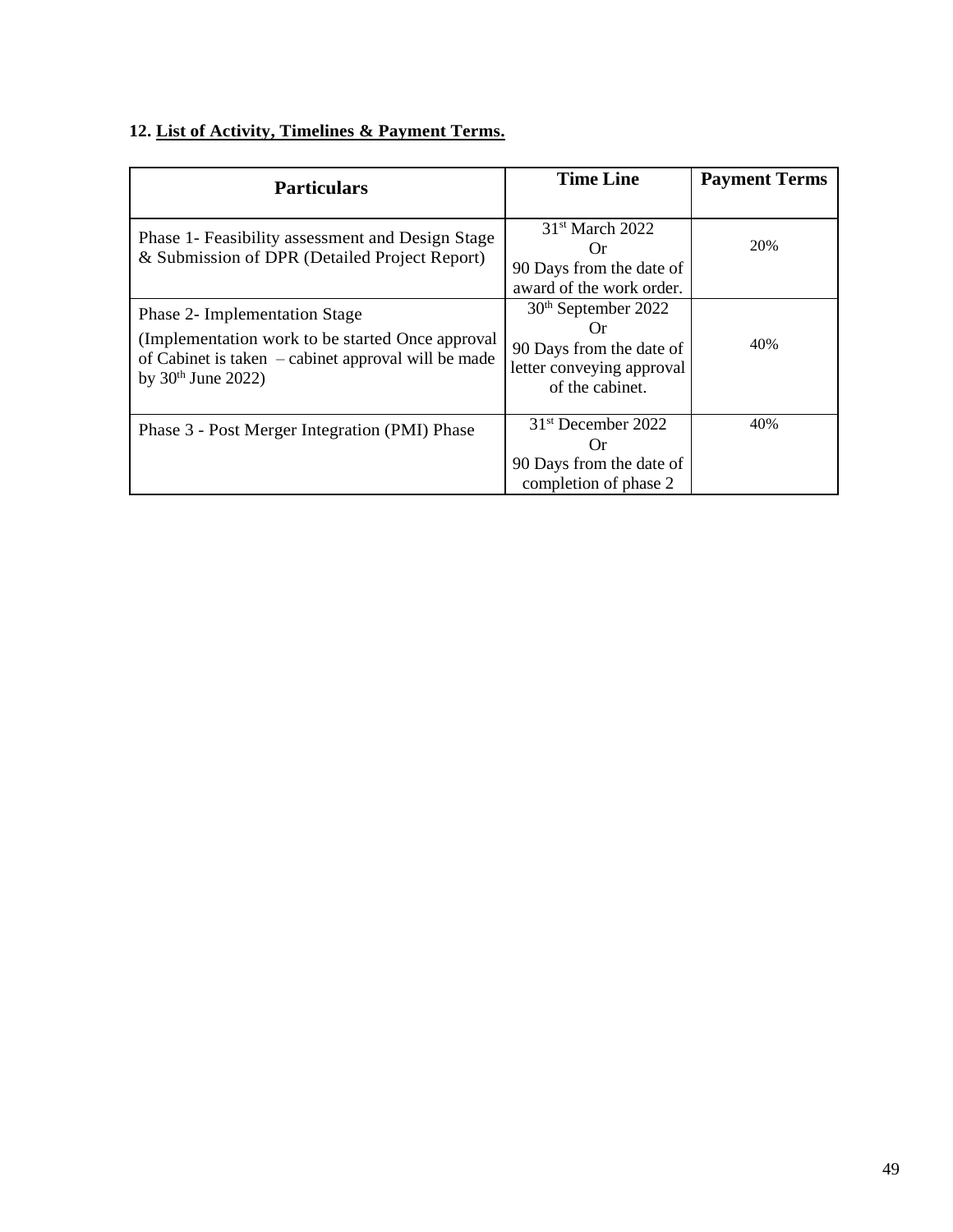### (On Bidder's Letterhead)

Date:

To,

- (i) The Cotton Corporation of India Limited. [TO BE INSERTED]; and
- (ii) The Jute Corporation of India Limited [TO BE INSERTED];

(Hereinafter jointly and severally referred to as "PSUs")

### **SUB: RFPdated**

Dear Sir,

Please find enclosed our Proposal in response to the RFP dated issued by the PSUs.

We hereby confirm the following:

- 1. The Proposal is being submitted by *(name of the* Bidder) in accordance with the conditions stipulated in the RFP Document.
- 2. We have examined in detail and have understood the terms and conditions stipulated in the RFP issued by the PSUs and in any subsequent communication sent by the PSUs. We agree and undertake to abide by all these terms and conditions. Our Proposal is consistent with all the requirements of submission as stated in the RFP or in any of the subsequent communications from PSUs.

For and on behalf of: (name of the Bidder)

Name of the Person:

Designation:

(Please also affix Company seal)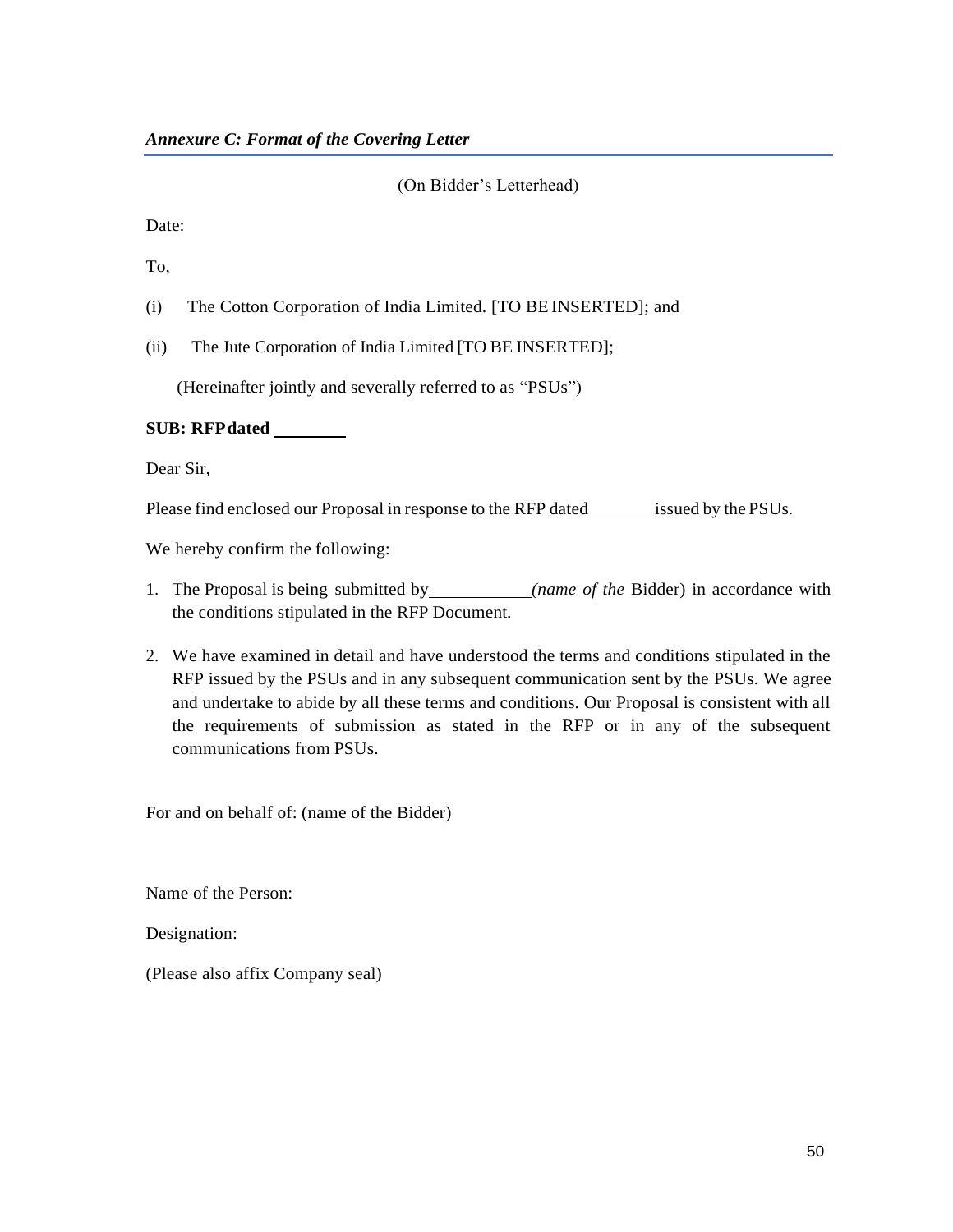# *Letter of Technical Proposal*

### (On Bidder's Letterhead)

Date:

To,

(i) The Cotton Corporation Of India Limited [TO BE INSERTED]; and

(ii) The Jute Corporation of India Limited [TO BE INSERTED]

(Hereinafter jointly and severally referred to as "PSUs")

## **Sub: RFP dated**

Dear Sirs,

With reference to your "RFP dated " we, having examined all relevant documents and understood their contents, hereby submit our Technical Proposal for selection as Consultant for merger of the two PSUs i.e. The Cotton Corporation of India Limited and The Jute Corporation of India Limited. The Proposal is unconditional and unqualified.

- 1. We agree to keep this offer valid for 180 days from the last date of submission the Proposal specified in this RFP.
- 2. We agree to undertake this Proposed Assignment, if allotted by you, as per the scope of work (Terms of Reference / Scope of Work – **Annexure B**) and in accordance with the time frames specified in this RFP as well as on the payment terms mentioned therein.
- 3. We agree and undertake to abide by all the terms and conditions of this RFP. We submit this Proposal under and in accordance with the terms of this RFP. Our Proposal is consistent with all the requirements of submissions as stated in this RFP and will be kept compliant in case of any subsequent communication fromPSUs.
- 4. We confirm that the information submitted by us in our Proposal is true and correct.

For and on behalf of: (name of the Bidder)

Name of the Person: Designation: (Please also affix Company seal)

## *List of Documents Enclosed:*

- *1. Annexures - D1 to D6*
- *2. EMD (Details)*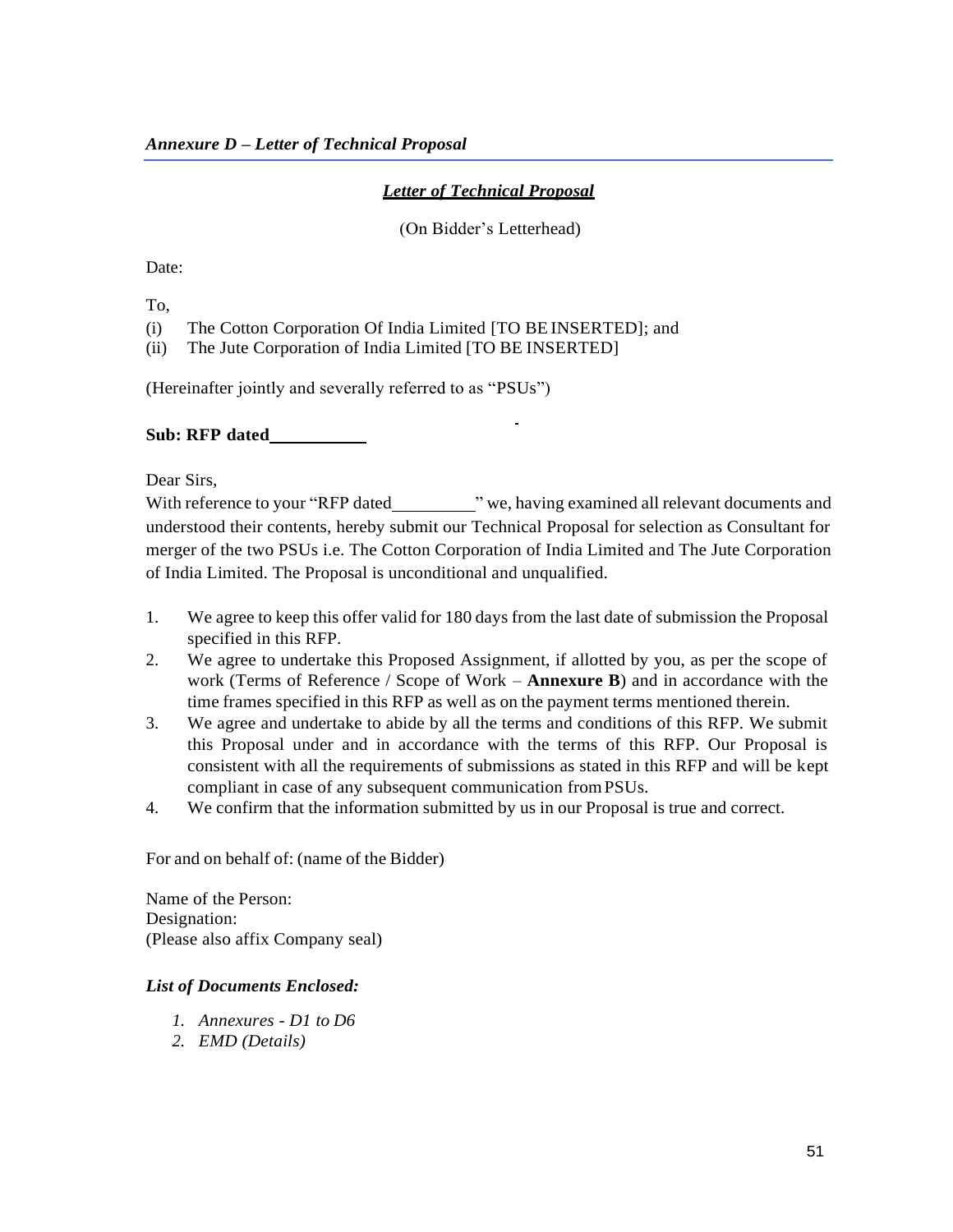# *Annexure D1 – Particulars to be furnished for Appointment of a Consultant*

| Sl. No. | Criteria                                                                                                                                                                                                                                 | <b>Documents to</b><br>be submitted in<br>support |
|---------|------------------------------------------------------------------------------------------------------------------------------------------------------------------------------------------------------------------------------------------|---------------------------------------------------|
| 1.      | Name of the Bidder Company/Firm                                                                                                                                                                                                          |                                                   |
| 2.      | Date of incorporation of the Bidder Company/Firm                                                                                                                                                                                         |                                                   |
| 3.      | Complete Address of the Bidder Company/Firm                                                                                                                                                                                              |                                                   |
| 4.      | Name and contact details of the Authorized Signatory                                                                                                                                                                                     |                                                   |
| 5.      | Particulars of the authorized signatory:<br>Name<br>(i)<br>Designation<br>(ii)<br><b>Contact Number</b><br>(iii)<br>Fax number<br>(iv)<br>Email id<br>(v)                                                                                |                                                   |
| 6.      | Number of persons proposed to be assigned for this assignment<br>and their profiles                                                                                                                                                      |                                                   |
| 7.      | Name, address and bank account number of the Bidder's bank                                                                                                                                                                               |                                                   |
| 8.      | PAN of the Bidder Company/Firm                                                                                                                                                                                                           |                                                   |
| 9.      | GST Registration Number of Bidder.                                                                                                                                                                                                       |                                                   |
| 10.     | Office address at Delhi, Mumbai & Kolkata                                                                                                                                                                                                |                                                   |
| 11.     | List of full time professional staff of the Bidder including its<br>affiliates/group companies/member firms working under the<br>common brand name and engaged in similar activities of<br>providing advisor/financial services in India |                                                   |
| 14.     | Presence in how many cities in India - Please furnish names of<br>the same                                                                                                                                                               |                                                   |
| 15.     | Any other information considered relevant by the Bidder                                                                                                                                                                                  |                                                   |

(On Bidder's Letterhead)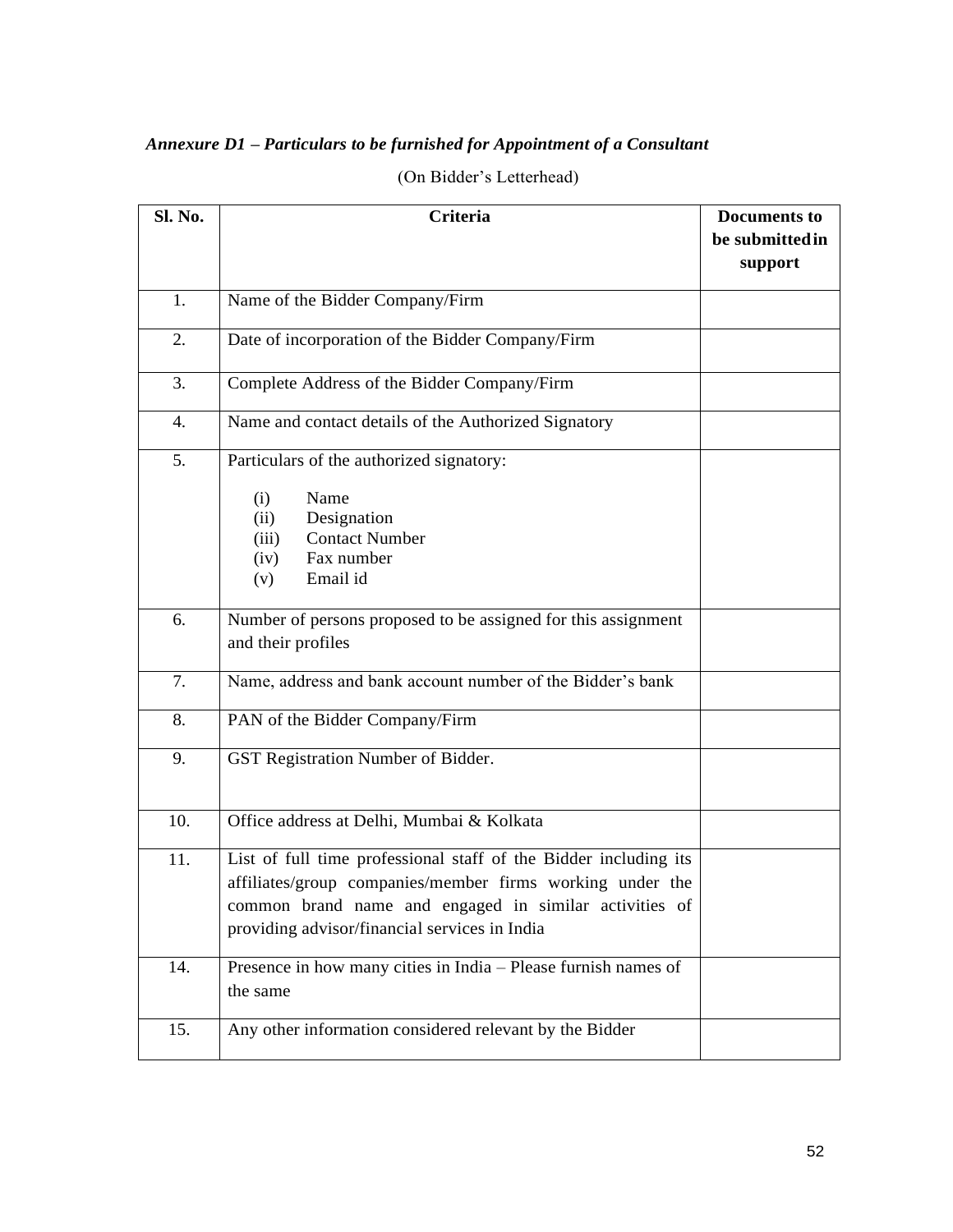The Bidder should provide the following information along with the above-mentioned documents/information:

- (i) Bidder's key businesses, geographical presence in India, brief history and key milestones
- (ii) Group structure, businesses and key group companies (where applicable)
- (iii) Shareholding pattern (if applicable)
- (iv) Overall financial strength of the Bidder in terms of turnover, profitability and cash flow (liquid assets) situation
- (v) Any other relevant information

Please include (as **Annexure**) suitable proof, where necessary, supporting the information provided in response to the various parameters, with suitable cross-reference.

(Signature, Name, Designation of the Authorized Signatory)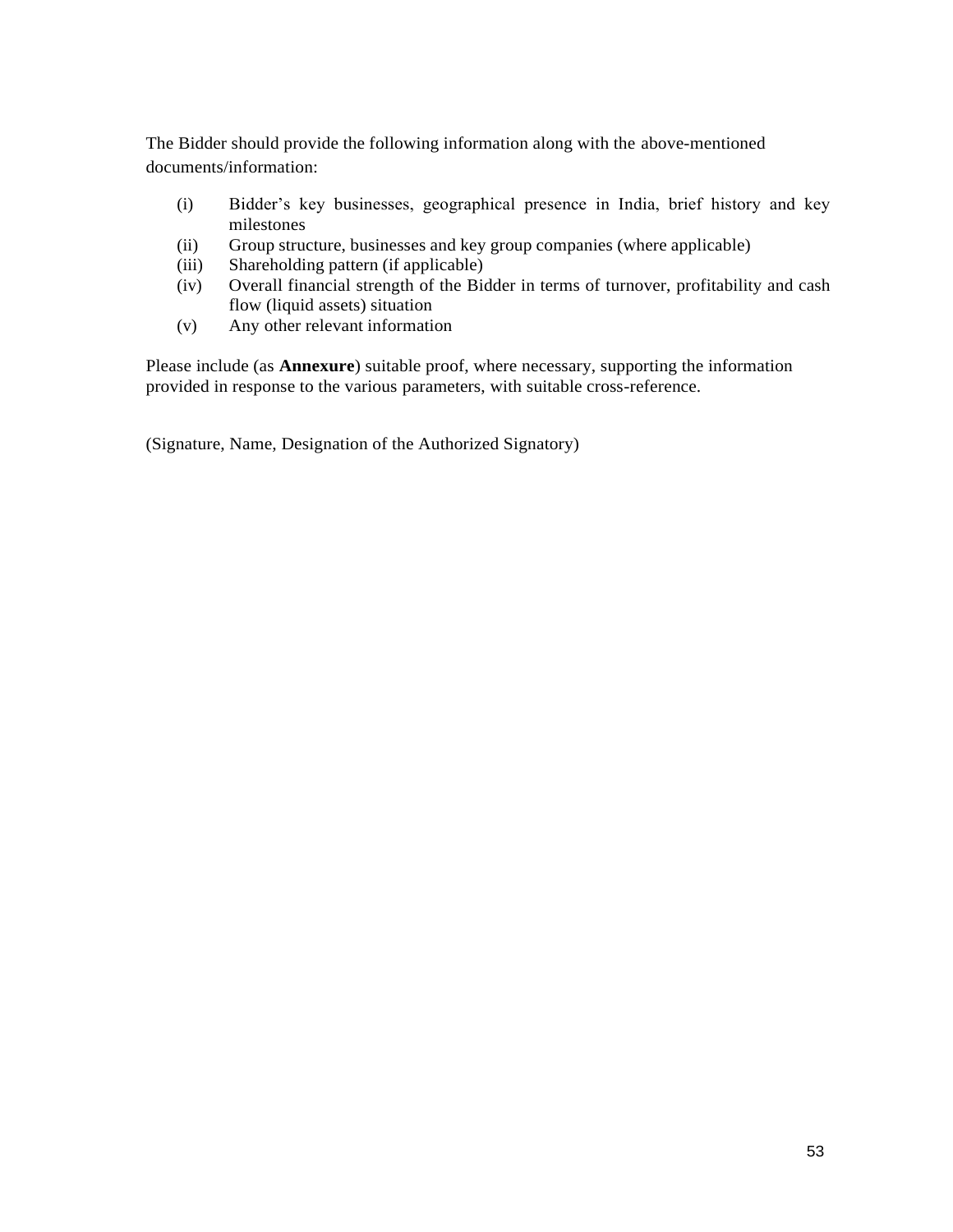### (On Bidder's Letterhead)

| <b>Financial Year</b> | <b>Annual Turnover</b> | <b>Net Profit</b> |
|-----------------------|------------------------|-------------------|
| F.Y. 2016-17          |                        |                   |
| F.Y. 2017-18          |                        |                   |
| F.Y 2018-19           |                        |                   |
| F.Y 2019-20           |                        |                   |
| F.Y 2020-21           |                        |                   |

### **Certificate from the Statutory Auditor**\*

This is to certify that above information relates to the *(name of the Bidder)* is correct as per information available in the books of the Firm/Company.

Name of the Audit Firm:

Seal of the Audit Firm:

Firm Registration No.:

Membership No.:

Date:

*(Signature, name and designation of the Authorized Signatory)*

- \* In case of non-completion of audit for the FY 2020-21, financial statement (provisional) duly certified by the auditors of the bidders should be enclosed for the FY 2020-21.
- *Note: Please fill the above-table and if it is not sufficient, attach printed Annual Financial Statements.*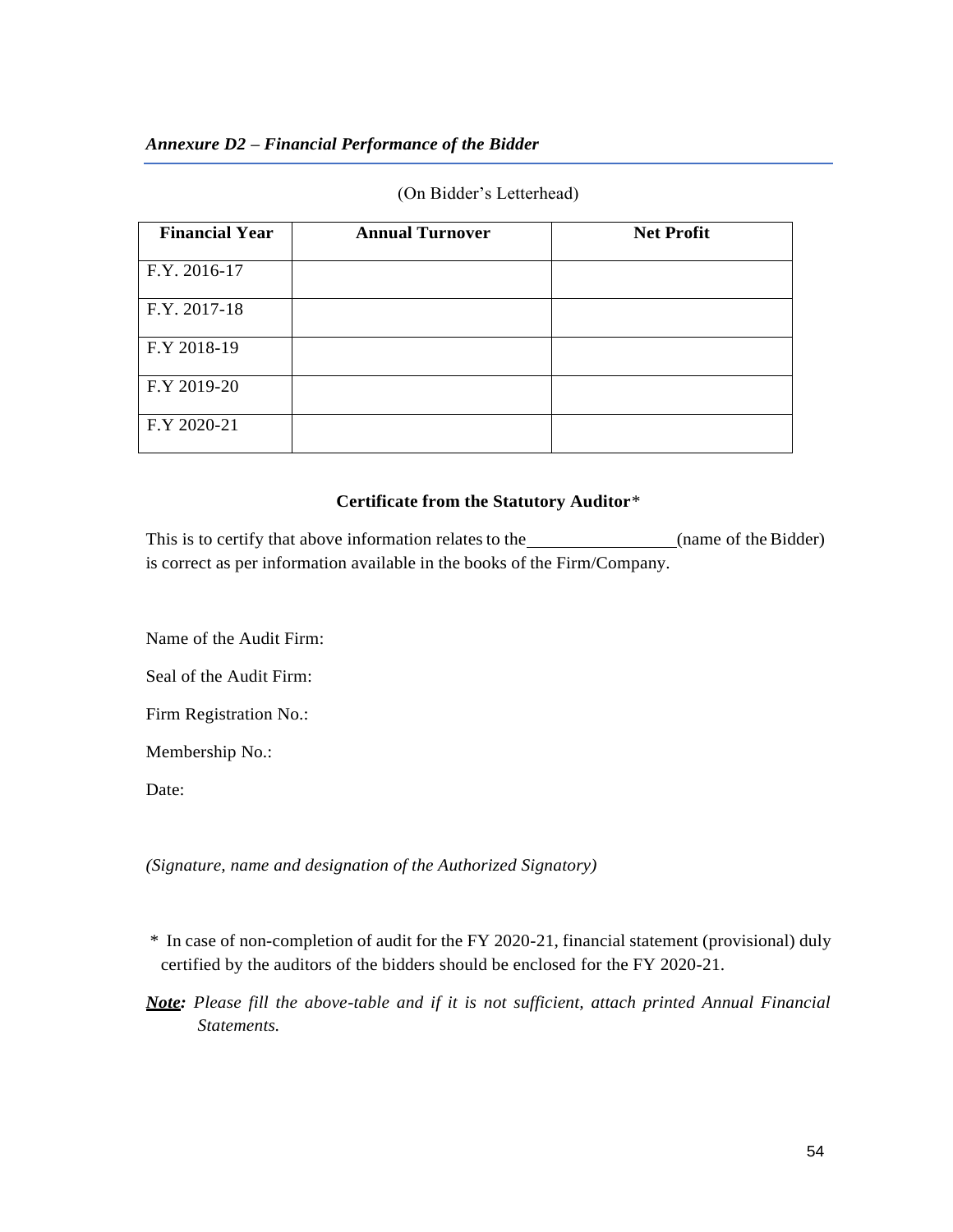Bidder is required to provide Organization Chart along with identification of key personnel and their key roles for the Proposed Assignment (Refer Point 5. **'Key Personnel – for the Proposed Assignment' of Annexure B – Terms of Reference / Scope of work**).

In the above,

- (i) There should be one Project Director for the Proposed Assignment who should be a highly competent and experienced person suitable for the Proposed Assignment and should be a Director/Partner level duly authorized person.
- (ii) Under the Project Director, there should be 6-12 full time Key Personnel (Team Leader / Senior Resource Person) ear marked for the Project with defined key roles in line with the Scope of Work of the Proposed Assignment. The Bidder may decide on the number of Key Personnel required on each issue or one Key Personnel for multiple issues depending upon his core competency in relation to the proposed approach of the Bidder.
- (iii) All team members, to be attached to each key personnel should be shown in the Organization Chart.
- (iv) The Bidder is expected to dwell upon at length on the number of key personnel as well as on the number of team members proposed to be deployed during presentation.
- (v) The Bidder/Consultant should make adequate provision in the Organization Chart for Subject Matter Experts (SMEs). SMEs shall be duly qualified and experienced persons in the respective field, such as Marketing, Business Issues, Regulatory Issues etc. to best serve the fulfillment of the Scope of Work by the Consultant.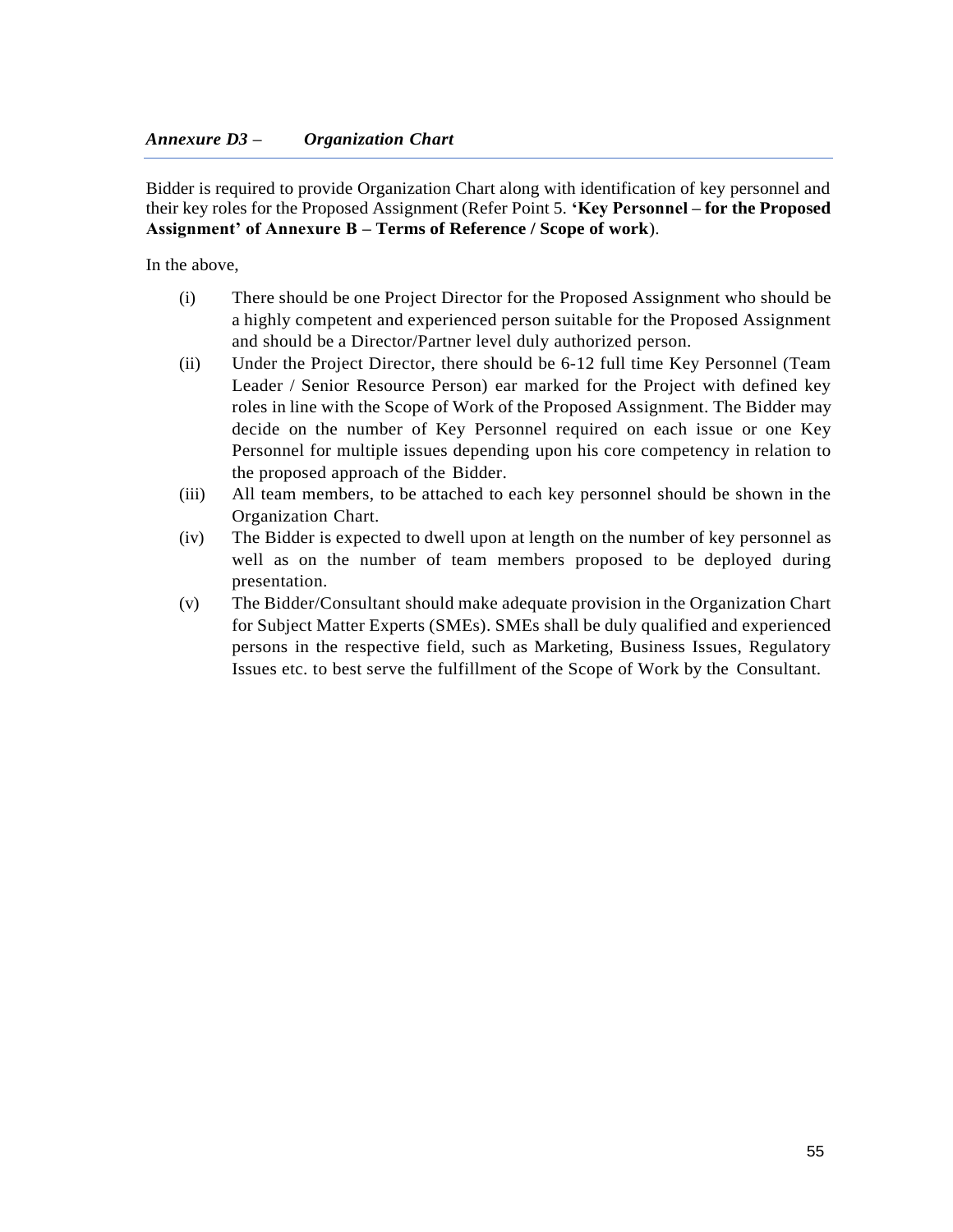### (On Bidder's Letterhead)

#### **i. Background of the Project Director:**

The Bidder shall provide a detailed background of the proposed Project Director having at least 10 years of relevant experience, awards and accolades which would be relevant to the Proposed Assignment, his/her experience in M&A transactions generally, and specifically in PSU/Insurance/Banking sector. The Bidder shall also provide the Curriculum Vitae of the Project Leader.

This write up along with CV of Project Director will be considered and marked during the technical evaluation.

### **ii. Background of the Key Personnel:**

The Bidder shall provide a detailed background of each of the proposed key personnel (Team Leader and Senior Resource Person), his/her experience, awards and accolades which would be relevant to the Proposed Assignment, his/her experience in M&A transactions and in PSU/Insurance/Banking sector. The Bidder shall also provide the Curriculum Vitae of the key personnel.

This write up along with CV of each key personnel will be considered and marked during the technical evaluation.

#### **iii. Number of Full Time Resource Persons:**

- a. Delhi
- b. Mumbai
- c. Kolkata

### **iv. Curriculum Vitae (CV) of atleast 20 qualified professionals in Key positions:**

Please provide CVs of Key Personnel (including Project Director, Team Leaders and Senior Resource Persons) who would play key role on the Proposed Assignment. In addition, the Bidder should specify a range of personnel to be deployed on the proposed assignment – Month wise plan for Project Team to be provided.

The CV of key personnel should include the following information: -

- 1. Name
- 2. Date of Birth
- 3. Nationality
- 4. Office Address
- 5. Email Id
- 6. Phone No.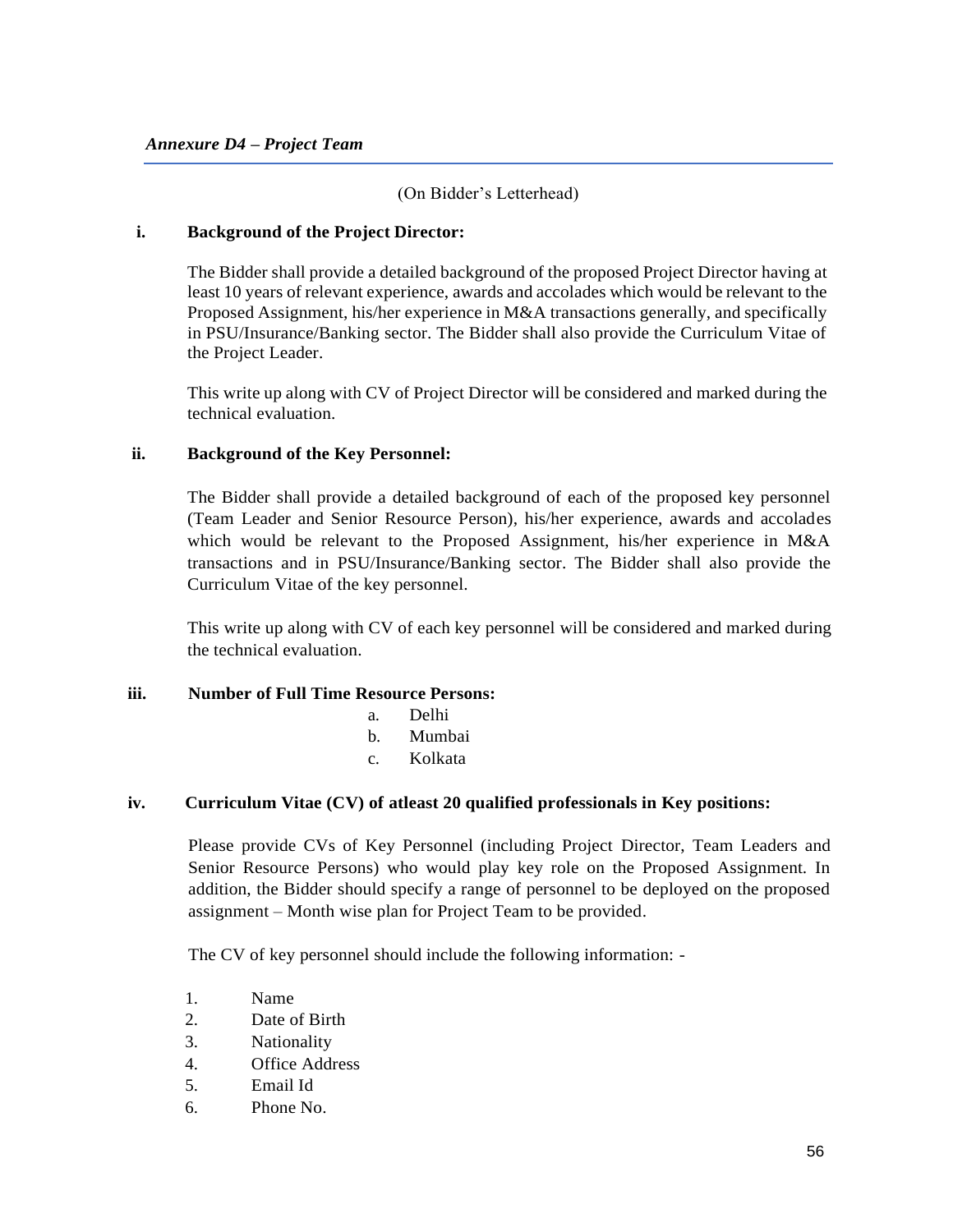- 7. Mobile No.
- 8. Professional Qualification (Indicate College / University /Institution, Degree obtained, dates of obtainment etc.)
- 9. Certifications and trainings attended
- 10. Total Number of years of experience
- 11. Total Number of years with the Firm
- 12. Areas of expertise and number of years of experience in this area
- 13. General Experience
- 13.1 Experience in handling strategic and transformational projects relating to M&A in India and abroad
- 13.2 Experience in handling strategic and transformational projects relating to M&A in BFSI Sector in India and Abroad
- 13.3 Experience in handling consultancy projects for PSU/Financial Institutions in India and abroad
- 13.4 Any other relevant experience in India and abroad
- 14. Domain Experience
- 14.1 Area of dominance (PSU/Banking/Insurance/ IT/ HRetc.)
- 14.2 Details of experience
- 15. Details of Non-life Insurance domain expertise in different LOBs and / or area of expertise (if applicable)
- 16. Detailed key role assigned for the Proposed Assignment
- 17. Certification about the correctness of information
- 18. Date, Place and Signature of Key personnel
- 19. Attestation by Authorized Signatory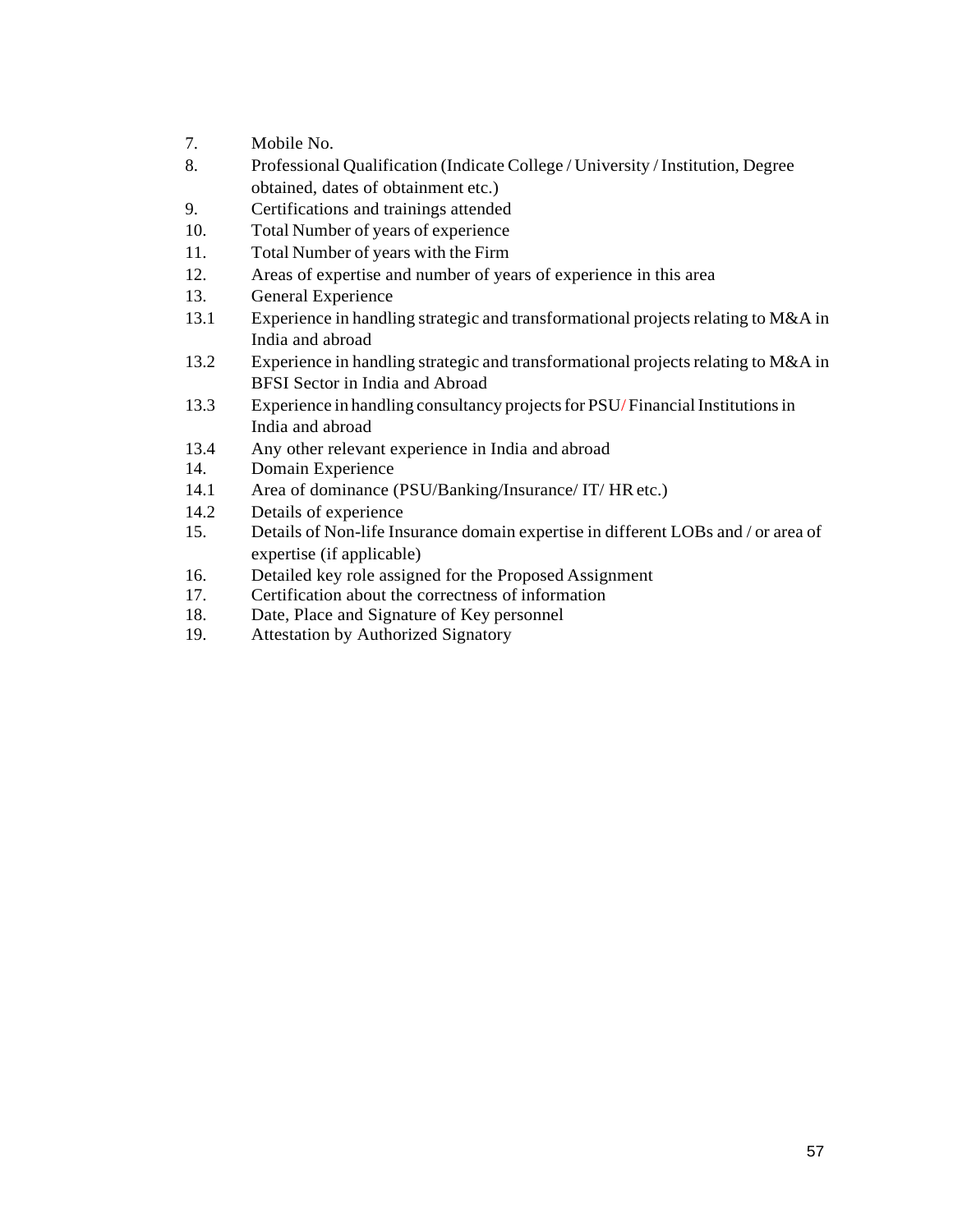## (On Bidder's Letterhead)

Bidder shall submit a write-up exhibiting Bidders comprehension of the objective of the RFP, Terms of Reference/Scope of Work and PSUsrequirements. The write-up shall explain how the Bidder, with its proposed Technical Approach and Methodology, Work Plan and his / her capability of subject matter will be able to achieve the objectives for the PSUs.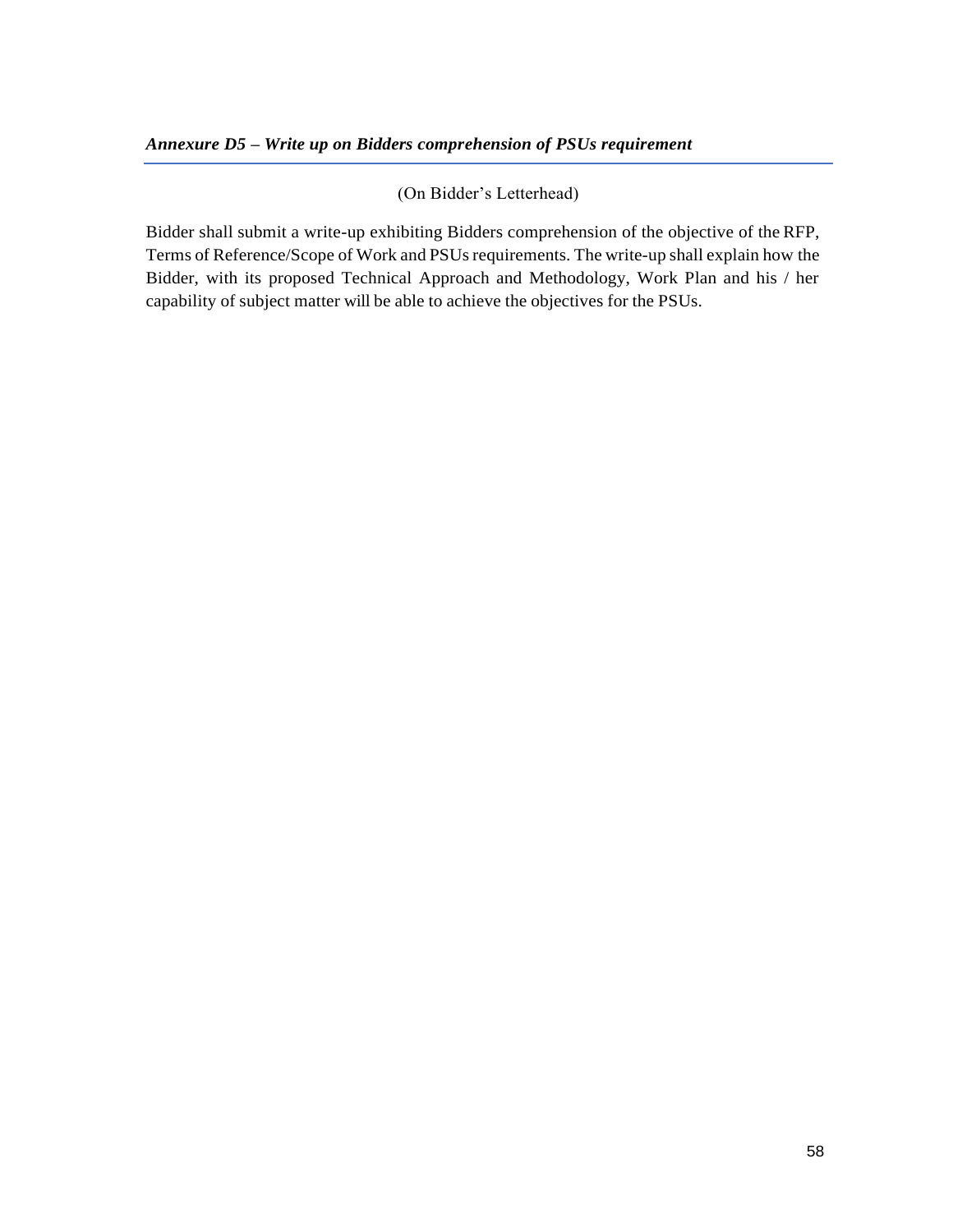Are there any activities carried out by your firm or by Affiliates/Group Companies, which are of conflicting nature as mentioned in Clause 7 of thisRFP.

- 1. If yes, please furnish details of any such activities.
- 2. If no, please certify:

We, hereby, declare that our firm, is not indulged in any such activities which can be termed as the conflicting activities under Clause 7 of this RFP. We also acknowledge that in case of misrepresentation of the information, our Proposal/Contract shall be rejected/terminated by the PSUs which shall be binding on us.

Authorized Signature [In full and initials]:

Name and Title of Signatory:

Name of Firm:

Address: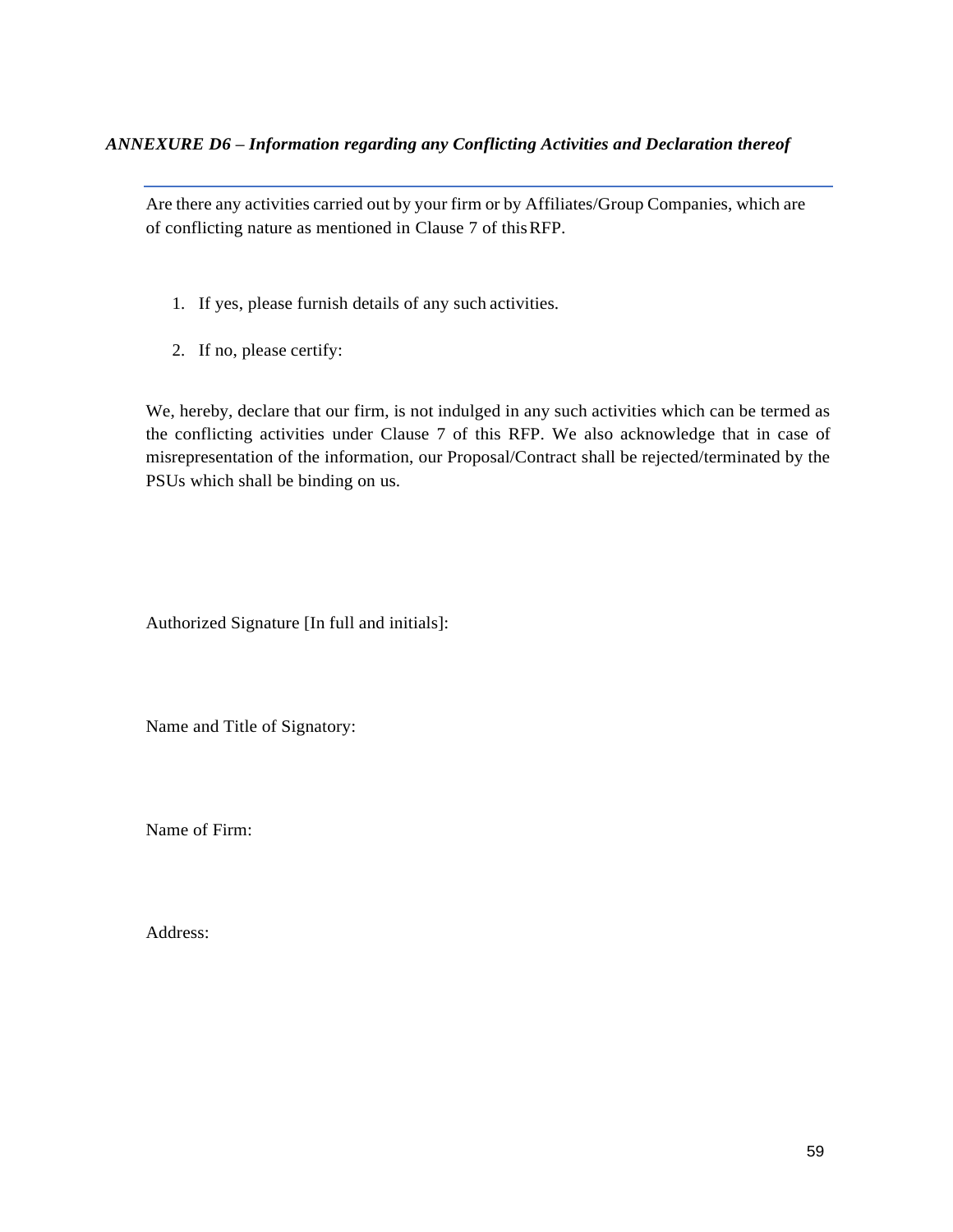## *Letter of Financial Proposal*

(On Bidder's Letterhead)

Date:

To,

- (i) The Cotton Corporation of India Limited having its registered office at [TO BE INSERTED];and
- (ii) The Jute Corporation of India Limited at [TO BE INSERTED];

(Hereinafter jointly and severally referred to as "PSUs")

**Sub: RFPdated**

Dear Sir,

With reference to your RFP dated we submit herein below the Financial Proposal for selection as a Consultant for above.

Our attached Financial Proposal is for the sum of [Insert the amount(s) in words and figures].

We hereby confirm that the Financial Proposal is unconditional, and we agree that this offer shall remain valid for a period of 180 days from the last date of submission of Proposal or such further period as may be mutually agreed upon.

We understand that you are not bound to accept any Proposal you receive.

Thanking you.

Yours sincerely,

Authorized Signature [In full and initials] Name and Title of Signatory Name of firm: Address: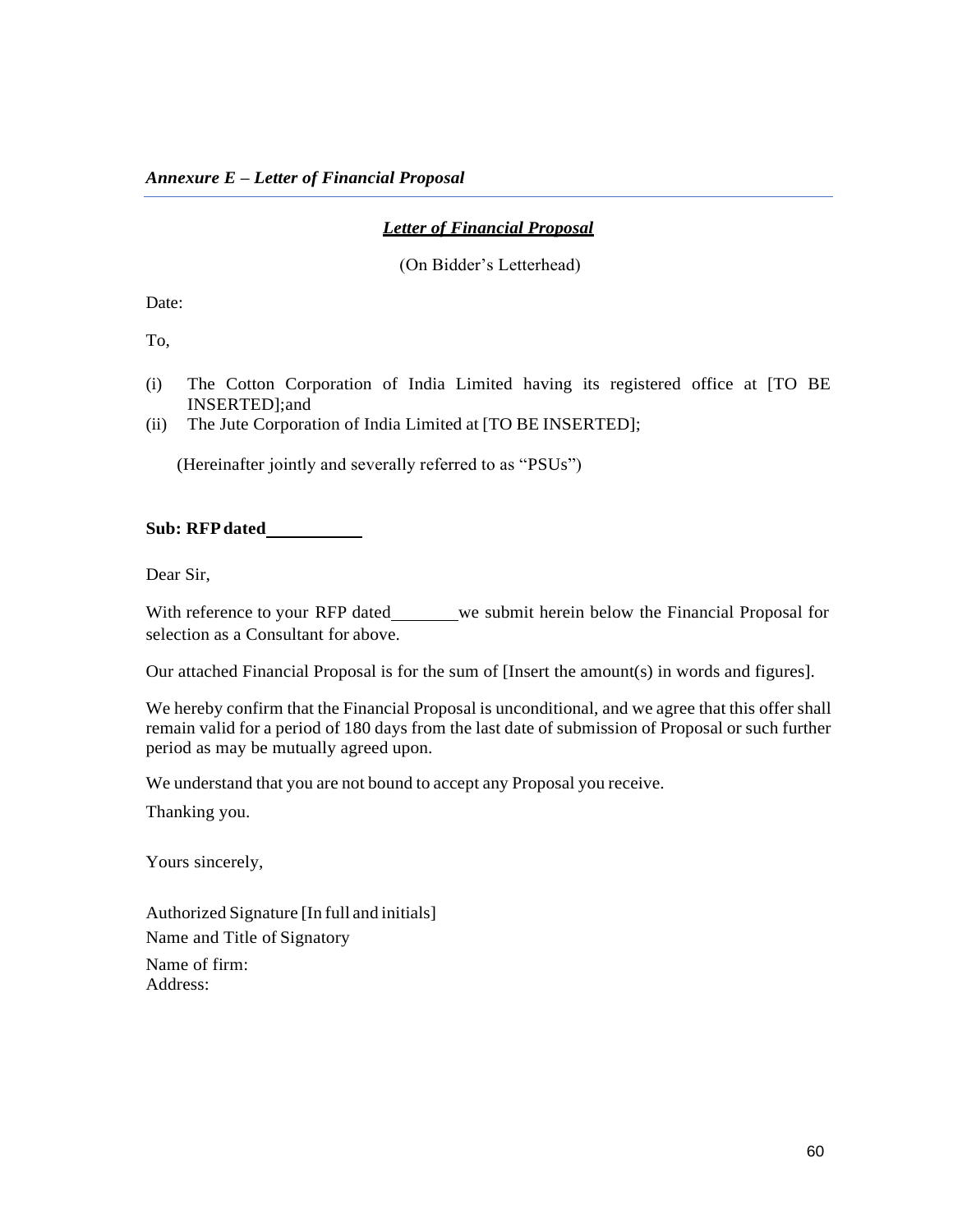#### *Annexure E1 – Financial Proposal*

| Item No.       | <b>Description</b>                                                                                                                                                                                                                                                                                                                                                                                                                      | Amount |
|----------------|-----------------------------------------------------------------------------------------------------------------------------------------------------------------------------------------------------------------------------------------------------------------------------------------------------------------------------------------------------------------------------------------------------------------------------------------|--------|
| A.             | Consultancy Fees / Charges (lump sum amount)                                                                                                                                                                                                                                                                                                                                                                                            |        |
|                | <i>Note:</i> All the expenses relating to the Consultancy<br>personnel-Indian/expatriates) such as salaries, travel, travel<br>and hotel accommodation of Support Personnel, expenses<br>related to meetings, documentation, presentations, as and<br>when required by the PSUs, etc. shall be borne by the<br>Consultant and shall therefore be included in this quote as<br>total lump sum cost, which shall be taken for evaluation. |        |
| <b>B.</b>      | Applicable GST                                                                                                                                                                                                                                                                                                                                                                                                                          |        |
| $\mathbf{C}$ . | Total Cost of the Consultancy (including GST) $(A + B)$                                                                                                                                                                                                                                                                                                                                                                                 |        |
|                | <b>INR</b><br>(in figures)                                                                                                                                                                                                                                                                                                                                                                                                              |        |
|                | (In words)                                                                                                                                                                                                                                                                                                                                                                                                                              |        |

*Note:*

- *(i) The Financial evaluation shall be based on the above Financial Proposal, including other costs.*
- *(ii) No escalation on any account (excluding applicable GST) will be payable on the above amounts.*
- *(iii) Financial Proposal to be indicated in Indian Rupees. All payments shall be subject to applicable Indian Laws TDS.*
- *(iv) Bidder is required to quote only the lump sum cost for the entire assignment.*
- *(v) Bidder should satisfy and read carefully all the term of reference/scope of work and other terms and conditions before quoting the fees.*

Authorized Signature [In full and initials] Name and Title of Signatory Date: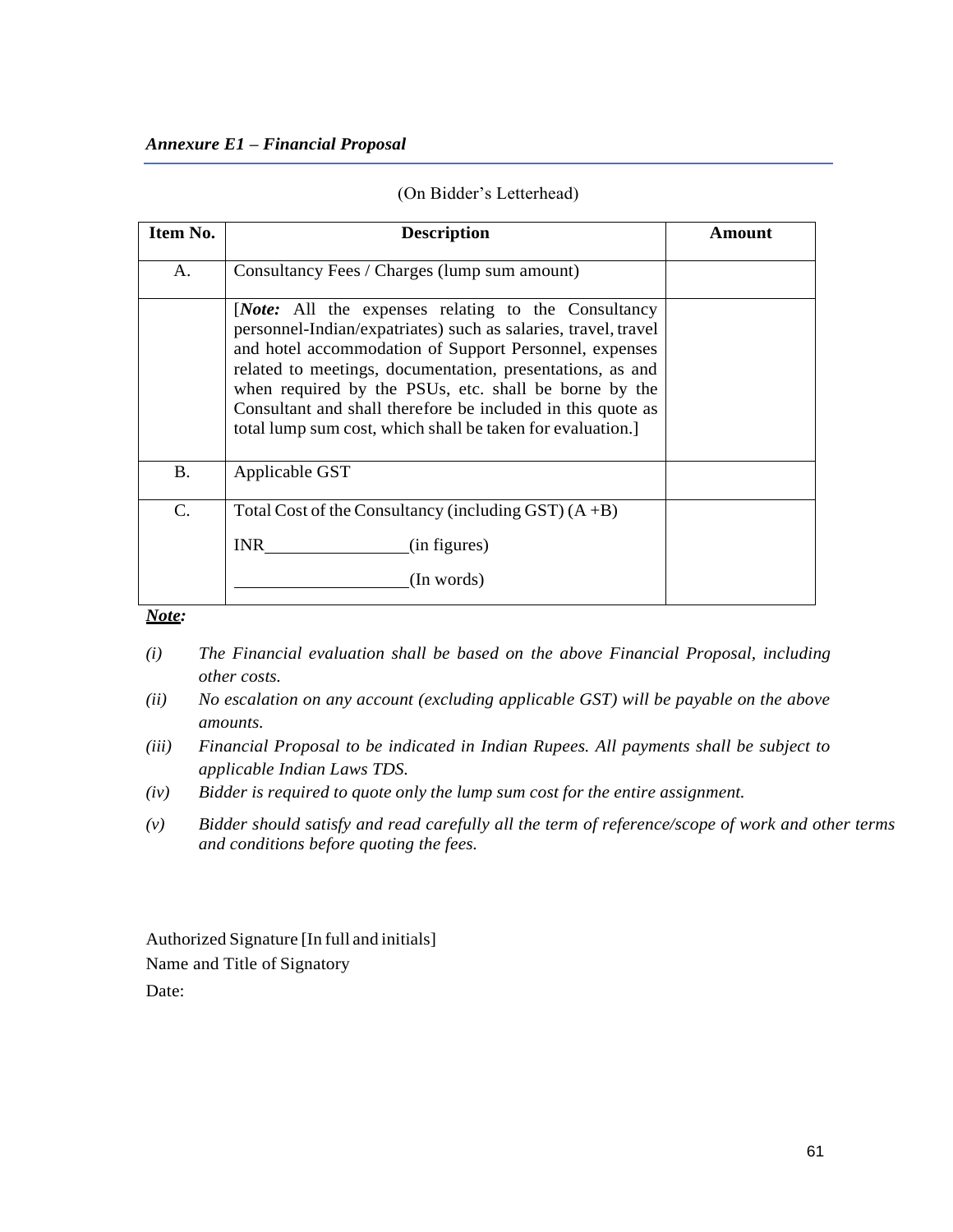# *Annexure F – Parameters for selection of a Consultant*

*Bidders who qualify in the technical bid as per eligibility criteria will be treated as technically qualifies and their financial bids shall be opened. The contract will be awarded to the L-1 Bidder.*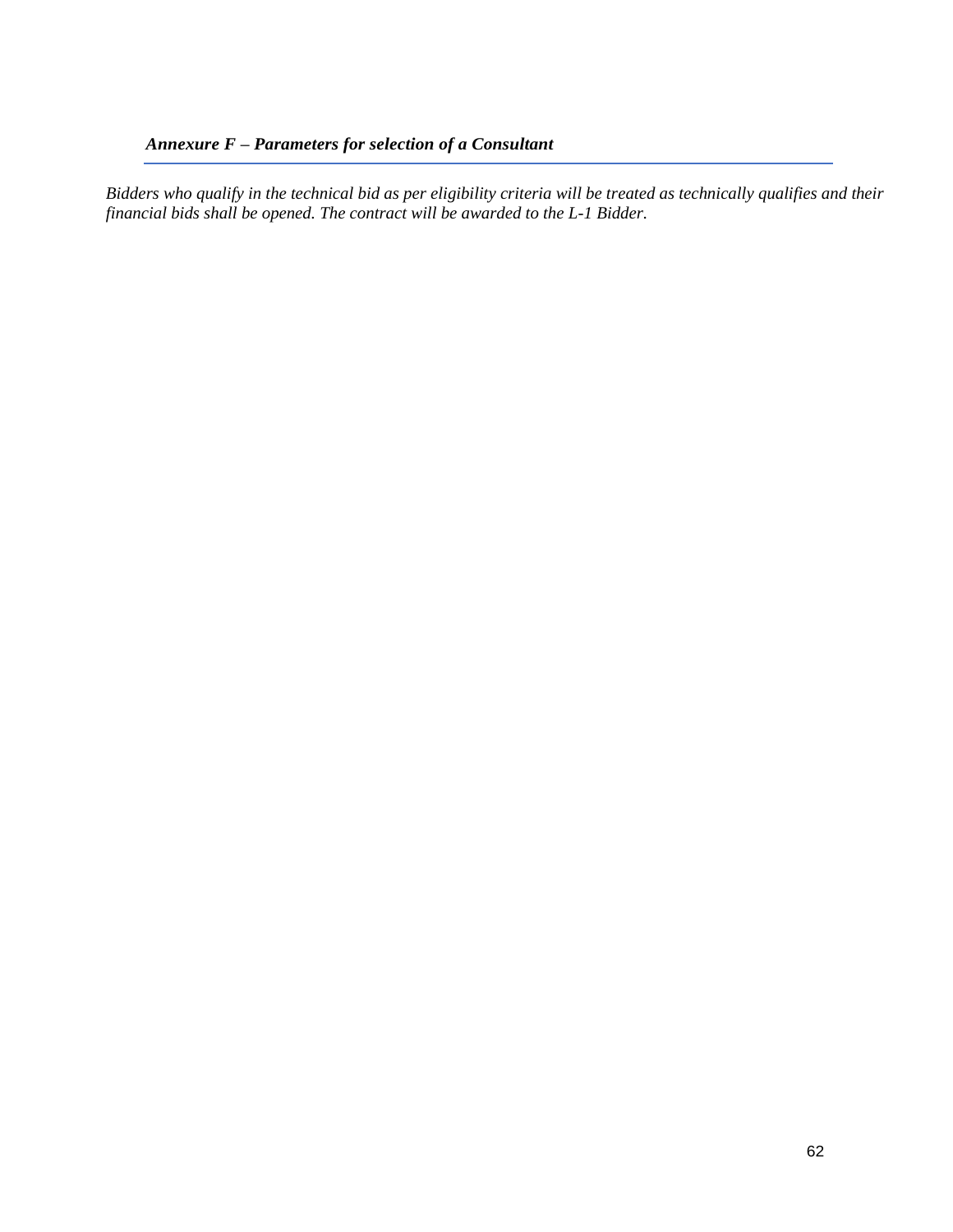# *Annexure G – Invoicing & Payment*

The Payment would be based on Listof Activity Tracks, Deliverables and Timelines mentioned in Annexure-B – Terms of Reference / Scope of Work:

| <b>Phase</b> | <b>Description</b>                                                                                                 | <b>Percentage of Fees</b> |
|--------------|--------------------------------------------------------------------------------------------------------------------|---------------------------|
|              | After completion of Feasibility assessment and<br>Design ,Submission and approval of Detail<br>Project Report(DPR) | 20                        |
| Н            | <b>Completion of Implementation Stage</b>                                                                          | 40                        |
| Ш            | Completion of Post-Merger Integration (PMI)<br>Stage                                                               | 40                        |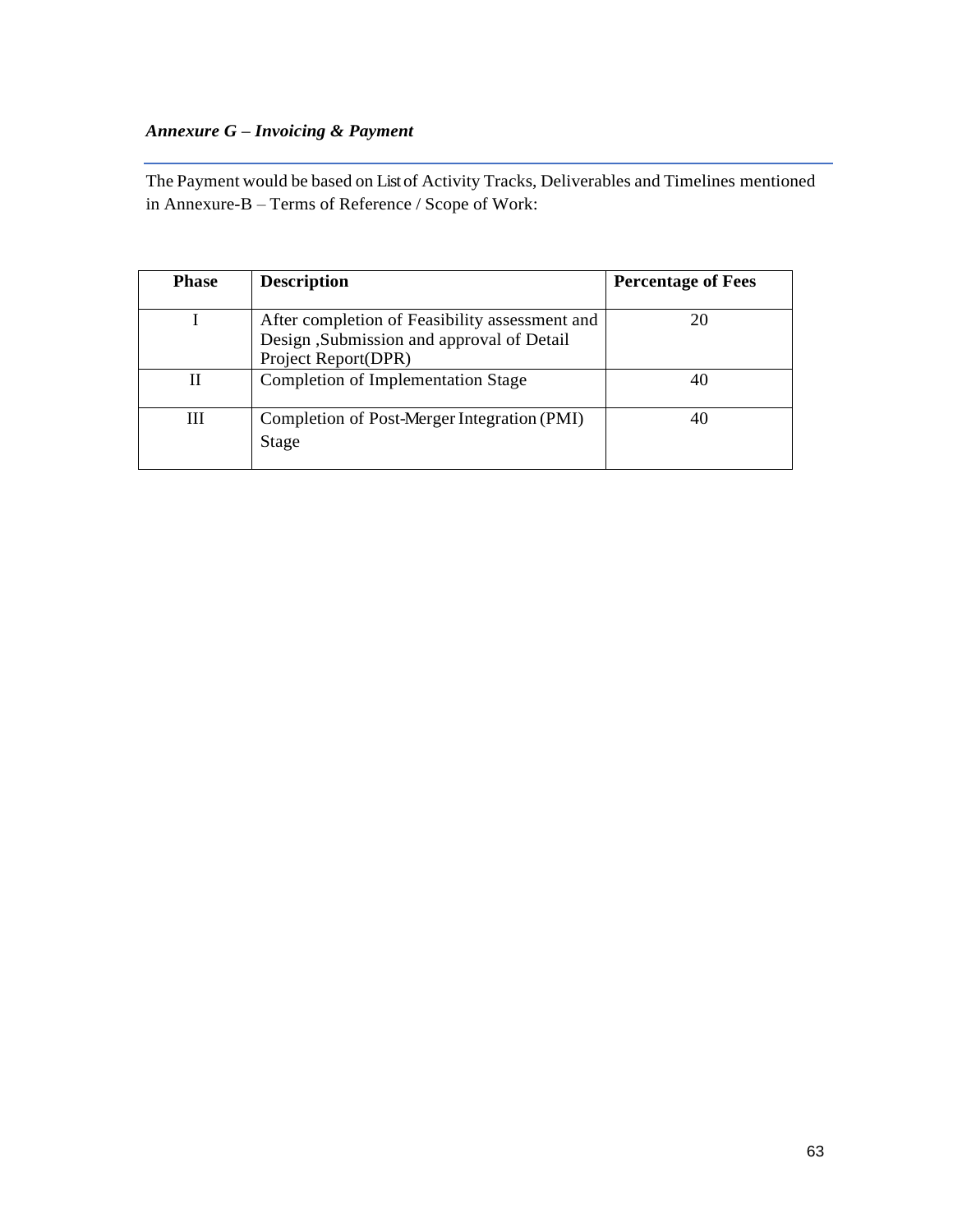# *Annexure H – Parameters for Technical Evaluation*

## **EVALUATION PARAMETERS**

# **Evaluation of Responsiveness**

| S. No. | <b>Item</b>                                                                                                           | <b>Required</b><br><b>Response</b> |
|--------|-----------------------------------------------------------------------------------------------------------------------|------------------------------------|
| 1      | Is the Bidder found Eligible? (Please refer Table A)                                                                  | Yes/No                             |
| 2      | Has the Bidder submitted the requisite EMD?                                                                           | Yes/No                             |
| 3      | Have all the pages required to be signed by the<br>Authorized representative of the Bidder been signed<br>and sealed? | Yes/No                             |
| 4      | Has the power of attorney been submitted in the<br>name of Authorised Representative?                                 | Yes/No                             |
| 5      | In case of Sub-contracting, whether the MOU has<br>been submitted?                                                    | Yes/No                             |
| 6      | Has the Bidder submitted all the required forms of<br>the Technical Proposal?                                         | Yes/No                             |
| 7      | Does the Technical Proposal contain any financial<br>information?                                                     | Yes/No                             |
| 8      | Is financial proposal submitted separately in a sealed<br>cover?                                                      | Yes/No                             |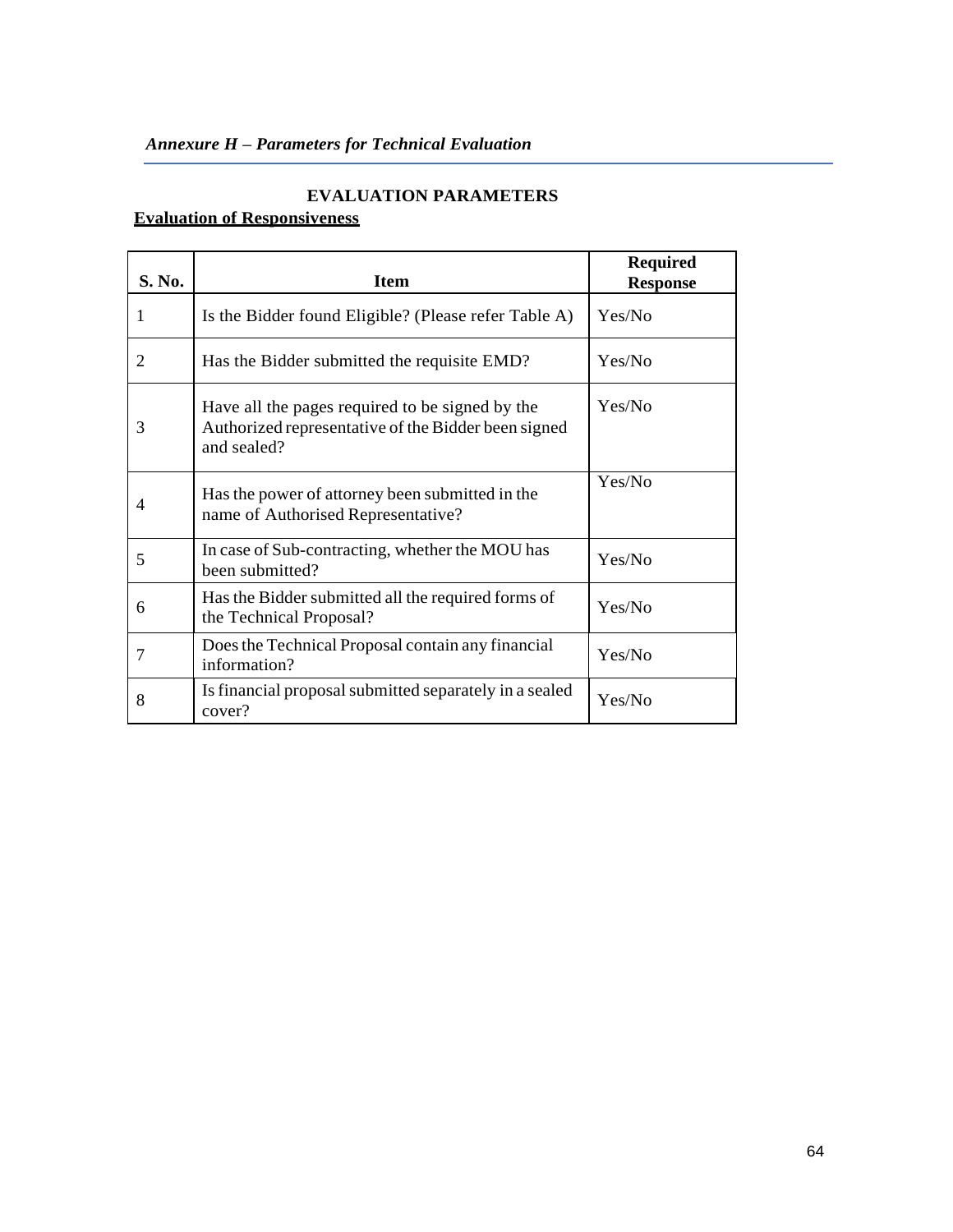| S.No.          | <b>Item</b>                                                                                                                                                                                                                | <b>Required</b><br><b>Response</b> | <b>Document</b><br>submitted in<br>support of the item |
|----------------|----------------------------------------------------------------------------------------------------------------------------------------------------------------------------------------------------------------------------|------------------------------------|--------------------------------------------------------|
| $\mathbf{1}$   | Having experience of at least 5 years for providing<br>advisory services for Merger in India as on<br>31 <sup>st</sup> October 2021.                                                                                       | Yes/No                             |                                                        |
| $\overline{2}$ | Having experience of at least 5 years as on<br>31 <sup>st</sup> October 2021 in Merger in PSU/Banking &<br>Insurance Sector in India                                                                                       | Yes/No                             |                                                        |
| 3              | Should have advised, handled and successfully<br>completed at least one transaction of Merger having<br>a combined annual turnover of INR 2000 Crores or<br>more in last ten years.                                        | Yes/No                             |                                                        |
| 4              | Having an annual turnover of at least INR 50<br>Crores as per the last audited consolidated FS and<br>must have had profitable operations for at least 3<br>years of the last 5 years                                      | Yes/No                             |                                                        |
| 5              | Is not banned/declared ineligible due to corrupt and<br>fraudulent practices by the GOI/ State<br>Govt./Regulatory Authorities or not debarred from<br>entering into contract by any Govt/Body/Authority<br>outside India. | Yes/No                             |                                                        |
| 6              | Declaration with regard to non-failure to perform<br>during last 3 years.                                                                                                                                                  | Yes/No                             |                                                        |
| $\tau$         | Declaration to have Merger team at New Delhi,<br>Kolkata & Mumbai with adequate infrastructure.                                                                                                                            | Yes/No                             |                                                        |
| 8              | The Bidder must have merger / amalgamation $&$<br>acquisition team at New Delhi, Kolkata & Mumbai<br>with minimum 20 qualified professionals on their<br>payroll.                                                          | Yes/No                             |                                                        |

**Table A - Scrutiny of Proposal on the basis of Eligibility Criteria**

*Note : If the answer is yes, in all the cases, the Bidder is considered Eligible.*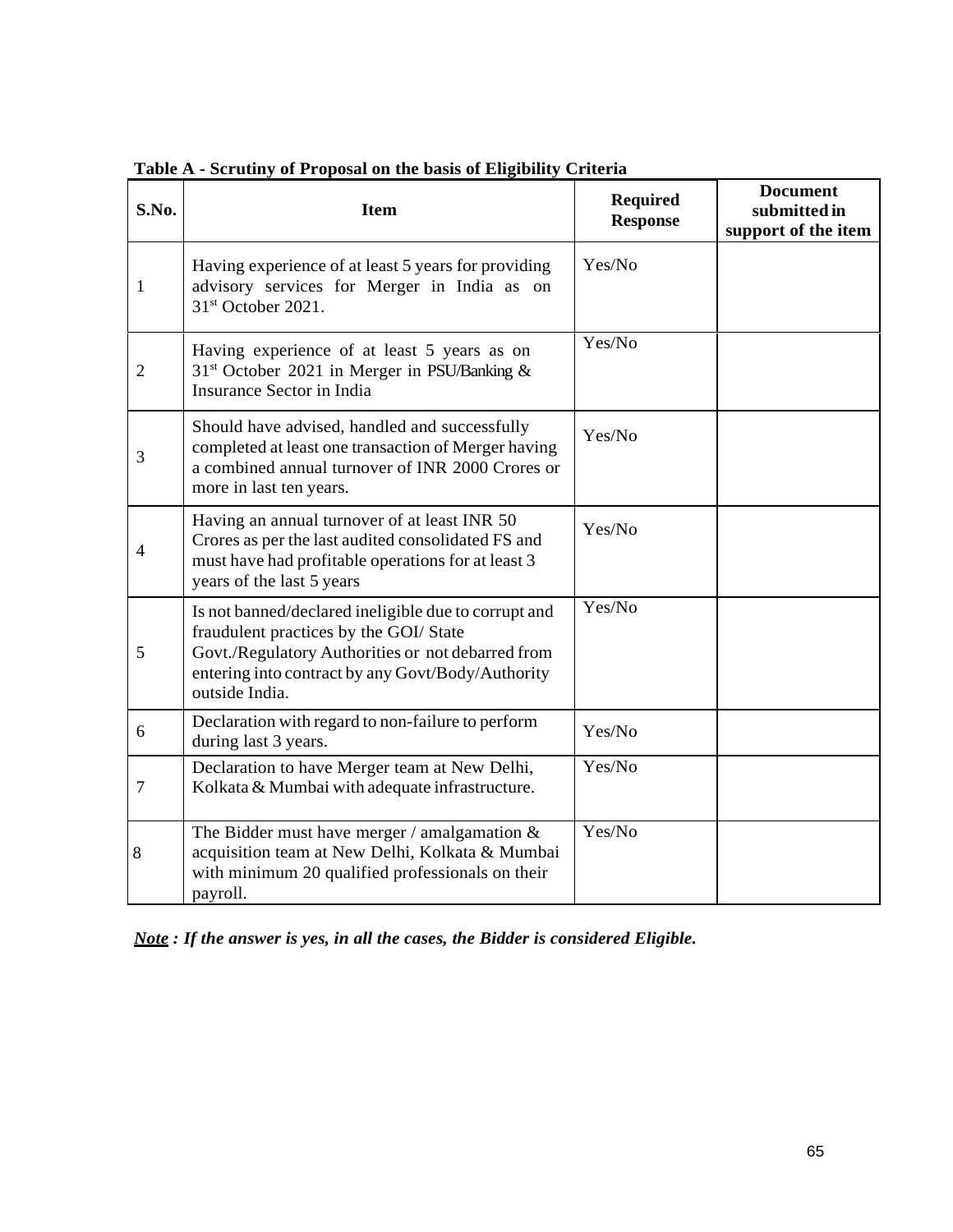**(To be appropriately stamped on non-judicialstamp paper of appropriate value as per Stamp Act relevant to place of execution and notarized (or apostilled, as relevant)**

Dated:

To,

The Cotton Corporation of India Ltd

Navi Mumbai

Dear Sir,

1. In consideration of

The Cotton Corporation Of India Limited having its registered office at --------- (hereinafter referred to as the "CCI", which expression shall include its successors, administrators, executors and permitted assignees); and

The Jute Corporation Of India Limited having its registered office at ------- (which expression shall include its successors, administrators, executors and permitted assignees);

And

M/s. a company registered under the companies Act with its Registered office at , (hereinafter referred to asthe "Consultant" which expression shall include its successors, administrators, executors and permitted assignees) on the other part;

hereinafter referred to as the "Parties"

having entered into a contract no. dated (hereinafter called the

"Contract" which expression shall include all amendments thereto) and the Consultant having agreed to furnish to CCI as lead Company a Performance Bank Guarantee for INR for the faithful performance of the entire Contract;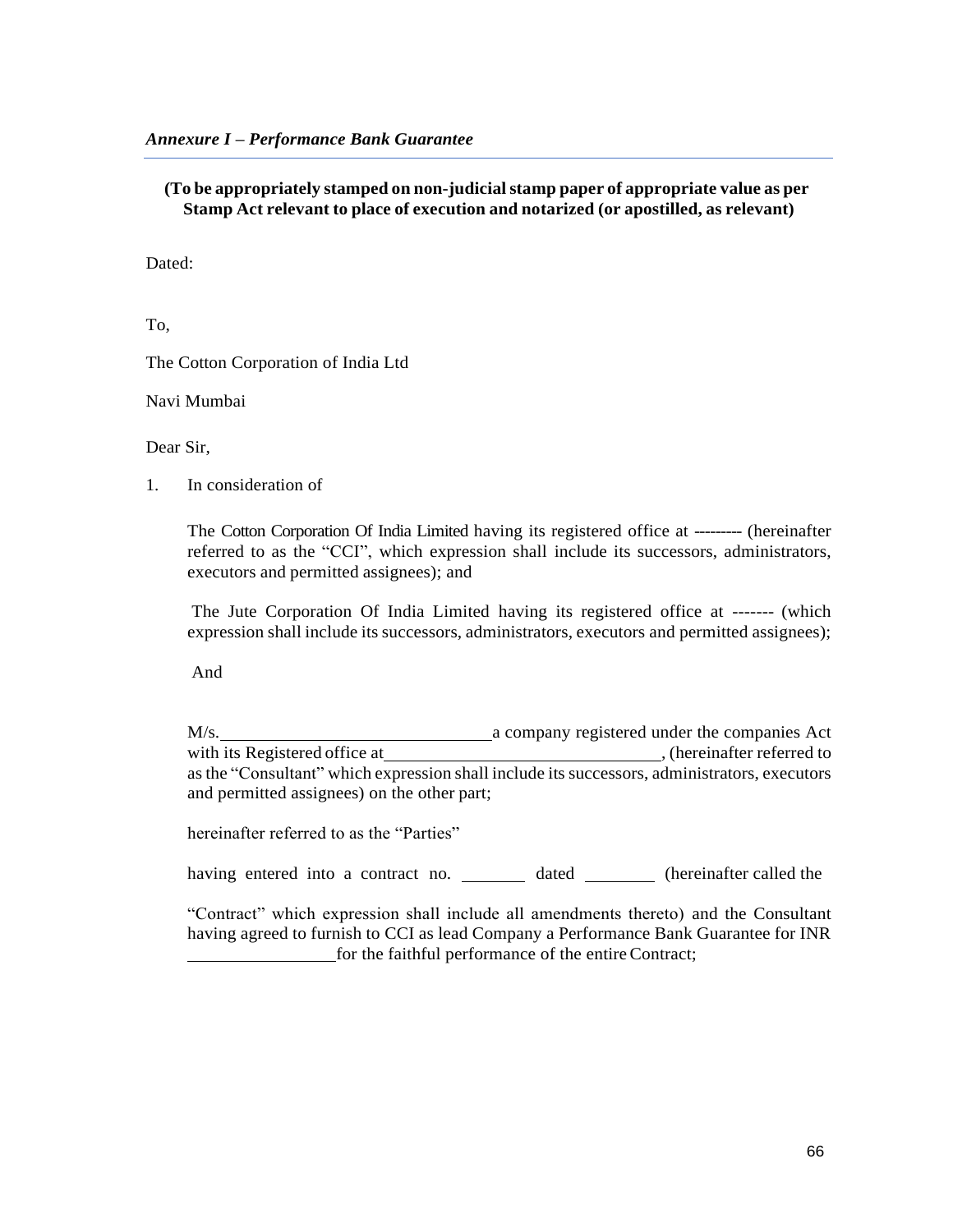We, registered under the having head/registered office at having head/registered office at (hereinafter referred to as "the Bank," which expression shall, unless repugnant to the context or meaning thereof include all its successors, administrators, executors and permitted assignees) do hereby agree and undertake to pay immediately on first demand in writing a sum of Rs. (Rupees ) or such part thereof as may be demanded without any demur or delay and without any reference to the Consultant. Any demand made by the CCI on the Bank shall be conclusive and binding as regards the amount due and payable, notwithstanding any dispute(s) pending before any Court, Tribunal, Arbitrator or any other authority and/or any other matter or thing whatsoever.

- 2. The Bank agrees that the Guarantee herein contained shall be irrevocable and shall continue to be enforceable until it is discharged by the CCI in writing. This Guarantee shall not be determined, discharged or affected by the liquidation, winding up, dissolution or insolvency of the Consultant and shall remain valid, binding and operative against the Bank.
- 3. The Bank also agrees that the CCI at its option shall be entitled to enforce this Guarantee against the Bank as a principal debtor, in the first instance, without proceeding against the Consultant and notwithstanding any security or other guarantee that the CCI may have in relation to the Consultant's liabilities.
- 4. The Bank further agrees that the CCI shall have the fullest liberty without the Bank's consent and without affecting in any manner Bank's obligations hereunder to vary any of the terms and conditions of the said Contract or to extend time of performance by the said Consultant from time to time or to postpone for any time or from time to time exercise of any of the powers vested in the CCI against the said Consultant and to forbear or enforce any of the terms and conditions relating to the said agreement and the Bank shall not be relieved from its liability by reason of any such variation, or extension being granted to the said Consultant or for any forbearance, act or omission on the part of the CCI or any indulgence by the CCI to the said Consultant or any such matter or thing whatsoever which under the law relating to sureties would, but for this provisions, have effect of so relieving the Bank.
- 5. The Bank further agrees that any payment made hereunder shall be free and clear of and without deduction for or on account of taxes, levies, imports, charges, duties, fees, deductions or withholding of any nature imposts.
- 6. The Bank further agrees that the guarantee herein contained shall remain in full force during the period that is taken for the performance of the Contract and all dues of the CCI under or by virtue of this Contract have been fully paid and its claim satisfied or discharged or till the CCI discharges this Guarantee in writing, whichever is earlier.
- 7. This Guarantee shall not be discharged by any change in Bank's constitution, in the constitution of the CCI or that of the Consultant.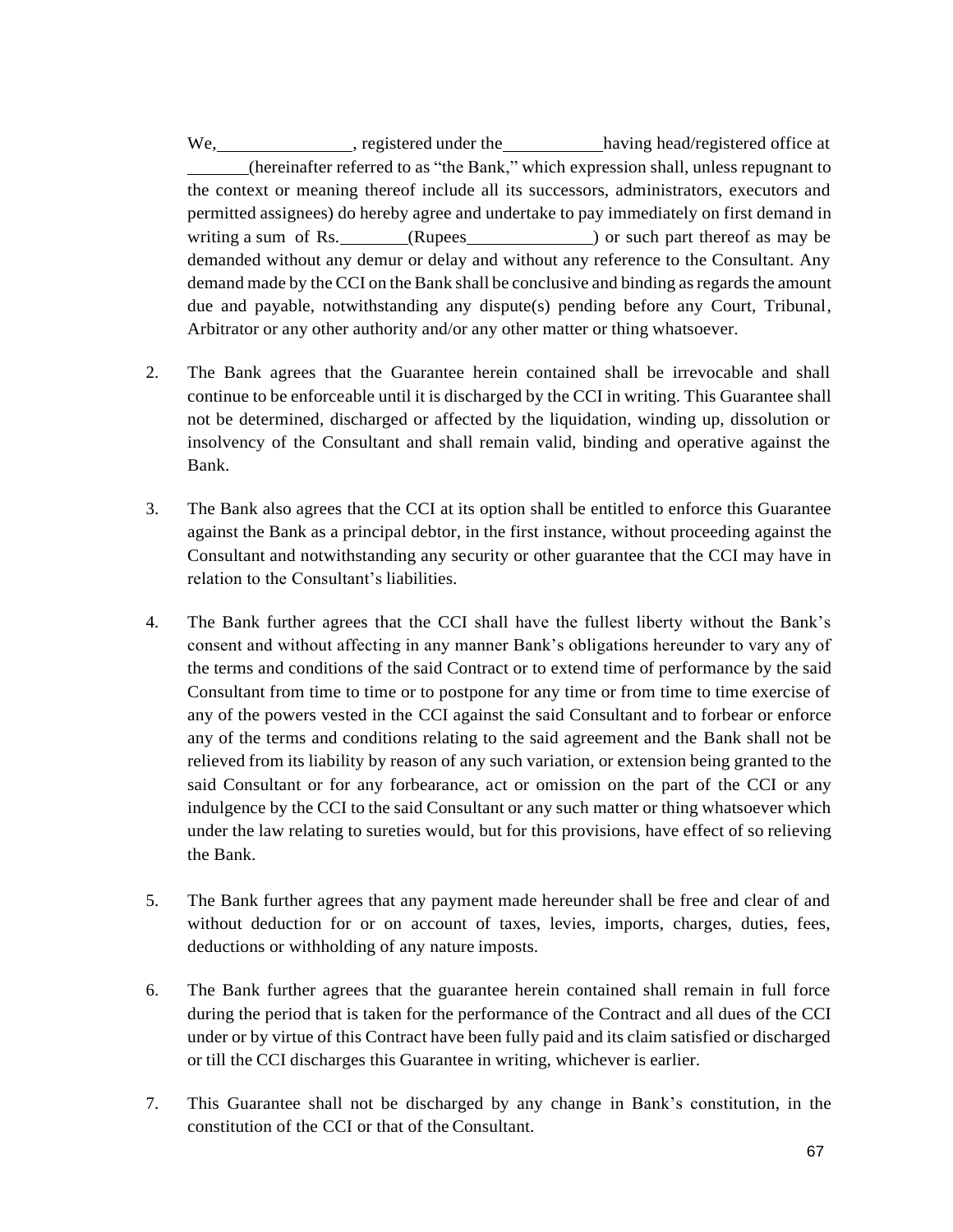- 8. The Bank confirms that this Guarantee has been duly issued with observance of appropriate laws.
- 9. The Bank also agrees that this Guarantee shall be governed and construed in accordance with Indian Laws and subject to the exclusive jurisdiction of the courts at Mumbai.
- 10. Any claim under this Guarantee must be received by the Bank before the expiry of this Bank Guarantee. If no such claim has been received by the Bank by the said date, the rights of the CCI under this Guarantee will cease. However, if such a claim has been received by the Bank within the said date, all rights of the CCI under this guarantee shall be valid and shall not cease until the Bank has satisfied that claim.
- 11. Notwithstanding anything contained herein above:
- A) The Bank's liability under this Bank Guarantee shall not exceed Rs. \_\_\_\_\_\_(Rupees ).
- B) This Performance Bank Guarantee shall be valid upto
- C) The Bank shall be liable to pay the guaranteed amount or any part thereof under this Bank Guarantee only and only if the CCI serves upon the Bank a written demand or claim on or before .

| Dated: | this | dav | 201 <sup>c</sup> |
|--------|------|-----|------------------|
|        |      |     |                  |

Yours faithfully,

For and on behalf of the Bank

(Designation)

Address of the Bank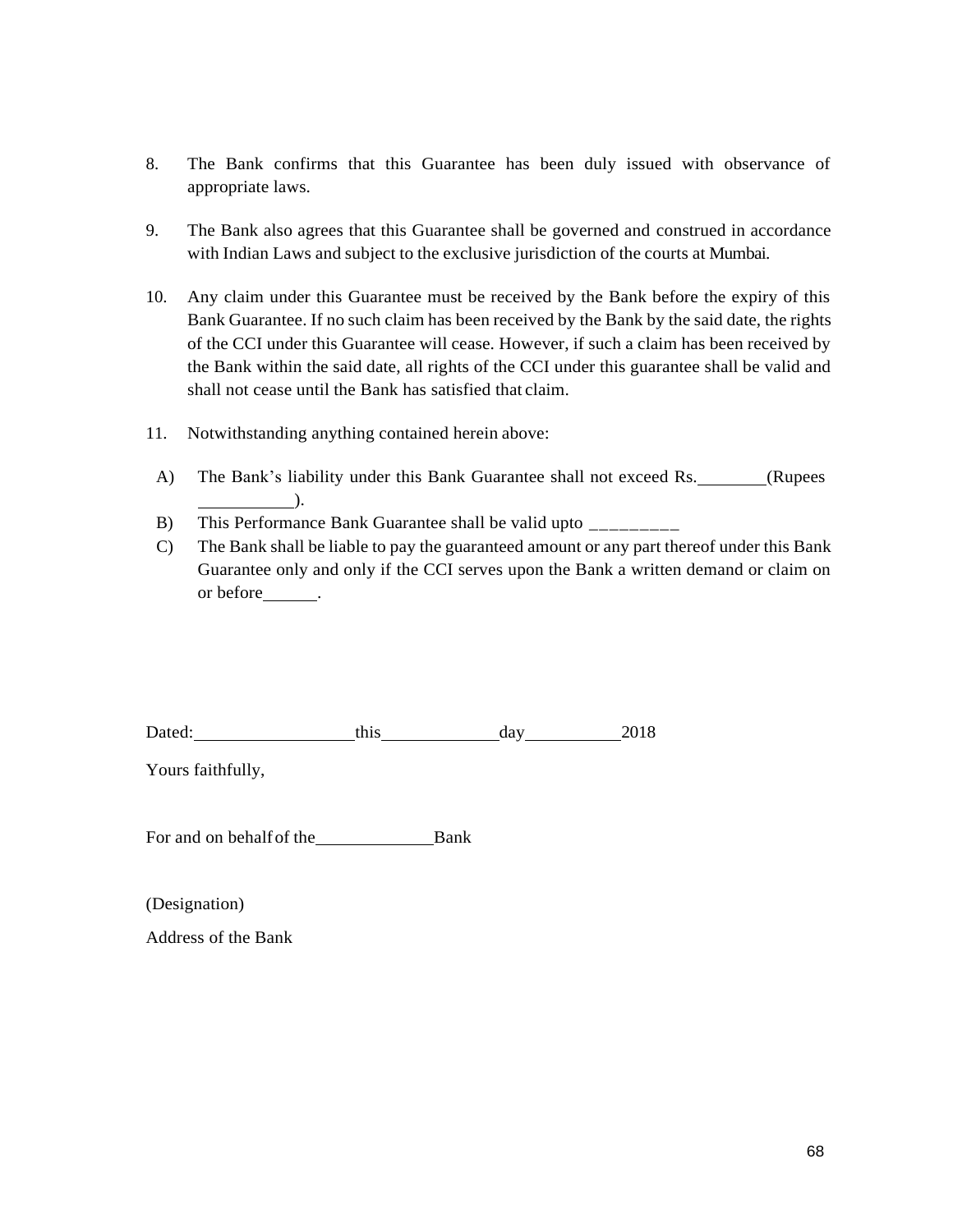### **MODEL CONTRACT AND GENERAL CONDITIONS OF THE CONTRACT**

(To be signed with the successful Bidder/Consultant)

This Contract is made and entered into on this  $\_\_\_$  day of  $\_\_\_\_$ , and  $\_\_\_$  by and between

The Cotton Corporation of India Limited having itsregistered office at [TO BE INSERTED];

and

The Jute Corporation of India Limited having itsregistered office at [TO BE INSERTED]

(Hereinafter jointly and severally referred to as "PSUs" which expression shall include their successors, administrators, executors and assignees) on the one part

And

M/s. **a** company registered under the companies Act with its Registered office at , referred to as the "Consultant"(which expression shall include its successors, administrators, executors and permitted assignees) on the other part.

Whereas PSUs are desirous of appointing a Consultant for carrying out merger of the two PSUs;

And Whereas the Consultant represents that it has the necessary experience for carrying out the PSUs requirements and has submitted a Bid for providing the required services against PSUs Tender / RFP dated all in accordance with the terms and conditions set forth herein;

And Whereas the PSUs have accepted the Bid of the Consultant and has placed Letter of Award vide its Letter of Award dated on the Consultant.

Now it is hereby agreed to by and between the parties as under:

## **1. DEFINITIONS**

- 1.1 Unless inconsistent with or otherwise indicated by the context, the following terms stipulated in this Contract shall have the meaning as defined hereunder:
	- (a) **"Contract Period"** shall mean the period stated in the Letter of Award, or such extended period if so agreed by the PSUs;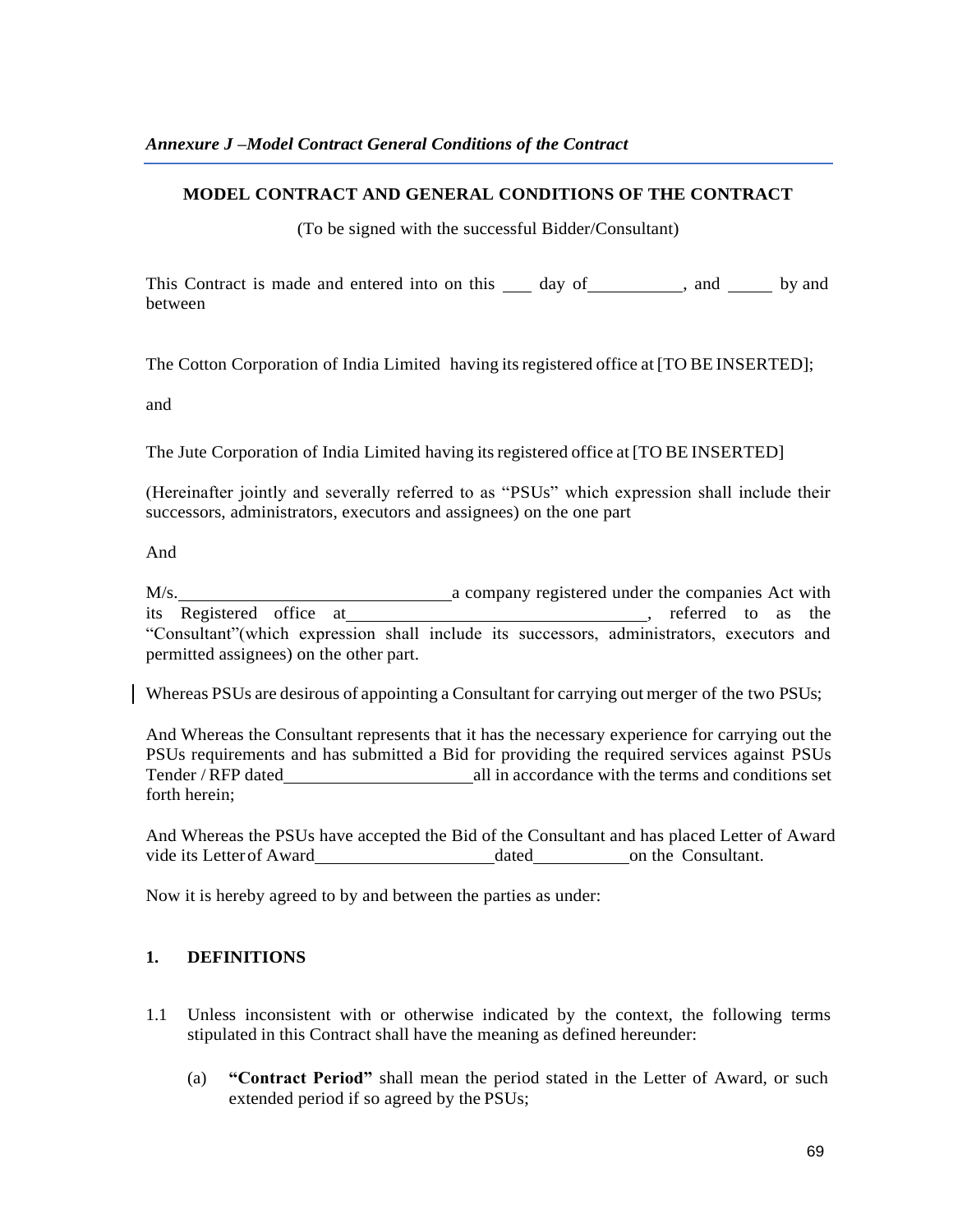- (b) **"Governmental Authority** "shall mean any government authority, statutory authority, government department, agency, commissions, board, tribunal or court or other law, rule, regulation making entity having or purporting to have jurisdiction on behalf of the Republic of India or any state or other subdivision thereof or any municipality, district or other subdivision thereof;
- (c) "**Letter of Award**" shall mean the Letter No. [TO BE INSERTED] dated [TO BE INSERTED] issued by the PSUs to theConsultant
- (d) "**Parties**" shall mean the two PSUs (i.e. The Cotton Corporation Of India Limited and the Jute Corporation Of India Limited) and the Consultant
- (e) "**Project**" shall mean the merger of the two PSUs i.e. The Cotton Corporation Of India Limited and the Jute Corporation Of India Limited for which the Scope of Work is referred to in Clause [TO BEINSERTED];
- (f) **"RFP"** shall meanRFP dated issued by the PSUs;
- (g) **"Services"** shall mean all services to be carried out by the Consultant so as to render the entire Scope of Work stated in the Letter of Award; and
- (h) **"Taxes**" shall mean all taxes, cess, levies etc., including but not limited to GST, education cess, higher education cess, levies, surcharges, or withholdings assessed by any Central or State Government or any Governmental Authority in relation to the Services.

### **2. Services**

The Consultant shall perform and deliver to the PSUs the entire Scope of Work as contained in Exhibit A of the Letter of Award within this Contract Period, as per the terms and conditions contained in this Contract Documents, including their annexure, exhibits etc. which shall be deemed to form and be read and construed as part of this Contract:

- Integrity Pact
- Letter of Award Service Level Agreements
- All completed Annexures of the RFP dated to the extent accepted by the PSUs
- RFP dated issued by the PSUs
- Non-Disclosure Agreement
- General Conditions of Contract
- 2.1 All of the foregoing documents together with this Contract are referred to herein as the "Contract." In the event of a conflict, ambiguity or discrepancy between the contents of the Contract Documents, the order of precedence, shall be as above. It is further agreed that any document which is either not signed or not issued on behalf of the PSUs shall not form part of the Contract Documents.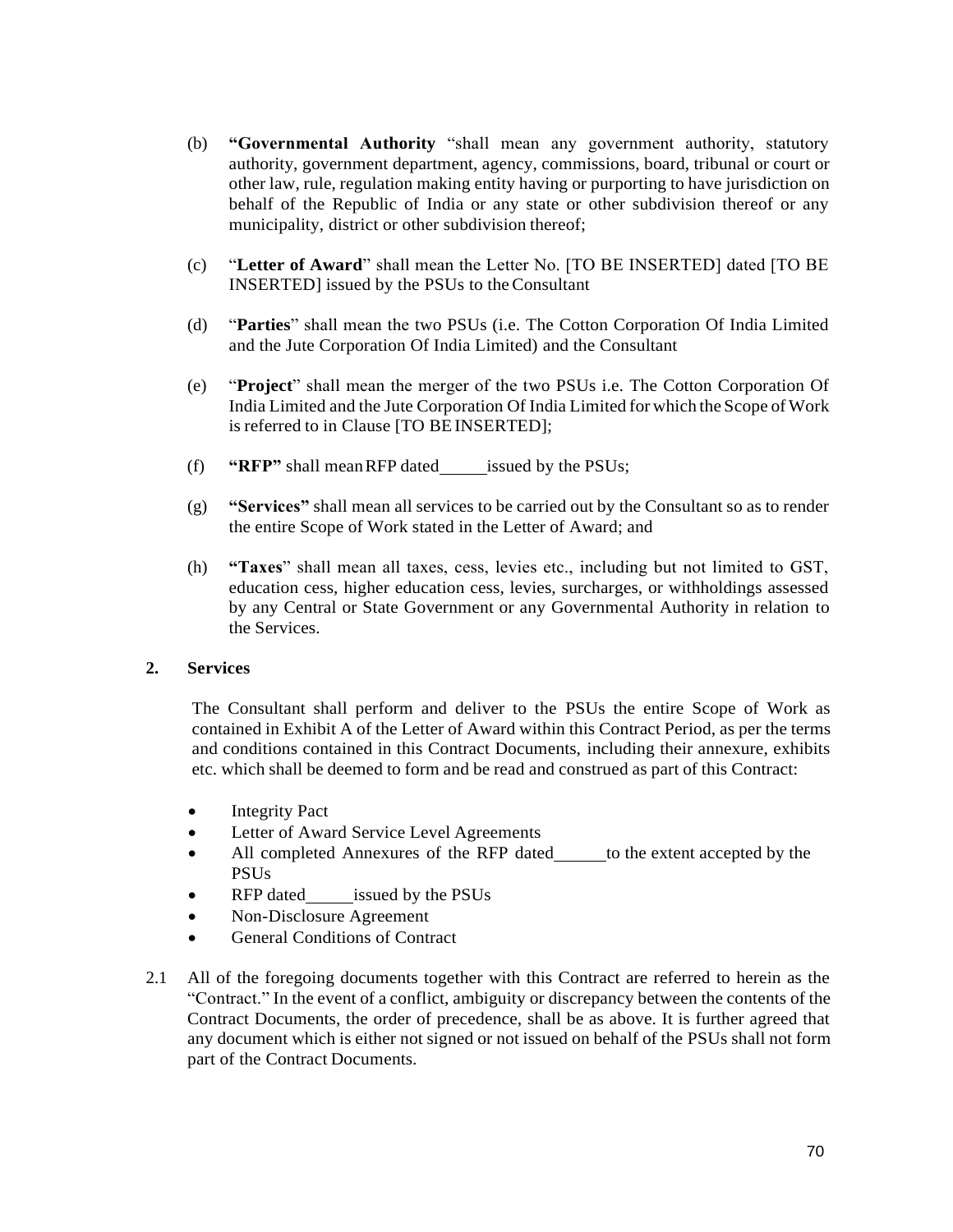## **3. Project Committee**

- 3.1 A Project Committee will be constituted by the PSUsfor purposes of this Contract. The Project Committee will assign personnel of the PSUs for issuing instructions or directions from time to time which shall be observed and followed by the Consultant.
- 3.2 The Consultant shall apprise the Project Committee of progress of the Project on a periodical basis as may be determined by the Project Committee and with all particulars relating to implementation, compliance and execution of the decisions of the Project Committee.
- 3.3 Consultant agrees that the CCI shall serve as the lead company for purposes of invoicing, security deposits, performance bank guarantees etc. for the sake of convenience of having one entity for such purposes without in any manner affecting obligations under the Contract which shall remain as a Contract between the PSUs and the Consultant with the role of the Project Committee as contemplated hereinabove.

### **4. Sole Responsibility of Consultant**

4.1 The Consultant shall be solely responsible for the performance of the Contract. Subject to the same, the Consultant may subcontract such portions of the Scope of Work as may be approved by the PSUs, while at all times, being fully responsible for the execution and performance of the Contract. The Consultant shall also be liable to the PSUs for any act or omission on the part of the sub- contractor and there shall be no privity of Contract between the PSUs and the sub-contractor appointed by the Consultant.

## **5. Remuneration and Terms of Payment**

- 5.1 In consideration of the performance of the Contract, the PSUsshall pay the Fee as stated in the Letter of Award.
- 5.2 All expenses, including but not limited to travelling, boarding & lodging etc. which may be incurred by the Consultant and/or persons deployed by it in connection with this Contract shall be borne and paid by the Consultant and the PSUs shall not be bound to make payment of any amounts in this regard to the Consultant.
- 5.3 The Fees shall be subject to deductions, if any, in accordance with the provisions of this Contract.
- 5.4 All payment of Fees shall be made after deduction of the applicable taxes and payment shall be made in Indian Rupees only.
- 5.5 All undisputed payments shall be made by the PSUs by direct credit to the Consultant's Account Number [INSERT], IFS Code No. [INSERT] with [INSERT] Branch of [INSERT] Bank, through NEFT/RTGS payment mode, within [INSERT] working days of the date on which the payments fall due in respect of an undisputed invoice or within [INSERT] days of receipt of undisputed invoice, whichever is later.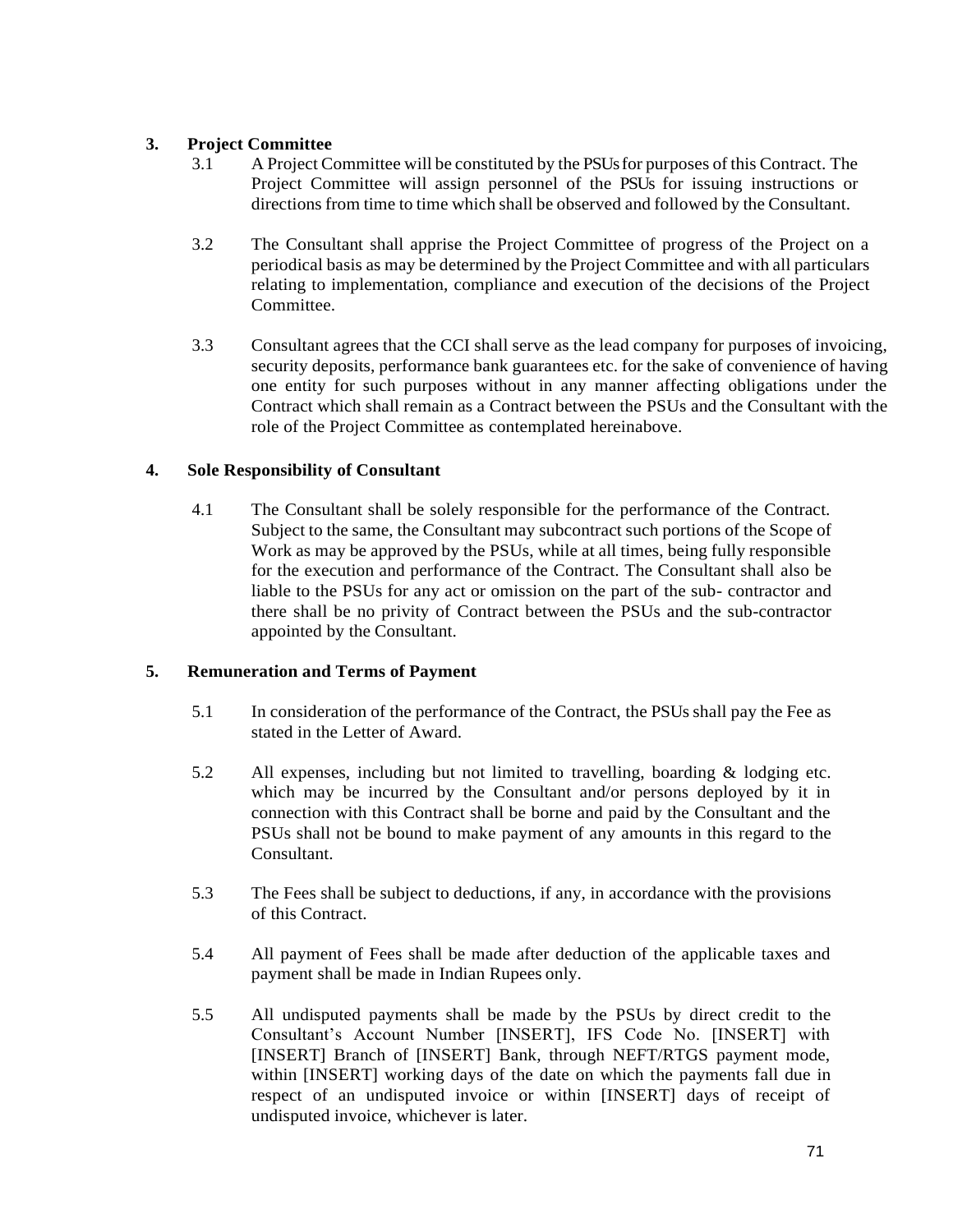5.6 Notwithstanding anything contained in this Contract where the Consultant is liable to pay any amount to the PSUs, on account of damages, discrepancies in the invoices, invocation of indemnity by the PSUs, third party claims, statutory dues or for any other reason whatsoever, the PSUs shall, without prejudice to its other rights, be within their rights to adjust such amounts from the Fees payable to the Consultant and raise a demand on the Consultant for the balance amount, if any, and the Consultant shall pay such amount to the PSUs within 21 working days of receipt of such demand.

### **6. Taxes, Fees and Accounting**

- 6.1 The Consultant will be solely responsible for payment of all Taxes with respect to the provision of the Services. The PSUs liability is restricted to the payment of undisputed Fees and applicable GST thereon to the Consultant as stated in this Contract.
- 6.2 The Consultant and subcontractors shall be liable to pay their respective corporate tax, income tax and any other taxes as may be levied by any Central or State Government or Governmental Authority.
- 6.3 The Consultant's personnel will be liable to pay their respective personal income taxes in respect of such of their fees, salaries and wages as are chargeable under the laws and regulations for the time being in force, and the Consultant shall perform such duties in regard to such deductions thereof as may be imposed on the Consultant by such laws and regulations. The Consultant further undertakes to obtain such licenses, permit etc. and renewal thereof from time to time and it shall be solely responsible in the event of contravention of any Act, Laws or rules in this regard.

## **7. Liquidated Damages**

7.1 The Consultant shall be liable to pay liquidated damages to the PSUs for any delay in completion of the Scope of Work @ 0.50 per week or part thereof delay of the invoice value for the delay/deficient/non-performance for that phase, subject to a maximum of 10% of the total Contract value.

### **8. Performance Bank Guarantee**

- 8.1 The Consultant shall furnish to the CCI within 10 daysfrom the date of the Letter of Award, an irrevocable Bank Guarantee (as per the proforma in **Annexure I** to the RFP) which should remain valid for six months from the date of conclusion of the said contract.
- 8.2 In the event, the Consultant fails to fulfill any of the commitments in the Contract or in the event of termination of the Contract and /or in respect of any amount due from the Consultant to the PSUs, the PSUs shall have unconditional option under the guarantee to invoke the bank guarantee and claim the amount from the bank. The bank shall be obliged to pay the amount to the PSUs on demand without demur or delay.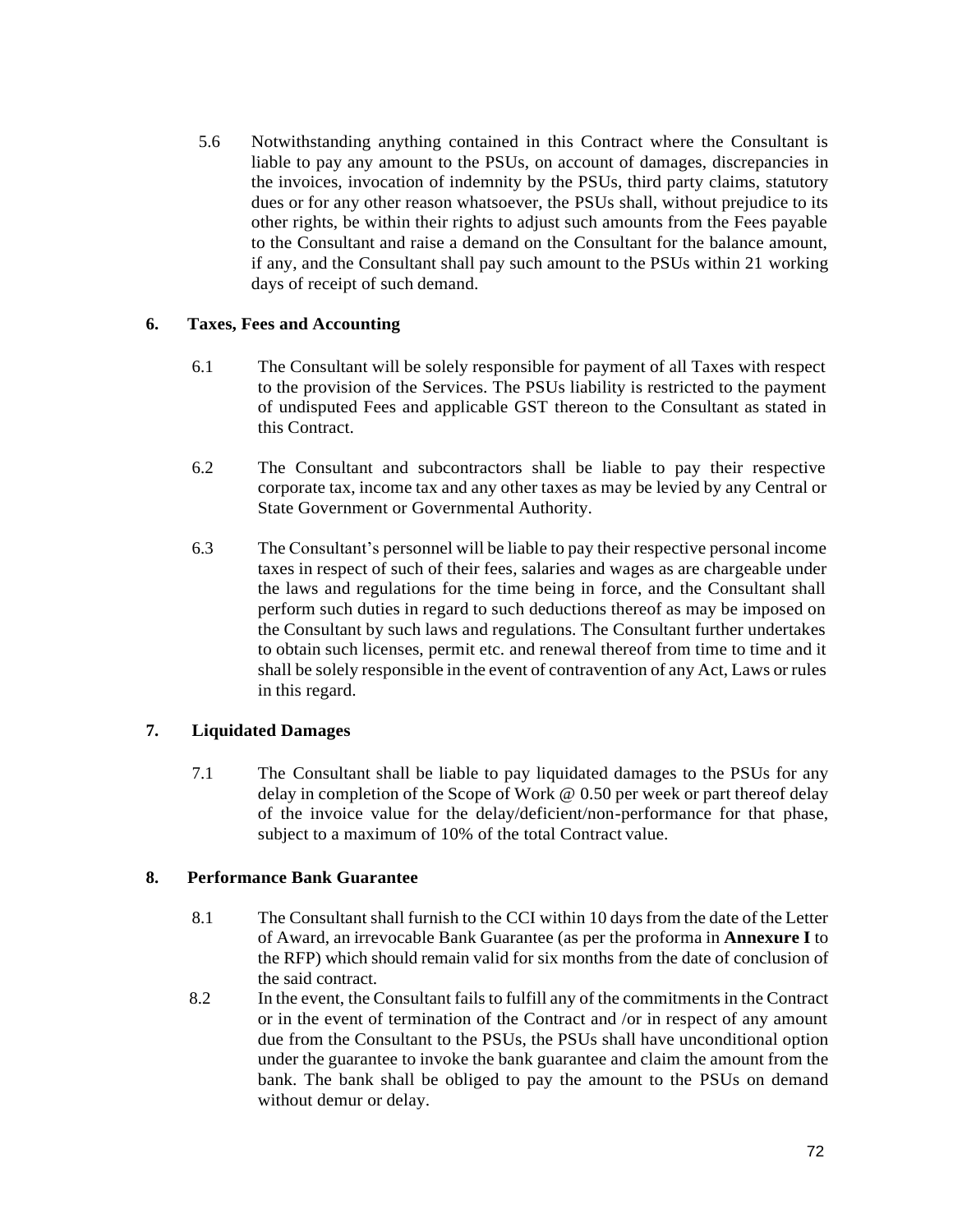# **9. Duty of Care**

9.1 The Consultant shall perform its obligations with due care and diligence in accordance with the highest professional standards of industry practice to the satisfaction of the PSUs.

# **10. Code of Conduct**

- 10.1 The Consultant shall comply with the provision of all the laws including Labour Laws, rules, regulations and notifications issued thereunder from time to time. All safety and labour laws enforced by statutory agencies and by the PSUs shall be applicable in the performance of this Contract and Consultant shall abide by these laws.
- 10.2 The Consultant shall take all measures necessary or proper to protect the personnel, work and facilities and shall observe all safety rules and instructions.
- 10.3 The Consultant shall, at his own expense, arrange appropriate insurance to cover all risks assumed by the Consultant under this Contract in respect of its personnel deputed under this Contract as well as Consultants equipment, tools and any other belongings of the Consultant or their personnel during the entire period of their engagement in connection with this Contract. The PSUs will have no liability on this account.

# **11. Representation & Warranties**

- 11.1 In addition to the Representation and Warranties stated in the RFP, the Consultant hereby represents and warrants that:
	- (a) it is duly incorporated and validly existing under the laws of India and it has corporate power and capacity to own its assets and to enter into and perform its obligations under this Contract;
	- (b) this Contract has been duly authorized by it, and duly executed and delivered by it and constitutes a valid and binding obligation enforceable in accordance with its terms;
	- (c) the execution, delivery and performance of this Contract does not and will not violate the provisions of any applicable Law, contravene the provisions of its bye-laws, constitutional documents or other organizational documents or the documents by which it was created or established or any resolution of its directors or shareholders or the provisions of any indenture, agreement or other instrument to which the Consultant is a party or by which it may be bound, or violate any Judgment, decree, order, or award of any court, government entity or arbitrator;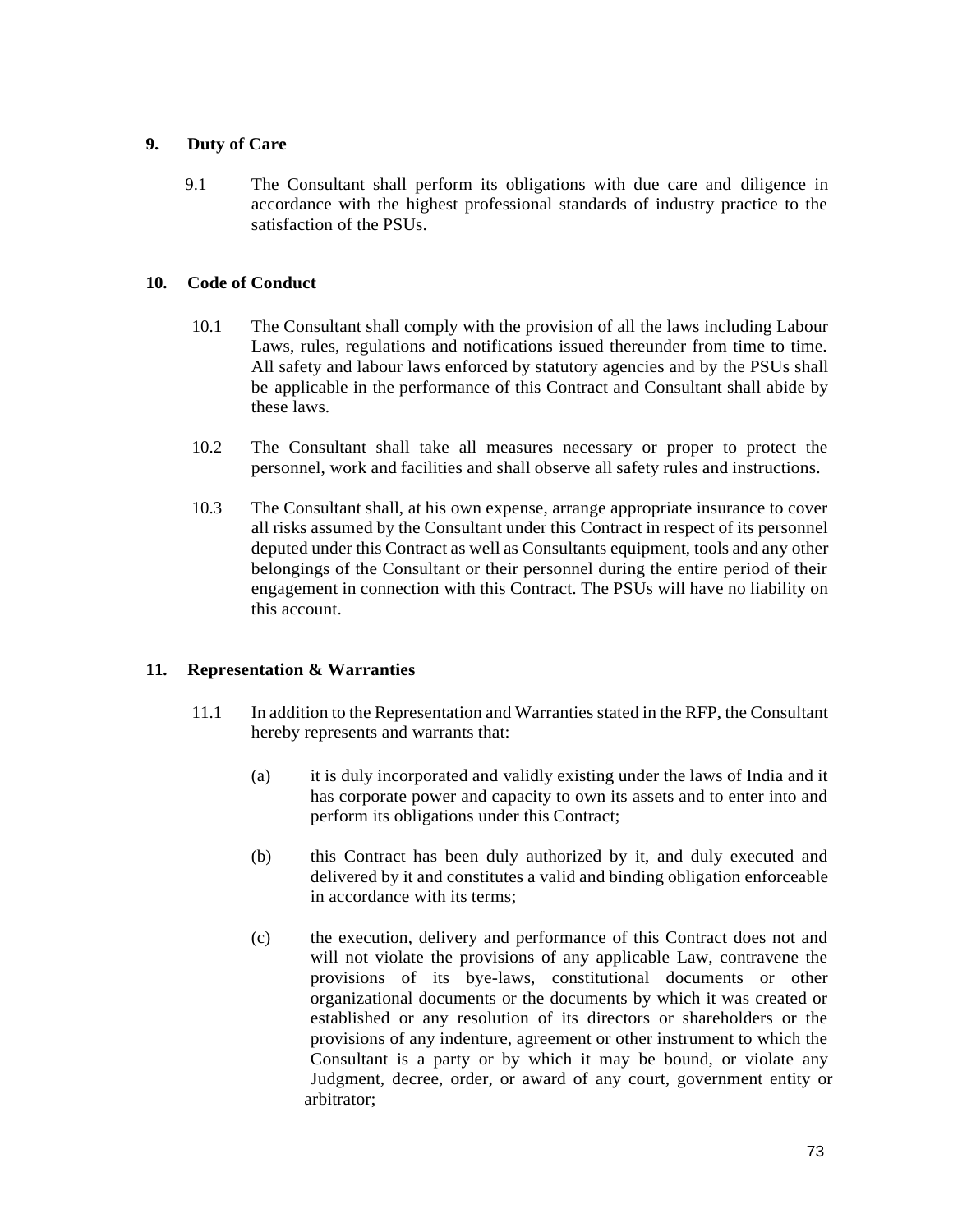(d) the Consultant has all the permissions, licenses, authorities whatever required from the appropriate Government, Statutory/Regulatory authorities to render the Service to the PSUs and has the necessary capacity, expertise and infrastructure etc., to render the Services.

# **12. Indemnity**

- 12.1 The Consultant hereby indemnifies and agrees to hold the PSUs harmless and indemnified at all the times from and against any and all claims, actions, interest, penalties, losses, damaged, liabilities, costs or expenses (including, without limitation, reasonable attorney's fees and other dispute resolution costs) that may be suffered by the PSUs arising out of, or in relation to:
	- (a) any inaccuracy in any of the Consultant's representations or warranties or any non-performance of any covenant, obligation, or agreement of the Consultant set forth in the Contract;
	- (b) any and all acts or omissions of the Consultant, its employees, its agents, subcontractors in the performance of the obligations of the Consultant under this Contract; and/ or
	- (c) any claim or proceeding against the PSUs by any employee or other person deployed by the Consultant, Central or State Government or any other Statutory Authority;
- 12.2 The provisions of this clause shall survive notwithstanding the expiration or termination of this Contract for any reason whatsoever.

## **13. Intellectual Property Indemnity**

13.1 The Consultant hereby indemnifies and holds harmless and shall keep indemnified the PSUs and its employees and officers from and against any and all suits, actions or administrative proceedings, claims, demands, losses, damages, costs, and expenses of any nature, including attorney's fees and expenses, which may be brought against the PSUs or the PSUs may suffer as a result of any infringement or alleged infringement by the Consultant of any patent, utility model, registered design, trademark, copyright, or other intellectual property right registered or otherwise.

#### **14. Termination**

14.1 This Contract shall be deemed to have been automatically terminated on the expiry of the Contract Period stated in clause 1.1 .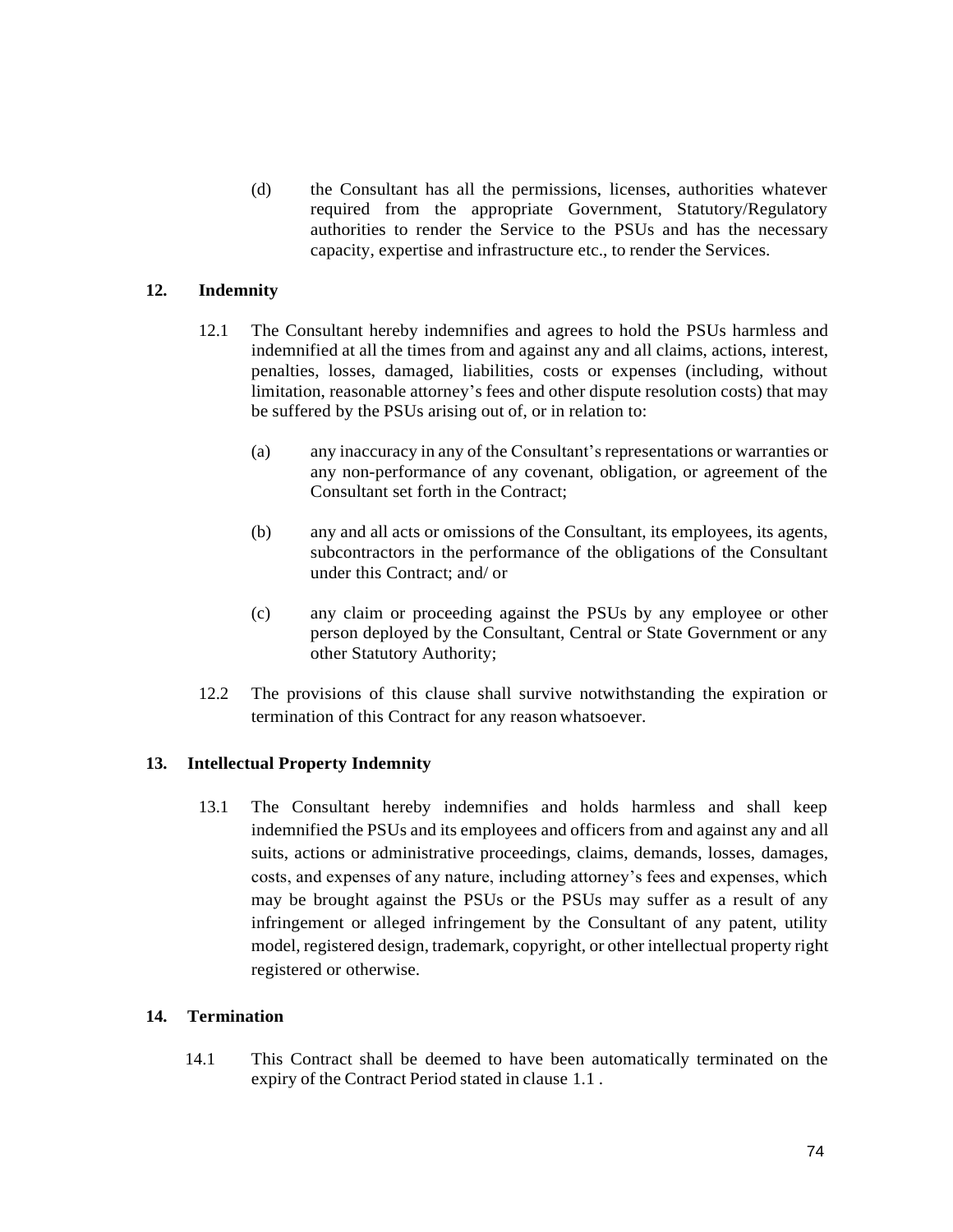- 14.2 In addition to any other right of termination, this Contract may be terminated in the event
	- (a) the Consultant at any time during the term of this Contract is dissolved, liquidated, undergoes reorganization, becomes insolvent or makes a voluntary assignment of its assets for the benefit of creditors or is adjudged bankrupt, then the PSUs shall, by a notice in writing have the right to terminate this Contract.
	- (b) of change in circumstances of the Project. If after submission of final DPR by the bidder, in case situation arises for not to proceed further for merger, in such case, the contract will be terminated without any further additional cost except the payment of 20% of work order made for submission of DPR.
- 14.3 Any defect, deficiencies noticed in the performance of this Contract, will be promptly remedied by the Consultant within 10 days upon the receipt of written notice from the PSUs, failing which the PSUs may terminate the Contract by giving the Consultant 30 (thirty) days written notice.
- 14.4 In the event of termination or abandonment of this Contract for any reason;
	- (a) the Parties shall be entitled to all rights and remedies available in law in respect of loss or damage suffered by them on account of the termination or abandonment of the Contract;
	- (b) the Consultant shall duly charge all obligations accrued until the date of termination and such other obligations as may be agreed upon in writing between the Parties;
	- (c) the Consultant shall return all materials, documents etc. that may have been made available to it for the purposes of carrying out the scope of work and shall give a written undertaking that it is not holding back any materials, documents, information with respect to the scope of work;
	- (d) the Consultant shall be allowed access to the premises of the PSUs only to the extent necessary to carry out the its aforesaid obligations; and
	- (e) the Consultant shall only be entitled to payment for the work performed until the date of termination and such other work may be specifically approved for payment by the PSUs.

# **15. Consequential Damages**

15.1 Notwithstanding either party's fault, neither party shall be liable to the other party in respect of any consequential damages whatsoever. The term "Consequential damages" as used herein shall include without limitation, loss of profit, production, business opportunities or use of assets.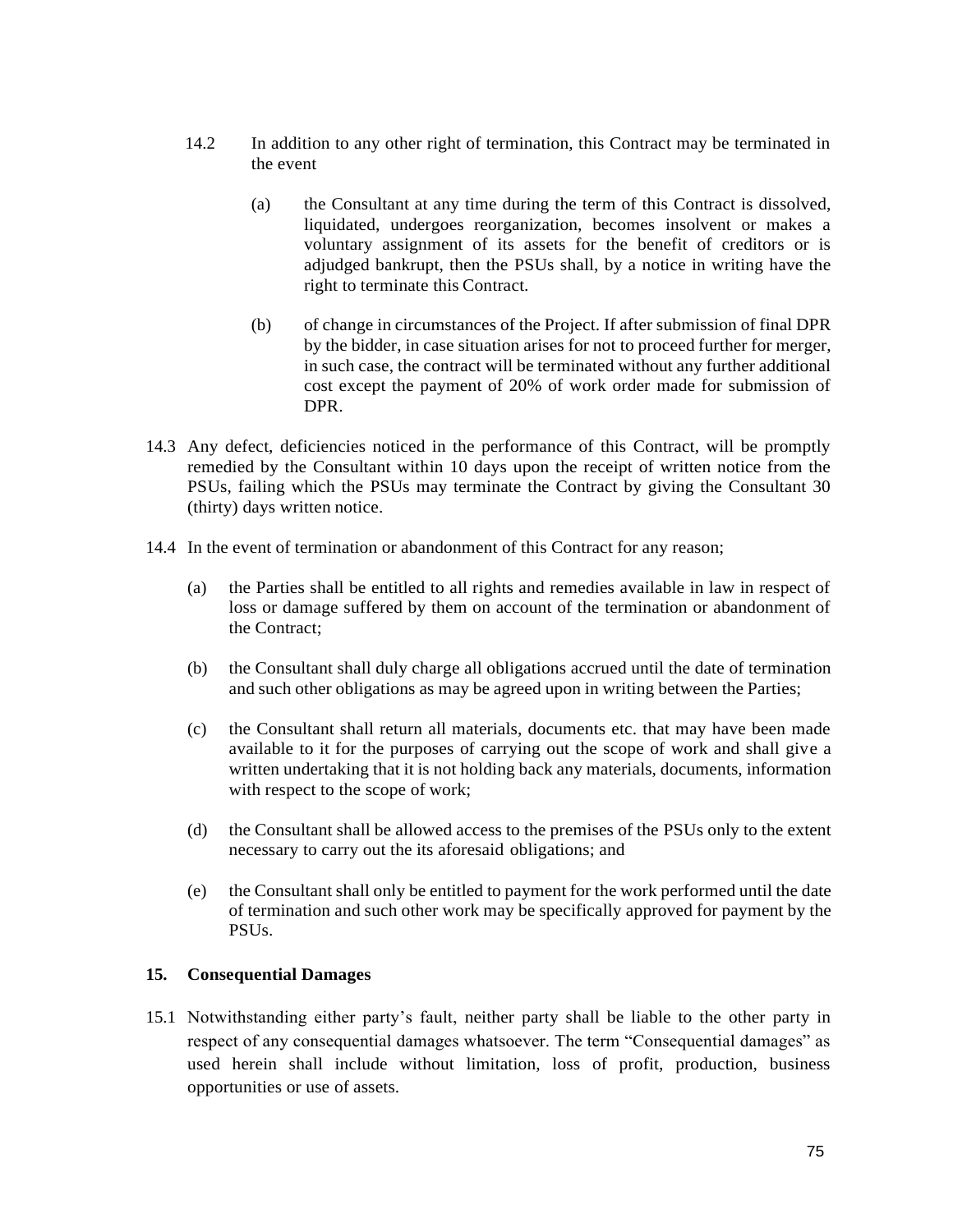## **16. Force Majeure**

- 16.1 Should the Consultant be prevented from performing any of its obligations under the Contract by reason of fire, riots, flood, earthquake, war, civil disturbance or an act of God, the time for performance shall be extended until the operation or such cause has ceased.
- 16.2 If a Force Majeure situation arises, the Consultant shall promptly notify the PSUs in writing of such conditions and the cause thereof within 7 calendar days. Unless otherwise directed by the PSUs in writing, the Consultant shall continue to perform its obligations under the Contract as far as is reasonably practical and shall seek all reasonable alternative means for performance not prevented by the ForceMajeure event.
- 16.3 If the Force Majeure event continues beyond a period of 4 weeks, the PSUs shall be entitled, but not obligated to terminate the Contract.

# **17. Jurisdiction and Applicable Law**

17.1 This Contract, including all matters connected with this Contract, shall be governed by the laws of India and will be under Jurisdiction of the Courts at Mumbai.

# **18. Arbitration**

- 18.1 In case of any dispute or difference arising out of or in relation to this contract will be referred to the Sole Arbitrator. Such sole arbitrator must be a person who has retired from a State Judicial Service or has served as a Judge of the Supreme Court or of a High Court. The said arbitrator shall be appointed by the project committee of the PSUs. The decision of the Arbitrator shall be final and binding upon the parties hereto. The Arbitration will be governed by the provisions of the Arbitration and Conciliation Act, 1996 or any statutory amendments or reenactment thereof.
- 18.2 Parties agree that neither party shall be entitled for any pre-reference or pendente-lite interest on its claims. Parties further agree that any claim for such interest made by any party shall be void.
- 18.3 The place and seat of Arbitration shall be Mumbai.

## **20. Independent Consultant Status**

20.1 The Consultant shall act as an independent consultant in the performance of the Contract. The Contract does not create any agency, partnership, joint ventures or joint venture relationship between the parties.

# **21. Integrity Pact**

21.1 The Integrity Pact, duly signed by the authorized official of the PSUs and the Consultant will form part of this Contract.

# **22. Limitation of Liability**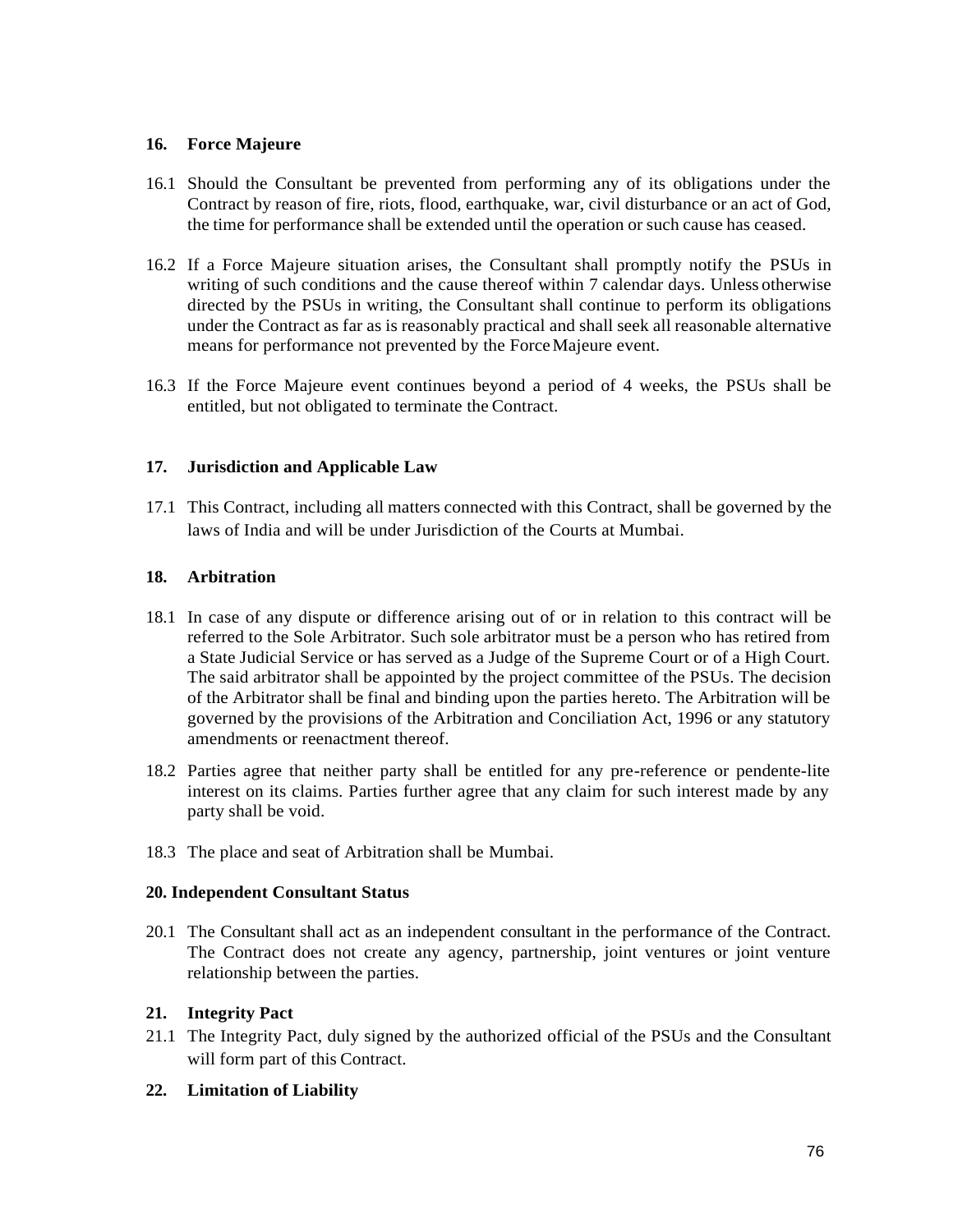- 22.1 Notwithstanding any other provisions, except only in cases of gross negligence, wilful misconduct and / or criminal acts:
	- (a) neither Party shall be liable to the other, whether in contract, tort, or otherwise, for any consequential loss or damage, loss of use, loss of production, or loss of profits or interest costs, provided however that this exclusion shall not apply to any obligation of the Consultant to pay Liquidated Damages to the PSUs.
	- (b) Nothing stated herein will limit the Consultant's liability to any third party.

## **23. Notices and Addresses**

23.1 For the purposes of this Contract, the addresses of the Parties will be as follows and all notices, correspondence, reports and all other relevant material in relation to the Contract sent to the Parties at the addresses mentioned below shall be deemed to be sufficient service of notice on the Parties:

For the PSUs:

[TO BE PROVIDED IN LOA]

For the Consultant:

[PLEASE INSERT]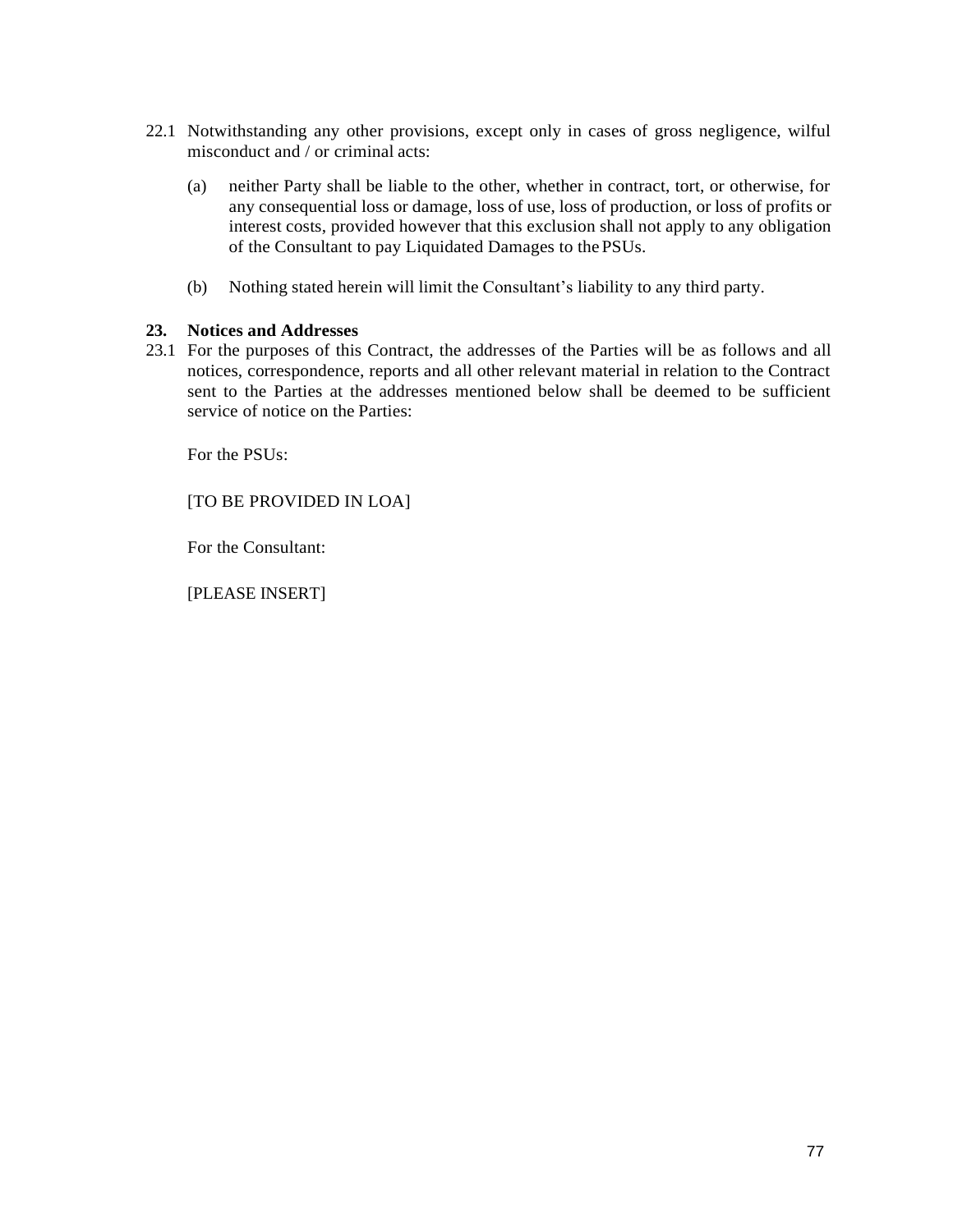# **24. Publicity**

24.1 Any publicity by the Consultant in which the name of the PSUs is to be used should be done only with the explicit prior written permission of the PSUs. The PSUs shall be entitled to impose such conditions or restrictions in relation to the manner of use of the name of the PSUs in any publicity material used by the Consultant.

# **25. Severability**

25.1 Should any provision of this Contract be found to be invalid, illegal or otherwise not enforceable by any court of law, such finding shall not affect the remaining provisions hereto and they shall remain binding on the parties hereto.

# **26. Specific Remedies**

26.1 The Consultant agrees that the PSUs shall be entitled to an injunction, restraining order, right for recovery, suit for specific performance or such other equitable relief as a court of competent jurisdiction may deem necessary or appropriate to restrain the Consultant from committing any violation or enforce the performance of the covenants, obligations and representations contained in this Contract. These injunctive remedies are cumulative and are in addition to any other rights and remedies the PSUs may have at law or in equity, including without limitation a right for recovery of the amounts due under this Contract and related costs and a right for damages.

# **27. Governing Language**

27.1 The governing language for the Contract shall be English. All Contract documents and all correspondence and communication to be given and all other documentation to be prepared and supplied under the Contract shall be written in English and the Contract shall be construed and interpreted in accordance with English language.

# **28. Modification in the Contract**

28.1 All modifications leading to changes in the Contract with respect to technical and/or commercial aspects, including terms of delivery, shall be considered valid only when accepted in writing by the PSUs by issuing an amendment to the Contract. The PSUs shall not be bound by any printed conditions, provisions in the Consultant's Proposal, invoice, and other documents which purport to impose any condition at variance with or supplement to the Contract.

# **29. Waivers and Amendments**

- 29.1 None of the terms and conditions of this Contract shall be deemed to be waived by either party unless such waiver is executed in writing by the duly authorized agent(s) or representative(s) of both the Parties. The failure of either Party to exercise any right shall not act as a waiver of such right by such Party.
- 29.2 No change or modification of this Contract shall be valid unless the same shall be in writing and signed by both the Parties.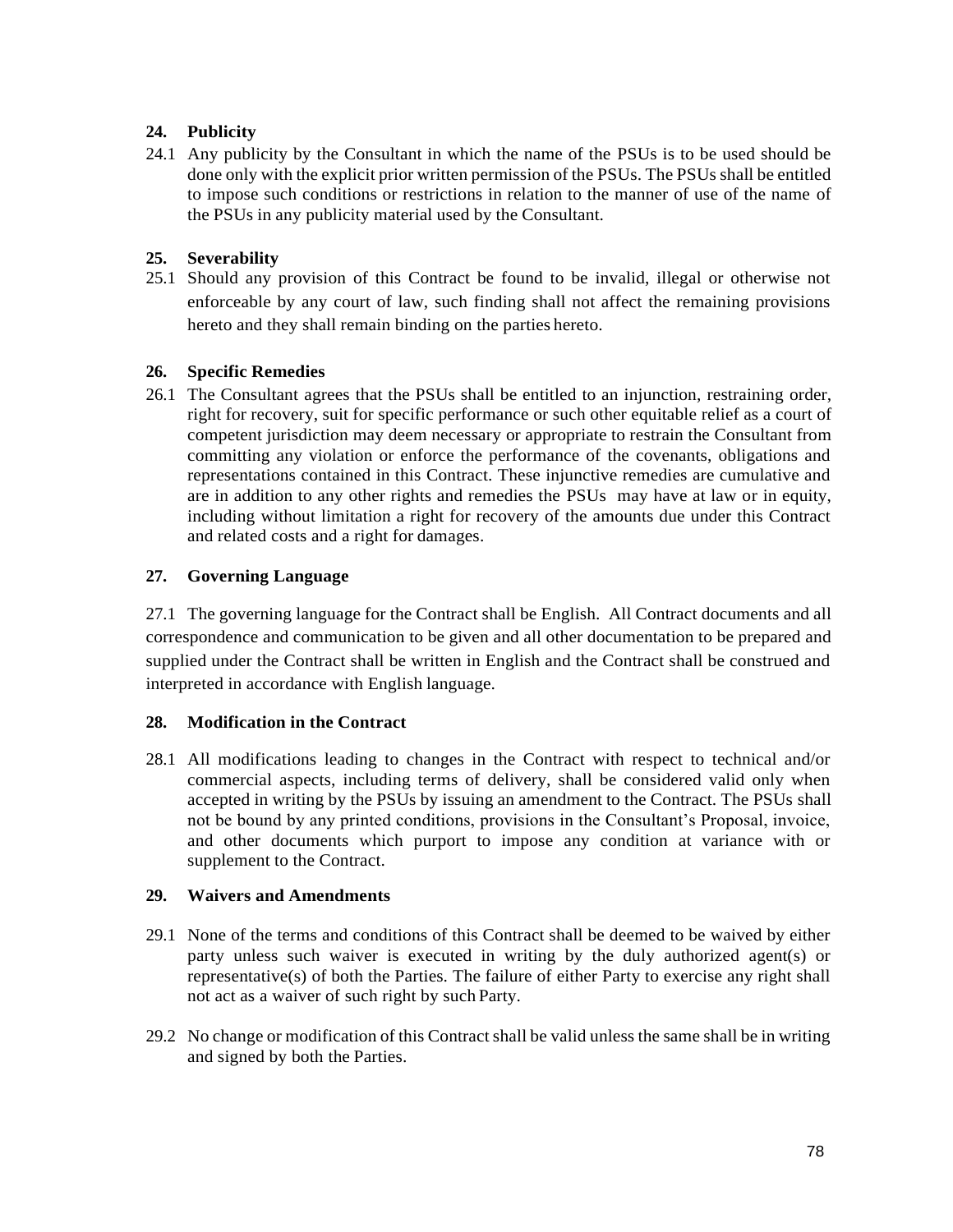# **For For the Consultant:**

# i. The Cotton Corporation Of India Limited; and

ii. The Jute Corporation Of India Limited

Witness:

Witness: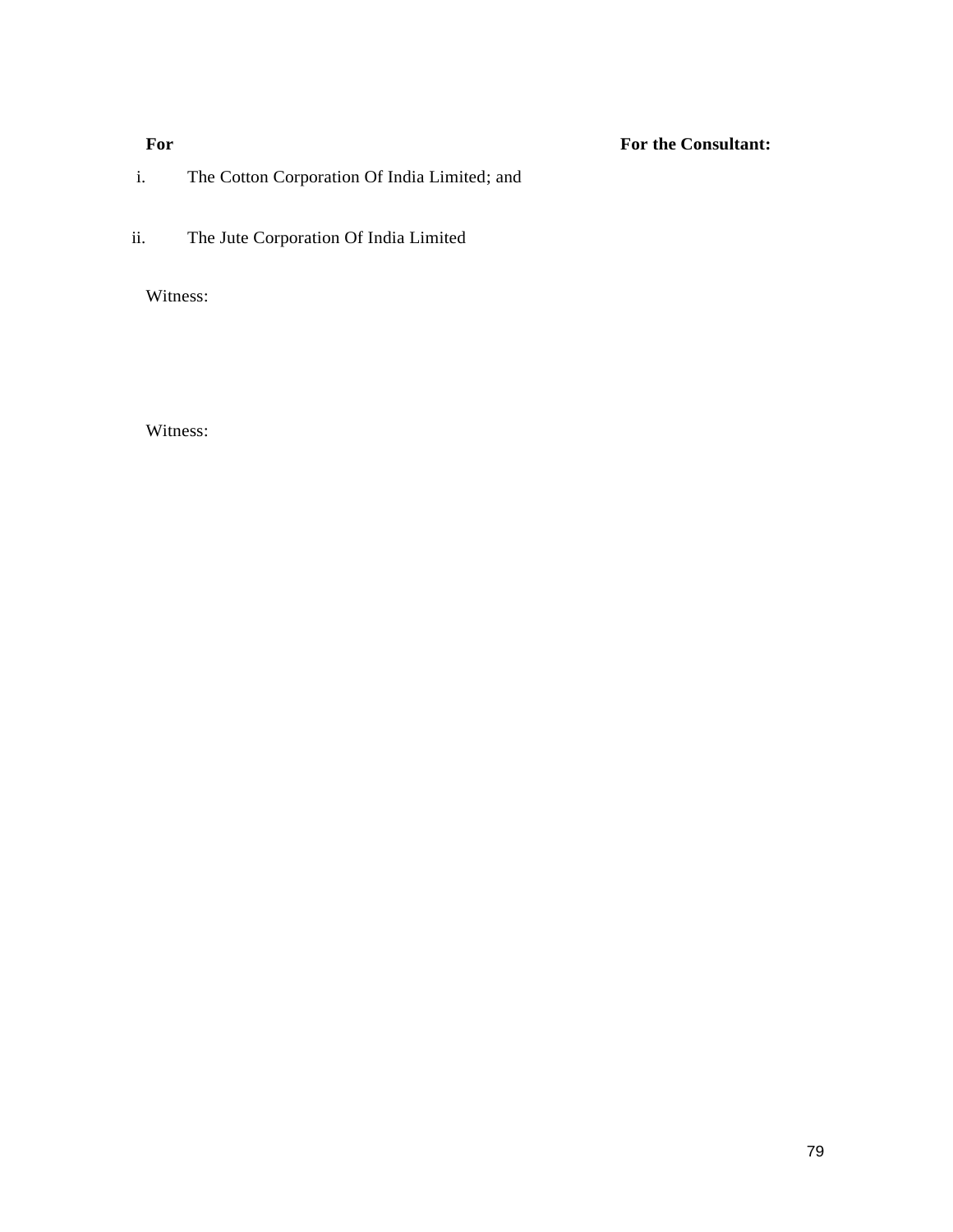# **(To be appropriately stamped on non-judicialstamp paper of appropriate value as per Stamp Act relevant to place of execution and notarized (or apostilled, as relevant)**

#### **NON-DISCLOSURE AGREEMENT**

This Non-Disclosure Agreement entered into (this "Agreement") is made on this day of  $, 2018$  at

#### **By and Between**

This Non-Disclosure Agreement is made and entered into on this day of , and by and between

The Cotton Corporation of India Limited having itsregistered office at [TO BE INSERTED];

and the The Jute Corporation of India Limited having its registered office at [TO BE

INSERTED].

(hereinafter jointly and severally referred to as "PSUs" which expression shall include their successors, administrators, executors and assignees) on the ONE PART

## **And**

[●] (*Name of the Consultant*) of [●] (*please specify the registered office of*) (hereinafter called "Consultant" which expression shall unless it be repugnant to the subject, context or meaning thereof shall be deemed to mean and include its successors) of the OTHER PART;

The PSUs and the Consultant wherever the context so permits, shall hereinafter collectively refer to as the "Parties" and individually as a "Party"

WHEREAS the PSUs vide its RFP dated  $\lceil \bullet \rceil$  ("RFP") had invited for the Proposals from Bidders for performing/delivering the services under the Proposed Assignment. The Consultant after going through the RFP and being interested to perform the services required for the Proposed Assignment participated in the bidding process and submitted its Proposal.

WHEREAS the Consultant had represented that it is engaged in the business of providing the services and has all the requisite skills, expertise, experience and necessary facilitates for providing/rendering/delivering the service(s) to the PSUs.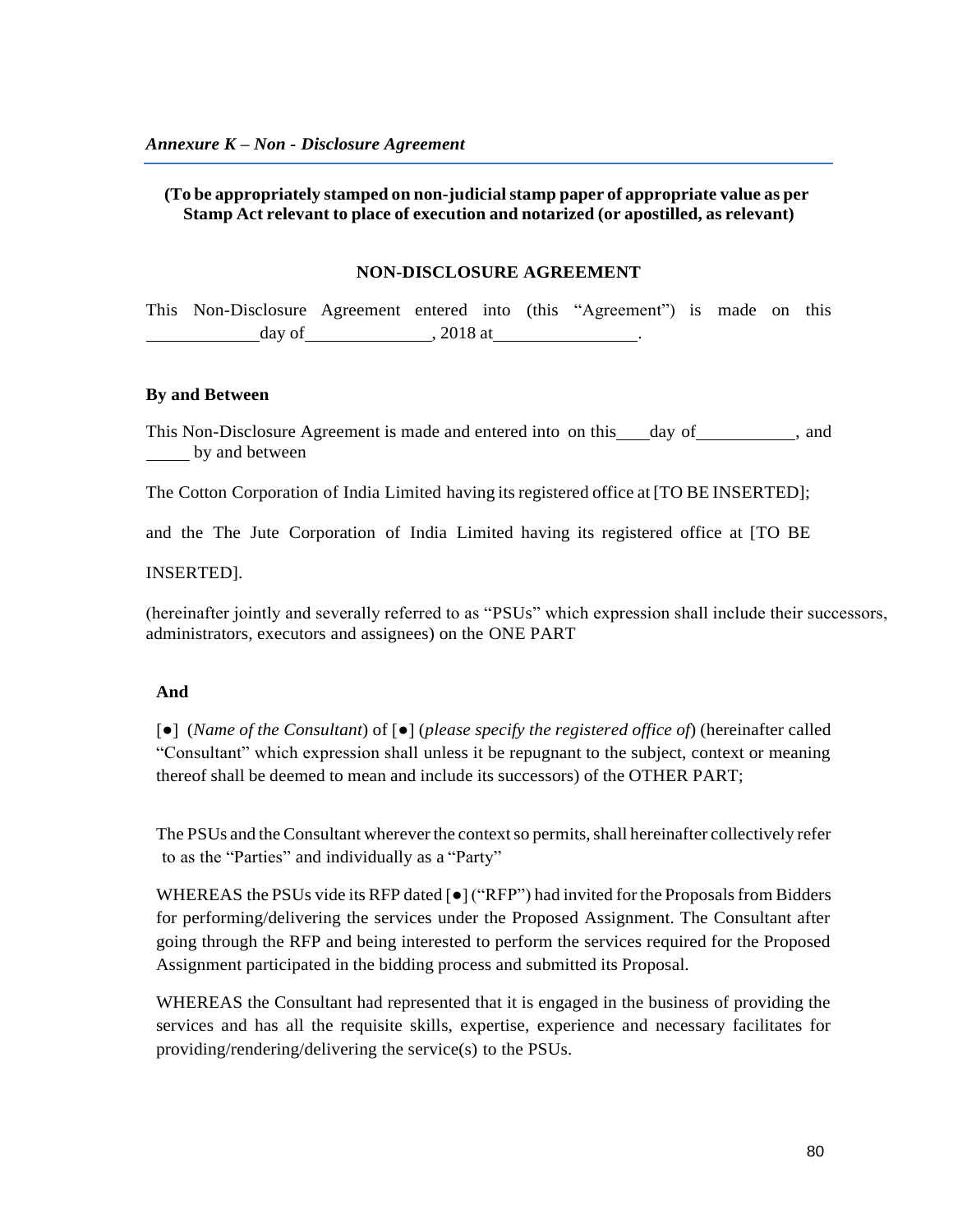WHEREAS the PSUs based upon the representation and warranties made by the Consultant had entered into an Agreement dated [●] (**the Contract**) for the performance/delivery of services by the Consultant.

WHEREAS, the Consultant is aware and confirms that the information, data, drawings and designs, and other documents made available in the RFP and thereafter regarding the services as furnished by it in the Proposal and during the execution of the Contract or otherwise and all the Confidential Information under the RFP/the Contract is privileged and strictly confidential and/or proprietary to the PSUs.

NOW THEREFORE, in consideration of the foregoing, the Consultant agrees to all the following conditions for grant of access of the PSUs property/information and other data.

It is hereby agreed as under:

The words and expressions not specifically defined shall have the same meanings as are respectively assigned to them in this RFP/the Contract.

- (a) The Parties agree that they shall hold in trust any Confidential Information received by either Party, under the Contract and the strictest of confidence shall be maintained in respect of such Confidential Information. The parties also agree and undertake to:
	- (i) maintain and use the Confidential Information only for the purposes of the Contract and only as permitted herein;
	- (ii) make copies as specifically authorized by the prior written consent of the other Party and with the same confidential or proprietary notices as may be printed or displayed on the original;
	- (iii) restrict access and disclosure of confidential information to such of their employees, agents, vendors, and Contractors strictly on a "need to know" basis, to maintain confidentiality of the Confidential Information disclosed to them in accordance with this clause; and
	- (iv) treat Confidential Information as confidential for a period of  $\lceil \bullet \rceil$  years from the date of receipt. In the event of earlier termination of this Contract, the Parties hereby agree to maintain the confidentiality of the Confidential Information for a further period of [●] years from the date of such termination.
- (b) Confidential Information does not include information which:
	- (i) the recipient knew or had in its possession, prior to disclosure, without limitation on its confidentiality;
	- (ii) is independently developed by the recipient without breach of the Contract;
	- (iii) is in the public domain;
	- (iv) is received from a third party not subject to the obligation of confidentiality with respect to such information;
	- (v) is released from confidentiality with the prior written consent of the other Party;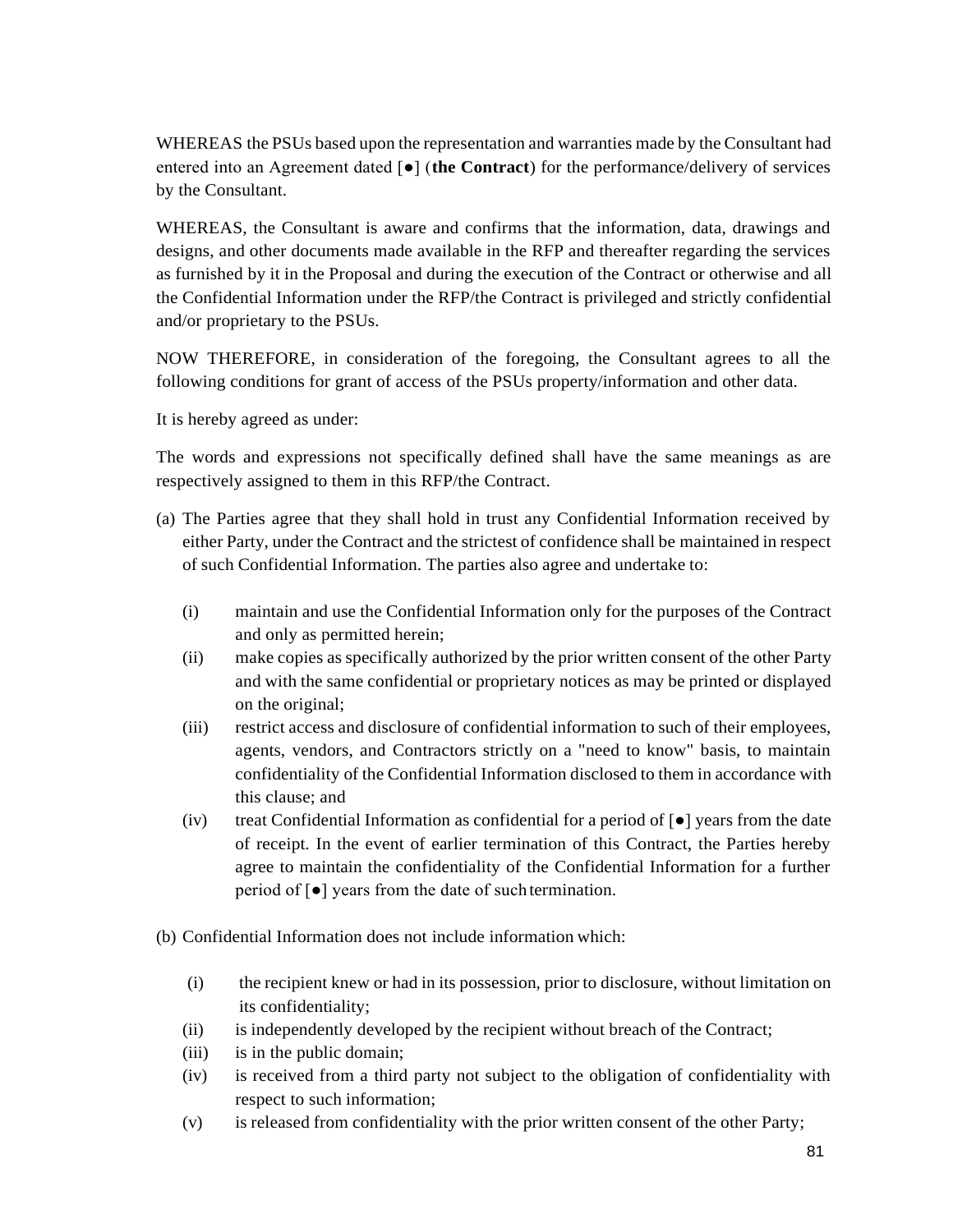The recipient shall have the burden of proving hereinabove are applicable to the information in the possession of the recipient.

- (c) Notwithstanding the foregoing, the Parties acknowledge that the nature of the services to be performed under the Contract may require the Consultant personnel to be present on premises of the PSUs or may require the Consultant's personnel to have access to computer networks and databases of the PSUs while on or off premises of the PSUs. It is understood that it would be impractical for the PSUs to monitor all information made available to the Consultant's personnel under such circumstances and to provide notice to the Consultants of the confidentiality of all such information. Therefore, the Consultant agrees and undertakes that any technical or business or other information of the PSUs that the Consultant's personnel, or agents acquire while on the PSUs premises, or through access to the PSUs computer systems or databases while on or off PSUs premises, shall be deemed Confidential Information.
- (d) Confidential Information shall at all times remain the sole and exclusive property of the disclosing party. Upon termination of the Contract, confidential information shall be returned to the disclosing Party or destroyed, if incapable of return. The destruction shall be witnessed and so recorded, in writing, by an authorised representative of each of the Parties. Nothing contained herein shall in any manner impair or affect rights of the PSUs in respect of the Confidential Information.
- (e) In the event, any of the Parties hereto becomes legally compelled to disclose any Confidential Information, such Party shall give sufficient notice to the other Party to enable the other Party to prevent or minimize to the extent possible, such disclosure. Neither Party shall disclose to a third Party any Confidential Information or the contents of this Contract without the prior written consent of the other Party. The obligations of this Clause shall be satisfied by handling Confidential Information with the same degree of care, which the receiving party applies to its own similar confidential information but in no event less than reasonable care. The obligations of this clause shall survive the expiration, cancellation or termination of the Contract.
- (f) The Agreement shall apply to all information relating to the Proposed Assignment and execution of the Contract disclosed by the PSUs to the Bidder under this Agreement.
- (g) Nothing contained in this Agreement shall be construed as granting or conferring rights of license or otherwise, to the Bidder, in any of the Information.
- (h) The parties acknowledge that the Confidential Information will not form the basis of any contract between them.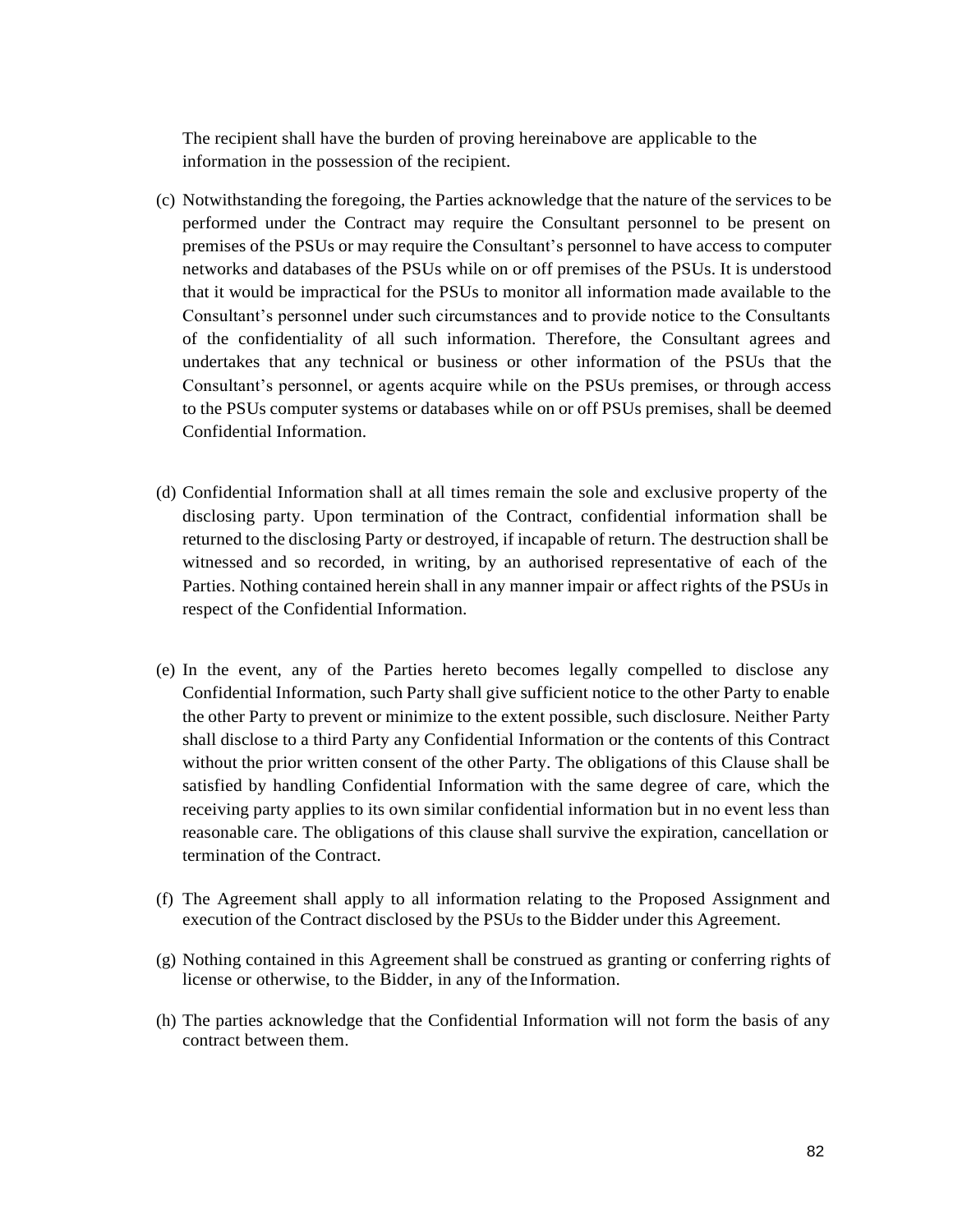- (i) This Agreement shall be binding upon the PSUs and the Bidder/Consultant and their Affiliates/Group Companies and Sub-Contractors.
- (j) This Agreement shall continue perpetually unless and to the extent that PSUs may release in writing.
- (k) This Agreement shall be governed by and construed in accordance with Indian laws.
- (l) The provisions hereunder shall survive termination of theContract.

For and on behalf of the Bidder

Authorised Signatory:

Name  $\blacksquare$ 

Designation

Office Seal

Place:

Date:

Accepted –

We have read this agreement and confirm our agreement with its terms.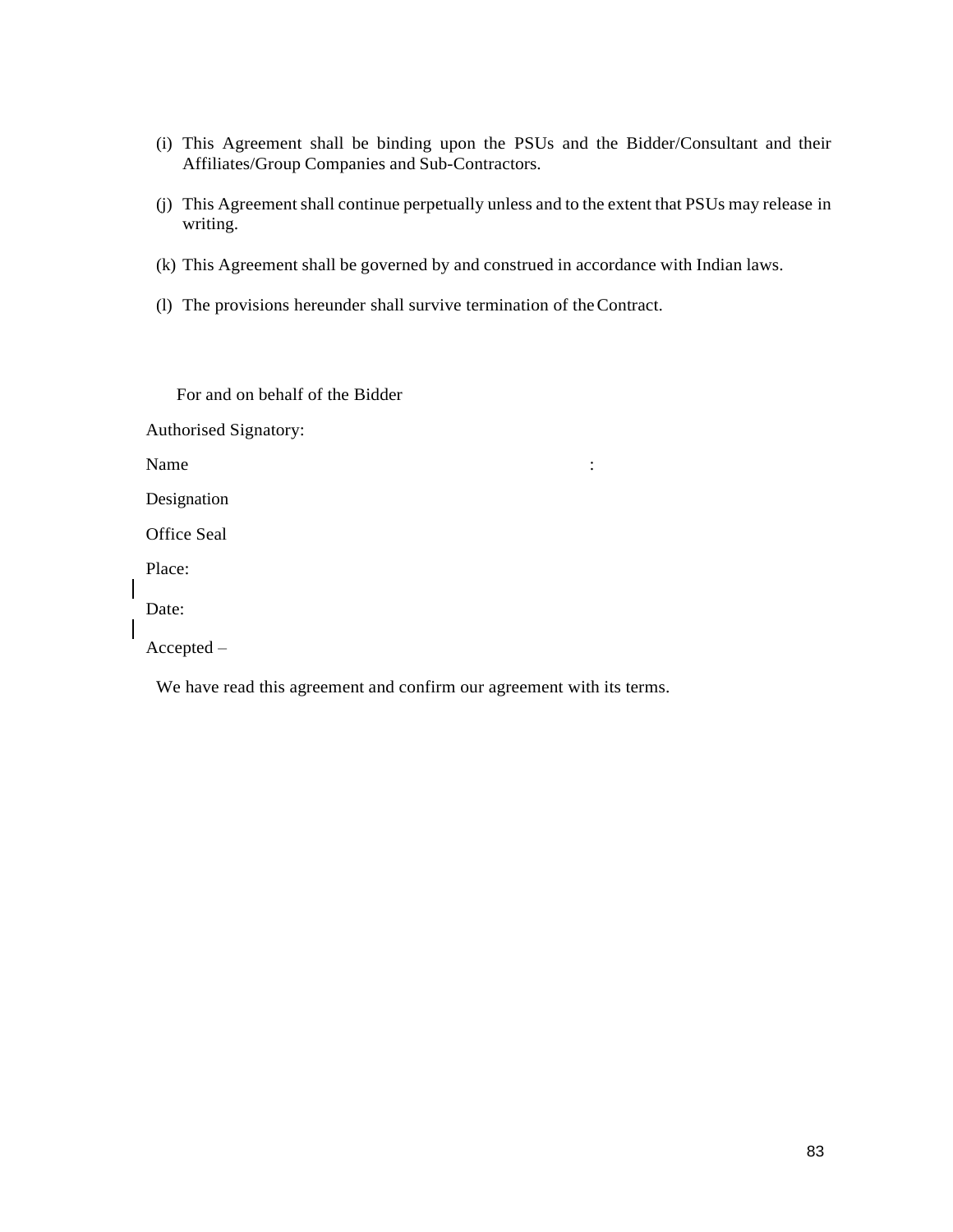# **(To be appropriately stamped on non-judicialstamp paper of appropriate value as per Stamp Act relevant to place of execution and notarized (or apostilled, as relevant)**

#### **INTEGRITY PACT**

Between

This Integrity Pact is made and entered into on this day of , and by and between

The Cotton Corporation of India Limited having its registered office at [TO BE INSERTED];

The Jute Corporation of India Limited having its registered office at [TO BE INSERTED].

(hereinafter jointly and severally referred to as "PSUs" which expression shall include their successors, administrators, executors and assignees) on the one part

And

(*Name of the Consultant*) of [●] (*please specify the registered office of*) (hereinafter called "Consultant" which expression shall unless it be repugnant to the subject, context or meaning thereof shall be deemed to mean and include its successors) of the other part… ................................................. hereinafter referred to as "TheBidder/Consultant"

#### **Preamble**

The PSUs intends to award, under laid down organizational procedures, Contract/s for the merger of the two PSUs. The PSUs value full compliance with all relevant laws and regulations, and the principles of economic use of resources, and of fairness and transparency in its relations with its Bidder/Consultant.

#### $Section 1:$  **Commitments** of the **PSUs**

- (1) The PSUs commits itself to take all measures necessary to prevent corruption and to observe the following principles: -
- 1. No Official of the PSUs, personally or through family members, will in connection with the Proposed Assignment for, or the execution of a Contract, demand, take a promise for or accept, for him/herself or third person, any material or immaterial benefit which he/she is not legally entitled to.
- 2. The PSUs will, during the RFP process treat all Bidders with equity and reason. The PSUs will in particular, before and during the RFP process, provide to all the Bidders same information and will not provide to any Bidder confidential / additional information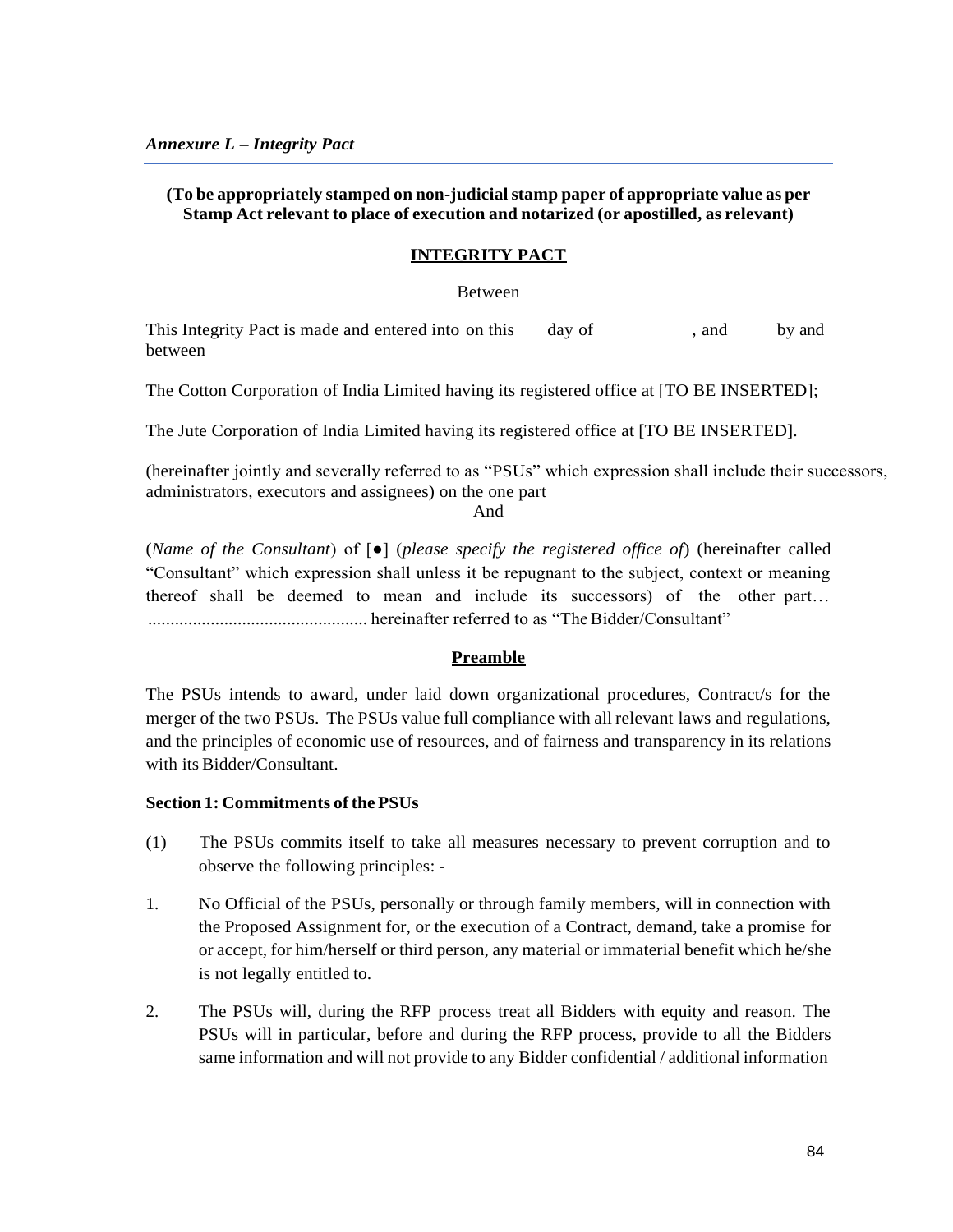through which the Bidder could afford an advantage to that particular Bidder in comparison to other Bidders.

3. In case, any such preceding misconduct on the part of such official(s) is reported by the Bidder to the PSUs with full and verifiable facts and the same is prima facie found to be correct by the PSUs, necessary disciplinary proceedings, or any other action as deemed fit, including criminal proceedings may be initiated by the PSUs and such a person shall be debarred from further dealings related to the Contract.

# **Section 2: Commitments of the Bidder/Consultant**

- (1) The Bidder / Consultant commit itself to take all measures necessary to prevent corrupt practices, unfair means and illegal activities during his participation in the bid process and during the execution of the Contract. The Bidder / Consultant commit himself to observe the following:
	- 1. The Bidder / Consultant will not, directly or through any other person or firm, offer, promise or give to any of the PSUs officials involved in the RFP process or the execution of the Contract or to any third person any material or immaterial benefit which he/she is not legally entitled to, in order to obtain in exchange any advantage of any kind whatsoever during the bid process or during the execution of the Contract.
	- 2. The Bidder further undertakes that it has not given, offered or promised to give, directly or indirectly any bribe, gift, consideration, reward, favour, any material or immaterial benefit or other advantage, commission, fees, brokerage or inducement to any official of the PSUS or otherwise in procuring the Contract or forbearing to do or having done any act in relation to the obtaining or execution of the contract or any other contract with the Government for showing or forbearing to show favour or disfavour to any person in relation to the contract or any other contract with the Government.
- (2) Bidder shall disclose the payments to be made by them to agents/brokers or any other intermediary, in connection with this bid/contract.
- (3) The Bidder further confirms and declares to the PSUs that the Bidder has not engaged any individual or firm or company whether Indian or foreign to intercede, facilitate or in any way to recommend to the PSUs or any of its functionaries, whether officially or unofficially to the award of the contract to the Bidder, nor has any amount been paid, promised or intended to be paid to any such individual, firm or company in respect of any such intercession, facilitation or recommendation.
- (4) The Bidder, either while presenting the bid or during negotiations or before signing the contract, shall disclose any payments he has made, is committed to or intends to make to officials of the PSUS or their family members, agents, brokers or any other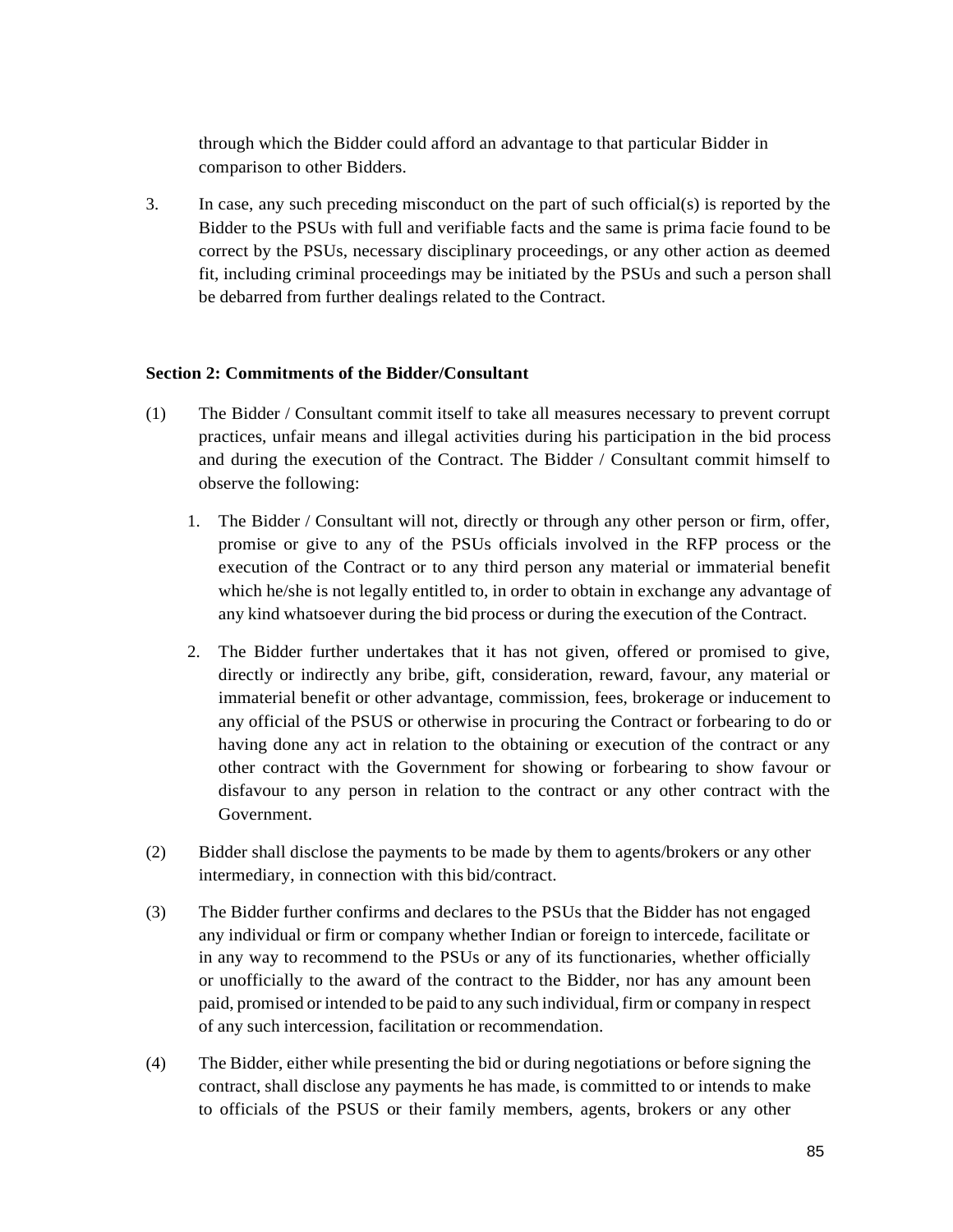intermediaries in connection with the contract and the details of services agreed upon for such payments.

- (5) The Bidder will not collude with other parties interested in the contract to impair the transparency, fairness and progress of the bidding process, bid evaluation, contracting and implementation of the contract.
- (6) The Bidder will not accept any advantage in exchange for any corrupt practice, unfair means and illegal activities.
- (7) The Bidder shall not use improperly, for purposes of competition or personal gain,or pass on to others, any information provided by the PSUs as part of the business relationship, regarding plans, technical proposals and business details, including information contained in any electronic data carrier. The Bidder also undertakes to exercise due and adequate care lest any such information is divulged.
- (8) The Bidder commits to refrain from giving any complaint directly or through any other manner without supporting it with full and verifiable facts.
- (9) The Bidder shall not instigate or cause to instigate any third person to commit any of the actions mentioned hereinabove.
- (10) If the Bidder who is involved in the bid process or any employee of such Bidder or any person acting on behalf of such Bidder, either directly or indirectly, is a relative of any of the officers of the PSUs, or alternatively, if any relative of an officer of PSUs who is involved in the bid process has financial interest/stake in the Bidders firm, the same shall be disclosed by the Bidder at the time of filing of the Proposal.
- (11) The Bidder shall not lend to or borrow any money from or enter into any monetary dealings or transactions, directly or indirectly, with any employee of the PSUs.

## **Section 3: Previous transgression**

- (1) The Bidder declares that no previous transgressions occurred in the last 3 years immediately before signing of this integrity Pact, with any other Company in any Country in respect of any corrupt practices envisaged hereunder or with any Public Sector Enterprise in India or any Government Department in India that could justify his exclusion from the bid process.
- (2) If the Bidder makes incorrect statement on this subject, he can be disqualified from the bid process or the Contract, if already awarded, can be terminated for such reason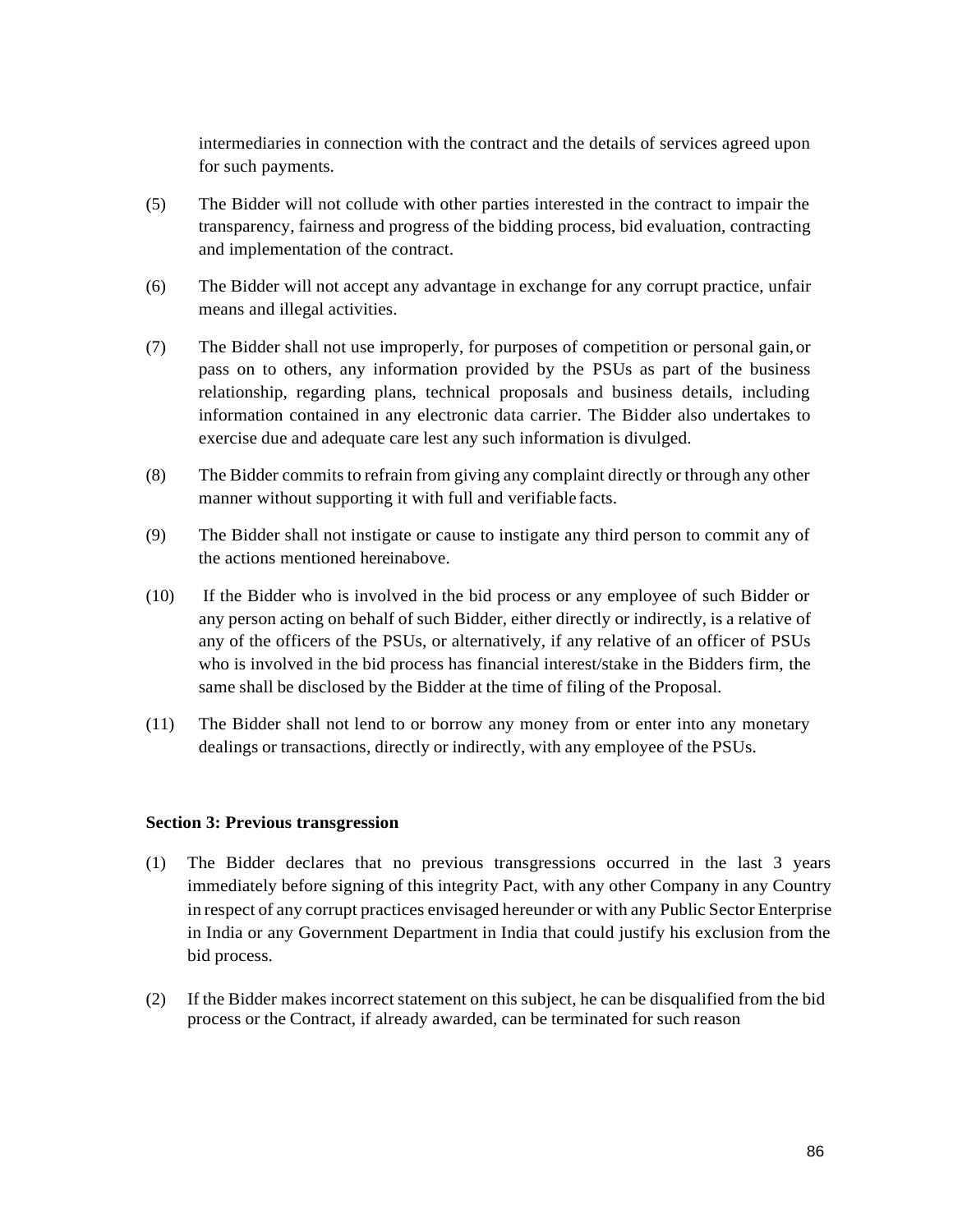## **Section 4: Disqualification from tender process and exclusion from future Contracts**

If the Bidder, before the Contract award has committed a transgression through a violation of Section 2 and or Section 3 or in any other form such as to put his reliability or credibility as Bidder into question, the PSUs are entitled to disqualify the Bidder from the bid process or to terminate the Contract, if already signed, for such reason.

- (1) If the Bidder / Consultant has committed a transgression through a violation of Section 2 such as to put his reliability or credibility into question, the PSUs are entitled also to exclude the Bidder / Consultant from future Contract award processes. The imposition and duration of the exclusion will be determined by the severity of the transgression. The severity will be determined by the circumstances of the case, in particular the number of transgressions, the position of the transgressors within the company hierarchy of the Bidder and the amount of the damage. The exclusion will be imposed for a minimum of 6 months and maximum of 3 years.
- (2) A transgression is considered to have occurred, if the PSUs after due consideration of the available evidence, concludes that no reasonable doubt is possible.
- (3) The Bidder accepts and undertakes to respect and uphold the PSUs absolute right to resort to and impose such exclusion and further accepts and undertakes not to challenge or question such exclusion on any ground, including the lack of any hearing before the decision to resort to such exclusion is taken. This undertaking is given freely and after obtaining independent legal advice.
- (4) If the Bidder / Consultant can prove that he has restored / recouped the damage caused by him and has installed a suitable corruption prevention system, the PSUs may revoke the exclusion prematurely.

## **Section 5: Compensation for Damages**

- (1) If the PSUs have disqualified the Bidder from the bid process prior to the award according to Section 3, the PSUs are entitled to demand and recover from the Bidder liquidated damages equivalent to Earnest Money Deposit.
- (2) If the PSUs have terminated the Contract according to Section 3, or if the PSUs are entitled to terminate the Contract according to Section 3, the PSUs shall be entitled to demand and recover from the Consultant liquidated damages.
- (3) The Bidder/Consultant agrees and undertakes to pay the said amount without protest or demur subject only to condition that if the Bidder / Consultant can prove and establish that the exclusion of the Bidder/Consultant from the bid process or the termination of the Contract after the Contract award has caused no damage or less damage than the amount of the liquidated damages, the Bidder / Consultant shall compensate the PSUs only to the extent of the damage in the amount proved.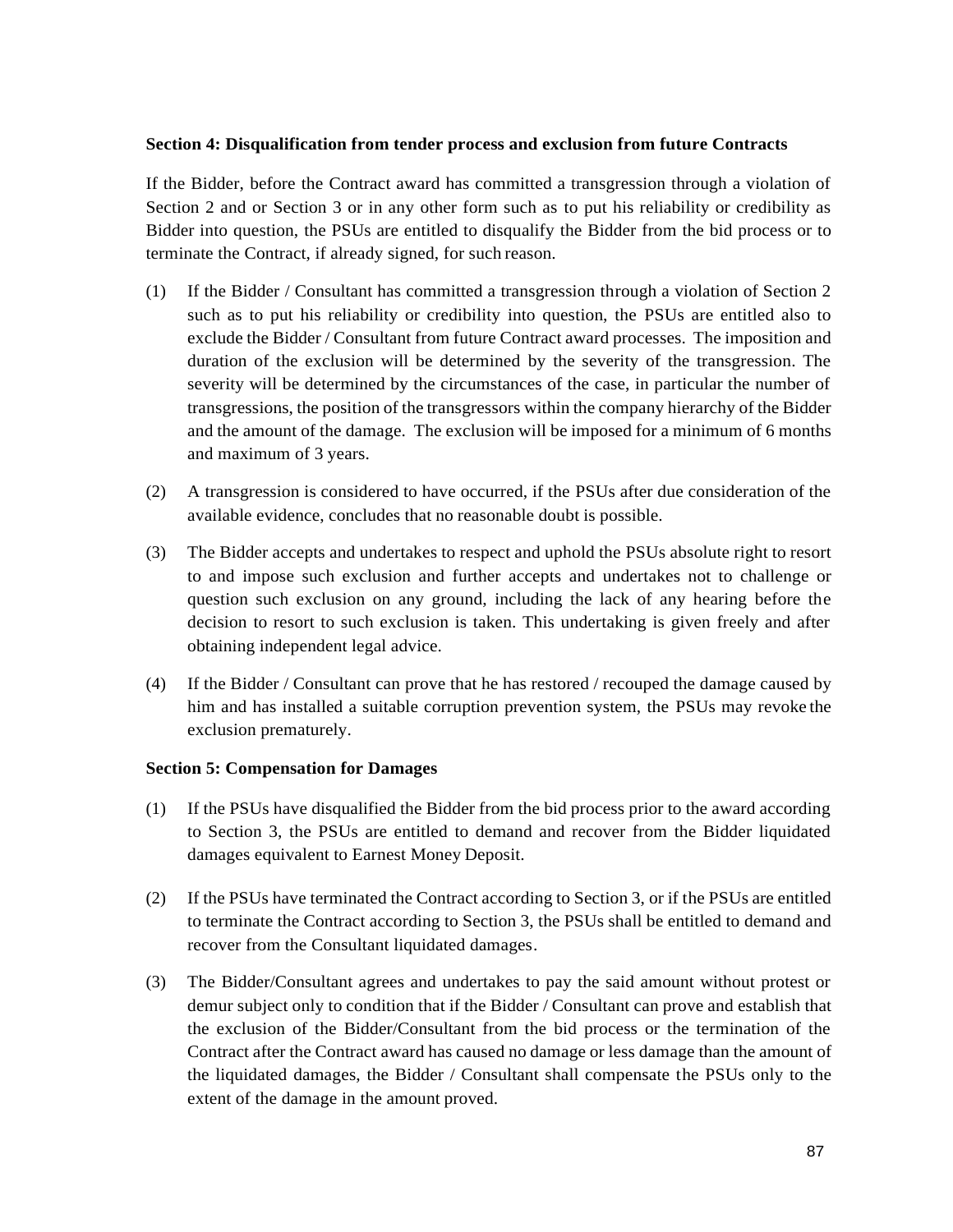## **Section 6: Equal treatment of all Bidders / Consultants**

- (1) The Bidder / Consultant undertake to demand from all subcontractors a commitment in conformity with this Integrity Pact, and to submit it to the PSUs before the signing of the Contract.
- (2) The PSUs will disqualify from the bid process all bidders who do not sign this Pact or violate its provisions.

# **Section 7: Independent Monitors**

- (1) The Bidders agree that the PSUs may appoint an Independent External Monitor (hereinafter referred to as Monitor) for overseeing and implementation of the Pre-Contract Integrity Pact for procurement of services in the PSUs.
- (2) The task of the Monitors shall be to review independently and objectively, whether and to what extent the parties comply with the obligations under this Pact.
- (3) The Monitors shall not be subject to instructions by the representatives of the parties and perform their functions neutrally and independently.
- (4) Both the parties accept that the Monitors have the right to access all the documents relating to the project/procurement, including minutes of meetings.
- (5) As soon as the Monitor notices, or has reason to believe, a violation of this Pact, he will so inform the authority designated by the PSUS.
- (6) The Bidders accepts that the Monitor has the right to access without restriction to all Project documentation of the PSUs including that provided by the Bidder. The Bidder will also grant the Monitor, upon his request and demonstration of a valid interest, unrestricted and unconditional access to his project documentation. The same is applicable to Sub-Contractors. The Monitorshall be under contractual obligation to treat the information and documents of the Bidder/Sub-Contractor(s) with confidentiality.
- (7) The PSUs will provide to the Monitor sufficient information about all meetings among the parties related to the Project provided such meetings could have an impact on the contractual relations between the parties. The parties will offer to the Monitor the option to participate in such meetings.

The Monitor will submit a written report to the designated Authority of PSUs within 8 to 10 weeks from the date of reference or intimation to him by the PSUs/Bidder and, should the occasion arise, submit proposals for correcting problematic situations.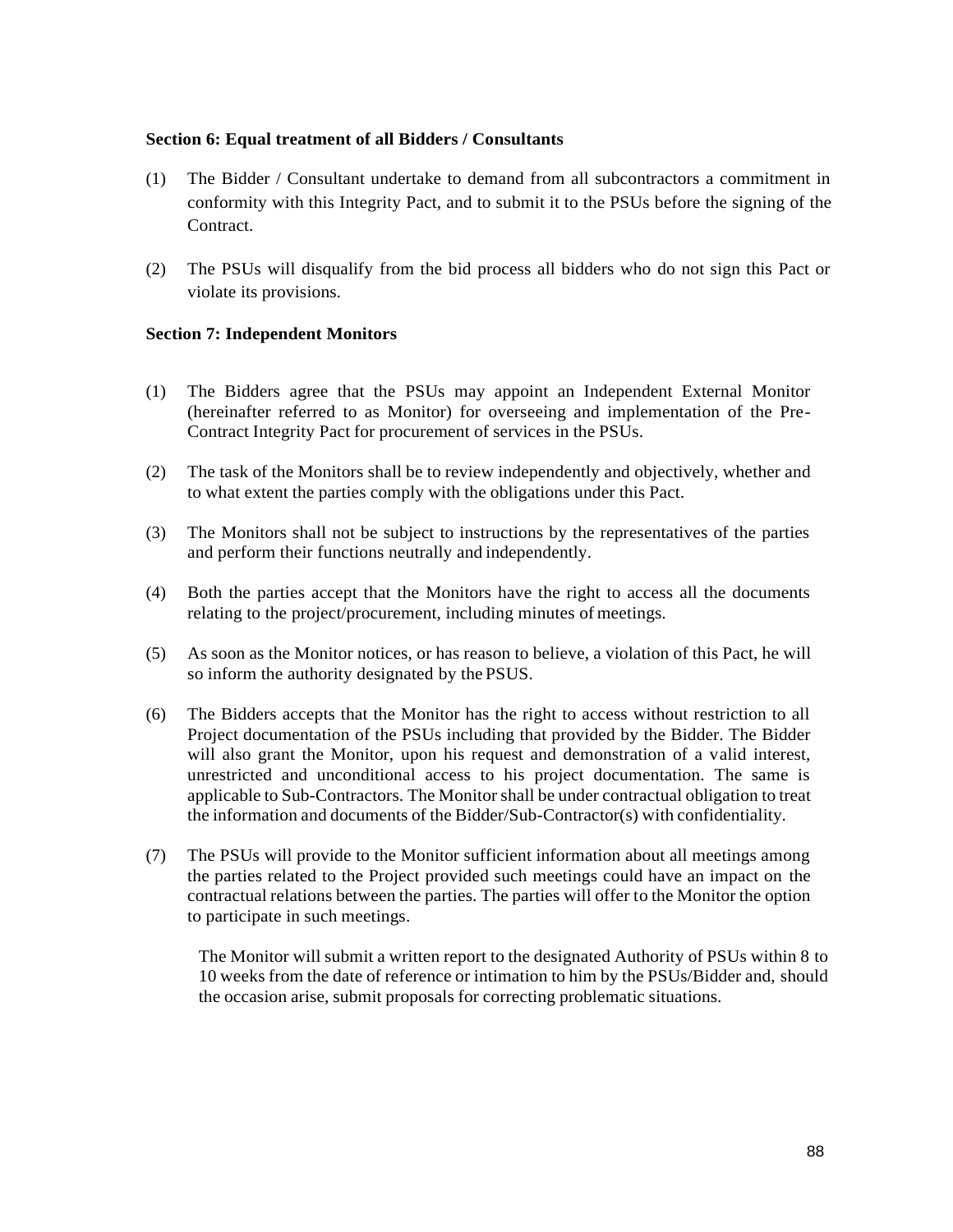### **Section 8:** Facilitation of investigation

(8) In case of any allegation of violation of any provisions of this Pact or payment of commission, the PSUs or its agencies shall be entitled to examine all the documents including the Books of Accounts of the Bidder and /or its Sub-Contractors and the Bidder and/or its Sub-Contractors shall provide necessary information and documents in English and shall extend all possible help for the purpose of such examination.

## **Section 9: Pact Duration**

This Pact begins when both parties have legally signed it. It expires for the Consultant 12 months after the last payment under the respective Contract.

If any claim is made / lodged during this time, the same shall be binding and continue to be valid despite the lapse of this pact as specified above, unless it is discharged / determined by the PSUs.

# **Section 10: Other provisions**

- (1) This agreement is subject to Indian Laws. Place of performance and jurisdiction is Mumbai. The Arbitration clause provided in the RFP/ Contract shall not be applicable for any issue / dispute arising under Integrity Pact.
- (2) Changes and supplements as well as termination notices need to be made in writing.
- (3) Should one or several provisions of this agreement turn out to be invalid, the remainder of this agreement remains valid. In this case, the parties will strive to come to an agreement to their original intentions.

| The Parties hereby sign this Integrity Pact at |  |  |  |
|------------------------------------------------|--|--|--|
| 2021.                                          |  |  |  |

--------------------------For the PSUs For the Bidder / Consultant

Place ---------------------

------------------------------

|  | Witness 1:------------- |
|--|-------------------------|
|  |                         |

Date ------------------- Witness2:-------------------------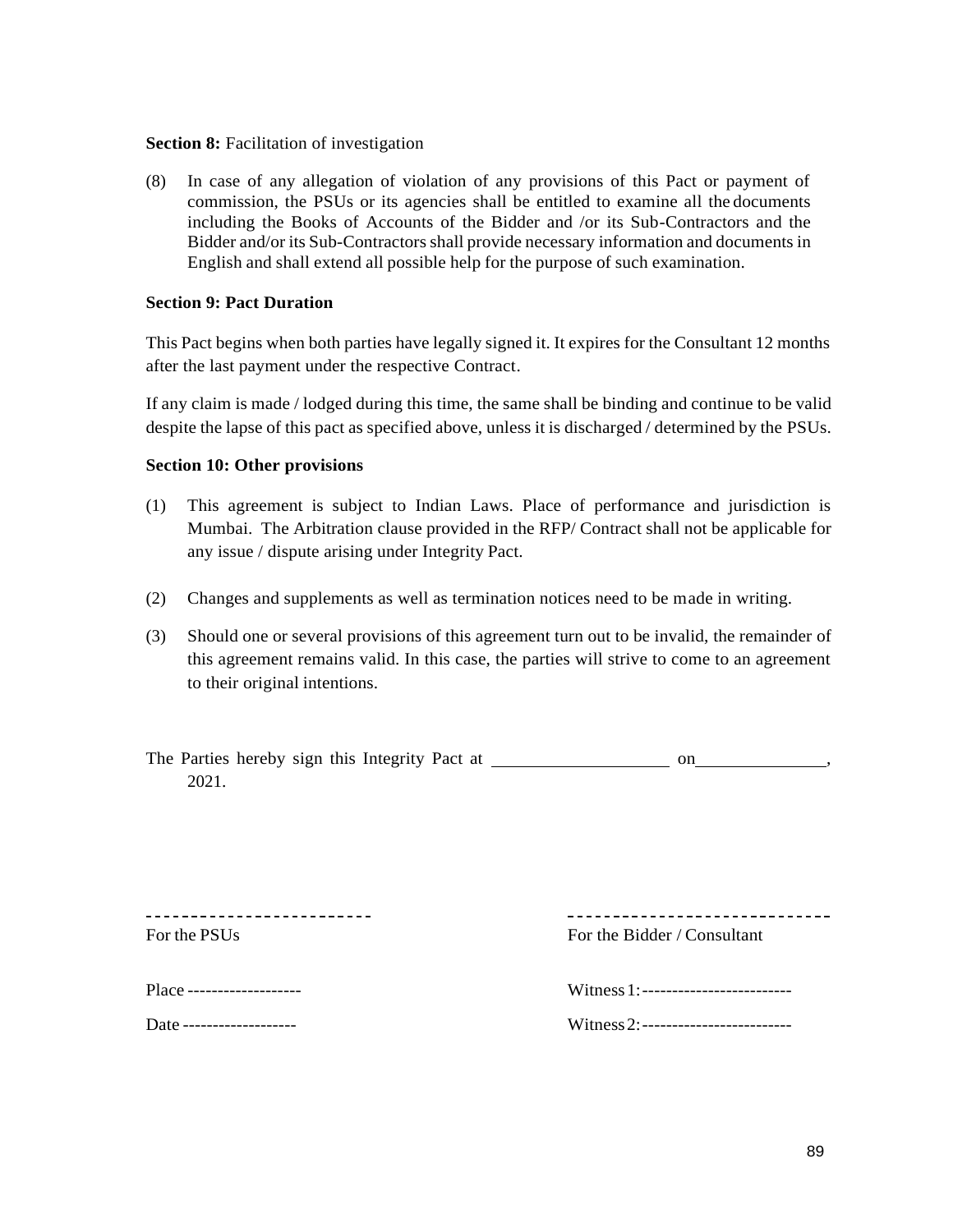#### **(To be provided by Bidder/Consultant)**

# **(To be appropriately stamped on non-judicial stamp paper of appropriate value as per Stamp Act relevant to place of execution and notarized (or apostilled , as relevant)**

#### **Power of Attorney for signing of RFP**

To all to whom these presents shall come, We [●] (name of the entity) having our registered office at (address of the registered office) do hereby exclusively, unconditionally and irrevocably constitute, nominate, appoint and authorize Mr./Ms. (name),  $\lceil \bullet \rceil$  son/daughter/wife of  $\lceil \bullet \rceil$  and presently residing at  $[\bullet]$ , who is presently employed with us and holding the position of  $[\bullet]$ , as our true and lawful attorney (hereinafter referred to as the ("**Authorized Signatory**") in our name and on our behalf, to do, execute, and perform all such acts, agreements (with or without any amendments or modifications), deeds, matters and things as are necessary or required in connection with or incidental to submission of our application for qualification for the Proposed Assignment including but not limited to signing and submission of Proposal, affidavits, bids, and other documents and writings, as may be required from time to time, participation in conferences (if any) and providing information/ responses to the PSUs, representing us in all matters before the PSUs and generally dealing with the PSUs in all matters in connection with or relating to or arising out of our Proposal.

AND we hereby agree to ratify and confirm and do hereby ratify and confirm all acts, deeds and things done or caused to be done by the Authorized Signatory pursuant to and in exercise of the powers conferred by this Power of Attorney and that all acts, deeds and things done by the Authorized Signatory in exercise of the powers hereby conferred shall and shall always be deemed to have been done by us concerning or touching these presents as fully and effectually as if we were present and had done, performed or executed the same ourselves.

# IN WITNESS WHEREOF WE [●] THE ABOVE NAMED HAVE EXECUTED THIS POWER OF ATTORNEY ON THIS [●] DAY OF [●] AT [●]. (Signature, name, designation and address)

In the presence of:

1.  $2<sup>2</sup>$ 

Accepted

(Signature, Name, Title and Address of the Authorized Signatory) (To be duly notarized (or apostilled, asrelevant)